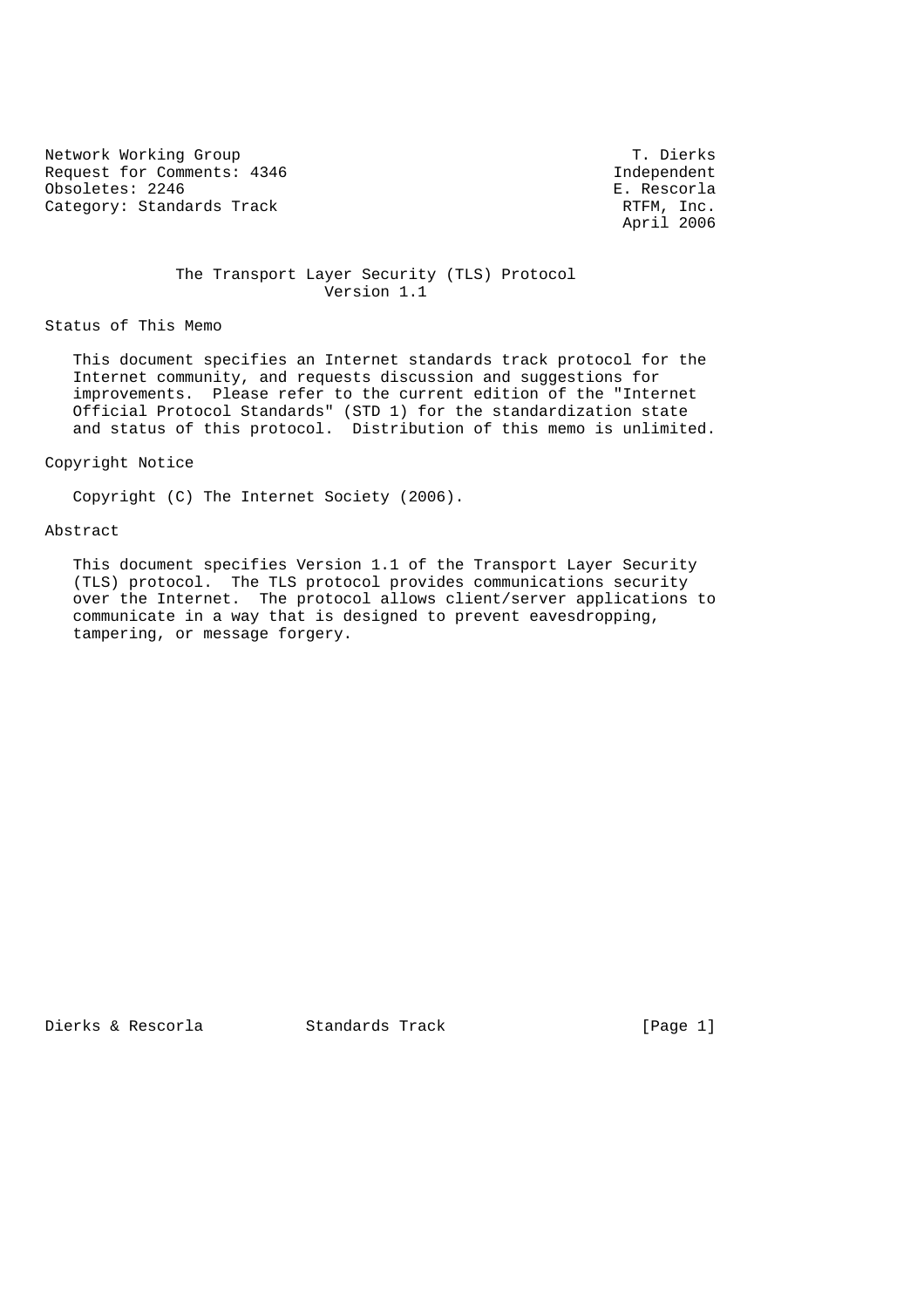# Table of Contents

| 5. HMAC and the Pseudorandom Function 12            |  |
|-----------------------------------------------------|--|
|                                                     |  |
|                                                     |  |
|                                                     |  |
|                                                     |  |
| 6.2.2. Record Compression and Decompression 19      |  |
| 6.2.3. Record Payload Protection 19                 |  |
| 6.2.3.1. Null or Standard Stream Cipher 20          |  |
| 6.2.3.2. CBC Block Cipher 21                        |  |
|                                                     |  |
|                                                     |  |
|                                                     |  |
|                                                     |  |
|                                                     |  |
|                                                     |  |
| 7.3. Handshake Protocol Overview 31                 |  |
|                                                     |  |
|                                                     |  |
| 7.4.1.1. Hello request 35                           |  |
| 7.4.1.2. Client Hello 36                            |  |
| 7.4.1.3. Server Hello 39                            |  |
|                                                     |  |
| 7.4.3. Server Key Exchange Message 42               |  |
| 7.4.4. Certificate request 44                       |  |
| 7.4.5.<br>Server Hello Done 46                      |  |
|                                                     |  |
| 7.4.7. Client Key Exchange Message 47               |  |
| 7.4.7.1. RSA Encrypted Premaster Secret Message  47 |  |
| 7.4.7.2. Client Diffie-Hellman Public Value 50      |  |
|                                                     |  |
|                                                     |  |
|                                                     |  |

Dierks & Rescorla Standards Track [Page 2]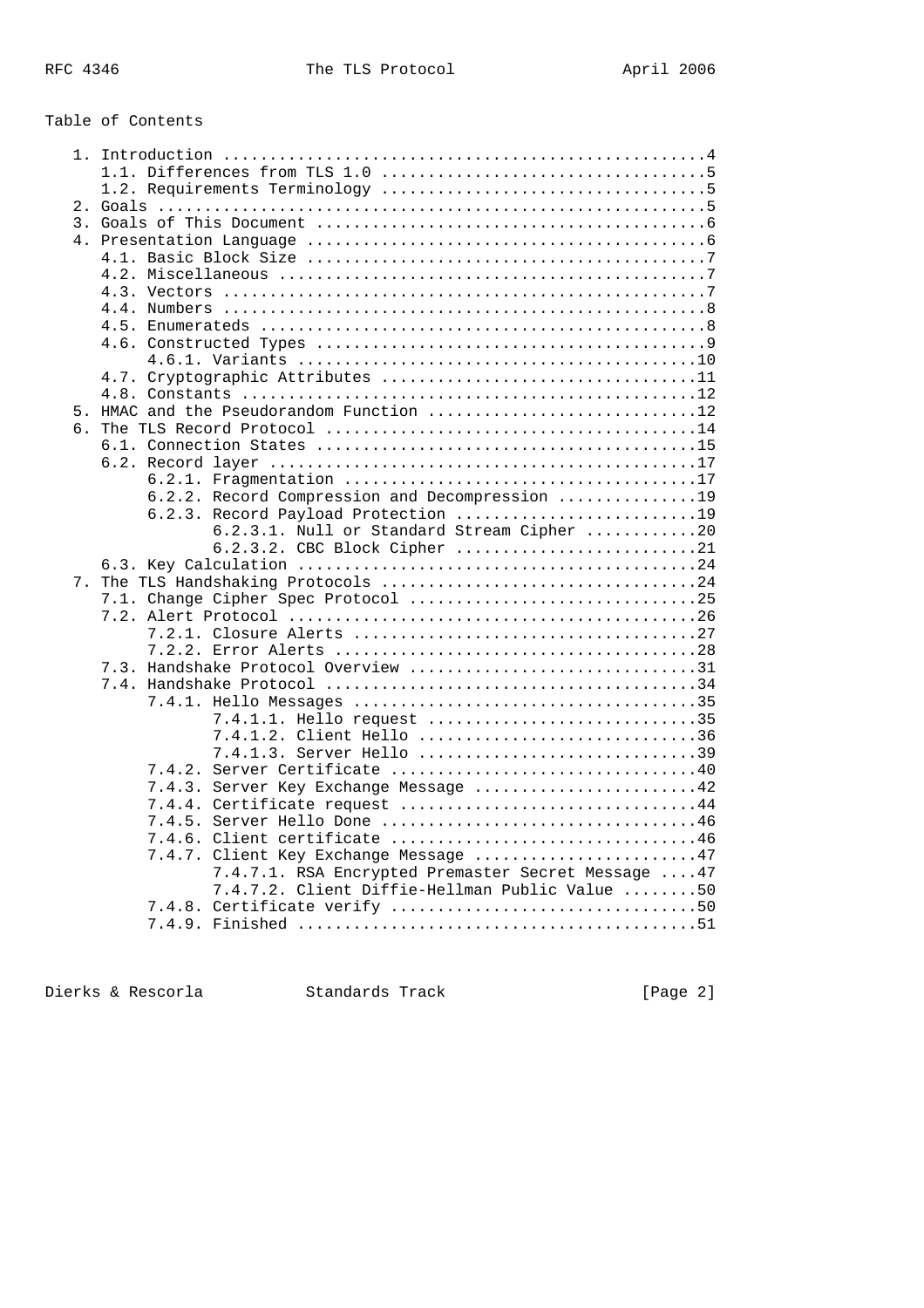| 8.1. Computing the Master Secret 52                         |  |
|-------------------------------------------------------------|--|
|                                                             |  |
|                                                             |  |
|                                                             |  |
|                                                             |  |
|                                                             |  |
|                                                             |  |
| A. Appendix - Protocol constant values 55                   |  |
|                                                             |  |
| A.2. Change cipher specs message 56                         |  |
|                                                             |  |
|                                                             |  |
|                                                             |  |
| A.4.2. Server authentication and key exchange messages  58  |  |
| A.4.3. Client authentication and key exchange messages 59   |  |
|                                                             |  |
|                                                             |  |
|                                                             |  |
|                                                             |  |
|                                                             |  |
|                                                             |  |
| D.1 Random Number Generation and Seeding 70                 |  |
|                                                             |  |
|                                                             |  |
|                                                             |  |
| E.2. Avoiding man-in-the-middle version rollback 74         |  |
|                                                             |  |
|                                                             |  |
| F.1.1. Authentication and key exchange 74                   |  |
|                                                             |  |
| F.1.1.2. RSA key exchange and authentication 75             |  |
| F.1.1.3. Diffie-Hellman key exchange with authentication 76 |  |
| F.1.2. Version rollback attacks 77                          |  |
| F.1.3. Detecting attacks against the handshake protocol  77 |  |
|                                                             |  |
|                                                             |  |
|                                                             |  |
|                                                             |  |
| Security of Composite Cipher Modes 79<br>F.4                |  |
| F.5                                                         |  |
|                                                             |  |
|                                                             |  |
|                                                             |  |
|                                                             |  |

Dierks & Rescorla Standards Track [Page 3]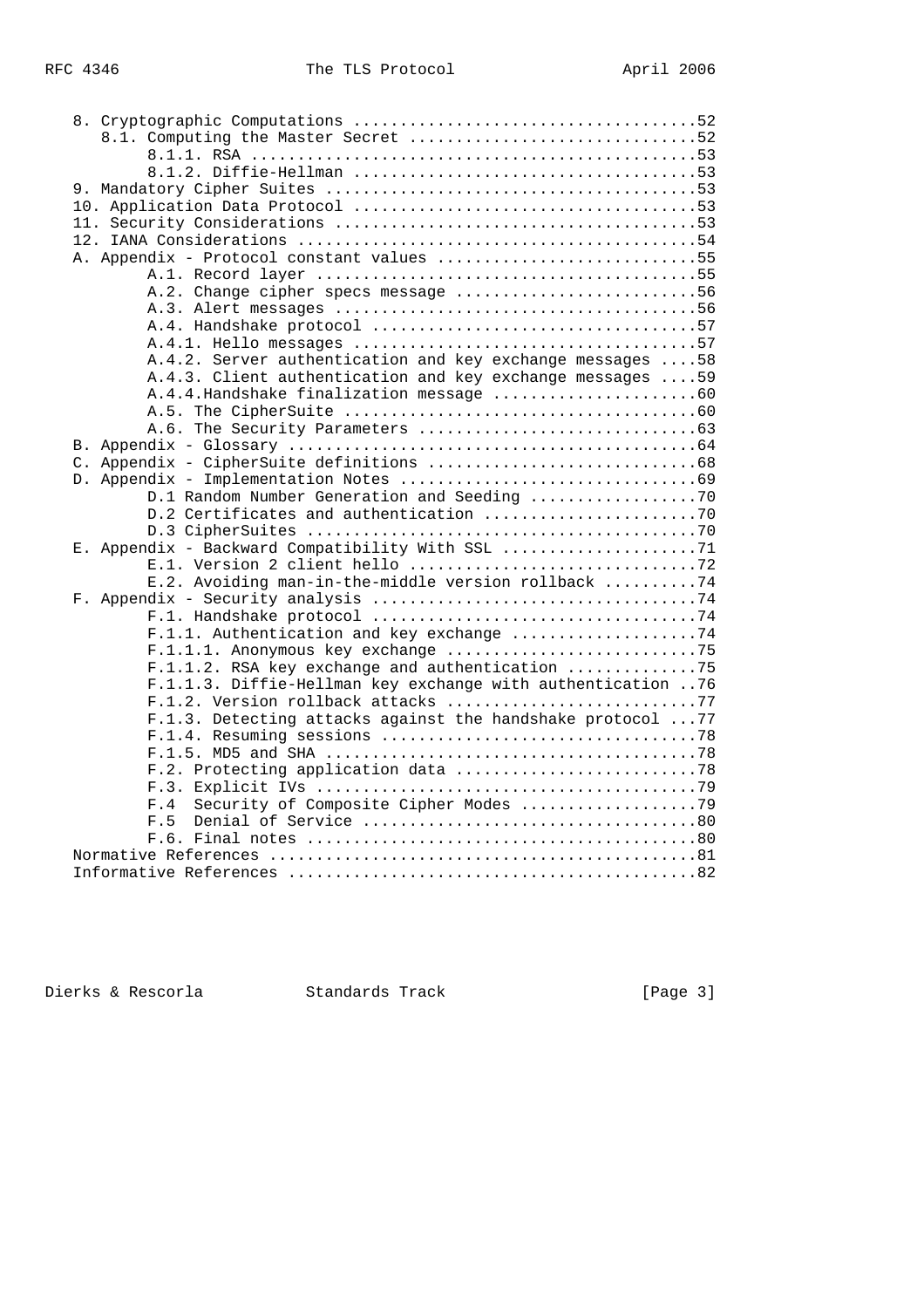## 1. Introduction

 The primary goal of the TLS Protocol is to provide privacy and data integrity between two communicating applications. The protocol is composed of two layers: the TLS Record Protocol and the TLS Handshake Protocol. At the lowest level, layered on top of some reliable transport protocol (e.g., TCP[TCP]), is the TLS Record Protocol. The TLS Record Protocol provides connection security that has two basic properties:

- The connection is private. Symmetric cryptography is used for data encryption (e.g., DES [DES], RC4 [SCH] etc.). The keys for this symmetric encryption are generated uniquely for each connection and are based on a secret negotiated by another protocol (such as the TLS Handshake Protocol). The Record Protocol can also be used without encryption.
- The connection is reliable. Message transport includes a message integrity check using a keyed MAC. Secure hash functions (e.g., SHA, MD5, etc.) are used for MAC computations. The Record Protocol can operate without a MAC, but is generally only used in this mode while another protocol is using the Record Protocol as a transport for negotiating security parameters.

 The TLS Record Protocol is used for encapsulation of various higher level protocols. One such encapsulated protocol, the TLS Handshake Protocol, allows the server and client to authenticate each other and to negotiate an encryption algorithm and cryptographic keys before the application protocol transmits or receives its first byte of data. The TLS Handshake Protocol provides connection security that has three basic properties:

- The peer's identity can be authenticated using asymmetric, or public key, cryptography (e.g., RSA [RSA], DSS [DSS], etc.). This authentication can be made optional, but is generally required for at least one of the peers.
- The negotiation of a shared secret is secure: the negotiated secret is unavailable to eavesdroppers, and for any authenticated connection the secret cannot be obtained, even by an attacker who can place himself in the middle of the connection.
- The negotiation is reliable: no attacker can modify the negotiation communication without being detected by the parties to the communication.

 One advantage of TLS is that it is application protocol independent. Higher level protocols can layer on top of the TLS Protocol

Dierks & Rescorla Standards Track [Page 4]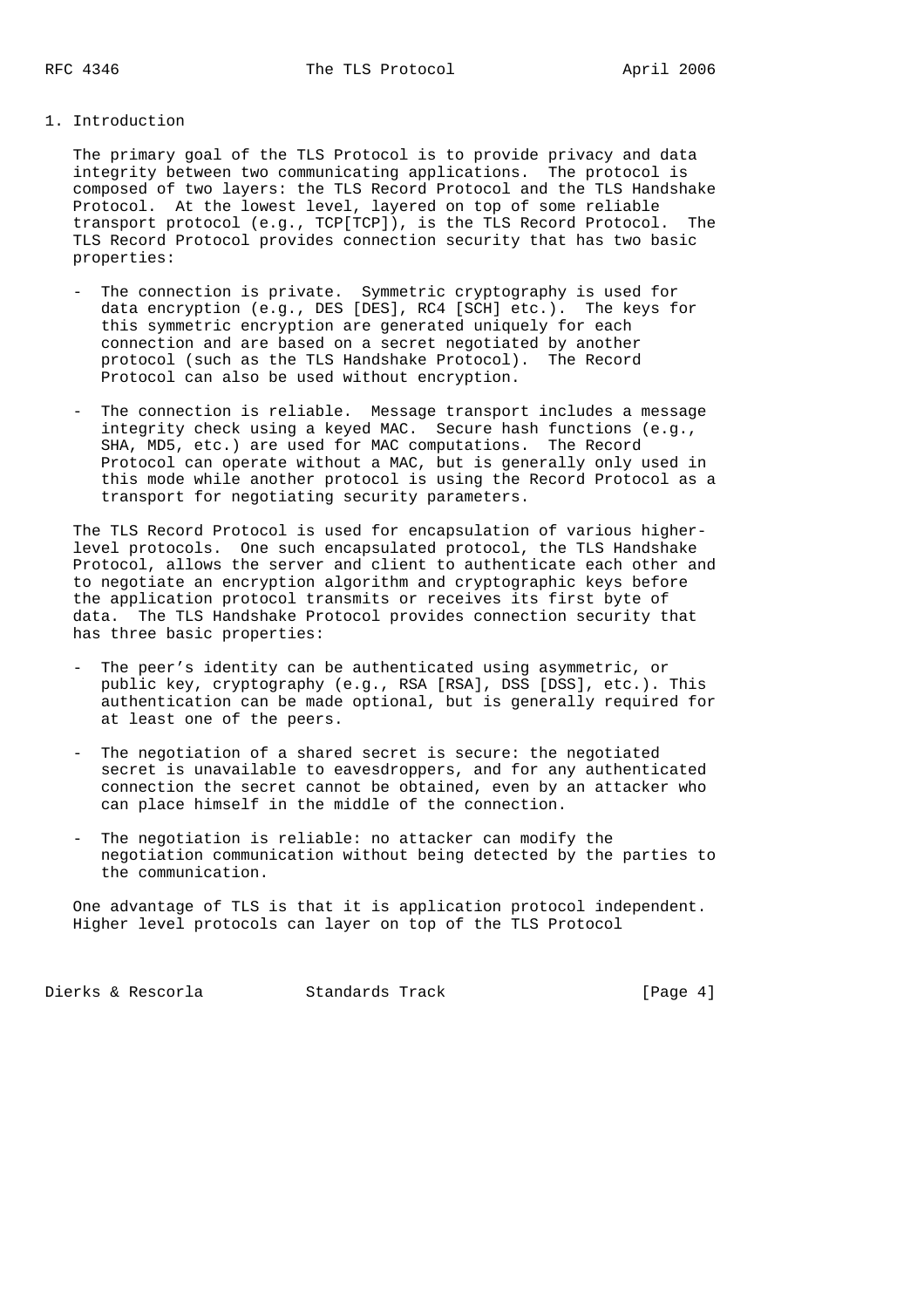transparently. The TLS standard, however, does not specify how protocols add security with TLS; the decisions on how to initiate TLS handshaking and how to interpret the authentication certificates exchanged are left to the judgment of the designers and implementors of protocols that run on top of TLS.

1.1. Differences from TLS 1.0

 This document is a revision of the TLS 1.0 [TLS1.0] protocol, and contains some small security improvements, clarifications, and editorial improvements. The major changes are:

- The implicit Initialization Vector (IV) is replaced with an explicit IV to protect against CBC attacks [CBCATT].
- Handling of padding errors is changed to use the bad\_record\_mac alert rather than the decryption\_failed alert to protect against CBC attacks.
- IANA registries are defined for protocol parameters.
- Premature closes no longer cause a session to be nonresumable.
- Additional informational notes were added for various new attacks on TLS.

 In addition, a number of minor clarifications and editorial improvements were made.

1.2. Requirements Terminology

 In this document, the keywords "MUST", "MUST NOT", "REQUIRED", "SHOULD", "SHOULD NOT" and "MAY" are to be interpreted as described in RFC 2119 [REQ].

2. Goals

 The goals of TLS Protocol, in order of their priority, are as follows:

- 1. Cryptographic security: TLS should be used to establish a secure connection between two parties.
- 2. Interoperability: Independent programmers should be able to develop applications utilizing TLS that can successfully exchange cryptographic parameters without knowledge of one another's code.

Dierks & Rescorla Standards Track [Page 5]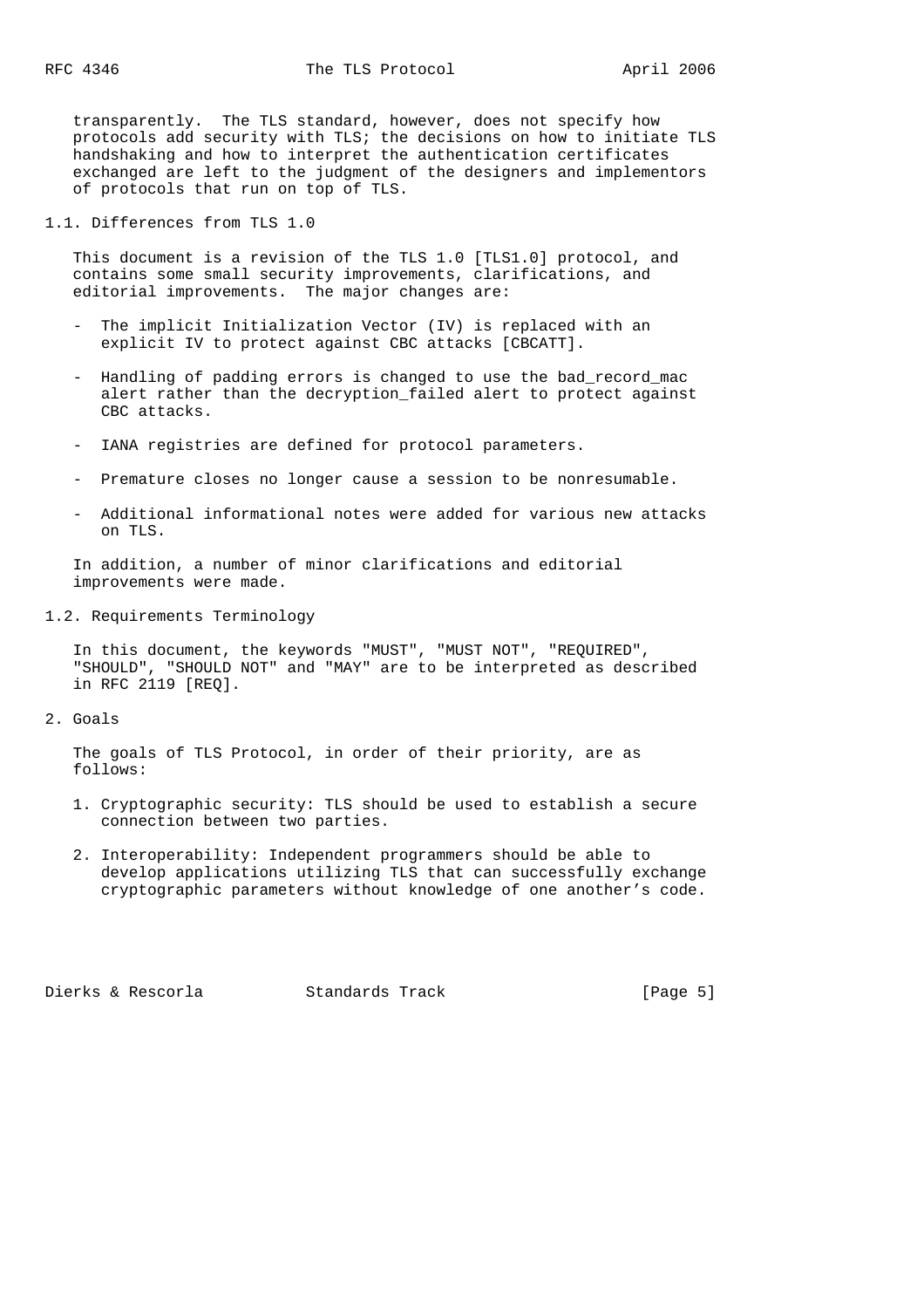- 3. Extensibility: TLS seeks to provide a framework into which new public key and bulk encryption methods can be incorporated as necessary. This will also accomplish two sub-goals: preventing the need to create a new protocol (and risking the introduction of possible new weaknesses) and avoiding the need to implement an entire new security library.
- 4. Relative efficiency: Cryptographic operations tend to be highly CPU intensive, particularly public key operations. For this reason, the TLS protocol has incorporated an optional session caching scheme to reduce the number of connections that need to be established from scratch. Additionally, care has been taken to reduce network activity.
- 3. Goals of This Document

 This document and the TLS protocol itself are based on the SSL 3.0 Protocol Specification as published by Netscape. The differences between this protocol and SSL 3.0 are not dramatic, but they are significant enough that TLS 1.1, TLS 1.0, and SSL 3.0 do not interoperate (although each protocol incorporates a mechanism by which an implementation can back down prior versions). This document is intended primarily for readers who will be implementing the protocol and for those doing cryptographic analysis of it. The specification has been written with this in mind, and it is intended to reflect the needs of those two groups. For that reason, many of the algorithm-dependent data structures and rules are included in the body of the text (as opposed to in an appendix), providing easier access to them.

 This document is not intended to supply any details of service definition or of interface definition, although it does cover select areas of policy as they are required for the maintenance of solid security.

## 4. Presentation Language

 This document deals with the formatting of data in an external representation. The following very basic and somewhat casually defined presentation syntax will be used. The syntax draws from several sources in its structure. Although it resembles the programming language "C" in its syntax and XDR [XDR] in both its syntax and intent, it would be risky to draw too many parallels. The purpose of this presentation language is to document TLS only; it has no general application beyond that particular goal.

Dierks & Rescorla Standards Track [Page 6]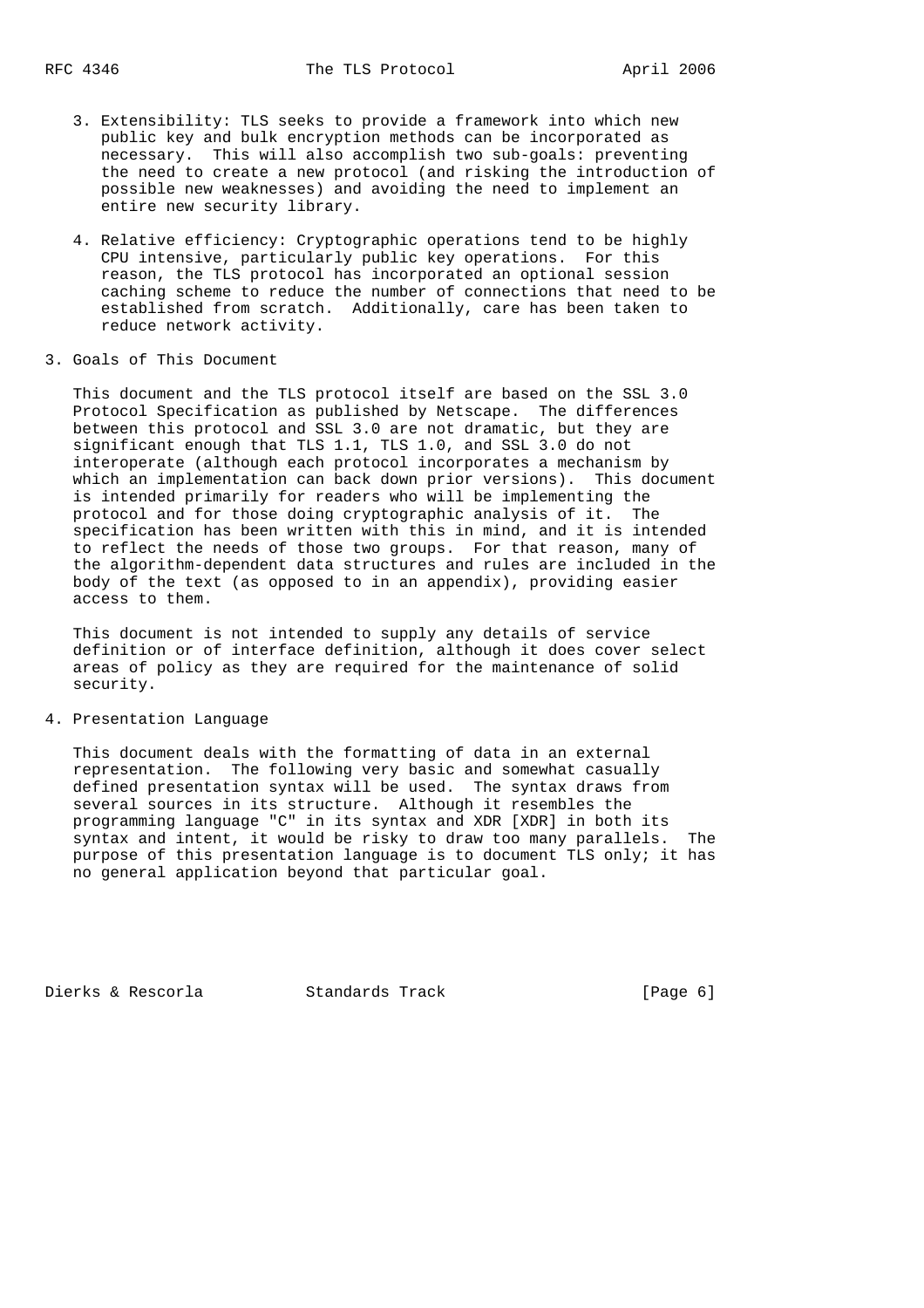## 4.1. Basic Block Size

 The representation of all data items is explicitly specified. The basic data block size is one byte (i.e., 8 bits). Multiple byte data items are concatenations of bytes, from left to right, from top to bottom. From the bytestream, a multi-byte item (a numeric in the example) is formed (using C notation) by:

value =  $(byte[0] << 8*(n-1))$  |  $(byte[1] << 8*(n-2))$  |  $\ldots$  | byte[n-1];

 This byte ordering for multi-byte values is the commonplace network byte order or big endian format.

4.2. Miscellaneous

Comments begin with "/\*" and end with "\*/".

 Optional components are denoted by enclosing them in "[[ ]]" double brackets.

 Single-byte entities containing uninterpreted data are of type opaque.

4.3. Vectors

 A vector (single dimensioned array) is a stream of homogeneous data elements. The size of the vector may be specified at documentation time or left unspecified until runtime. In either case, the length declares the number of bytes, not the number of elements, in the vector. The syntax for specifying a new type, T', that is a fixed length vector of type T is

 $T T'[n];$ 

 Here, T' occupies n bytes in the data stream, where n is a multiple of the size of T. The length of the vector is not included in the encoded stream.

 In the following example, Datum is defined to be three consecutive bytes that the protocol does not interpret, while Data is three consecutive Datum, consuming a total of nine bytes.

| opaque $Datum[3]$ ; | $\prime$ * three uninterpreted bytes */ |  |
|---------------------|-----------------------------------------|--|
| Datum Data $[9]$ ;  | /* 3 consecutive 3 byte vectors $*/$    |  |

 Variable-length vectors are defined by specifying a subrange of legal lengths, inclusively, using the notation <floor..ceiling>. When

Dierks & Rescorla Standards Track [Page 7]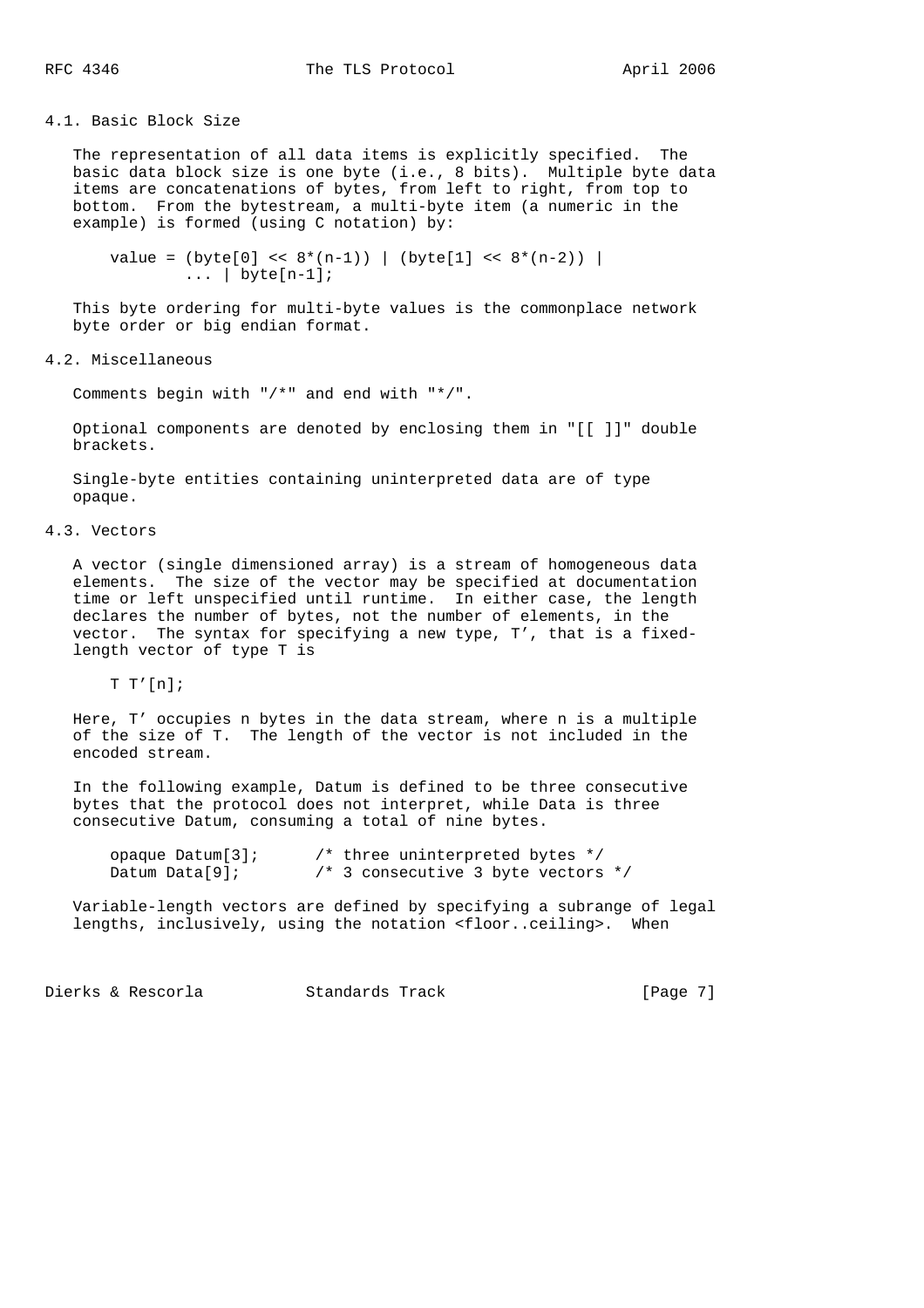these are encoded, the actual length precedes the vector's contents in the byte stream. The length will be in the form of a number consuming as many bytes as required to hold the vector's specified maximum (ceiling) length. A variable-length vector with an actual length field of zero is referred to as an empty vector.

T T'<floor..ceiling>;

 In the following example, mandatory is a vector that must contain between 300 and 400 bytes of type opaque. It can never be empty. The actual length field consumes two bytes, a uint16, sufficient to represent the value 400 (see Section 4.4). On the other hand, longer can represent up to 800 bytes of data, or 400 uint16 elements, and it may be empty. Its encoding will include a two-byte actual length field prepended to the vector. The length of an encoded vector must be an even multiple of the length of a single element (for example, a 17-byte vector of uint16 would be illegal).

```
 opaque mandatory<300..400>;
      /* length field is 2 bytes, cannot be empty */
 uint16 longer<0..800>;
      /* zero to 400 16-bit unsigned integers */
```
#### 4.4. Numbers

 The basic numeric data type is an unsigned byte (uint8). All larger numeric data types are formed from fixed-length series of bytes concatenated as described in Section 4.1 and are also unsigned. The following numeric types are predefined.

```
 uint8 uint16[2];
 uint8 uint24[3];
 uint8 uint32[4];
 uint8 uint64[8];
```
 All values, here and elsewhere in the specification, are stored in "network" or "big-endian" order; the uint32 represented by the hex bytes 01 02 03 04 is equivalent to the decimal value 16909060.

## 4.5. Enumerateds

 An additional sparse data type is available called enum. A field of type enum can only assume the values declared in the definition. Each definition is a different type. Only enumerateds of the same type may be assigned or compared. Every element of an enumerated must be assigned a value, as demonstrated in the following example. Since the elements of the enumerated are not ordered, they can be assigned any unique value, in any order.

Dierks & Rescorla Standards Track [Page 8]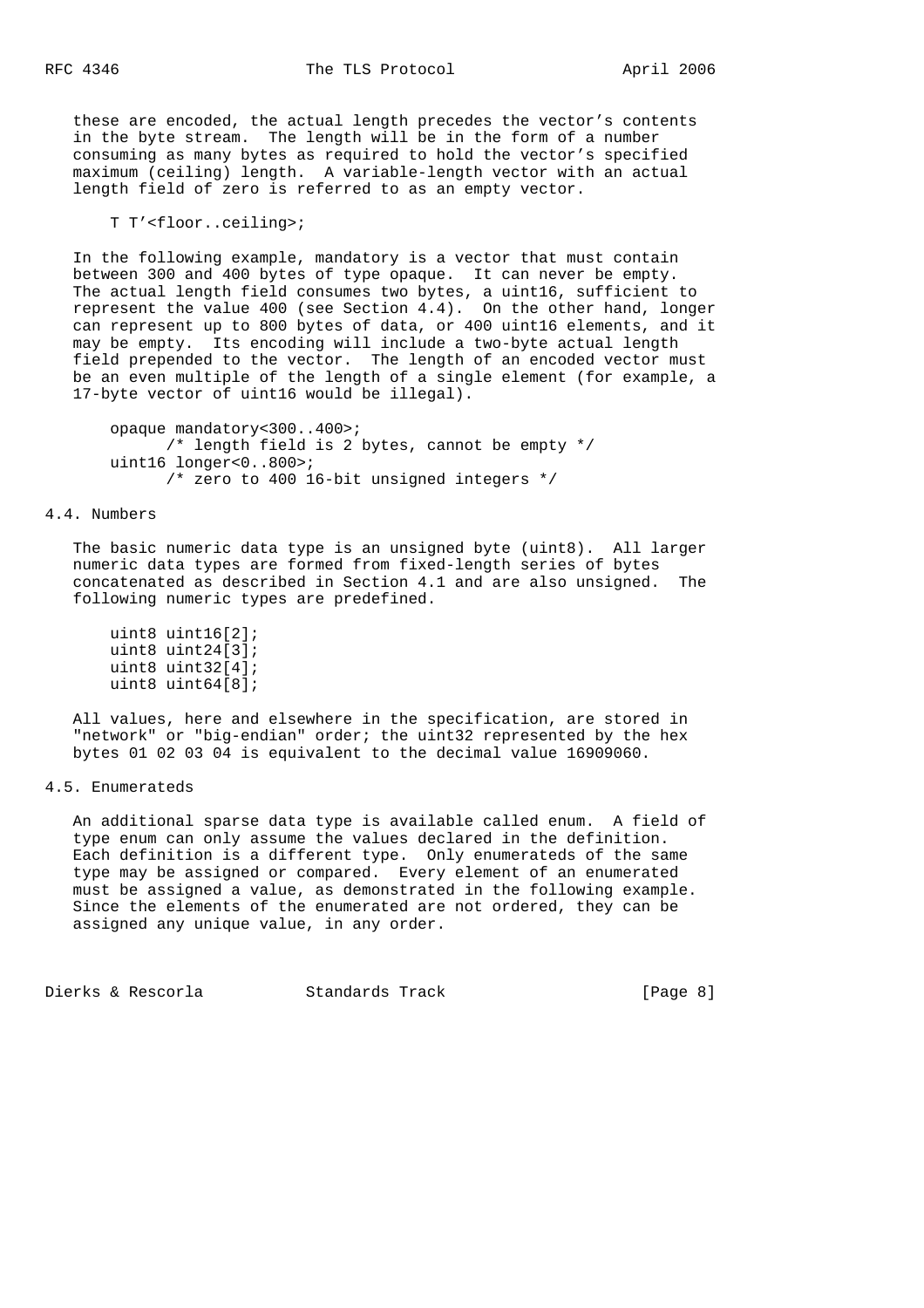enum  $\{ e1(v1), e2(v2), ..., en(vn) [[, (n)]] \}$  Te;

 Enumerateds occupy as much space in the byte stream as would its maximal defined ordinal value. The following definition would cause one byte to be used to carry fields of type Color.

enum  $\{red(3), blue(5), white(7) \} Color;$ 

 One may optionally specify a value without its associated tag to force the width definition without defining a superfluous element. In the following example, Taste will consume two bytes in the data stream but can only assume the values 1, 2, or 4.

enum  $\{$  sweet(1), sour(2), bitter(4), (32000)  $\}$  Taste;

 The names of the elements of an enumeration are scoped within the defined type. In the first example, a fully qualified reference to the second element of the enumeration would be Color.blue. Such qualification is not required if the target of the assignment is well specified.

Color color = Color.blue;  $\qquad$  /\* overspecified, legal \*/ Color color = blue;  $/*$  correct, type implicit \*/

 For enumerateds that are never converted to external representation, the numerical information may be omitted.

enum { low, medium, high } Amount;

4.6. Constructed Types

 Structure types may be constructed from primitive types for convenience. Each specification declares a new, unique type. The syntax for definition is much like that of C.

 struct { T1 f1; T2 f2; ... Tn fn; } [[T]];

 The fields within a structure may be qualified using the type's name, with a syntax much like that available for enumerateds. For example, T.f2 refers to the second field of the previous declaration. Structure definitions may be embedded.

Dierks & Rescorla Standards Track [Page 9]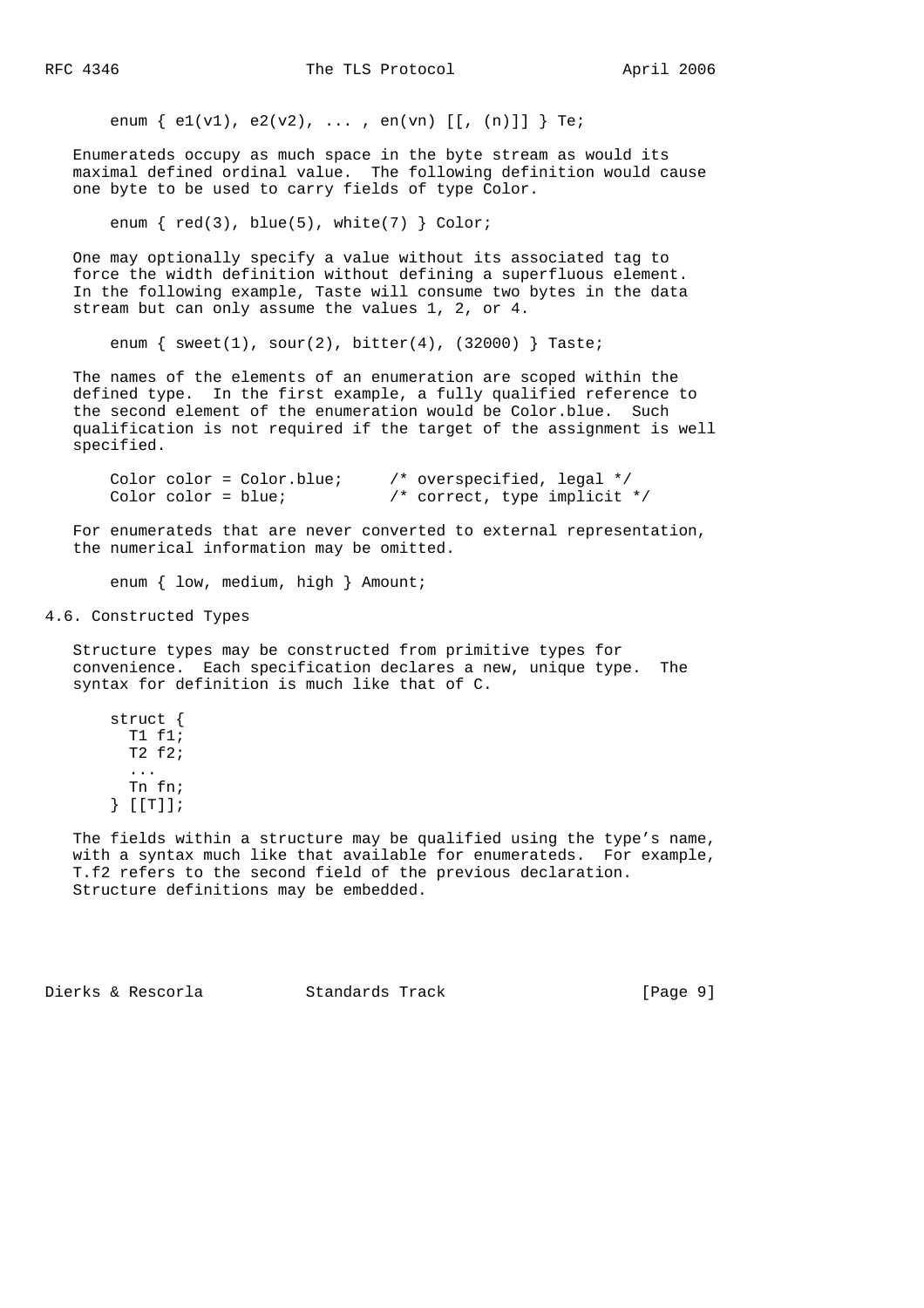## 4.6.1. Variants

 struct { T1 f1;

 Defined structures may have variants based on some knowledge that is available within the environment. The selector must be an enumerated type that defines the possible variants the structure defines. There must be a case arm for every element of the enumeration declared in the select. The body of the variant structure may be given a label for reference. The mechanism by which the variant is selected at runtime is not prescribed by the presentation language.

```
 T2 f2;
         ....
         Tn fn;
        select (E) {
            case e1: Te1;
             case e2: Te2;
             ....
             case en: Ten;
         } [[fv]];
     } [[Tv]];
 For example:
     enum { apple, orange } VariantTag;
     struct {
        uint16 number;
         opaque string<0..10>; /* variable length */
     } V1;
     struct {
         uint32 number;
         opaque string[10]; /* fixed length */
     } V2;
     struct {
         select (VariantTag) { /* value of selector is implicit */
           case apple: V1; \prime* VariantBody, tag = apple */
             case orange: V2; /* VariantBody, tag = orange */
         } variant_body; /* optional label on variant */
     } VariantRecord;
```
 Variant structures may be qualified (narrowed) by specifying a value for the selector prior to the type. For example, an

orange VariantRecord

 is a narrowed type of a VariantRecord containing a variant\_body of type V2.

Dierks & Rescorla Standards Track [Page 10]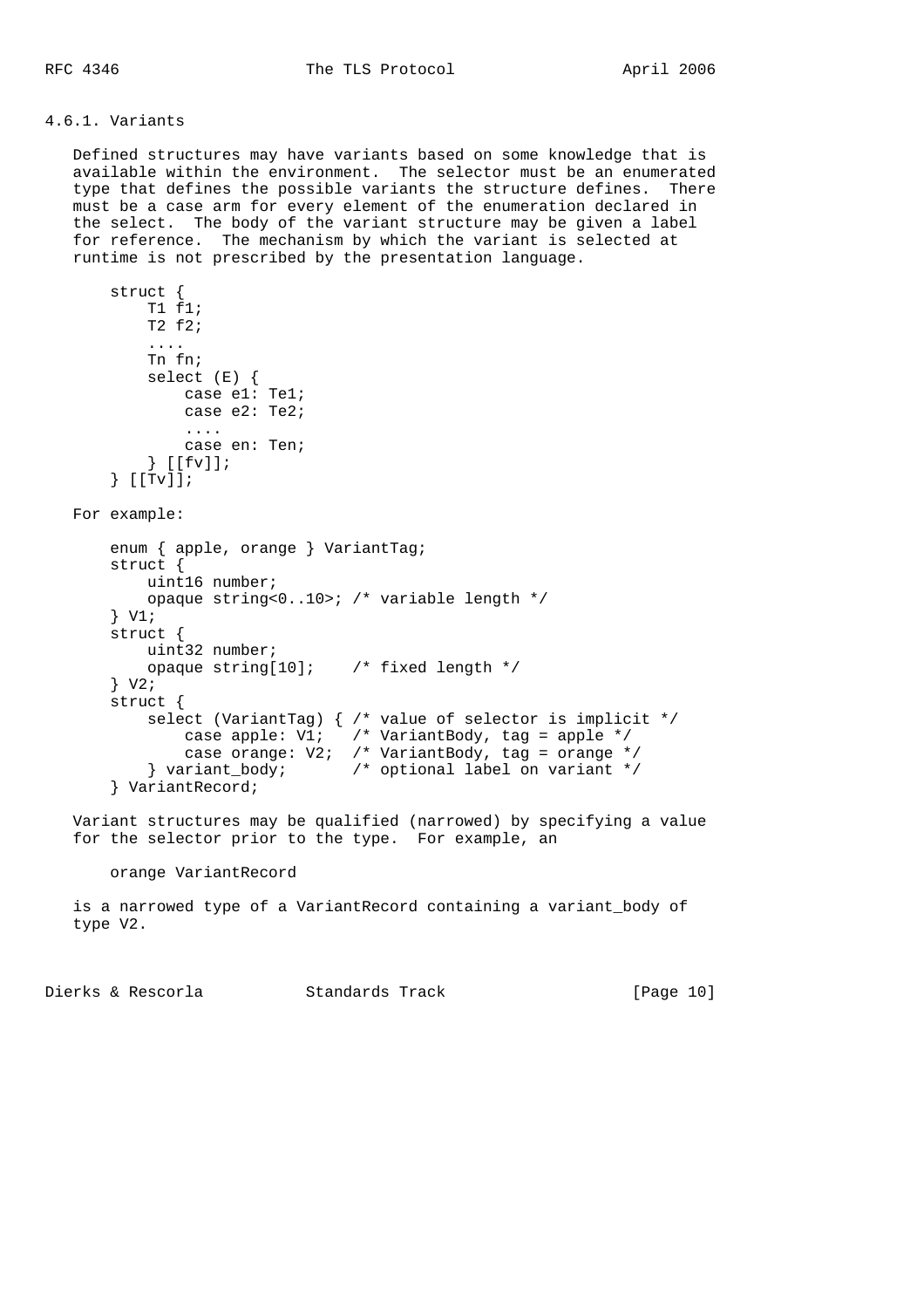#### 4.7. Cryptographic Attributes

 The four cryptographic operations digital signing, stream cipher encryption, block cipher encryption, and public key encryption are designated digitally-signed, stream-ciphered, block-ciphered, and public-key-encrypted, respectively. A field's cryptographic processing is specified by prepending an appropriate key word designation before the field's type specification. Cryptographic keys are implied by the current session state (see Section 6.1).

 In digital signing, one-way hash functions are used as input for a signing algorithm. A digitally-signed element is encoded as an opaque vector <0..2^16-1>, where the length is specified by the signing algorithm and key.

 In RSA signing, a 36-byte structure of two hashes (one SHA and one MD5) is signed (encrypted with the private key). It is encoded with PKCS #1 block type 1, as described in [PKCS1A].

 Note: The standard reference for PKCS#1 is now RFC 3447 [PKCS1B]. However, to minimize differences with TLS 1.0 text, we are using the terminology of RFC 2313 [PKCS1A].

 In DSS, the 20 bytes of the SHA hash are run directly through the Digital Signing Algorithm with no additional hashing. This produces two values, r and s. The DSS signature is an opaque vector, as above, the contents of which are the DER encoding of:

```
 Dss-Sig-Value ::= SEQUENCE {
  r INTEGER,<br>s INTEGER,
              s INTEGER
 }
```
 In stream cipher encryption, the plaintext is exclusive-ORed with an identical amount of output generated from a cryptographically secure keyed pseudorandom number generator.

 In block cipher encryption, every block of plaintext encrypts to a block of ciphertext. All block cipher encryption is done in CBC (Cipher Block Chaining) mode, and all items that are block-ciphered will be an exact multiple of the cipher block length.

 In public key encryption, a public key algorithm is used to encrypt data in such a way that it can be decrypted only with the matching private key. A public-key-encrypted element is encoded as an opaque vector <0..2^16-1>, where the length is specified by the signing algorithm and key.

Dierks & Rescorla Standards Track [Page 11]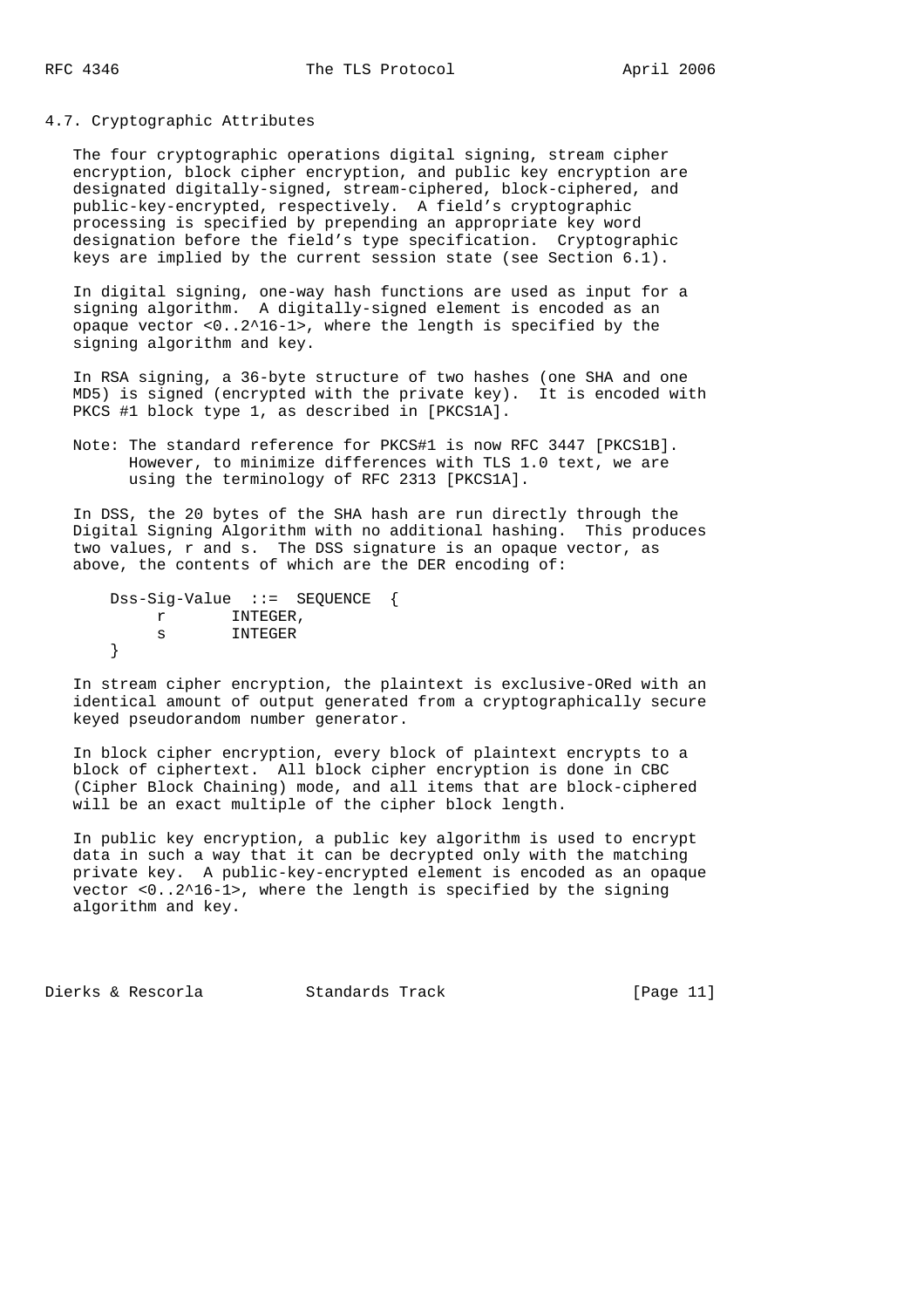An RSA-encrypted value is encoded with PKCS #1 block type 2, as described in [PKCS1A].

In the following example,

```
 stream-ciphered struct {
     uint8 field1;
     uint8 field2;
     digitally-signed opaque hash[20];
 } UserType;
```
 the contents of hash are used as input for the signing algorithm, and then the entire structure is encrypted with a stream cipher. The length of this structure, in bytes, would be equal to two bytes for field1 and field2, plus two bytes for the length of the signature, plus the length of the output of the signing algorithm. This is known because the algorithm and key used for the signing are known prior to encoding or decoding this structure.

4.8. Constants

 Typed constants can be defined for purposes of specification by declaring a symbol of the desired type and assigning values to it. Under-specified types (opaque, variable length vectors, and structures that contain opaque) cannot be assigned values. No fields of a multi-element structure or vector may be elided.

For example:

```
 struct {
     uint8 f1;
     uint8 f2;
 } Example1;
Example1 ex1 = \{1, 4\}; /* assigns f1 = 1, f2 = 4 */
```
5. HMAC and the Pseudorandom Function

 A number of operations in the TLS record and handshake layer require a keyed MAC; this is a secure digest of some data protected by a secret. Forging the MAC is infeasible without knowledge of the MAC secret. The construction we use for this operation is known as HMAC, and is described in [HMAC].

 HMAC can be used with a variety of different hash algorithms. TLS uses it in the handshake with two different algorithms, MD5 and SHA- 1, denoting these as HMAC\_MD5(secret, data) and HMAC\_SHA(secret, data). Additional hash algorithms can be defined by cipher suites

Dierks & Rescorla Standards Track [Page 12]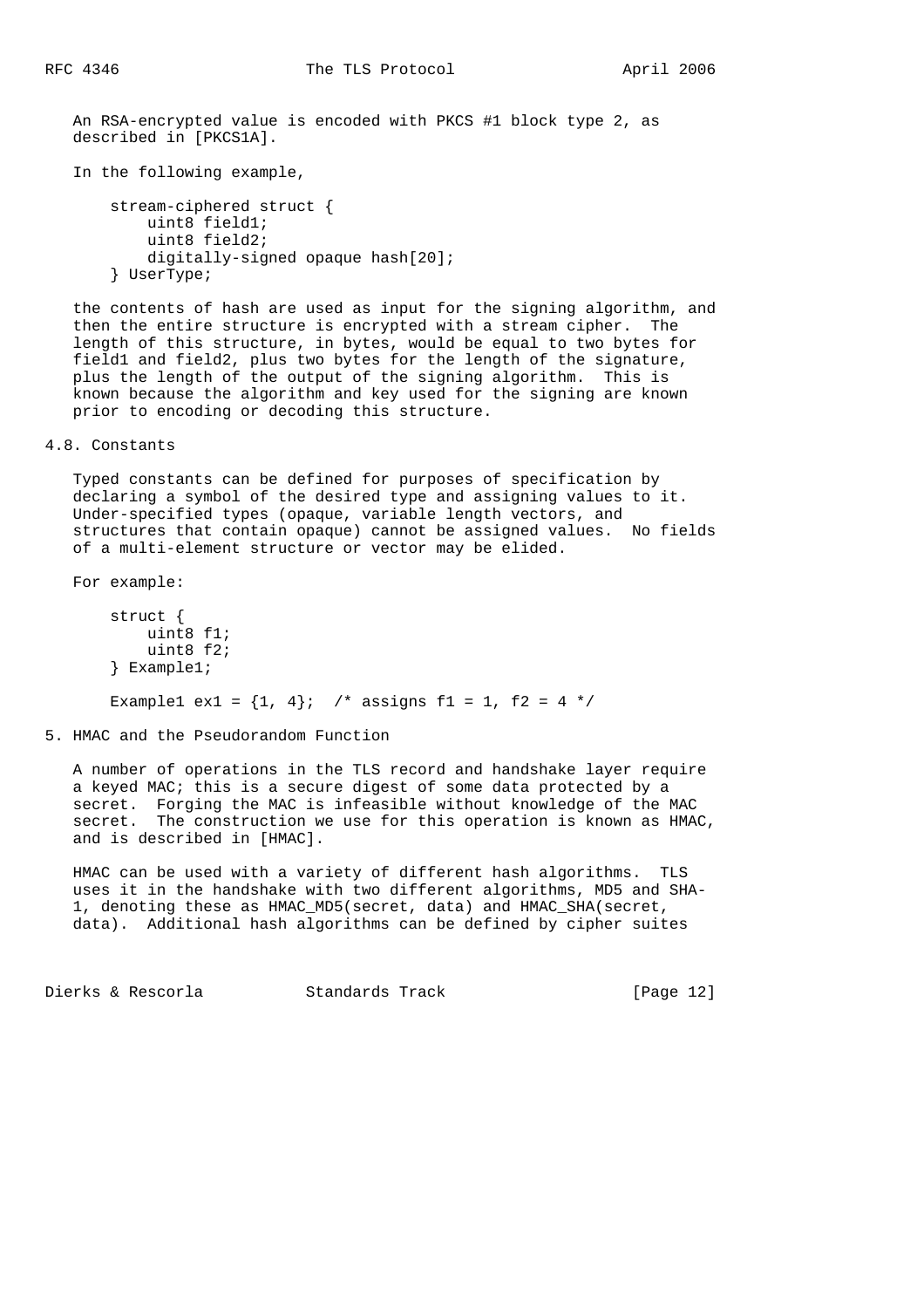and used to protect record data, but MD5 and SHA-1 are hard coded into the description of the handshaking for this version of the protocol.

 In addition, a construction is required to do expansion of secrets into blocks of data for the purposes of key generation or validation. This pseudo-random function (PRF) takes as input a secret, a seed, and an identifying label and produces an output of arbitrary length.

 In order to make the PRF as secure as possible, it uses two hash algorithms in a way that should guarantee its security if either algorithm remains secure.

 First, we define a data expansion function, P\_hash(secret, data) that uses a single hash function to expand a secret and seed into an arbitrary quantity of output:

```
 P_hash(secret, seed) = HMAC_hash(secret, A(1) + seed) +
                        HMAC_hash(secret, A(2) + seed) +
                       HMAC\_hash(secret, A(3) + seed) + ...
```
Where + indicates concatenation.

A() is defined as:

```
A(0) = seedA(i) = HMAC hash(\text{secret}, A(i-1))
```
 P\_hash can be iterated as many times as is necessary to produce the required quantity of data. For example, if P\_SHA-1 is being used to create 64 bytes of data, it will have to be iterated 4 times (through A(4)), creating 80 bytes of output data; the last 16 bytes of the final iteration will then be discarded, leaving 64 bytes of output data.

 TLS's PRF is created by splitting the secret into two halves and using one half to generate data with P\_MD5 and the other half to generate data with P\_SHA-1, then exclusive-ORing the outputs of these two expansion functions together.

 S1 and S2 are the two halves of the secret, and each is the same length. S1 is taken from the first half of the secret, S2 from the second half. Their length is created by rounding up the length of the overall secret, divided by two; thus, if the original secret is an odd number of bytes long, the last byte of S1 will be the same as the first byte of S2.

Dierks & Rescorla Standards Track [Page 13]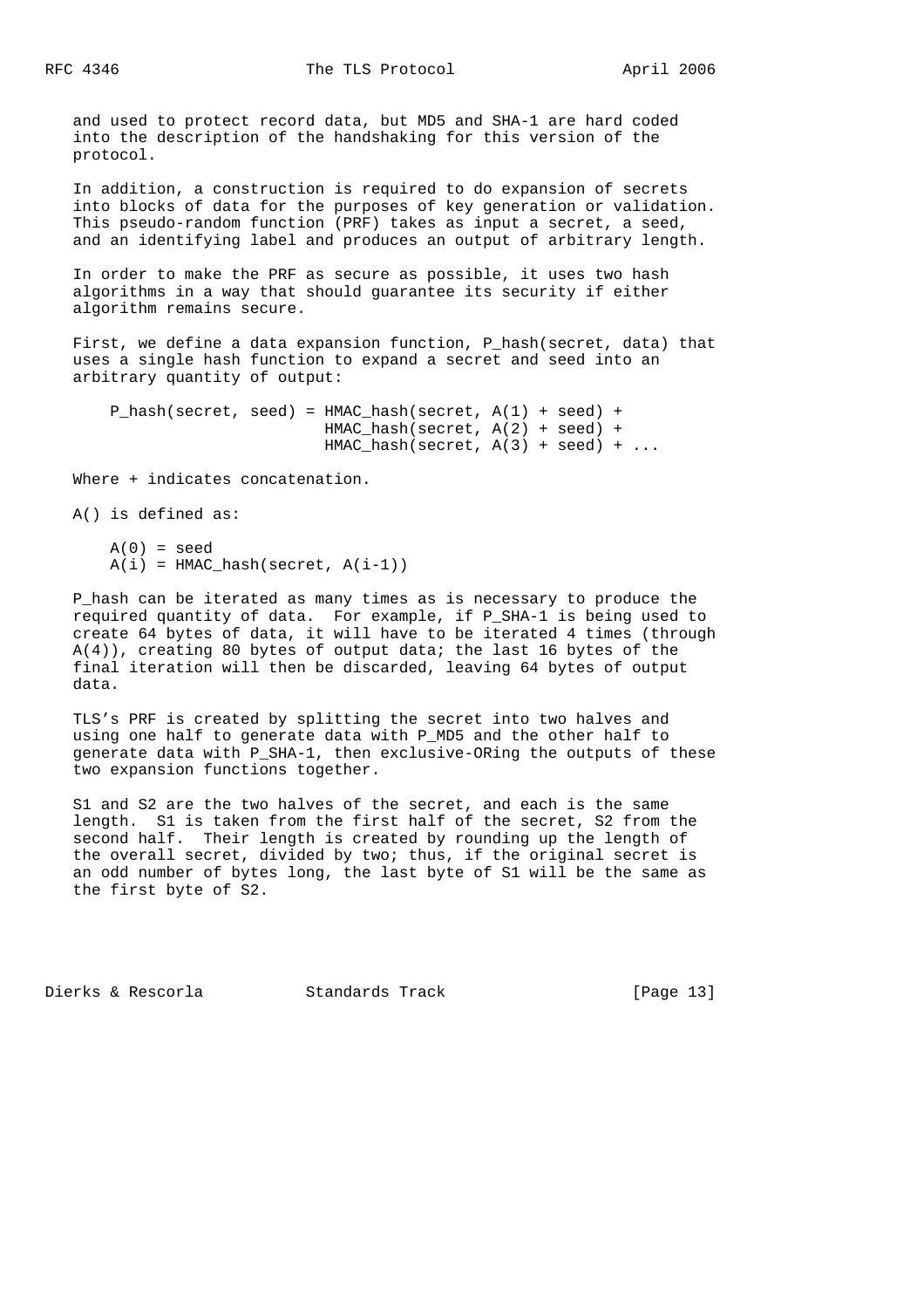$L_S$  = length in bytes of secret;  $L_S1 = L_S2 = \text{ceil}(L_S / 2)$ ;

 The secret is partitioned into two halves (with the possibility of one shared byte) as described above, S1 taking the first L\_S1 bytes, and S2 the last L\_S2 bytes.

 The PRF is then defined as the result of mixing the two pseudorandom streams by exclusive-ORing them together.

PRF(secret, label, seed) = P\_MD5(S1, label + seed) XOR P\_SHA-1(S2, label + seed);

 The label is an ASCII string. It should be included in the exact form it is given without a length byte or trailing null character. For example, the label "slithy toves" would be processed by hashing the following bytes:

73 6C 69 74 68 79 20 74 6F 76 65 73

 Note that because MD5 produces 16-byte outputs and SHA-1 produces 20-byte outputs, the boundaries of their internal iterations will not be aligned. Generating an 80-byte output will require that P\_MD5 iterate through A(5), while P\_SHA-1 will only iterate through A(4).

6. The TLS Record Protocol

 The TLS Record Protocol is a layered protocol. At each layer, messages may include fields for length, description, and content. The Record Protocol takes messages to be transmitted, fragments the data into manageable blocks, optionally compresses the data, applies a MAC, encrypts, and transmits the result. Received data is decrypted, verified, decompressed, reassembled, and then delivered to higher-level clients.

 Four record protocol clients are described in this document: the handshake protocol, the alert protocol, the change cipher spec protocol, and the application data protocol. In order to allow extension of the TLS protocol, additional record types can be supported by the record protocol. Any new record types SHOULD allocate type values immediately beyond the ContentType values for the four record types described here (see Appendix A.1). All such values must be defined by RFC 2434 Standards Action. See Section 11 for IANA Considerations for ContentType values.

 If a TLS implementation receives a record type it does not understand, it SHOULD just ignore it. Any protocol designed for use

Dierks & Rescorla Standards Track [Page 14]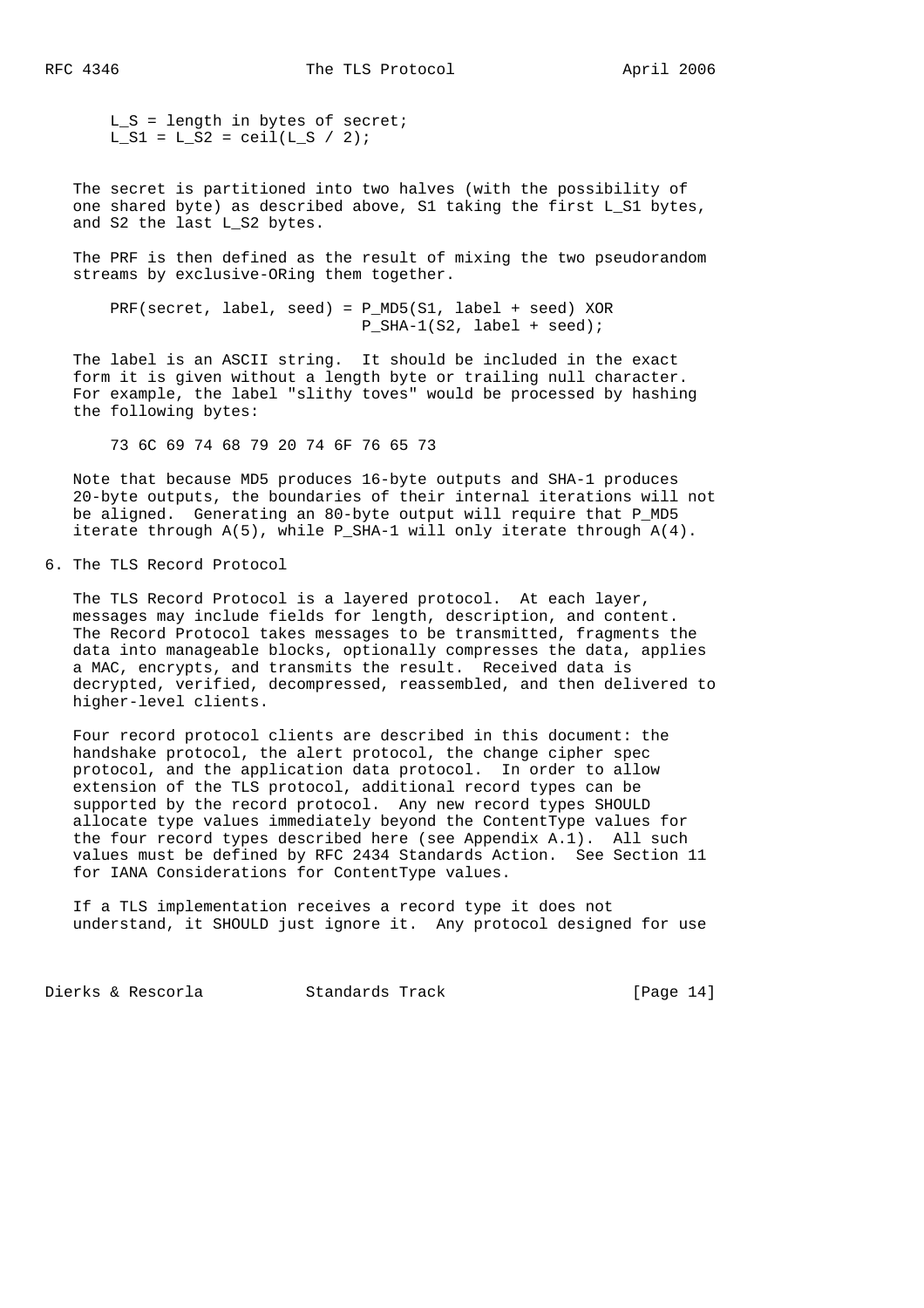over TLS MUST be carefully designed to deal with all possible attacks against it. Note that because the type and length of a record are not protected by encryption, care SHOULD be taken to minimize the value of traffic analysis of these values.

## 6.1. Connection States

 A TLS connection state is the operating environment of the TLS Record Protocol. It specifies a compression algorithm, and encryption algorithm, and a MAC algorithm. In addition, the parameters for these algorithms are known: the MAC secret and the bulk encryption keys for the connection in both the read and the write directions. Logically, there are always four connection states outstanding: the current read and write states, and the pending read and write states. All records are processed under the current read and write states. The security parameters for the pending states can be set by the TLS Handshake Protocol, and the Change Cipher Spec can selectively make either of the pending states current, in which case the appropriate current state is disposed of and replaced with the pending state; the pending state is then reinitialized to an empty state. It is illegal to make a state that has not been initialized with security parameters a current state. The initial current state always specifies that no encryption, compression, or MAC will be used.

 The security parameters for a TLS Connection read and write state are set by providing the following values:

 connection end Whether this entity is considered the "client" or the "server" in this connection.

bulk encryption algorithm

 An algorithm to be used for bulk encryption. This specification includes the key size of this algorithm, how much of that key is secret, whether it is a block or stream cipher, and the block size of the cipher (if appropriate).

#### MAC algorithm

 An algorithm to be used for message authentication. This specification includes the size of the hash returned by the MAC algorithm.

compression algorithm

 An algorithm to be used for data compression. This specification must include all information the algorithm requires compression.

#### master secret

A 48-byte secret shared between the two peers in the connection.

Dierks & Rescorla Standards Track [Page 15]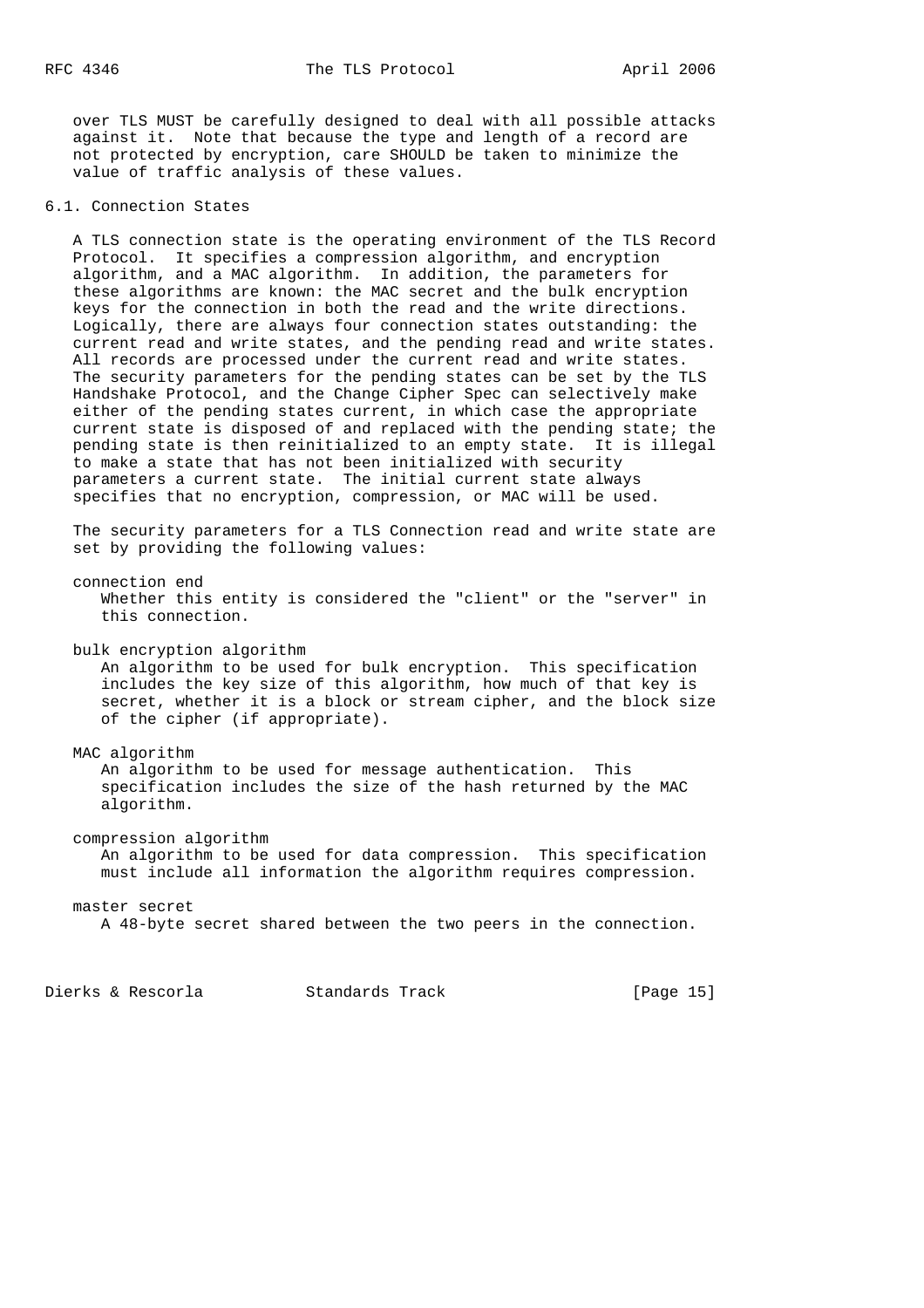```
 client random
   A 32-byte value provided by the client.
 server random
   A 32-byte value provided by the server.
 These parameters are defined in the presentation language as:
   enum { server, client } ConnectionEnd;
    enum { null, rc4, rc2, des, 3des, des40, idea, aes }
    BulkCipherAlgorithm;
    enum { stream, block } CipherType;
   enum { null, md5, sha } MACAlgorithm;
   enum { null(0), (255) } CompressionMethod;
    /* The algorithms specified in CompressionMethod,
       BulkCipherAlgorithm, and MACAlgorithm may be added to. */
    struct {
       ConnectionEnd entity;
       BulkCipherAlgorithm bulk_cipher_algorithm;
       CipherType cipher_type;
       uint8 key_size;<br>uint8 key_mater
                            key_material_length;
       MACAlgorithm mac_algorithm;
       uint8 hash_size;
        CompressionMethod compression_algorithm;
        opaque master_secret[48];
        opaque client_random[32];
       opaque server_random[32];
    } SecurityParameters;
 The record layer will use the security parameters to generate the
 following four items:
```
 client write MAC secret server write MAC secret client write key server write key

 The client write parameters are used by the server when receiving and processing records and vice-versa. The algorithm used for generating these items from the security parameters is described in Section 6.3.

Dierks & Rescorla Standards Track [Page 16]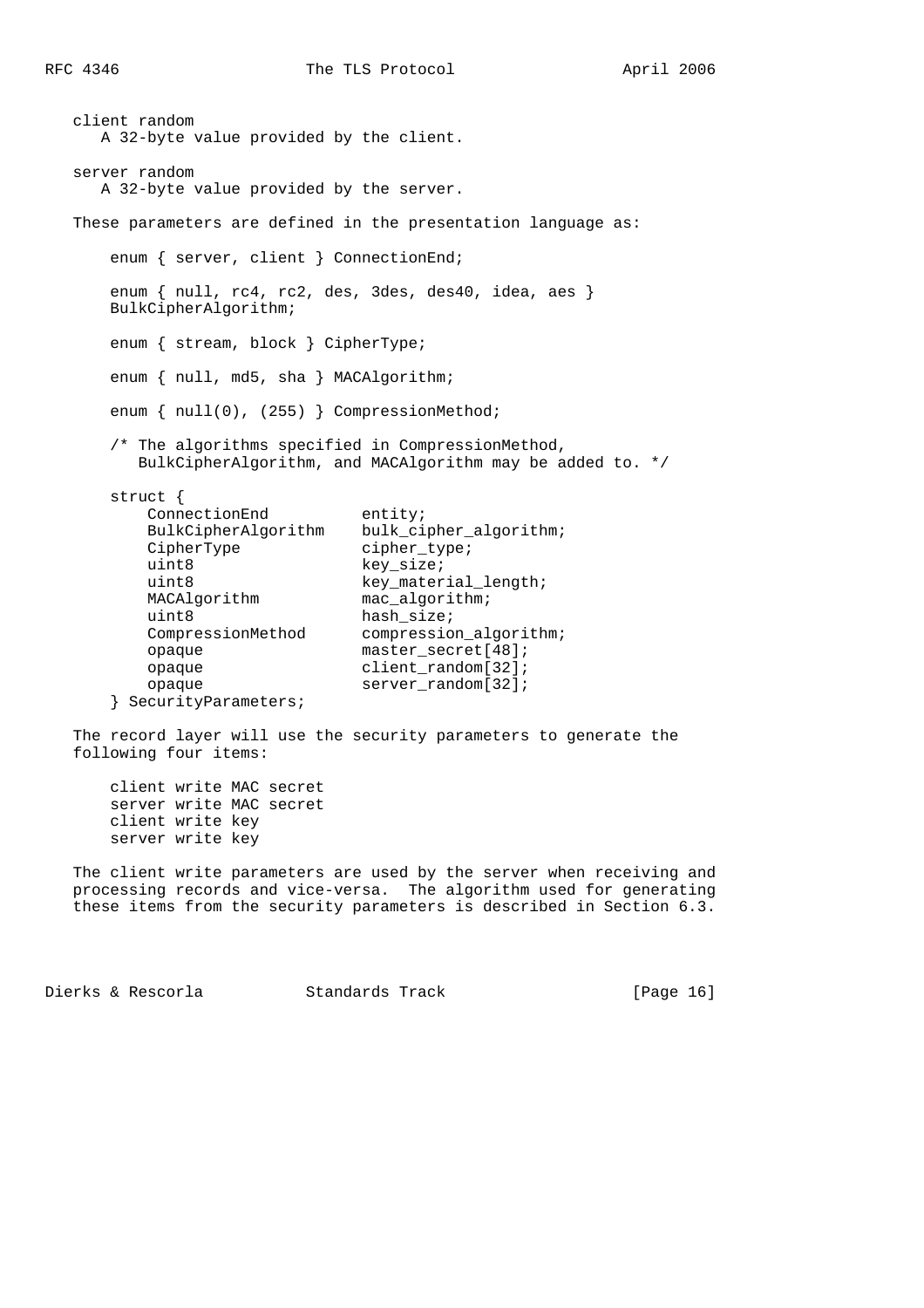Once the security parameters have been set and the keys have been generated, the connection states can be instantiated by making them the current states. These current states MUST be updated for each record processed. Each connection state includes the following elements:

## compression state

The current state of the compression algorithm.

#### cipher state

 The current state of the encryption algorithm. This will consist of the scheduled key for that connection. For stream ciphers, this will also contain whatever state information is necessary to allow the stream to continue to encrypt or decrypt data.

## MAC secret

The MAC secret for this connection, as generated above.

## sequence number

 Each connection state contains a sequence number, which is maintained separately for read and write states. The sequence number MUST be set to zero whenever a connection state is made the active state. Sequence numbers are of type uint64 and may not exceed 2^64-1. Sequence numbers do not wrap. If a TLS implementation would need to wrap a sequence number, it must renegotiate instead. A sequence number is incremented after each record: specifically, the first record transmitted under a particular connection state MUST use sequence number 0.

### 6.2. Record layer

 The TLS Record Layer receives uninterpreted data from higher layers in non-empty blocks of arbitrary size.

### 6.2.1. Fragmentation

 The record layer fragments information blocks into TLSPlaintext records carrying data in chunks of 2^14 bytes or less. Client message boundaries are not preserved in the record layer (i.e., multiple client messages of the same ContentType MAY be coalesced into a single TLSPlaintext record, or a single message MAY be fragmented across several records).

Dierks & Rescorla Standards Track [Page 17]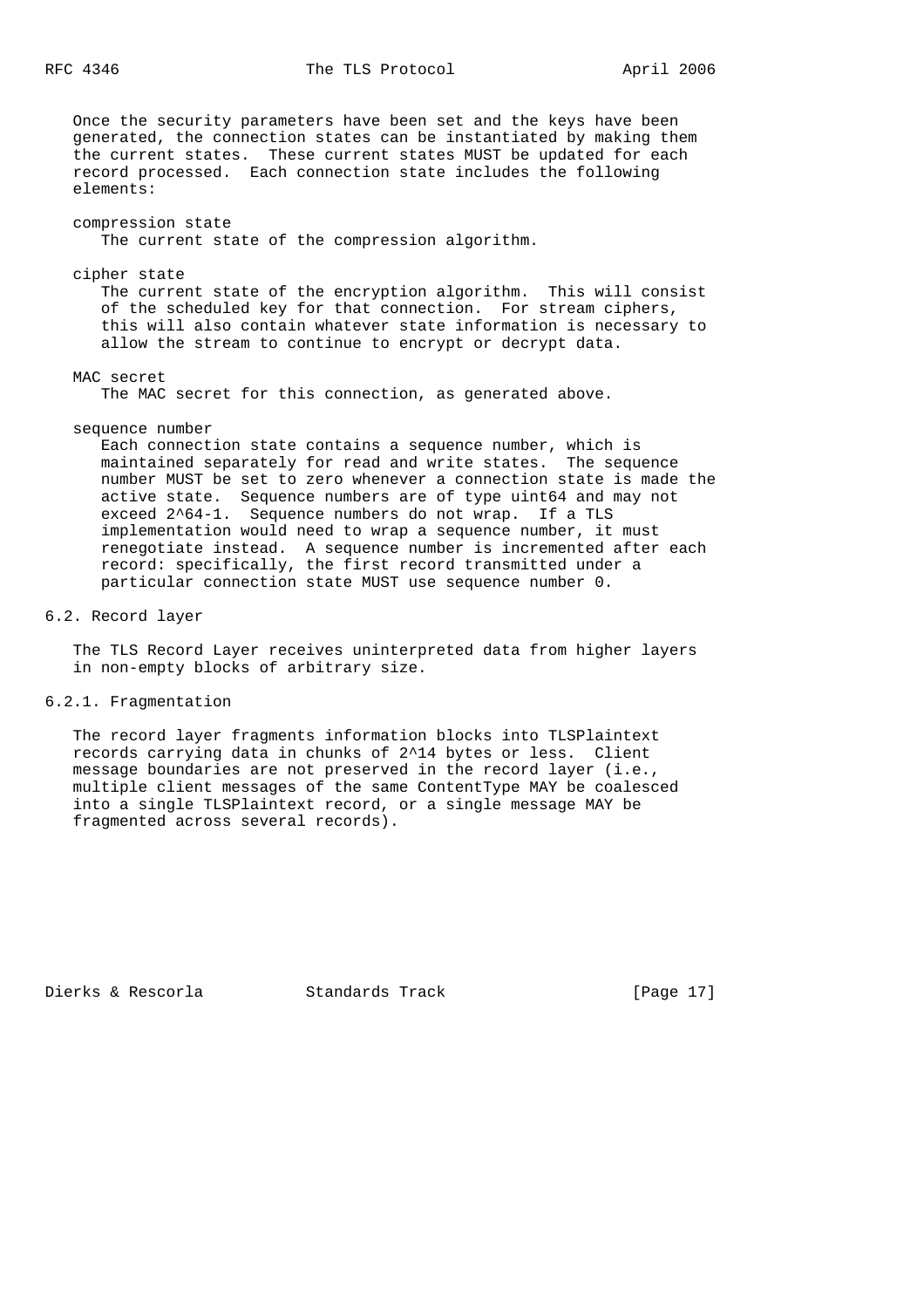struct { uint8 major, minor; } ProtocolVersion; enum { change\_cipher\_spec(20), alert(21), handshake(22), application\_data(23), (255) } ContentType; struct { ContentType type; ProtocolVersion version; uint16 length; opaque fragment[TLSPlaintext.length]; } TLSPlaintext; type The higher-level protocol used to process the enclosed fragment. version The version of the protocol being employed. This document describes TLS Version 1.1, which uses the version { 3, 2 }. The version value 3.2 is historical: TLS version 1.1 is a minor modification to the TLS 1.0 protocol, which was itself a minor modification to the SSL 3.0 protocol, which bears the version value 3.0. (See Appendix A.1.)

## length

 The length (in bytes) of the following TLSPlaintext.fragment. The length should not exceed 2^14.

#### fragment

 The application data. This data is transparent and is treated as an independent block to be dealt with by the higher-level protocol specified by the type field.

 Note: Data of different TLS Record layer content types MAY be interleaved. Application data is generally of lower precedence for transmission than other content types. However, records MUST be delivered to the network in the same order as they are protected by the record layer. Recipients MUST receive and process interleaved application layer traffic during handshakes subsequent to the first one on a connection.

Dierks & Rescorla Standards Track [Page 18]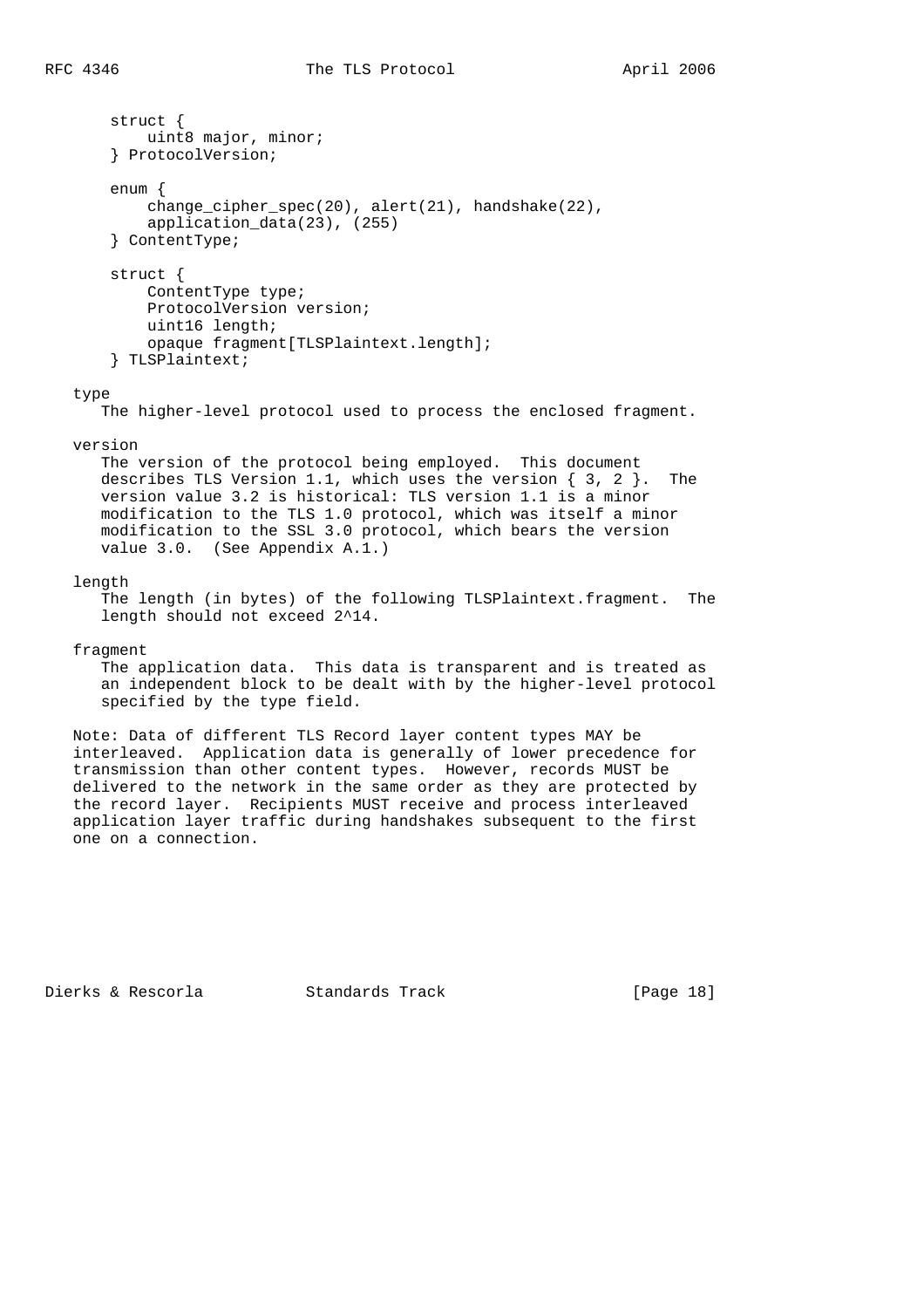#### 6.2.2. Record Compression and Decompression

 All records are compressed using the compression algorithm defined in the current session state. There is always an active compression algorithm; however, initially it is defined as CompressionMethod.null. The compression algorithm translates a TLSPlaintext structure into a TLSCompressed structure. Compression functions are initialized with default state information whenever a connection state is made active.

 Compression must be lossless and may not increase the content length by more than 1024 bytes. If the decompression function encounters a TLSCompressed.fragment that would decompress to a length in excess of 2^14 bytes, it should report a fatal decompression failure error.

 struct { ContentType type; /\* same as TLSPlaintext.type \*/ ProtocolVersion version;/\* same as TLSPlaintext.version \*/ uint16 length; opaque fragment[TLSCompressed.length]; } TLSCompressed;

#### length

 The length (in bytes) of the following TLSCompressed.fragment. The length should not exceed 2^14 + 1024.

#### fragment

The compressed form of TLSPlaintext.fragment.

 Note: A CompressionMethod.null operation is an identity operation; no fields are altered.

 Implementation note: Decompression functions are responsible for ensuring that messages cannot cause internal buffer overflows.

#### 6.2.3. Record Payload Protection

 The encryption and MAC functions translate a TLSCompressed structure into a TLSCiphertext. The decryption functions reverse the process. The MAC of the record also includes a sequence number so that missing, extra, or repeated messages are detectable.

Dierks & Rescorla Standards Track [Page 19]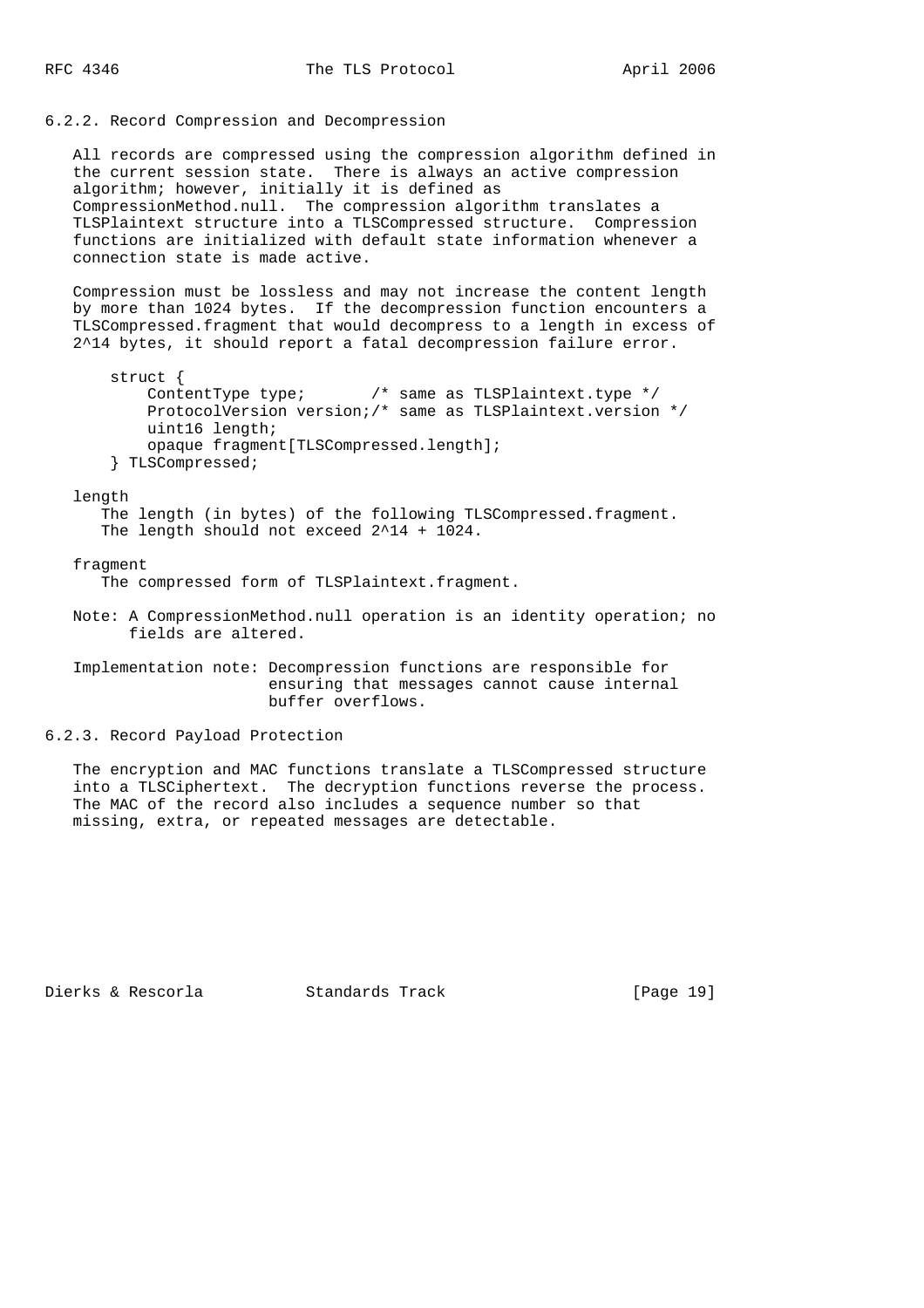```
 struct {
            ContentType type;
            ProtocolVersion version;
            uint16 length;
            select (CipherSpec.cipher_type) {
                case stream: GenericStreamCipher;
                case block: GenericBlockCipher;
            } fragment;
        } TLSCiphertext;
    type
       The type field is identical to TLSCompressed.type.
    version
       The version field is identical to TLSCompressed.version.
    length
      The length (in bytes) of the following TLSCiphertext.fragment.
       The length may not exceed 2^14 + 2048.
    fragment
       The encrypted form of TLSCompressed.fragment, with the MAC.
6.2.3.1. Null or Standard Stream Cipher
    Stream ciphers (including BulkCipherAlgorithm.null, see Appendix A.6)
    convert TLSCompressed.fragment structures to and from stream
    TLSCiphertext.fragment structures.
        stream-ciphered struct {
            opaque content[TLSCompressed.length];
            opaque MAC[CipherSpec.hash_size];
        } GenericStreamCipher;
   The MAC is generated as:
        HMAC_hash(MAC_write_secret, seq_num + TLSCompressed.type +
                      TLSCompressed.version + TLSCompressed.length +
                      TLSCompressed.fragment));
    where "+" denotes concatenation.
    seq_num
       The sequence number for this record.
    hash
       The hashing algorithm specified by
       SecurityParameters.mac_algorithm.
Dierks & Rescorla Standards Track [Page 20]
```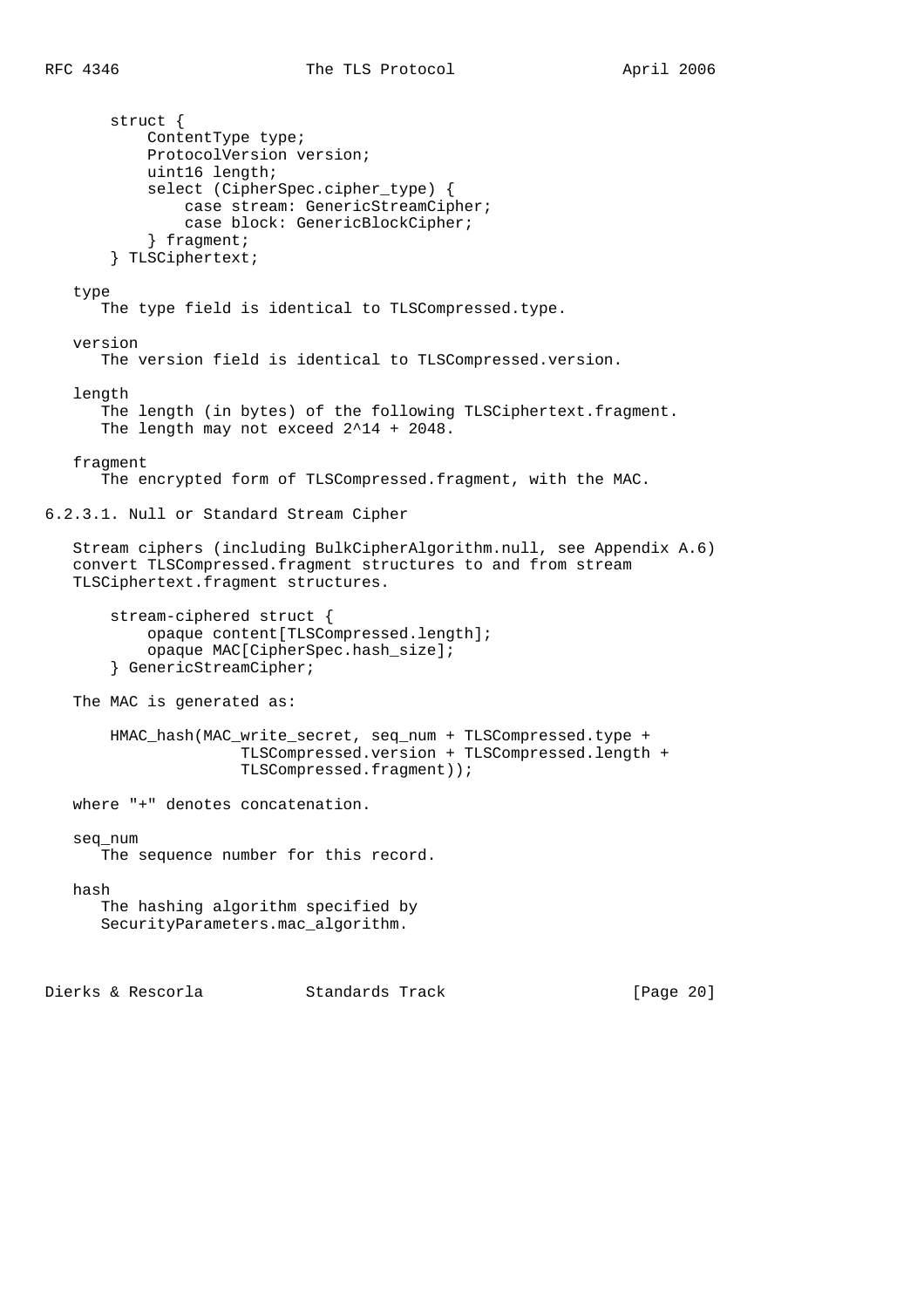Note that the MAC is computed before encryption. The stream cipher encrypts the entire block, including the MAC. For stream ciphers that do not use a synchronization vector (such as RC4), the stream cipher state from the end of one record is simply used on the subsequent packet. If the CipherSuite is TLS\_NULL\_WITH\_NULL\_NULL, encryption consists of the identity operation (i.e., the data is not encrypted, and the MAC size is zero, implying that no MAC is used). TLSCiphertext.length is TLSCompressed.length plus CipherSpec.hash\_size.

## 6.2.3.2. CBC Block Cipher

 For block ciphers (such as RC2, DES, or AES), the encryption and MAC functions convert TLSCompressed.fragment structures to and from block TLSCiphertext.fragment structures.

```
 block-ciphered struct {
     opaque IV[CipherSpec.block_length];
     opaque content[TLSCompressed.length];
     opaque MAC[CipherSpec.hash_size];
    uint8 padding[GenericBlockCipher.padding length];
     uint8 padding_length;
 } GenericBlockCipher;
```
The MAC is generated as described in Section 6.2.3.1.

#### TV<sub>1</sub>

 Unlike previous versions of SSL and TLS, TLS 1.1 uses an explicit IV in order to prevent the attacks described by [CBCATT]. We recommend the following equivalently strong procedures. For clarity we use the following notation.

IV

 The transmitted value of the IV field in the GenericBlockCipher structure.

CBC residue

The last ciphertext block of the previous record.

mask

 The actual value that the cipher XORs with the plaintext prior to encryption of the first cipher block of the record.

 In prior versions of TLS, there was no IV field and the CBC residue and mask were one and the same. See Sections 6.1, 6.2.3.2, and 6.3, of [TLS1.0] for details of TLS 1.0 IV handling.

Dierks & Rescorla Standards Track [Page 21]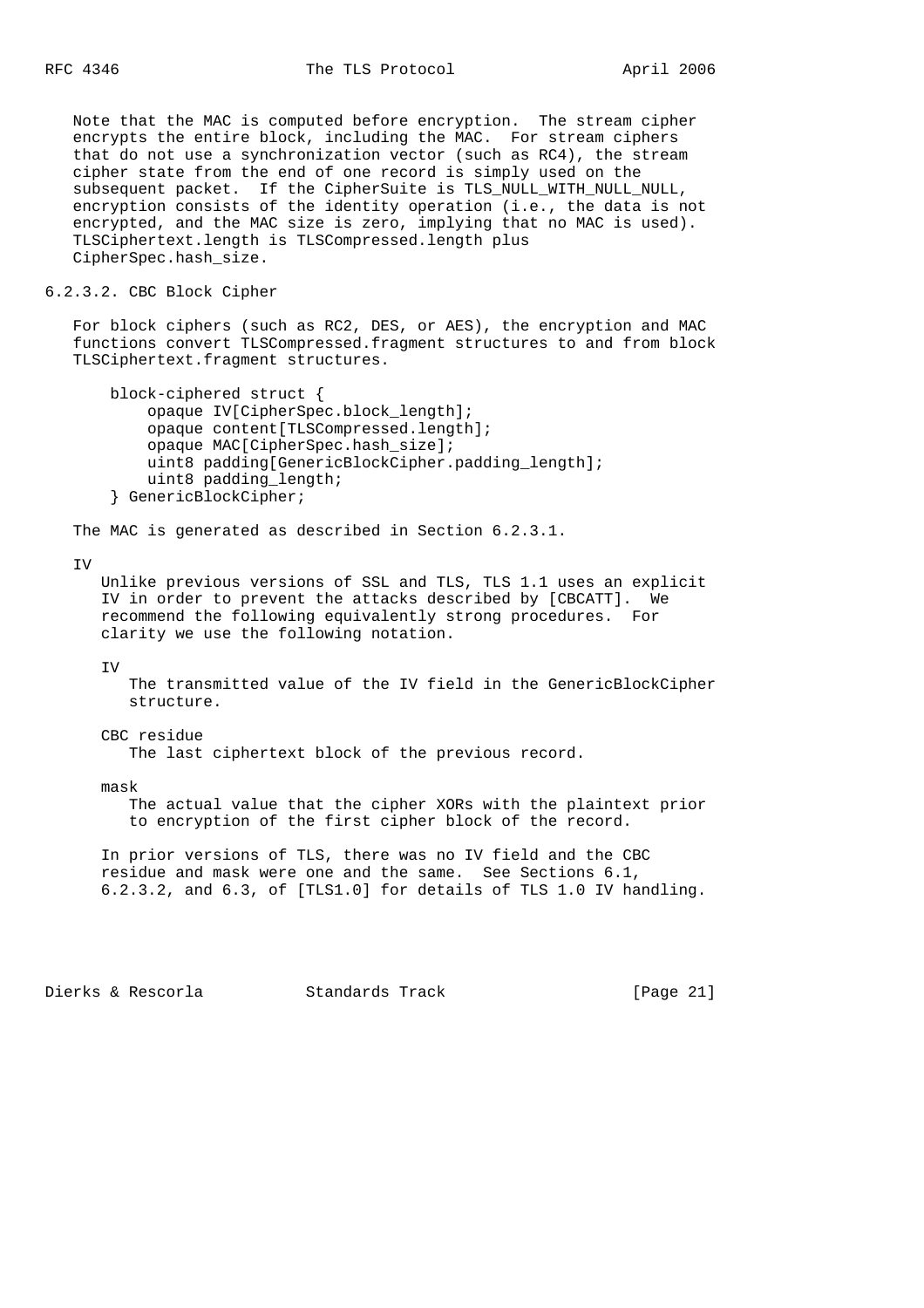One of the following two algorithms SHOULD be used to generate the per-record IV:

- (1) Generate a cryptographically strong random string R of length CipherSpec.block\_length. Place R in the IV field. Set the mask to R. Thus, the first cipher block will be encrypted as E(R XOR Data).
- (2) Generate a cryptographically strong random number R of length CipherSpec.block\_length and prepend it to the plaintext prior to encryption. In this case either:
	- (a) The cipher may use a fixed mask such as zero.
	- (b) The CBC residue from the previous record may be used as the mask. This preserves maximum code compatibility with TLS 1.0 and SSL 3. It also has the advantage that it does not require the ability to quickly reset the IV, which is known to be a problem on some systems.

In either  $(2)(a)$  or  $(2)(b)$  the data  $(R \mid \mid data)$  is fed into the encryption process. The first cipher block (containing E(mask XOR R) is placed in the IV field. The first block of content contains E(IV XOR data).

The following alternative procedure MAY be used; however, it has not been demonstrated to be as cryptographically strong as the above procedures. The sender prepends a fixed block F to the plaintext (or, alternatively, a block generated with a weak PRNG). He then encrypts as in (2), above, using the CBC residue from the previous block as the mask for the prepended block. Note that in this case the mask for the first record transmitted by the application (the Finished) MUST be generated using a cryptographically strong PRNG.

 The decryption operation for all three alternatives is the same. The receiver decrypts the entire GenericBlockCipher structure and then discards the first cipher block, corresponding to the IV component.

## padding

 Padding that is added to force the length of the plaintext to be an integral multiple of the block cipher's block length. The padding MAY be any length up to 255 bytes, as long as it results in the TLSCiphertext.length being an integral multiple of the block length. Lengths longer than necessary might be desirable to frustrate attacks on a protocol that are based on analysis of the lengths of exchanged messages. Each uint8 in the padding data vector MUST be filled with the padding length value. The receiver

Dierks & Rescorla Standards Track [Page 22]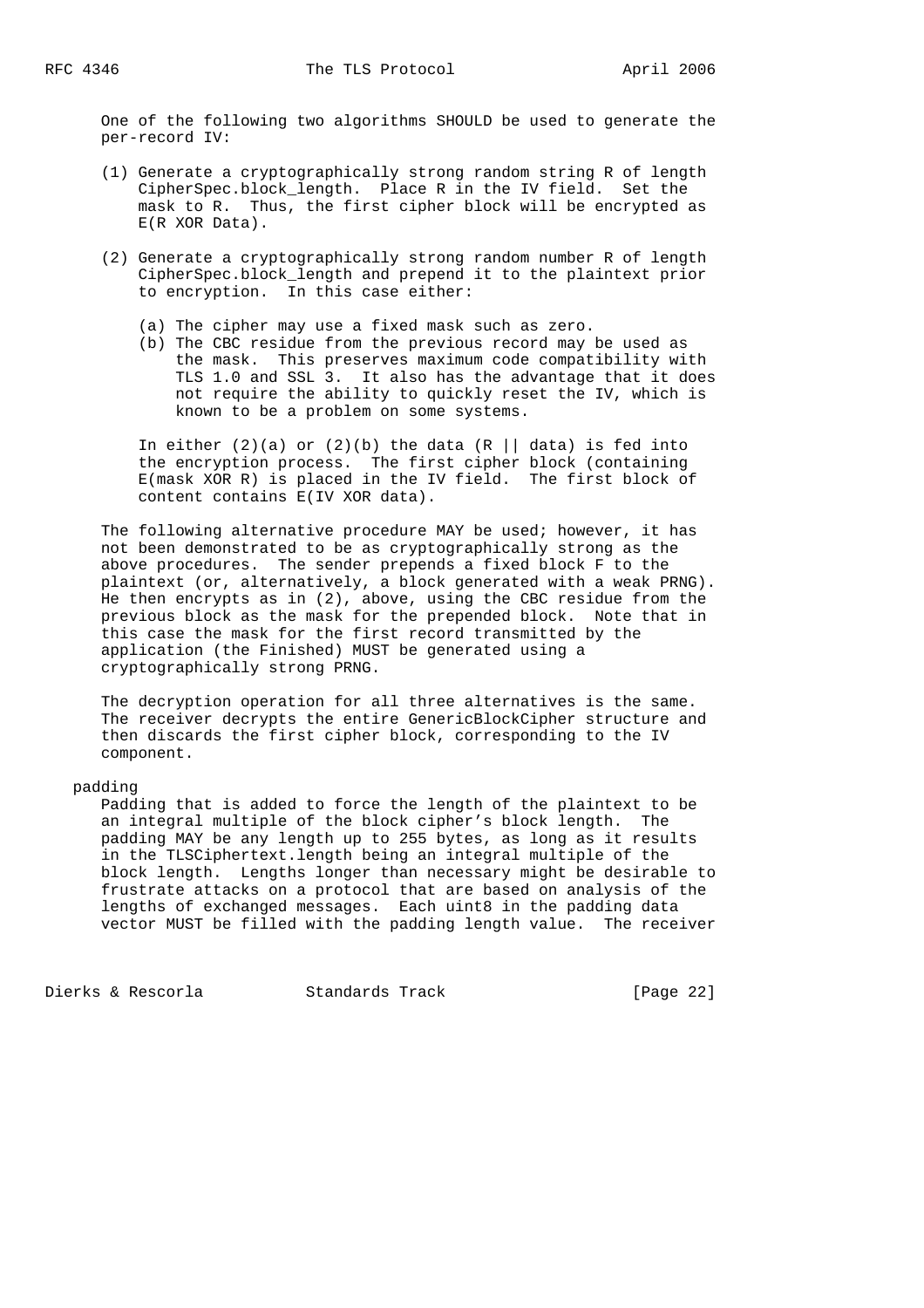MUST check this padding and SHOULD use the bad\_record\_mac alert to indicate padding errors.

padding\_length

 The padding length MUST be such that the total size of the GenericBlockCipher structure is a multiple of the cipher's block length. Legal values range from zero to 255, inclusive. This length specifies the length of the padding field exclusive of the padding\_length field itself.

 The encrypted data length (TLSCiphertext.length) is one more than the sum of CipherSpec.block\_length, TLSCompressed.length, CipherSpec.hash\_size, and padding\_length.

- Example: If the block length is 8 bytes, the content length (TLSCompressed.length) is 61 bytes, and the MAC length is 20 bytes, then the length before padding is 82 bytes (this does not include the IV, which may or may not be encrypted, as discussed above). Thus, the padding length modulo 8 must be equal to 6 in order to make the total length an even multiple of 8 bytes (the block length). The padding length can be 6, 14, 22, and so on, through 254. If the padding length were the minimum necessary, 6, the padding would be 6 bytes, each containing the value 6. Thus, the last 8 octets of the GenericBlockCipher before block encryption would be xx 06 06 06 06 06 06 06, where xx is the last octet of the MAC.
	- Note: With block ciphers in CBC mode (Cipher Block Chaining), it is critical that the entire plaintext of the record be known before any ciphertext is transmitted. Otherwise, it is possible for the attacker to mount the attack described in [CBCATT].
	- Implementation Note: Canvel et al. [CBCTIME] have demonstrated a timing attack on CBC padding based on the time required to compute the MAC. In order to defend against this attack, implementations MUST ensure that record processing time is essentially the same whether or not the padding is correct. In general, the best way to do this is to compute the MAC even if the padding is incorrect, and only then reject the packet. For instance, if the pad appears to be incorrect, the implementation might assume a zero-length pad and then compute the MAC. This leaves a small timing channel, since MAC performance depends to some extent on the size of the data fragment,

Dierks & Rescorla Standards Track [Page 23]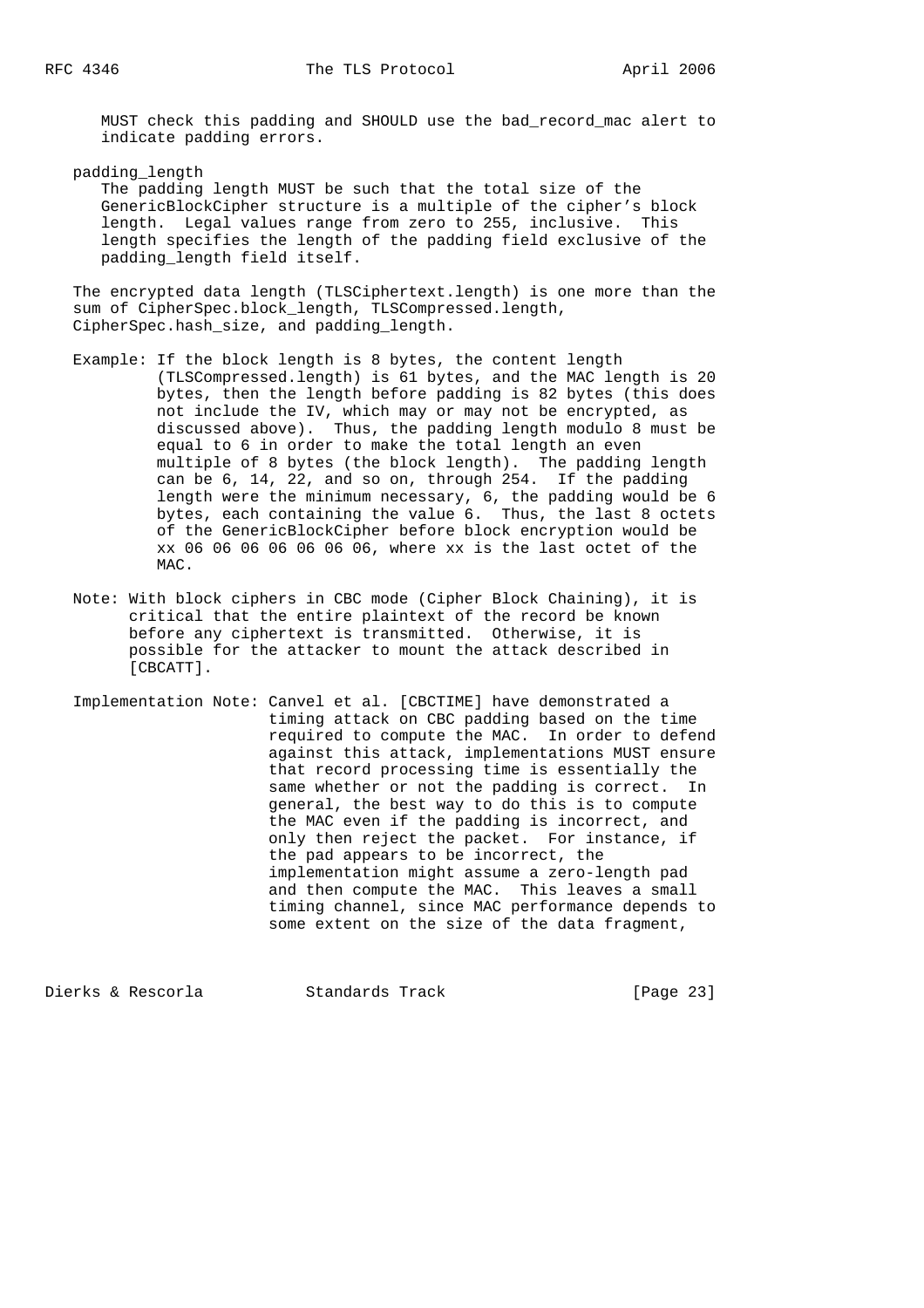but it is not believed to be large enough to be exploitable, due to the large block size of existing MACs and the small size of the timing signal.

## 6.3. Key Calculation

 The Record Protocol requires an algorithm to generate keys, and MAC secrets from the security parameters provided by the handshake protocol.

 The master secret is hashed into a sequence of secure bytes, which are assigned to the MAC secrets and keys required by the current connection state (see Appendix A.6). CipherSpecs require a client write MAC secret, a server write MAC secret, a client write key, and a server write key, each of which is generated from the master secret in that order. Unused values are empty.

 When keys and MAC secrets are generated, the master secret is used as an entropy source.

To generate the key material, compute

key block = PRF(SecurityParameters.master secret, "key expansion", SecurityParameters.server\_random + SecurityParameters.client random);

 until enough output has been generated. Then the key\_block is partitioned as follows:

 client\_write\_MAC\_secret[SecurityParameters.hash\_size] server\_write\_MAC\_secret[SecurityParameters.hash\_size] client\_write\_key[SecurityParameters.key\_material\_length] server\_write\_key[SecurityParameters.key\_material\_length]

 Implementation note: The currently defined cipher suite that requires the most material is AES\_256\_CBC\_SHA, defined in [TLSAES]. It requires 2 x 32 byte keys, 2 x 20 byte MAC secrets, and 2 x 16 byte Initialization Vectors, for a total of 136 bytes of key material.

7. The TLS Handshaking Protocols

 TLS has three subprotocols that are used to allow peers to agree upon security parameters for the record layer, to authenticate themselves, to instantiate negotiated security parameters, and to report error conditions to each other.

Dierks & Rescorla Standards Track [Page 24]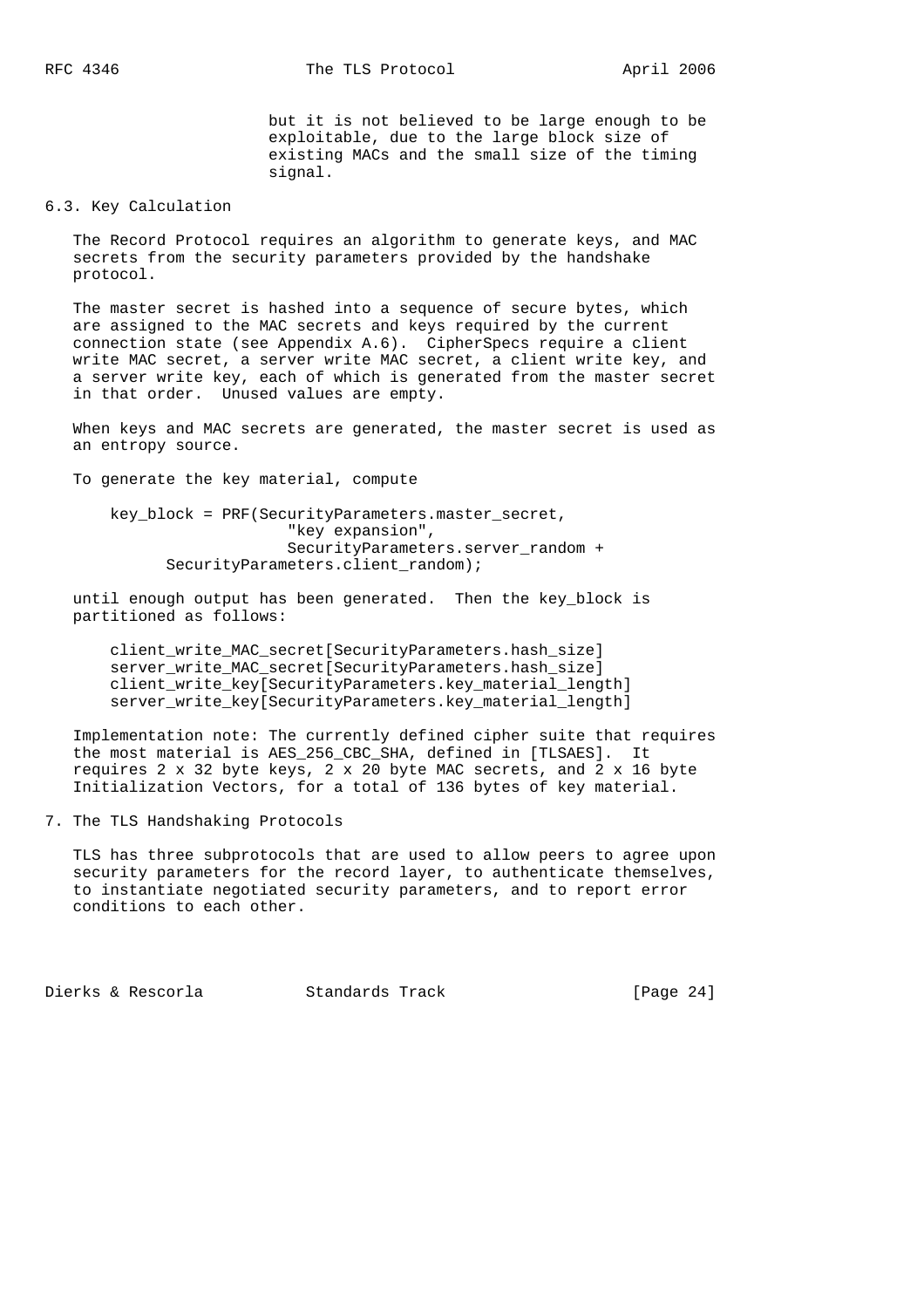The Handshake Protocol is responsible for negotiating a session, which consists of the following items: session identifier An arbitrary byte sequence chosen by the server to identify an active or resumable session state. peer certificate X509v3 [X509] certificate of the peer. This element of the state may be null. compression method The algorithm used to compress data prior to encryption. cipher spec Specifies the bulk data encryption algorithm (such as null, DES, etc.) and a MAC algorithm (such as MD5 or SHA). It also defines cryptographic attributes such as the hash\_size. (See Appendix A.6 for formal definition.) master secret 48-byte secret shared between the client and server. is resumable A flag indicating whether the session can be used to initiate new connections. These items are then used to create security parameters for use by the Record Layer when protecting application data. Many connections can be instantiated using the same session through the resumption feature of the TLS Handshake Protocol. 7.1. Change Cipher Spec Protocol The change cipher spec protocol exists to signal transitions in ciphering strategies. The protocol consists of a single message, which is encrypted and compressed under the current (not the pending)

struct {

} ChangeCipherSpec;

Dierks & Rescorla Standards Track [Page 25]

 The change cipher spec message is sent by both the client and the server to notify the receiving party that subsequent records will be protected under the newly negotiated CipherSpec and keys. Reception of this message causes the receiver to instruct the Record Layer to immediately copy the read pending state into the read current state.

connection state. The message consists of a single byte of value 1.

enum { change\_cipher\_spec(1), (255) } type;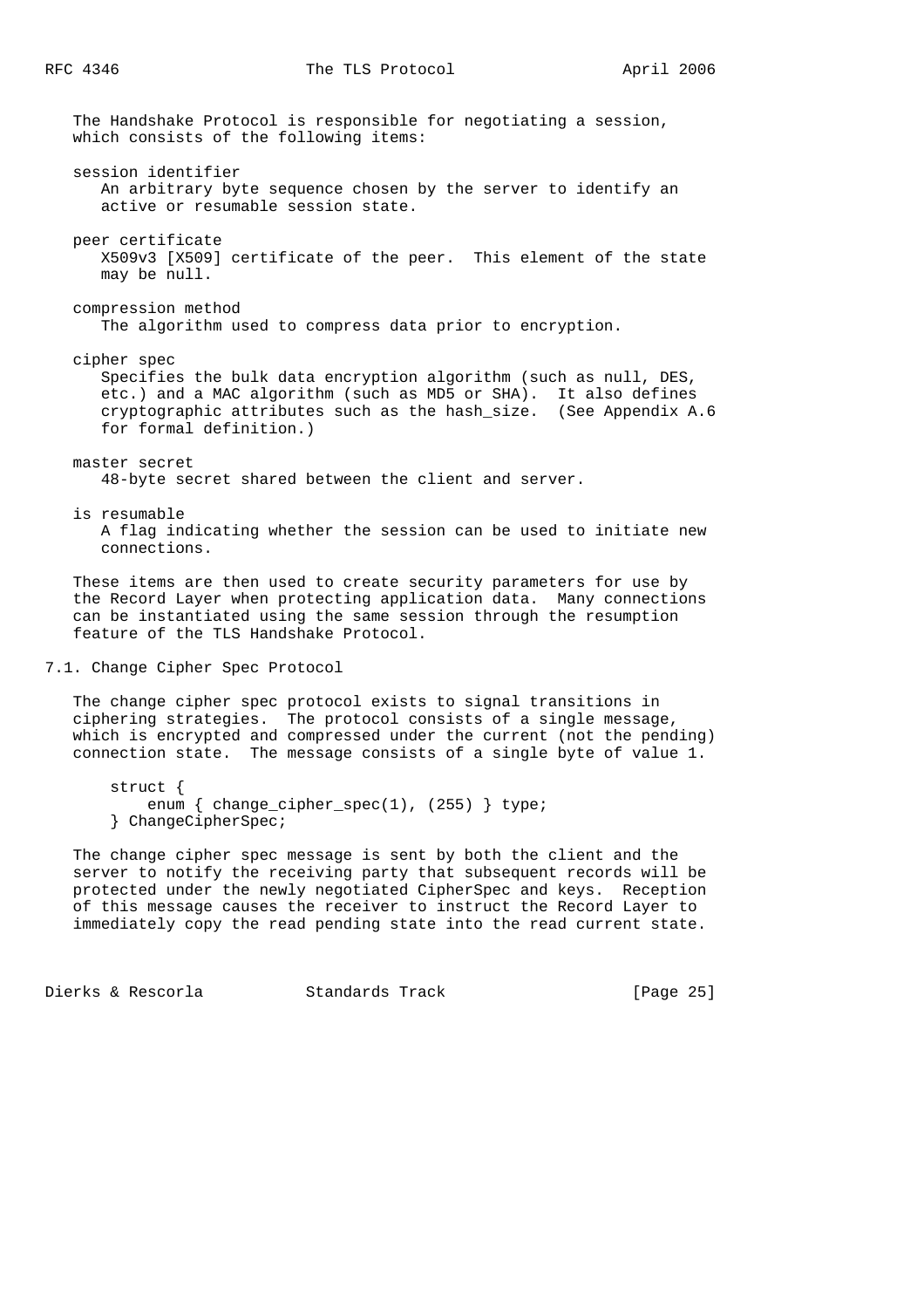Immediately after sending this message, the sender MUST instruct the record layer to make the write pending state the write active state. (See Section 6.1.) The change cipher spec message is sent during the handshake after the security parameters have been agreed upon, but before the verifying finished message is sent (see Section 7.4.9).

- Note: If a rehandshake occurs while data is flowing on a connection, the communicating parties may continue to send data using the old CipherSpec. However, once the ChangeCipherSpec has been sent, the new CipherSpec MUST be used. The first side to send the ChangeCipherSpec does not know that the other side has finished computing the new keying material (e.g., if it has to perform a time consuming public key operation). Thus, a small window of time, during which the recipient must buffer the data, MAY exist. In practice, with modern machines this interval is likely to be fairly short.
- 7.2. Alert Protocol

 One of the content types supported by the TLS Record layer is the alert type. Alert messages convey the severity of the message and a description of the alert. Alert messages with a level of fatal result in the immediate termination of the connection. In this case, other connections corresponding to the session may continue, but the session identifier MUST be invalidated, preventing the failed session from being used to establish new connections. Like other messages, alert messages are encrypted and compressed, as specified by the current connection state.

enum { warning(1), fatal(2), (255) } AlertLevel; enum { close  $notify(0)$ , unexpected message(10), bad record mac(20), decryption\_failed(21), record\_overflow(22), decompression\_failure(30), handshake\_failure(40), no\_certificate\_RESERVED (41), bad\_certificate(42), unsupported\_certificate(43), certificate\_revoked(44), certificate\_expired(45), certificate\_unknown(46), illegal\_parameter(47),

Dierks & Rescorla Standards Track [Page 26]

unknown\_ca(48),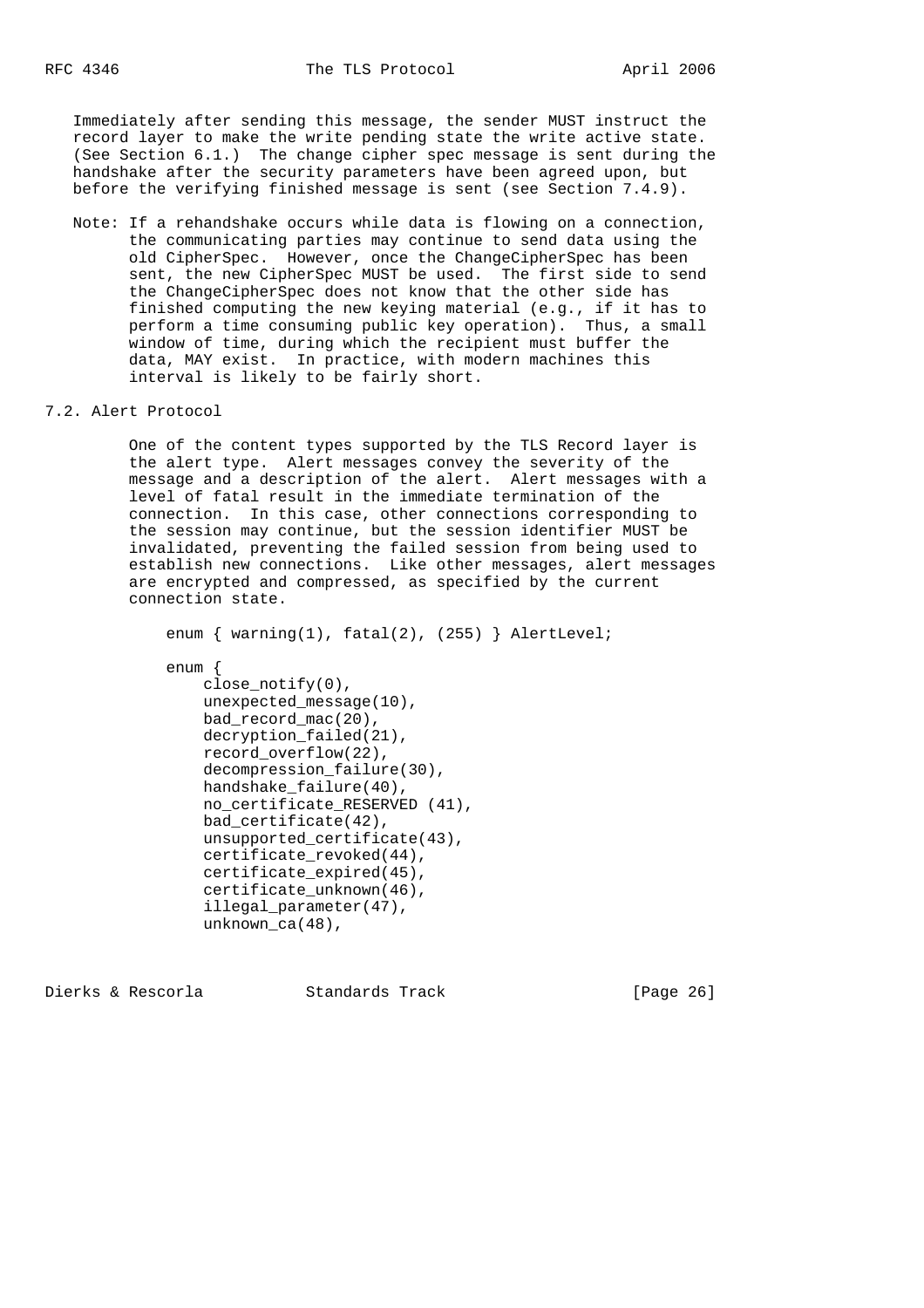```
 access_denied(49),
    decode_error(50),
    decrypt_error(51),
     export_restriction_RESERVED(60),
     protocol_version(70),
    insufficient security(71),
     internal_error(80),
   user canceled(90),
    no renegotiation(100),
     (255)
 } AlertDescription;
```

```
 struct {
     AlertLevel level;
     AlertDescription description;
 } Alert;
```
### 7.2.1. Closure Alerts

 The client and the server must share knowledge that the connection is ending in order to avoid a truncation attack. Either party may initiate the exchange of closing messages.

close\_notify

 This message notifies the recipient that the sender will not send any more messages on this connection. Note that as of TLS 1.1, failure to properly close a connection no longer requires that a session not be resumed. This is a change from TLS 1.0 to conform with widespread implementation practice.

 Either party may initiate a close by sending a close\_notify alert. Any data received after a closure alert is ignored.

 Unless some other fatal alert has been transmitted, each party is required to send a close notify alert before closing the write side of the connection. The other party MUST respond with a close notify alert of its own and close down the connection immediately, discarding any pending writes. It is not required for the initiator of the close to wait for the responding close\_notify alert before closing the read side of the connection.

 If the application protocol using TLS provides that any data may be carried over the underlying transport after the TLS connection is closed, the TLS implementation must receive the responding close\_notify alert before indicating to the application layer that the TLS connection has ended. If the application protocol will not transfer any additional data, but will only close the underlying transport connection, then the implementation MAY choose to close the

Dierks & Rescorla Standards Track [Page 27]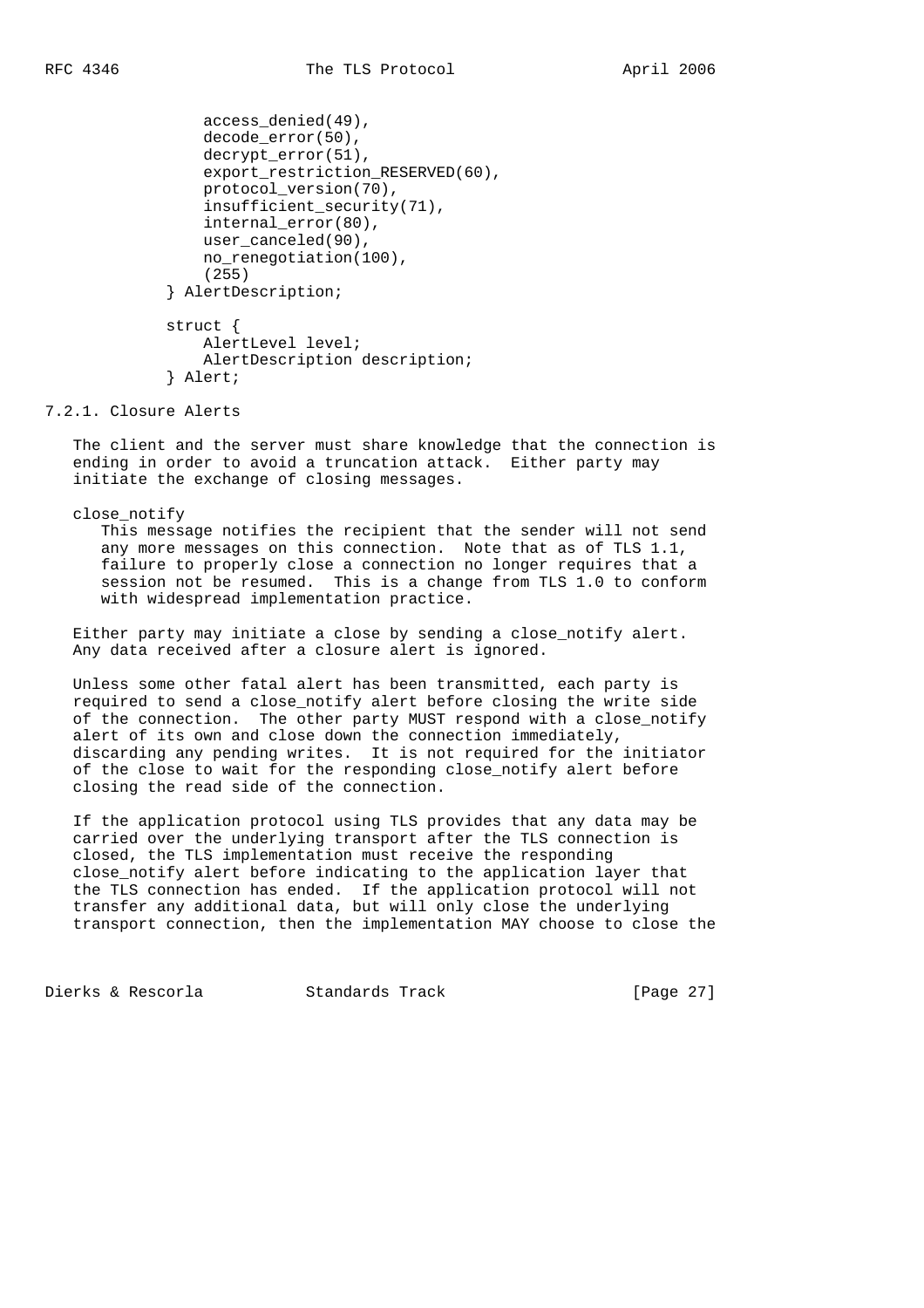transport without waiting for the responding close\_notify. No part of this standard should be taken to dictate the manner in which a usage profile for TLS manages its data transport, including when connections are opened or closed.

 Note: It is assumed that closing a connection reliably delivers pending data before destroying the transport.

## 7.2.2. Error Alerts

 Error handling in the TLS Handshake protocol is very simple. When an error is detected, the detecting party sends a message to the other party. Upon transmission or receipt of a fatal alert message, both parties immediately close the connection. Servers and clients MUST forget any session-identifiers, keys, and secrets associated with a failed connection. Thus, any connection terminated with a fatal alert MUST NOT be resumed. The following error alerts are defined:

#### unexpected\_message

 An inappropriate message was received. This alert is always fatal and should never be observed in communication between proper implementations.

#### bad\_record\_mac

 This alert is returned if a record is received with an incorrect MAC. This alert also MUST be returned if an alert is sent because a TLSCiphertext decrypted in an invalid way: either it wasn't an even multiple of the block length, or its padding values, when checked, weren't correct. This message is always fatal.

decryption\_failed

 This alert MAY be returned if a TLSCiphertext decrypted in an invalid way: either it wasn't an even multiple of the block length, or its padding values, when checked, weren't correct. This message is always fatal.

 Note: Differentiating between bad\_record\_mac and decryption\_failed alerts may permit certain attacks against CBC mode as used in TLS [CBCATT]. It is preferable to uniformly use the bad\_record\_mac alert to hide the specific type of the error.

record\_overflow

 A TLSCiphertext record was received that had a length more than 2^14+2048 bytes, or a record decrypted to a TLSCompressed record with more than 2^14+1024 bytes. This message is always fatal.

Dierks & Rescorla Standards Track [Page 28]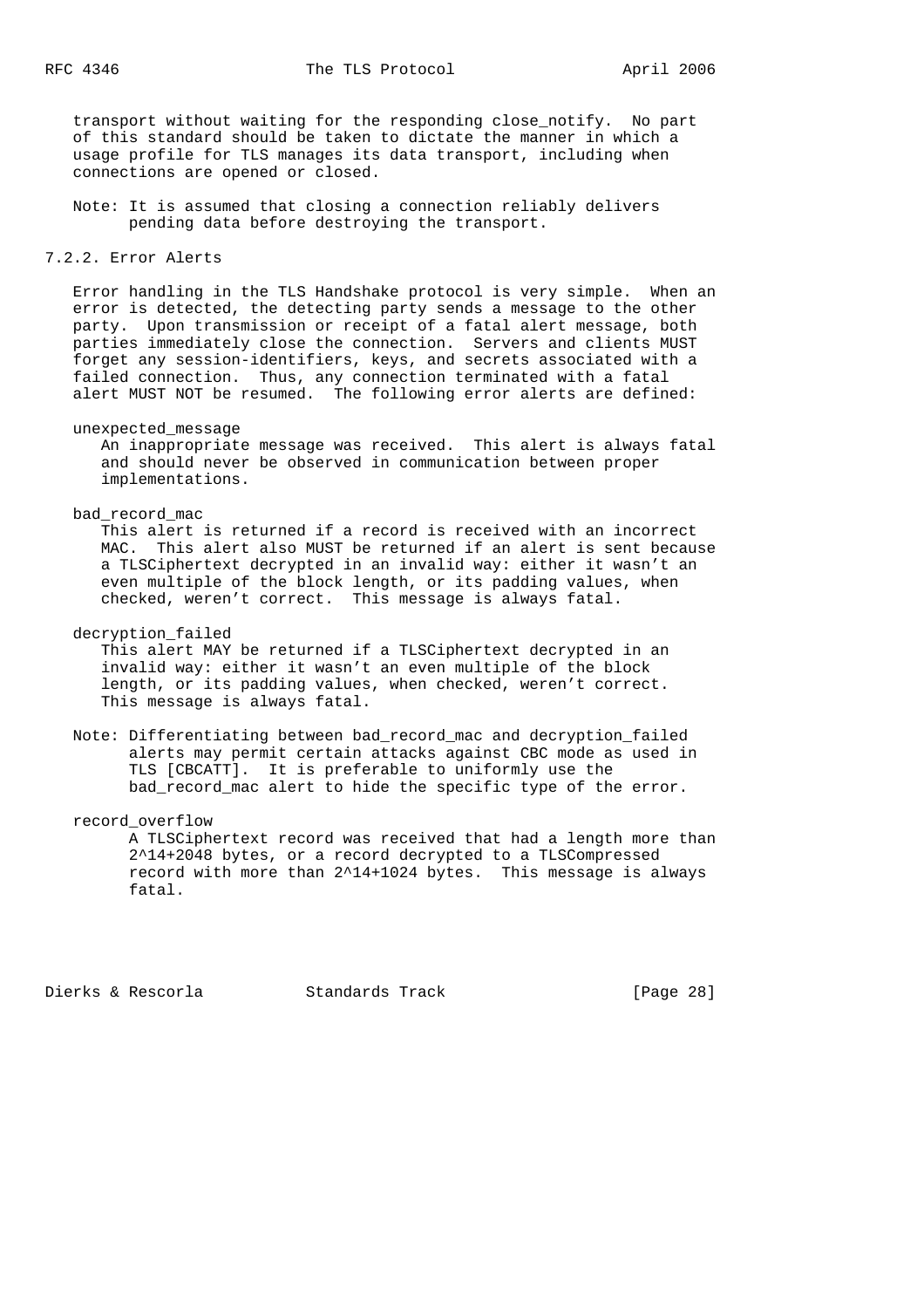decompression\_failure The decompression function received improper input (e.g., data that would expand to excessive length). This message is always fatal. handshake\_failure Reception of a handshake\_failure alert message indicates that the sender was unable to negotiate an acceptable set of security parameters given the options available. This is a fatal error. no\_certificate\_RESERVED This alert was used in SSLv3 but not in TLS. It should not be sent by compliant implementations. bad\_certificate A certificate was corrupt, contained signatures that did not verify correctly, etc. unsupported\_certificate A certificate was of an unsupported type. certificate\_revoked A certificate was revoked by its signer. certificate\_expired A certificate has expired or is not currently valid. certificate\_unknown Some other (unspecified) issue arose in processing the certificate, rendering it unacceptable. illegal\_parameter A field in the handshake was out of range or inconsistent with other fields. This is always fatal. unknown\_ca A valid certificate chain or partial chain was received, but the certificate was not accepted because the CA certificate could not be located or couldn't be matched with a known, trusted CA. This message is always fatal. access\_denied A valid certificate was received, but when access control was applied, the sender decided not to proceed with negotiation. This message is always fatal.

Dierks & Rescorla Standards Track [Page 29]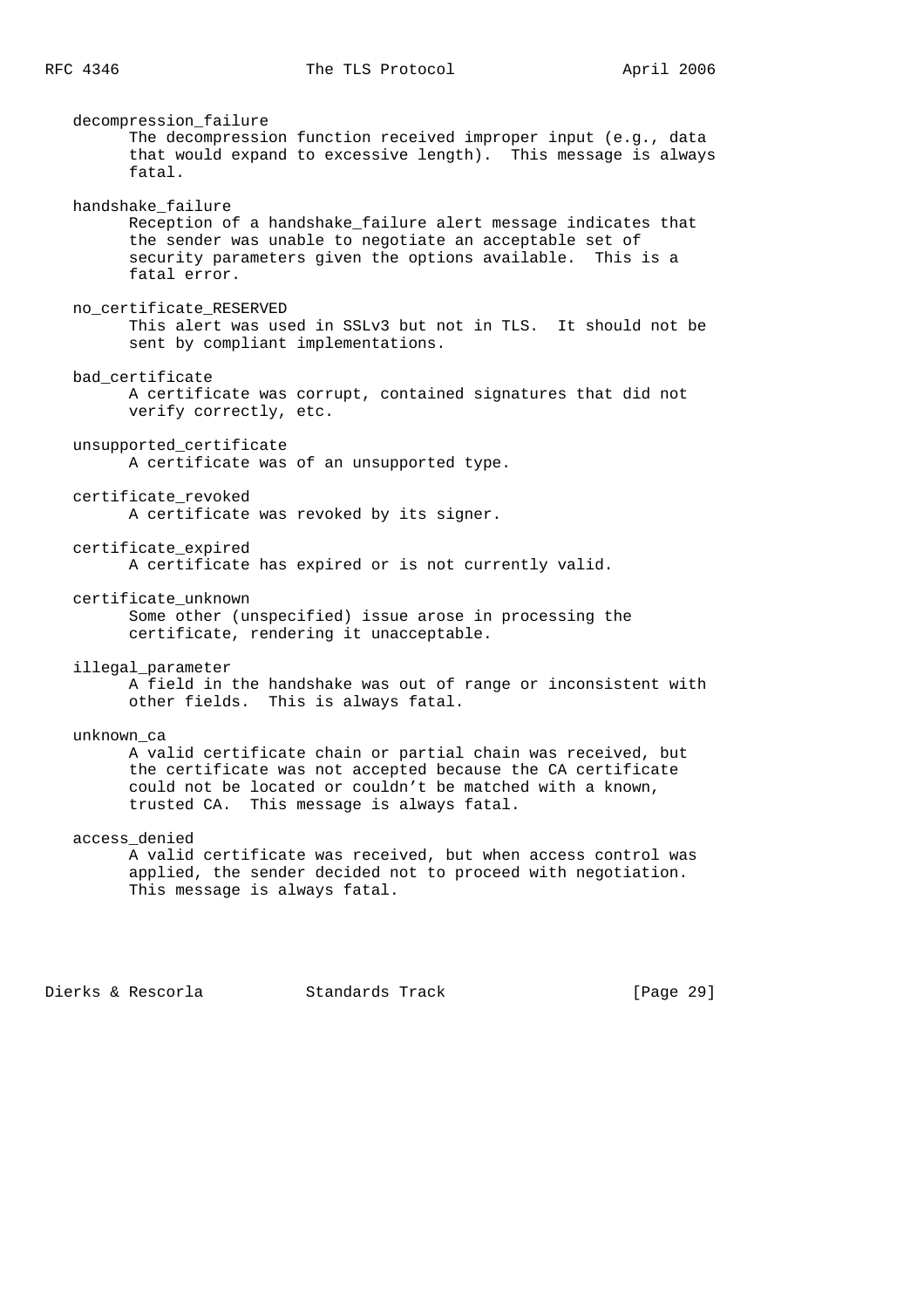decode\_error

 A message could not be decoded because some field was out of the specified range or the length of the message was incorrect. This message is always fatal.

#### decrypt\_error

 A handshake cryptographic operation failed, including being unable to correctly verify a signature, decrypt a key exchange, or validate a finished message.

### export\_restriction\_RESERVED

This alert was used in TLS 1.0 but not TLS 1.1.

### protocol\_version

 The protocol version the client has attempted to negotiate is recognized but not supported. (For example, old protocol versions might be avoided for security reasons). This message is always fatal.

# insufficient\_security

 Returned instead of handshake\_failure when a negotiation has failed specifically because the server requires ciphers more secure than those supported by the client. This message is always fatal.

## internal\_error

 An internal error unrelated to the peer or the correctness of the protocol (such as a memory allocation failure) makes it impossible to continue. This message is always fatal.

### user\_canceled

 This handshake is being canceled for some reason unrelated to a protocol failure. If the user cancels an operation after the handshake is complete, just closing the connection by sending a close\_notify is more appropriate. This alert should be followed by a close\_notify. This message is generally a warning.

## no\_renegotiation

 Sent by the client in response to a hello request or by the server in response to a client hello after initial handshaking. Either of these would normally lead to renegotiation; when that is not appropriate, the recipient should respond with this alert. At that point, the original requester can decide whether to proceed with the connection. One case where this would be appropriate is where a server has spawned a process to satisfy a request; the process might receive security parameters (key length, authentication, etc.) at startup and it

Dierks & Rescorla Standards Track [Page 30]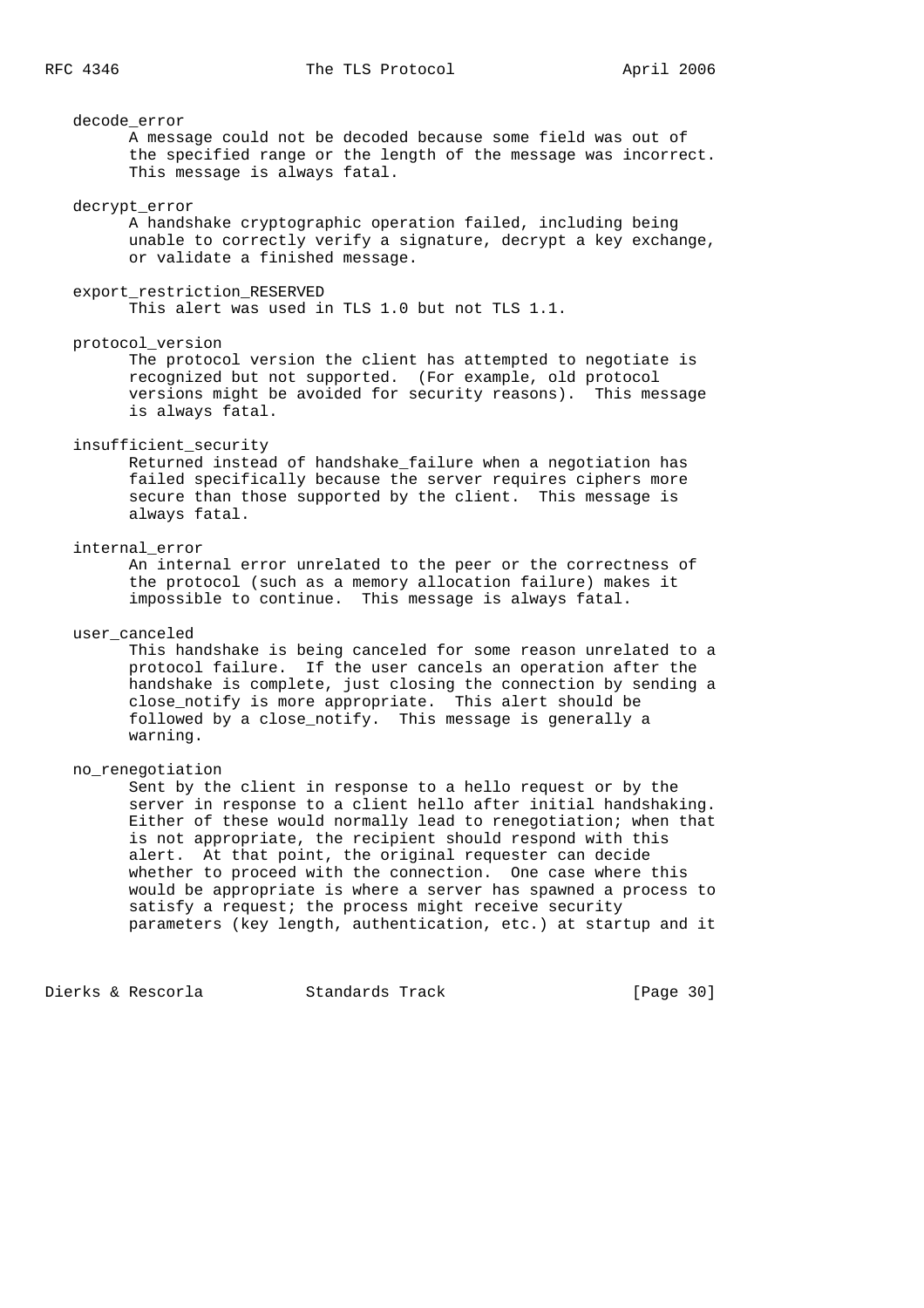might be difficult to communicate changes to these parameters after that point. This message is always a warning.

 For all errors where an alert level is not explicitly specified, the sending party MAY determine at its discretion whether this is a fatal error or not; if an alert with a level of warning is received, the receiving party MAY decide at its discretion whether to treat this as a fatal error or not. However, all messages that are transmitted with a level of fatal MUST be treated as fatal messages.

 New alert values MUST be defined by RFC 2434 Standards Action. See Section 11 for IANA Considerations for alert values.

#### 7.3. Handshake Protocol Overview

 The cryptographic parameters of the session state are produced by the TLS Handshake Protocol, which operates on top of the TLS Record Layer. When a TLS client and server first start communicating, they agree on a protocol version, select cryptographic algorithms, optionally authenticate each other, and use public-key encryption techniques to generate shared secrets.

The TLS Handshake Protocol involves the following steps:

- Exchange hello messages to agree on algorithms, exchange random values, and check for session resumption.
- Exchange the necessary cryptographic parameters to allow the client and server to agree on a premaster secret.
- Exchange certificates and cryptographic information to allow the client and server to authenticate themselves.
- Generate a master secret from the premaster secret and exchanged random values.
- Provide security parameters to the record layer.
- Allow the client and server to verify that their peer has calculated the same security parameters and that the handshake occurred without tampering by an attacker.

 Note that higher layers should not be overly reliant on whether TLS always negotiates the strongest possible connection between two peers. There are a number of ways in which a man-in-the-middle attacker can attempt to make two entities drop down to the least secure method they support. The protocol has been designed to minimize this risk, but there are still attacks available. For

Dierks & Rescorla Standards Track [Page 31]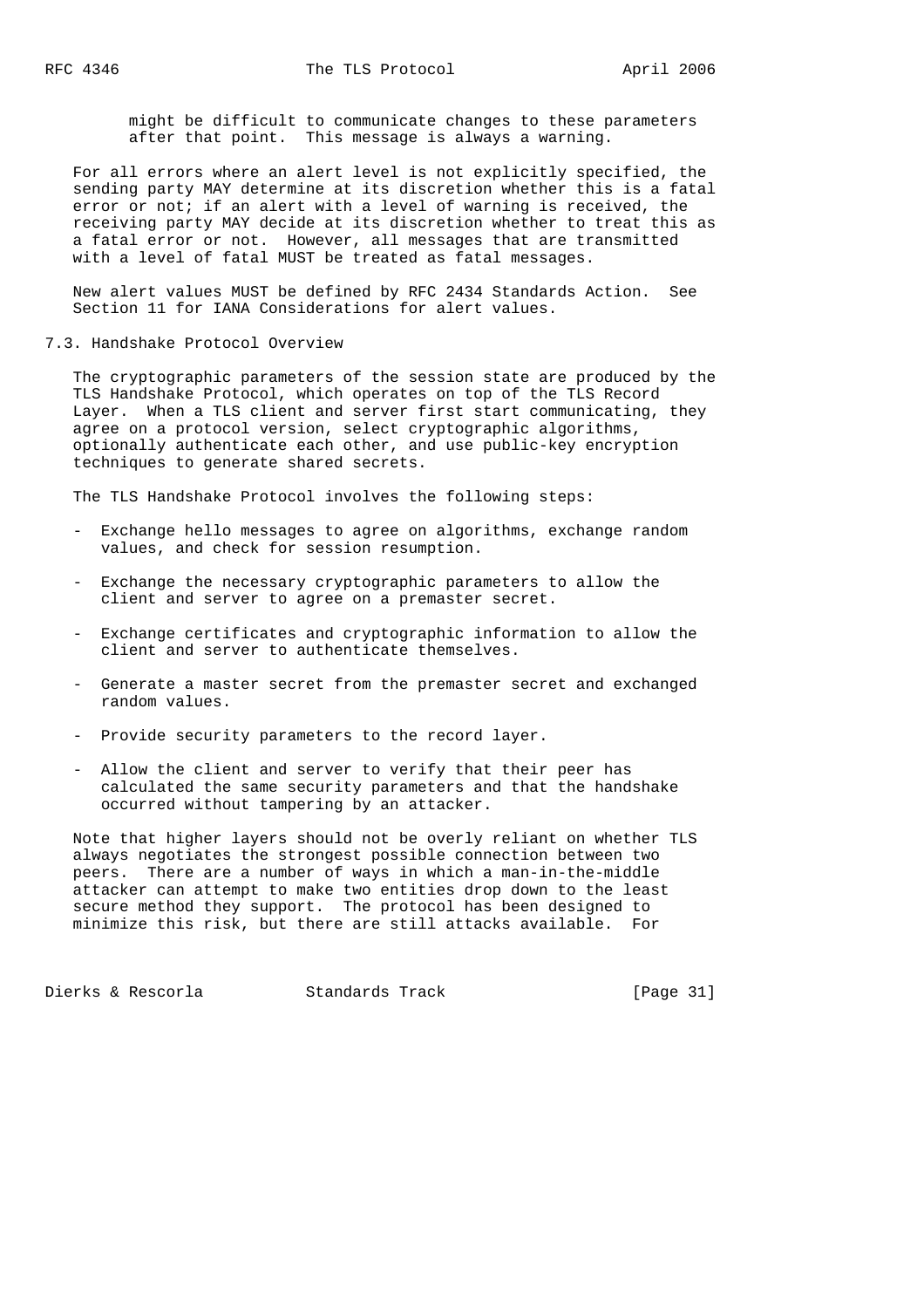example, an attacker could block access to the port a secure service runs on, or attempt to get the peers to negotiate an unauthenticated connection. The fundamental rule is that higher levels must be cognizant of what their security requirements are and never transmit information over a channel less secure than what they require. The TLS protocol is secure in that any cipher suite offers its promised level of security: if you negotiate 3DES with a 1024 bit RSA key exchange with a host whose certificate you have verified, you can expect to be that secure.

 However, one SHOULD never send data over a link encrypted with 40-bit security unless one feels that data is worth no more than the effort required to break that encryption.

 These goals are achieved by the handshake protocol, which can be summarized as follows: The client sends a client hello message to which the server must respond with a server hello message, or else a fatal error will occur and the connection will fail. The client hello and server hello are used to establish security enhancement capabilities between client and server. The client hello and server hello establish the following attributes: Protocol Version, Session ID, Cipher Suite, and Compression Method. Additionally, two random values are generated and exchanged: ClientHello.random and ServerHello.random.

 The actual key exchange uses up to four messages: the server certificate, the server key exchange, the client certificate, and the client key exchange. New key exchange methods can be created by specifying a format for these messages and by defining the use of the messages to allow the client and server to agree upon a shared secret. This secret MUST be quite long; currently defined key exchange methods exchange secrets that range from 48 to 128 bytes in length.

 Following the hello messages, the server will send its certificate, if it is to be authenticated. Additionally, a server key exchange message may be sent, if it is required (e.g., if the server has no certificate, or if its certificate is for signing only). If the server is authenticated, it may request a certificate from the client, if that is appropriate to the cipher suite selected. Next, the server will send the server hello done message, indicating that the hello-message phase of the handshake is complete. The server will then wait for a client response. If the server has sent a certificate request message, the client must send the certificate message. The client key exchange message is now sent, and the content of that message will depend on the public key algorithm selected between the client hello and the server hello. If the client has sent a certificate with signing ability, a digitally-

Dierks & Rescorla Standards Track [Page 32]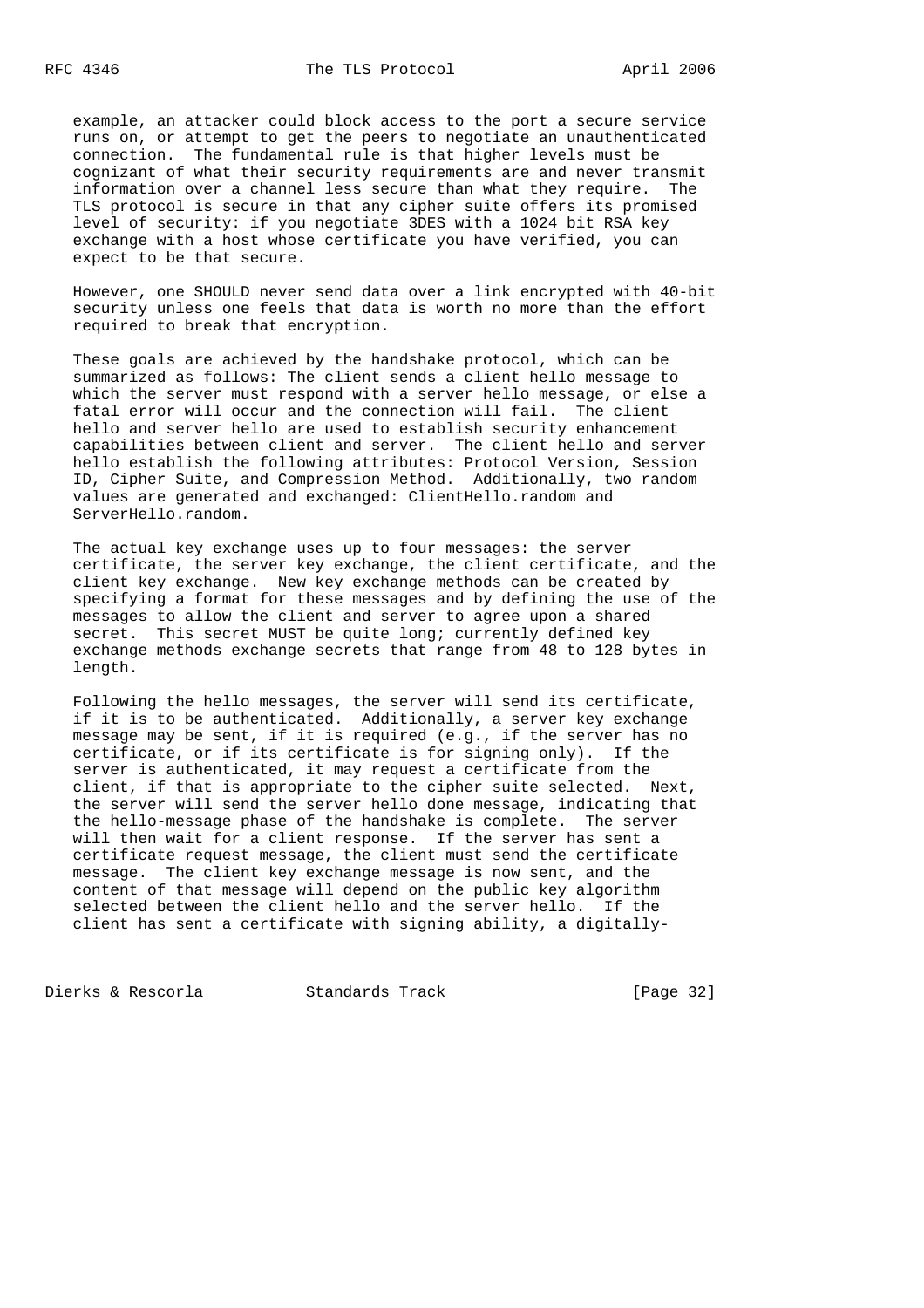signed certificate verify message is sent to explicitly verify the certificate.

 At this point, a change cipher spec message is sent by the client, and the client copies the pending Cipher Spec into the current Cipher Spec. The client then immediately sends the finished message under the new algorithms, keys, and secrets. In response, the server will send its own change cipher spec message, transfer the pending to the current Cipher Spec, and send its finished message under the new Cipher Spec. At this point, the handshake is complete, and the client and server may begin to exchange application layer data. (See flow chart below.) Application data MUST NOT be sent prior to the completion of the first handshake (before a cipher suite other TLS NULL WITH NULL NULL is established).

| Client                                                                        |                        | Server              |
|-------------------------------------------------------------------------------|------------------------|---------------------|
| ClientHello                                                                   | -------->              |                     |
|                                                                               |                        | ServerHello         |
|                                                                               |                        | Certificate*        |
|                                                                               |                        | ServerKeyExchange*  |
|                                                                               |                        | CertificateRequest* |
|                                                                               |                        | ServerHelloDone     |
| Certificate*<br>ClientKeyExchange<br>CertificateVerify*<br>[ChangeCipherSpec] |                        |                     |
| Finished                                                                      | -------->              |                     |
|                                                                               |                        | [ChangeCipherSpec]  |
|                                                                               |                        | Finished            |
| Application Data                                                              | <b>&lt;-------&gt;</b> | Application Data    |
|                                                                               |                        |                     |

Fig. 1. Message flow for a full handshake

- \* Indicates optional or situation-dependent messages that are not always sent.
- Note: To help avoid pipeline stalls, ChangeCipherSpec is an independent TLS Protocol content type, and is not actually a TLS handshake message.

 When the client and server decide to resume a previous session or duplicate an existing session (instead of negotiating new security parameters), the message flow is as follows:

 The client sends a ClientHello using the Session ID of the session to be resumed. The server then checks its session cache for a match.

Dierks & Rescorla Standards Track [Page 33]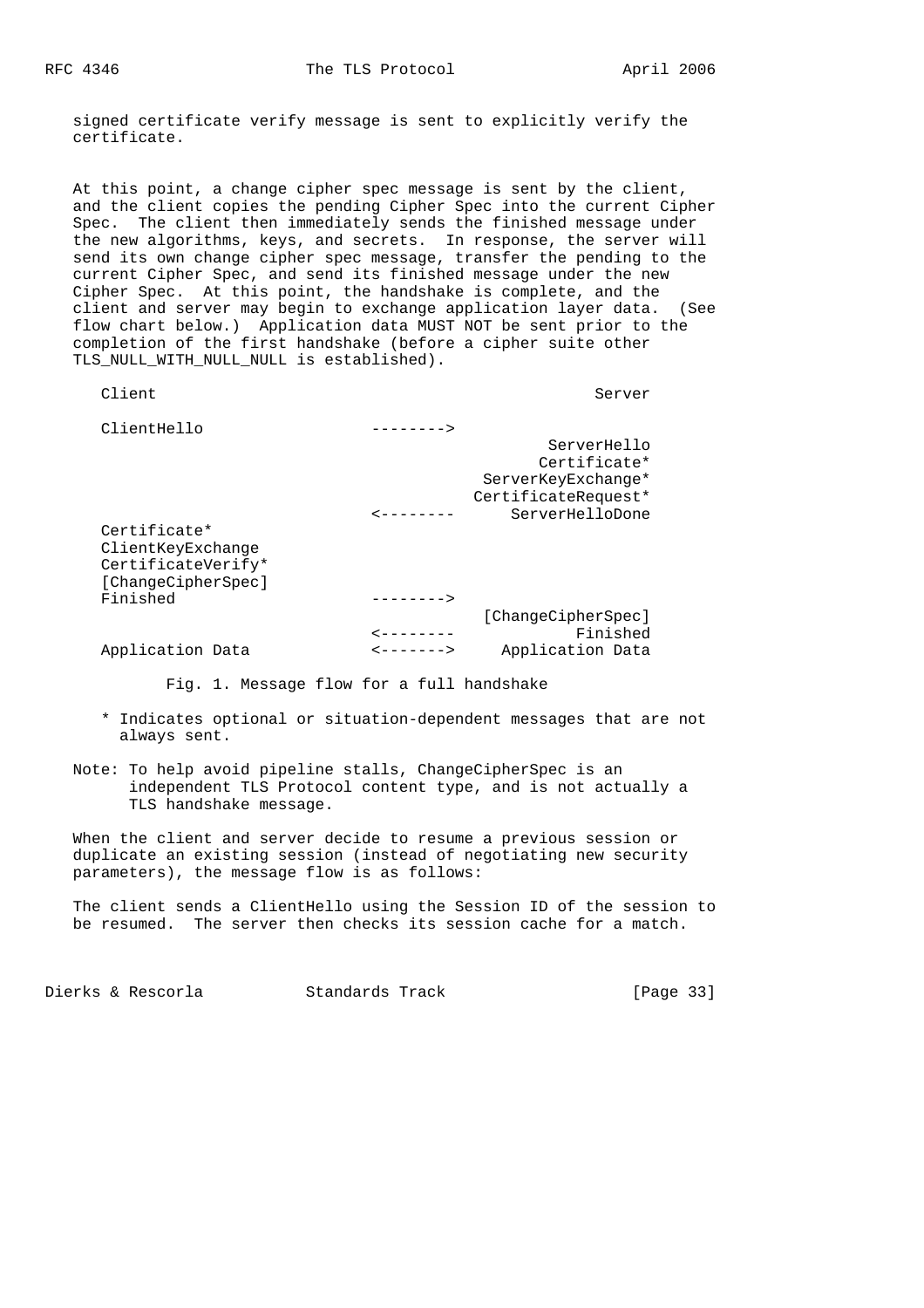If a match is found, and the server is willing to re-establish the connection under the specified session state, it will send a ServerHello with the same Session ID value. At this point, both client and server MUST send change cipher spec messages and proceed directly to finished messages. Once the re-establishment is complete, the client and server MAY begin to exchange application layer data. (See flow chart below.) If a Session ID match is not found, the server generates a new session ID and the TLS client and server perform a full handshake.

| Server                         |           | Client             |
|--------------------------------|-----------|--------------------|
|                                | --------> | ClientHello        |
| ServerHello                    |           |                    |
| [ChangeCipherSpec]<br>Finished | -------   |                    |
|                                |           | [ChangeCipherSpec] |
|                                | --------> | Finished           |
| Application Data               | <------>  | Application Data   |
|                                |           |                    |

Fig. 2. Message flow for an abbreviated handshake

 The contents and significance of each message will be presented in detail in the following sections.

### 7.4. Handshake Protocol

 The TLS Handshake Protocol is one of the defined higher-level clients of the TLS Record Protocol. This protocol is used to negotiate the secure attributes of a session. Handshake messages are supplied to the TLS Record Layer, where they are encapsulated within one or more TLSPlaintext structures, which are processed and transmitted as specified by the current active session state.

```
 enum {
     hello_request(0), client_hello(1), server_hello(2),
     certificate(11), server_key_exchange (12),
     certificate_request(13), server_hello_done(14),
     certificate_verify(15), client_key_exchange(16),
     finished(20), (255)
 } HandshakeType;
 struct {
    HandshakeType msg_type; /* handshake type */<br>uint24 length; /* bytes in message
                                    /* bytes in message */
     select (HandshakeType) {
         case hello_request: HelloRequest;<br>
case client hello: ClientHello;
         case client_hello:
```
Dierks & Rescorla Standards Track [Page 34]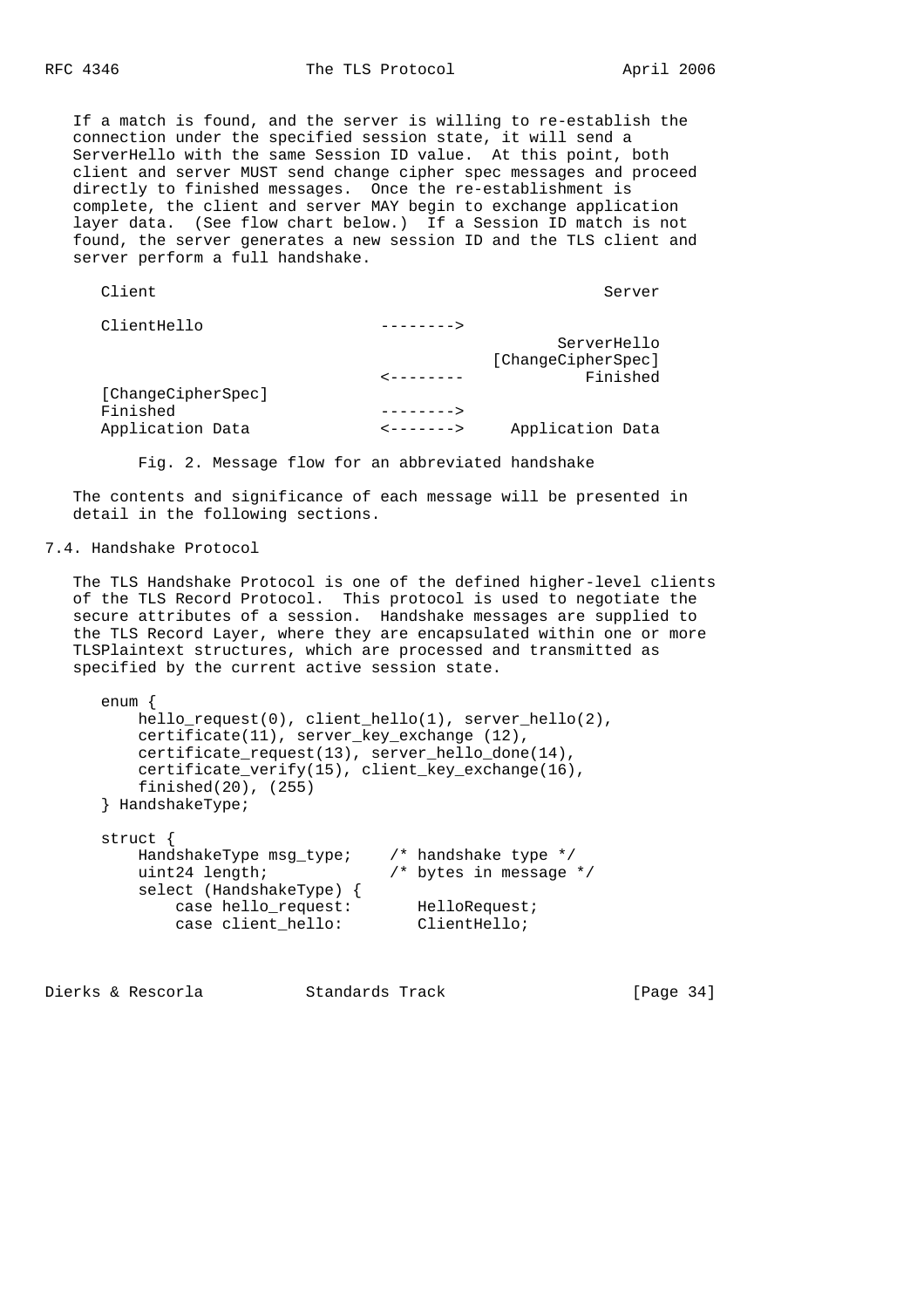```
 case server_hello: ServerHello;
    case certificate: Certificate;
    case server_key_exchange: ServerKeyExchange;
    case certificate_request: CertificateRequest;
    case server_hello_done: ServerHelloDone;
   case certificate_verify: CertificateVerify;
    case client_key_exchange: ClientKeyExchange;
   case finished: Finished;
 } body;
```
} Handshake;

 The handshake protocol messages are presented below in the order they MUST be sent; sending handshake messages in an unexpected order results in a fatal error. Unneeded handshake messages can be omitted, however. Note one exception to the ordering: the Certificate message is used twice in the handshake (from server to client, then from client to server), but is described only in its first position. The one message that is not bound by these ordering rules is the Hello Request message, which can be sent at any time, but which should be ignored by the client if it arrives in the middle of a handshake.

 New Handshake message type values MUST be defined via RFC 2434 Standards Action. See Section 11 for IANA Considerations for these values.

7.4.1. Hello Messages

 The hello phase messages are used to exchange security enhancement capabilities between the client and server. When a new session begins, the Record Layer's connection state encryption, hash, and compression algorithms are initialized to null. The current connection state is used for renegotiation messages.

7.4.1.1. Hello request

When this message will be sent:

The hello request message MAY be sent by the server at any time.

Meaning of this message:

 Hello request is a simple notification that the client should begin the negotiation process anew by sending a client hello message when convenient. This message will be ignored by the client if the client is currently negotiating a session. This message may be ignored by the client if it does not wish to renegotiate a session, or the client may, if it wishes, respond

Dierks & Rescorla Standards Track [Page 35]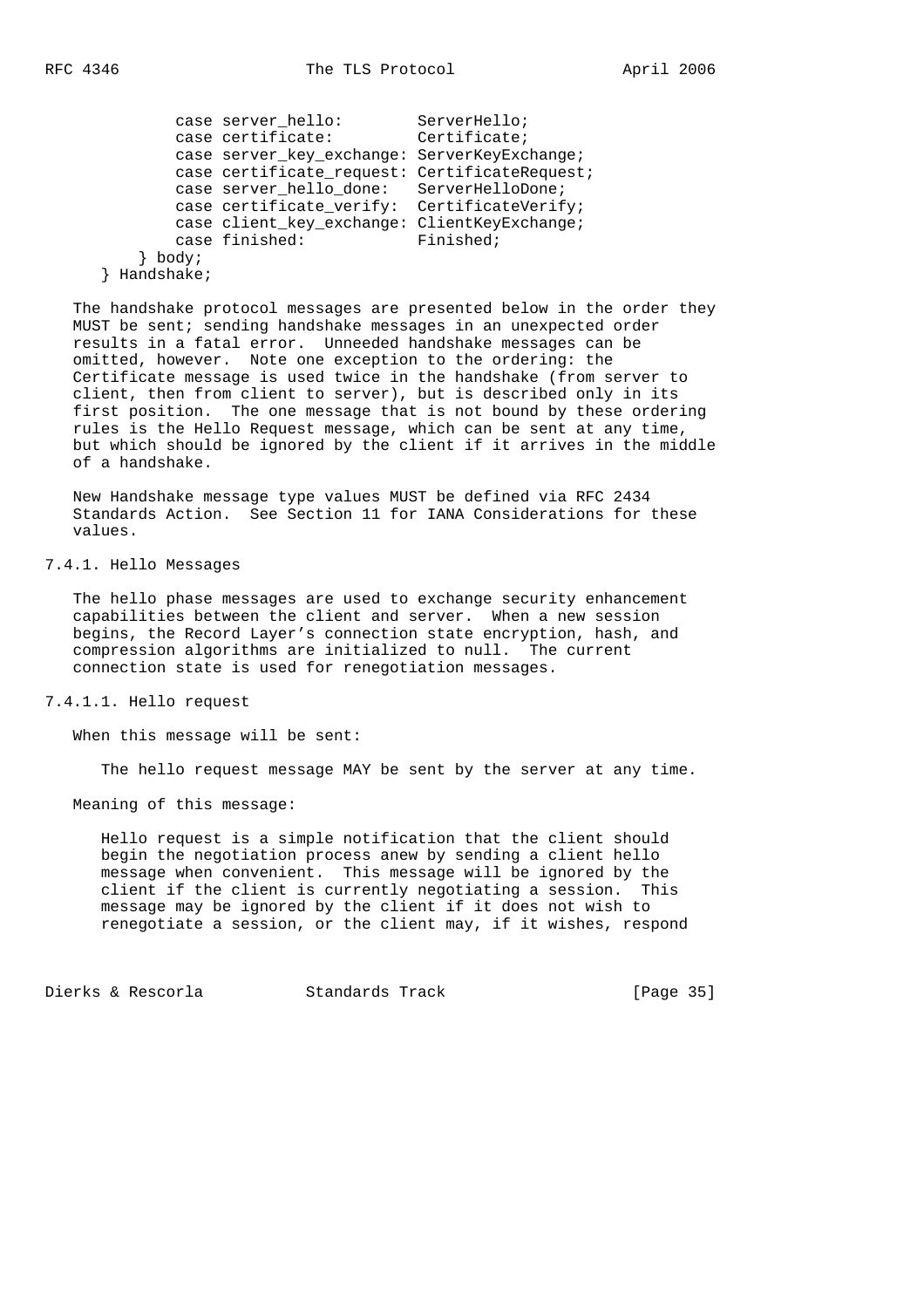with a no\_renegotiation alert. Since handshake messages are intended to have transmission precedence over application data, it is expected that the negotiation will begin before no more than a few records are received from the client. If the server sends a hello request but does not receive a client hello in response, it may close the connection with a fatal alert.

 After sending a hello request, servers SHOULD not repeat the request until the subsequent handshake negotiation is complete.

Structure of this message:

struct { } HelloRequest;

 Note: This message MUST NOT be included in the message hashes that are maintained throughout the handshake and used in the finished messages and the certificate verify message.

7.4.1.2. Client Hello

When this message will be sent:

 When a client first connects to a server it is required to send the client hello as its first message. The client can also send a client hello in response to a hello request or on its own initiative in order to renegotiate the security parameters in an existing connection.

Structure of this message:

 The client hello message includes a random structure, which is used later in the protocol.

 struct { uint32 gmt\_unix\_time; opaque random\_bytes[28]; } Random;

 gmt\_unix\_time The current time and date in standard UNIX 32-bit format (seconds since the midnight starting Jan 1, 1970, GMT, ignoring leap seconds) according to the sender's internal clock. Clocks are not required to be set correctly by the basic TLS Protocol; higher-level or application protocols may define additional requirements.

 random\_bytes 28 bytes generated by a secure random number generator.

Dierks & Rescorla Standards Track [Page 36]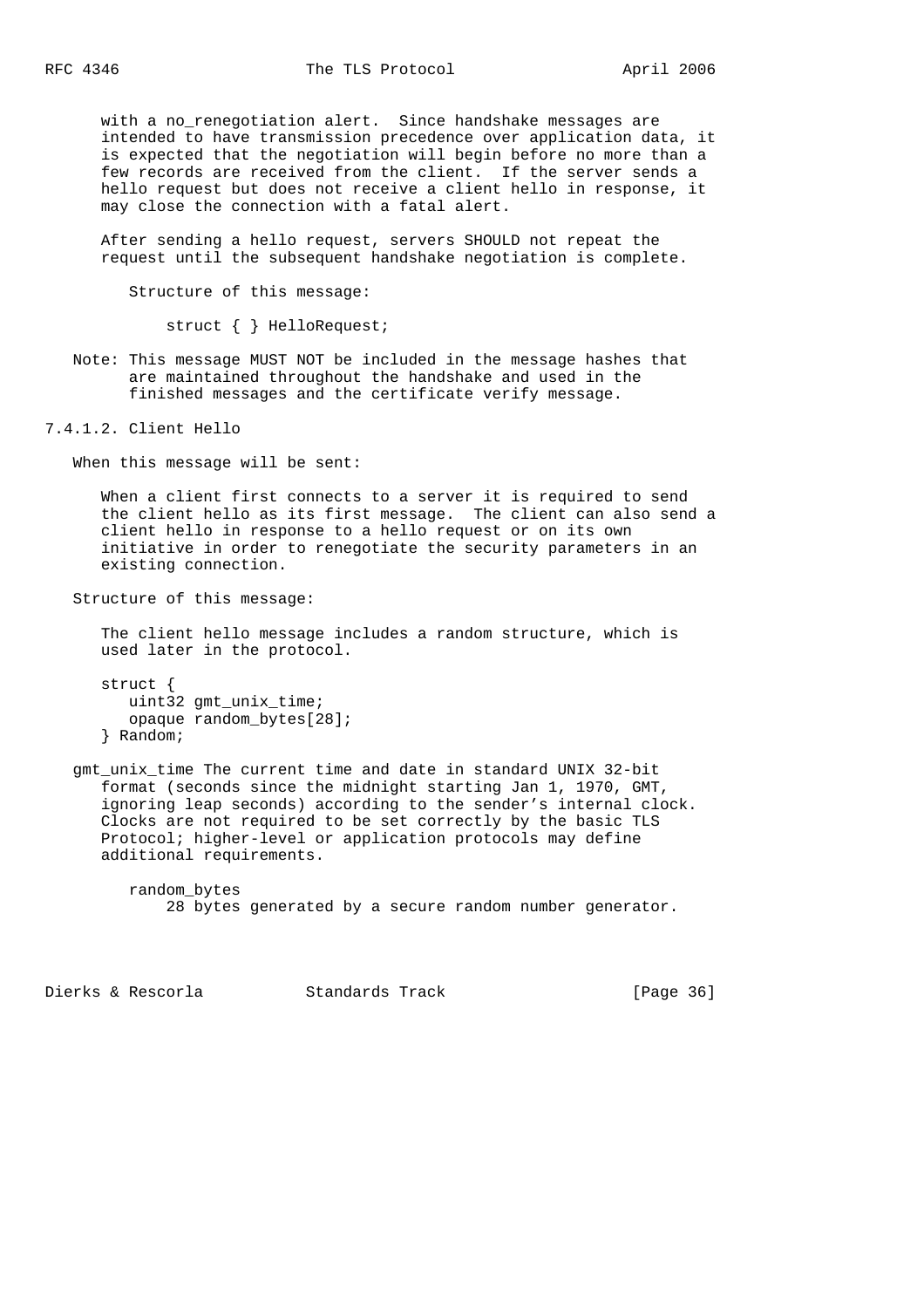The client hello message includes a variable-length session identifier. If not empty, the value identifies a session between the same client and server whose security parameters the client wishes to reuse. The session identifier MAY be from an earlier connection, from this connection, or from another currently active connection. The second option is useful if the client only wishes to update the random structures and derived values of a connection, and the third option makes it possible to establish several independent secure connections without repeating the full handshake protocol. These independent connections may occur sequentially or simultaneously; a SessionID becomes valid when the handshake negotiating it completes with the exchange of Finished messages and persists until it is removed due to aging or because a fatal error was encountered on a connection associated with the session. The actual contents of the SessionID are defined by the server.

opaque SessionID<0..32>;

 Warning: Because the SessionID is transmitted without encryption or immediate MAC protection, servers MUST not place confidential information in session identifiers or let the contents of fake session identifiers cause any breach of security. (Note that the content of the handshake as a whole, including the SessionID, is protected by the Finished messages exchanged at the end of the handshake.)

 The CipherSuite list, passed from the client to the server in the client hello message, contains the combinations of cryptographic algorithms supported by the client in order of the client's preference (favorite choice first). Each CipherSuite defines a key exchange algorithm, a bulk encryption algorithm (including secret key length), and a MAC algorithm. The server will select a cipher suite or, if no acceptable choices are presented, return a handshake failure alert and close the connection.

uint8 CipherSuite[2]; /\* Cryptographic suite selector \*/

 The client hello includes a list of compression algorithms supported by the client, ordered according to the client's preference.

Dierks & Rescorla Standards Track [Page 37]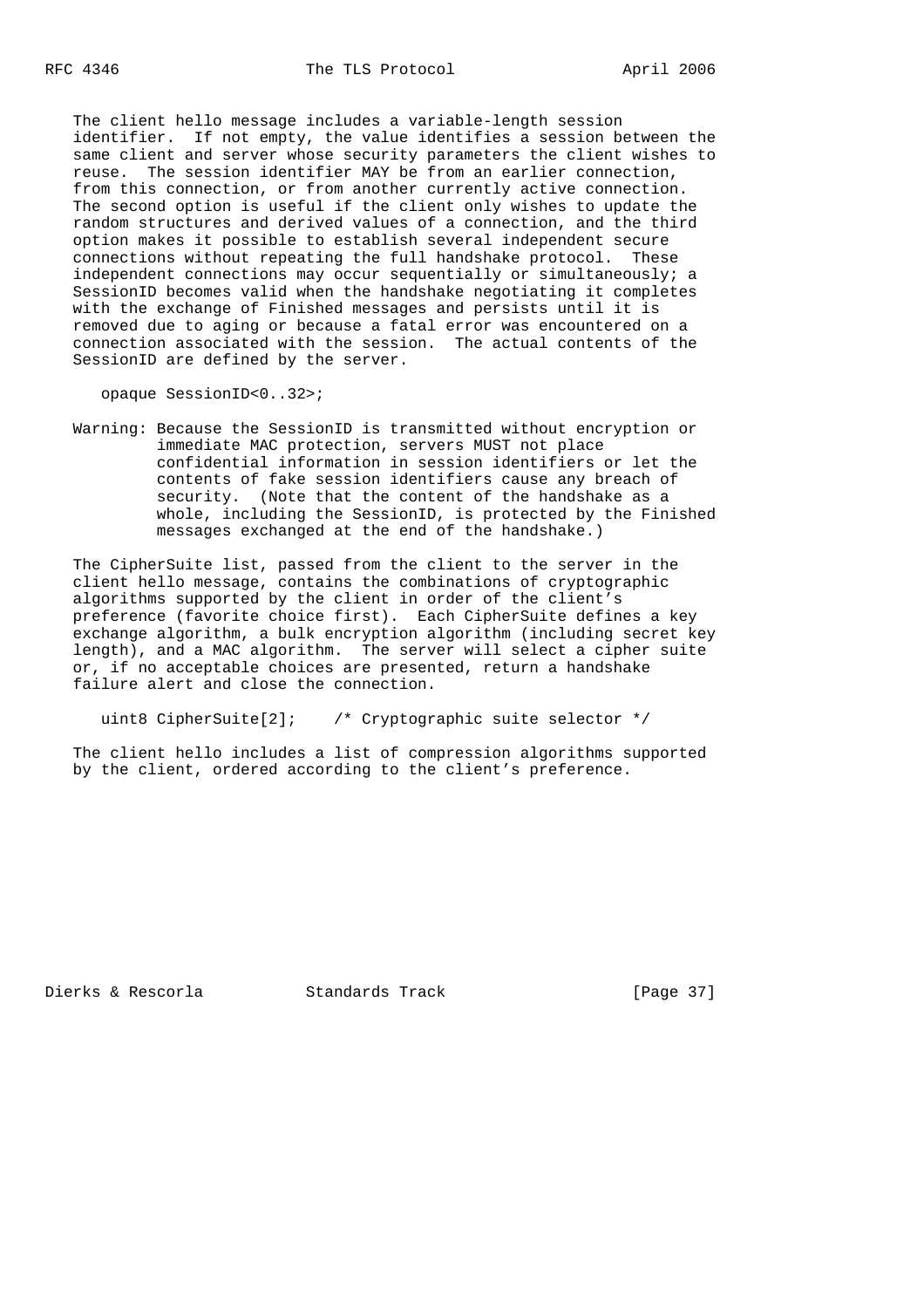enum { null(0), (255) } CompressionMethod;

struct {

 ProtocolVersion client\_version; Random random; SessionID session id; CipherSuite cipher\_suites<2..2^16-1>; CompressionMethod compression\_methods<1..2^8-1>; } ClientHello;

### client\_version

 The version of the TLS protocol by which the client wishes to communicate during this session. This SHOULD be the latest (highest valued) version supported by the client. For this version of the specification, the version will be 3.2. (See Appendix E for details about backward compatibility.)

### random

A client-generated random structure.

### session\_id

 The ID of a session the client wishes to use for this connection. This field should be empty if no session\_id is available or if the client wishes to generate new security parameters.

cipher\_suites

 This is a list of the cryptographic options supported by the client, with the client's first preference first. If the session\_id field is not empty (implying a session resumption request) this vector MUST include at least the cipher\_suite from that session. Values are defined in Appendix A.5.

# compression\_methods

 This is a list of the compression methods supported by the client, sorted by client preference. If the session id field is not empty (implying a session resumption request) it MUST include the compression\_method from that session. This vector MUST contain, and all implementations MUST support, CompressionMethod.null. Thus, a client and server will always be able to agree on a compression method.

 After sending the client hello message, the client waits for a server hello message. Any other handshake message returned by the server except for a hello request is treated as a fatal error.

 Forward compatibility note: In the interests of forward compatibility, it is permitted that a client hello message include extra data after the compression methods. This data MUST be included

Dierks & Rescorla Standards Track [Page 38]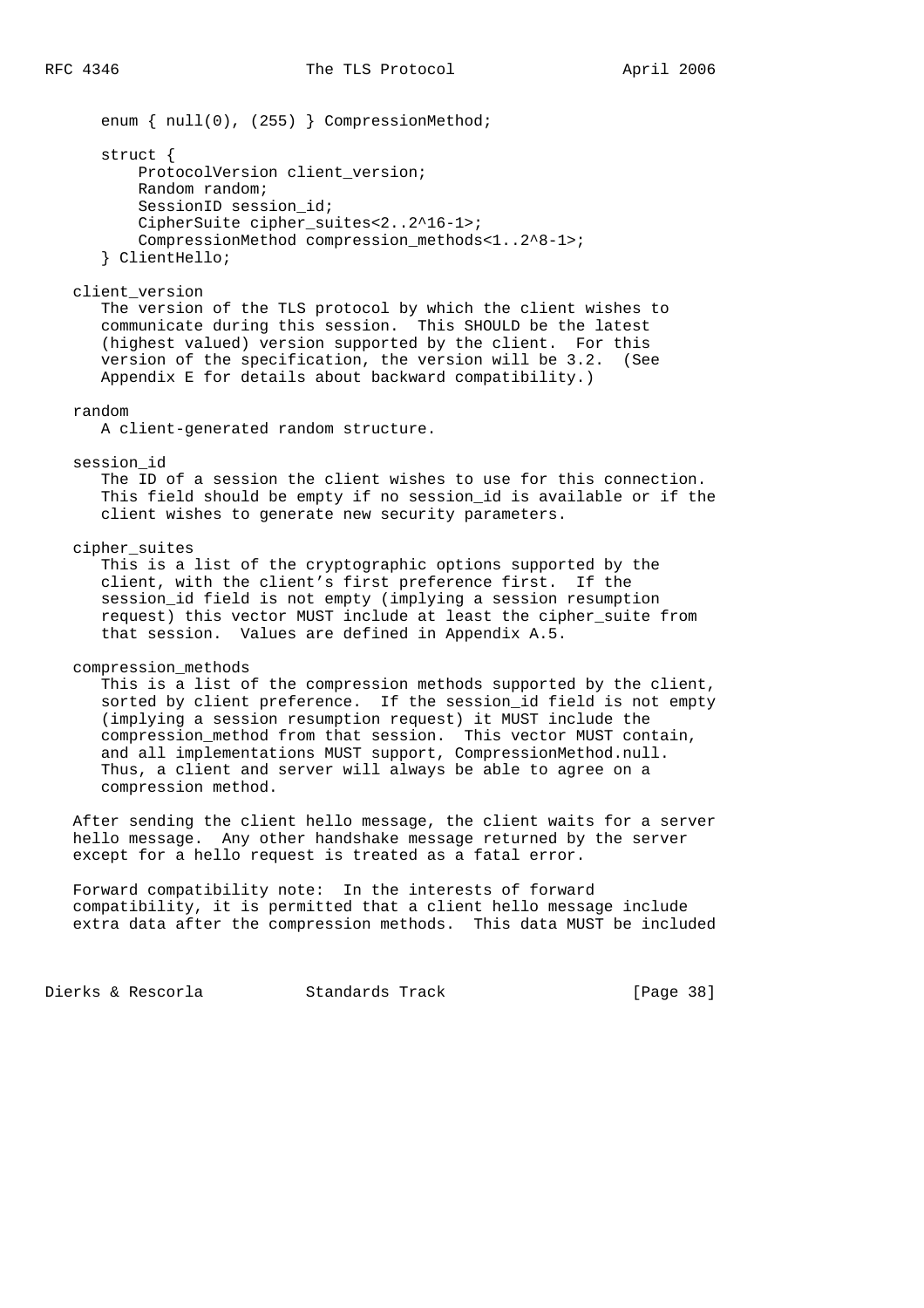in the handshake hashes, but must otherwise be ignored. This is the only handshake message for which this is legal; for all other messages, the amount of data in the message MUST match the description of the message precisely.

 Note: For the intended use of trailing data in the ClientHello, see RFC 3546 [TLSEXT].

```
7.4.1.3. Server Hello
```
 The server will send this message in response to a client hello message when it was able to find an acceptable set of algorithms. If it cannot find such a match, it will respond with a handshake failure alert.

Structure of this message:

 struct { ProtocolVersion server\_version; Random random; SessionID session id; CipherSuite cipher\_suite; CompressionMethod compression\_method; } ServerHello;

server\_version

 This field will contain the lower of that suggested by the client in the client hello and the highest supported by the server. For this version of the specification, the version is 3.2. (See Appendix E for details about backward compatibility.)

random

 This structure is generated by the server and MUST be independently generated from the ClientHello.random.

Dierks & Rescorla Standards Track [Page 39]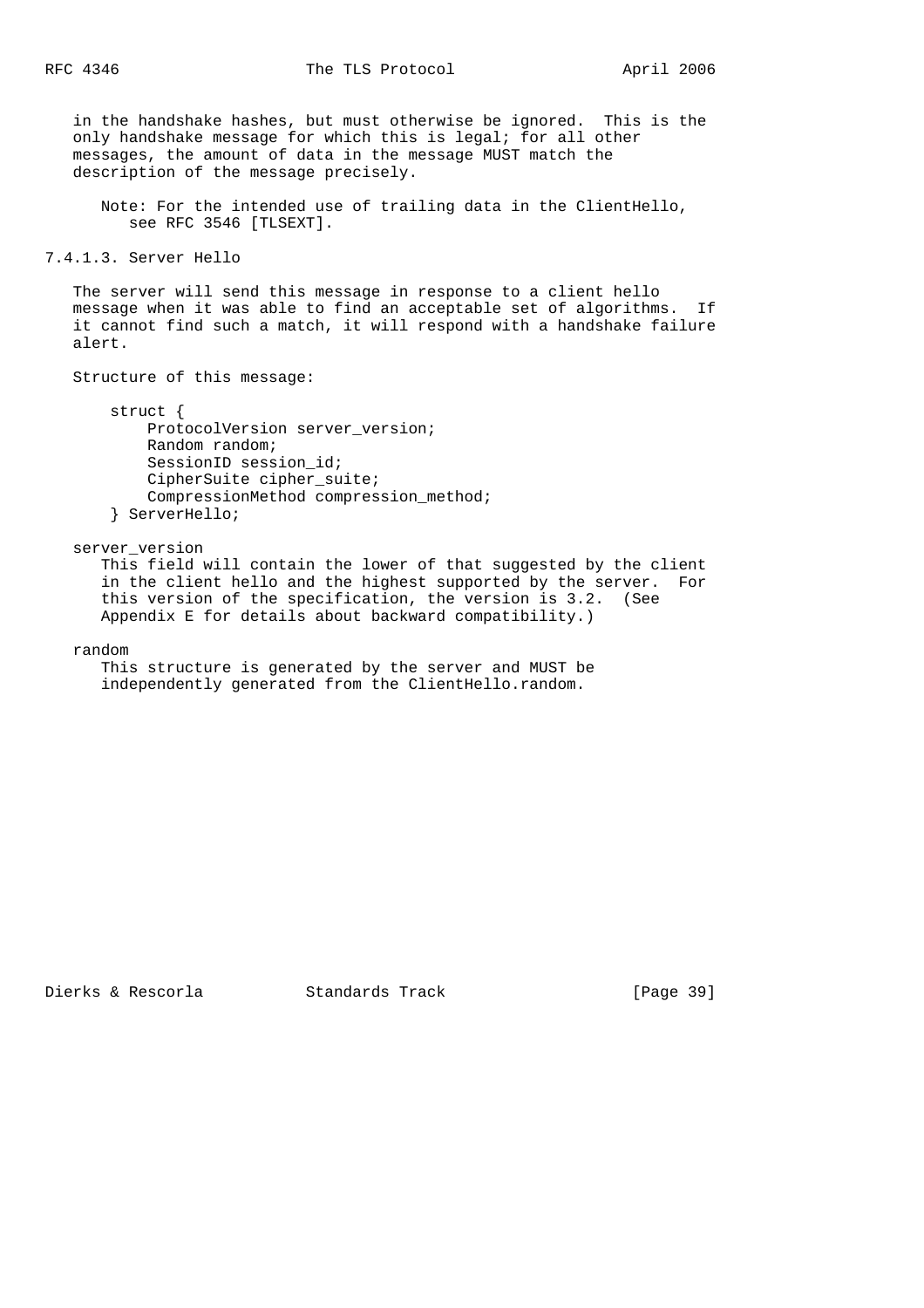session\_id

 This is the identity of the session corresponding to this connection. If the ClientHello.session\_id was non-empty, the server will look in its session cache for a match. If a match is found and the server is willing to establish the new connection using the specified session state, the server will respond with the same value as was supplied by the client. This indicates a resumed session and dictates that the parties must proceed directly to the finished messages. Otherwise this field will contain a different value identifying the new session. The server may return an empty session\_id to indicate that the session will not be cached and therefore cannot be resumed. If a session is resumed, it must be resumed using the same cipher suite it was originally negotiated with.

cipher\_suite

 The single cipher suite selected by the server from the list in ClientHello.cipher\_suites. For resumed sessions, this field is the value from the state of the session being resumed.

 compression\_method The single compression algorithm selected by the server from the list in ClientHello.compression\_methods. For resumed sessions this field is the value from the resumed session state.

7.4.2. Server Certificate

When this message will be sent:

 The server MUST send a certificate whenever the agreed-upon key exchange method is not an anonymous one. This message will always immediately follow the server hello message.

Meaning of this message:

 The certificate type MUST be appropriate for the selected cipher suite's key exchange algorithm, and is generally an X.509v3 certificate. It MUST contain a key that matches the key exchange method, as follows. Unless otherwise specified, the signing algorithm for the certificate MUST be the same as the algorithm for the certificate key. Unless otherwise specified, the public key MAY be of any length.

Dierks & Rescorla Standards Track [Page 40]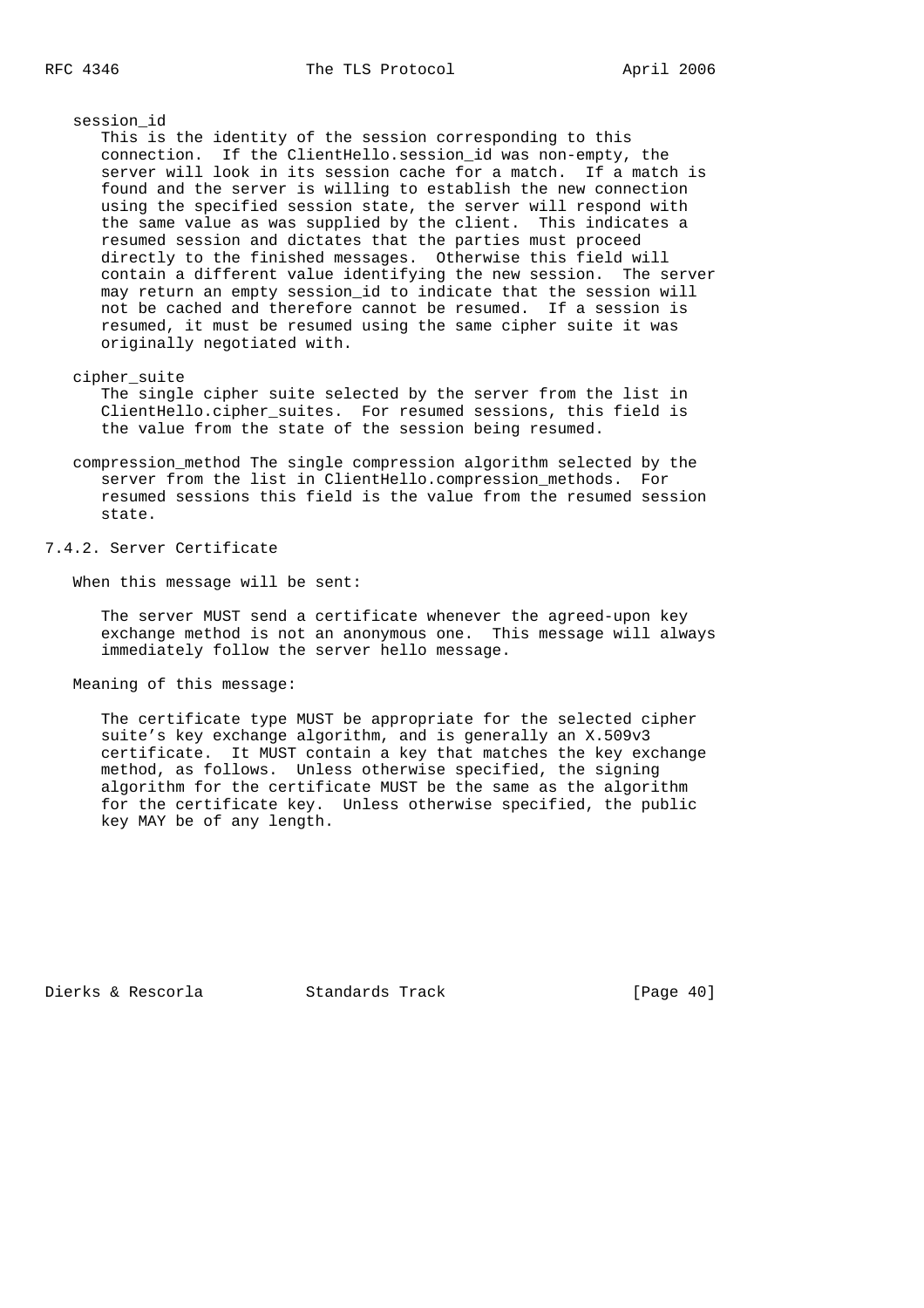Key Exchange Algorithm Certificate Key Type

| RSA | RSA public key; the certificate MUST     |  |
|-----|------------------------------------------|--|
|     | allow the key to be used for encryption. |  |

DHE DSS DSS public key.

DHE\_RSA RSA public key that can be used for signing.

- DH\_DSS Diffie-Hellman key. The algorithm used to sign the certificate MUST be DSS.
- DH\_RSA Diffie-Hellman key. The algorithm used to sign the certificate MUST be RSA.

 All certificate profiles and key and cryptographic formats are defined by the IETF PKIX working group [PKIX]. When a key usage extension is present, the digitalSignature bit MUST be set for the key to be eligible for signing, as described above, and the keyEncipherment bit MUST be present to allow encryption, as described above. The keyAgreement bit must be set on Diffie-Hellman certificates.

 As CipherSuites that specify new key exchange methods are specified for the TLS Protocol, they will imply certificate format and the required encoded keying information.

Structure of this message:

opaque ASN.1Cert<1..2^24-1>;

 struct { ASN.1Cert certificate\_list<0..2^24-1>; } Certificate;

certificate\_list

 This is a sequence (chain) of X.509v3 certificates. The sender's certificate must come first in the list. Each following certificate must directly certify the one preceding it. Because certificate validation requires that root keys be distributed independently, the self-signed certificate that specifies the root certificate authority may optionally be omitted from the chain, under the assumption that the remote end must already possess it in order to validate it in any case.

 The same message type and structure will be used for the client's response to a certificate request message. Note that a client MAY

Dierks & Rescorla Standards Track [Page 41]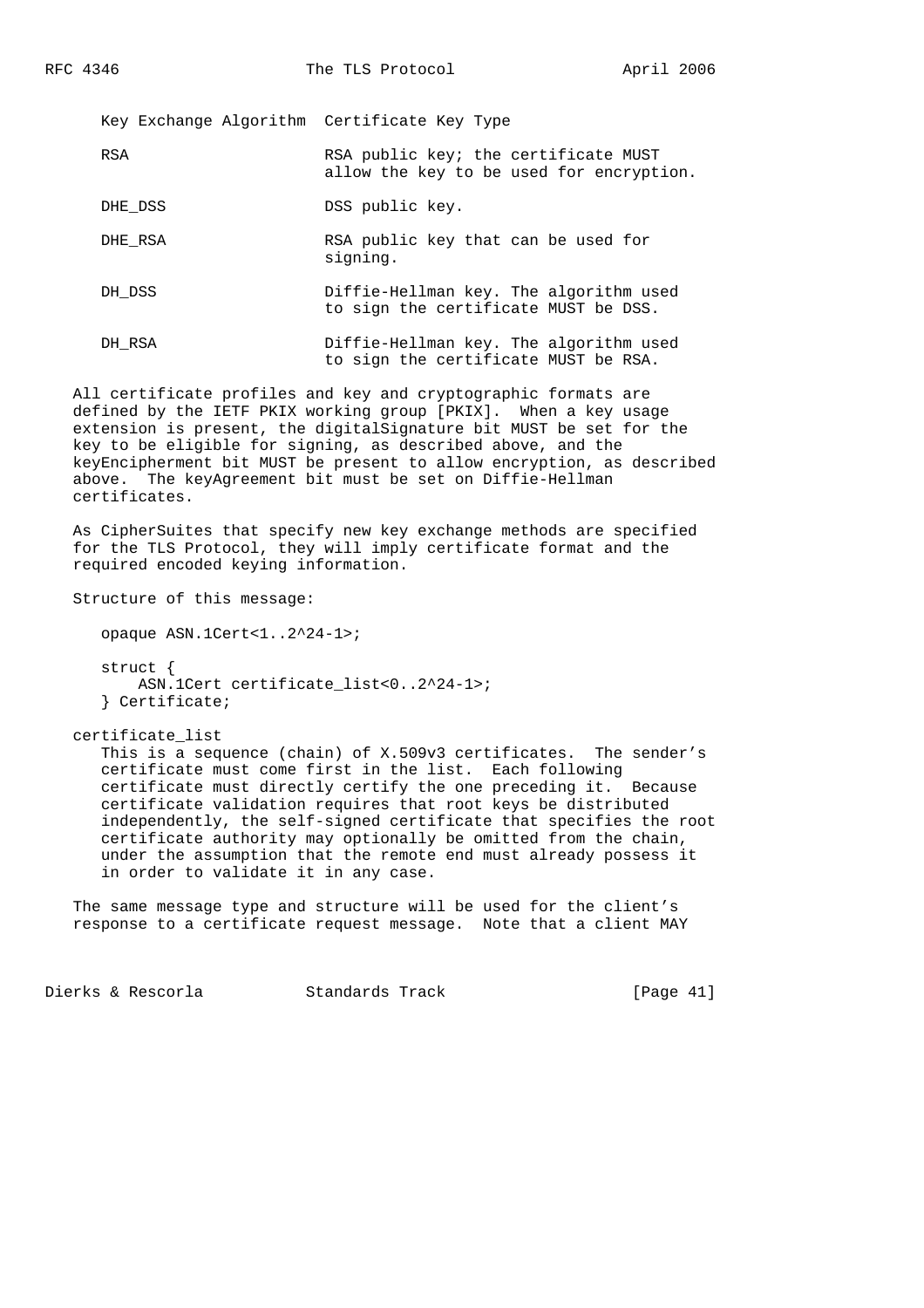send no certificates if it does not have an appropriate certificate to send in response to the server's authentication request.

- Note: PKCS #7 [PKCS7] is not used as the format for the certificate vector because PKCS #6 [PKCS6] extended certificates are not used. Also, PKCS #7 defines a SET rather than a SEQUENCE, making the task of parsing the list more difficult.
- 7.4.3. Server Key Exchange Message

When this message will be sent:

 This message will be sent immediately after the server certificate message (or the server hello message, if this is an anonymous negotiation).

 The server key exchange message is sent by the server only when the server certificate message (if sent) does not contain enough data to allow the client to exchange a premaster secret. This is true for the following key exchange methods:

```
 DHE_DSS
 DHE_RSA
 DH_anon
```
 It is not legal to send the server key exchange message for the following key exchange methods:

 RSA DH DSS DH\_RSA

Meaning of this message:

 This message conveys cryptographic information to allow the client to communicate the premaster secret: either an RSA public key with which to encrypt the premaster secret, or a Diffie-Hellman public key with which the client can complete a key exchange (with the result being the premaster secret).

 As additional CipherSuites are defined for TLS that include new key exchange algorithms, the server key exchange message will be sent if and only if the certificate type associated with the key exchange algorithm does not provide enough information for the client to exchange a premaster secret.

Dierks & Rescorla Standards Track [Page 42]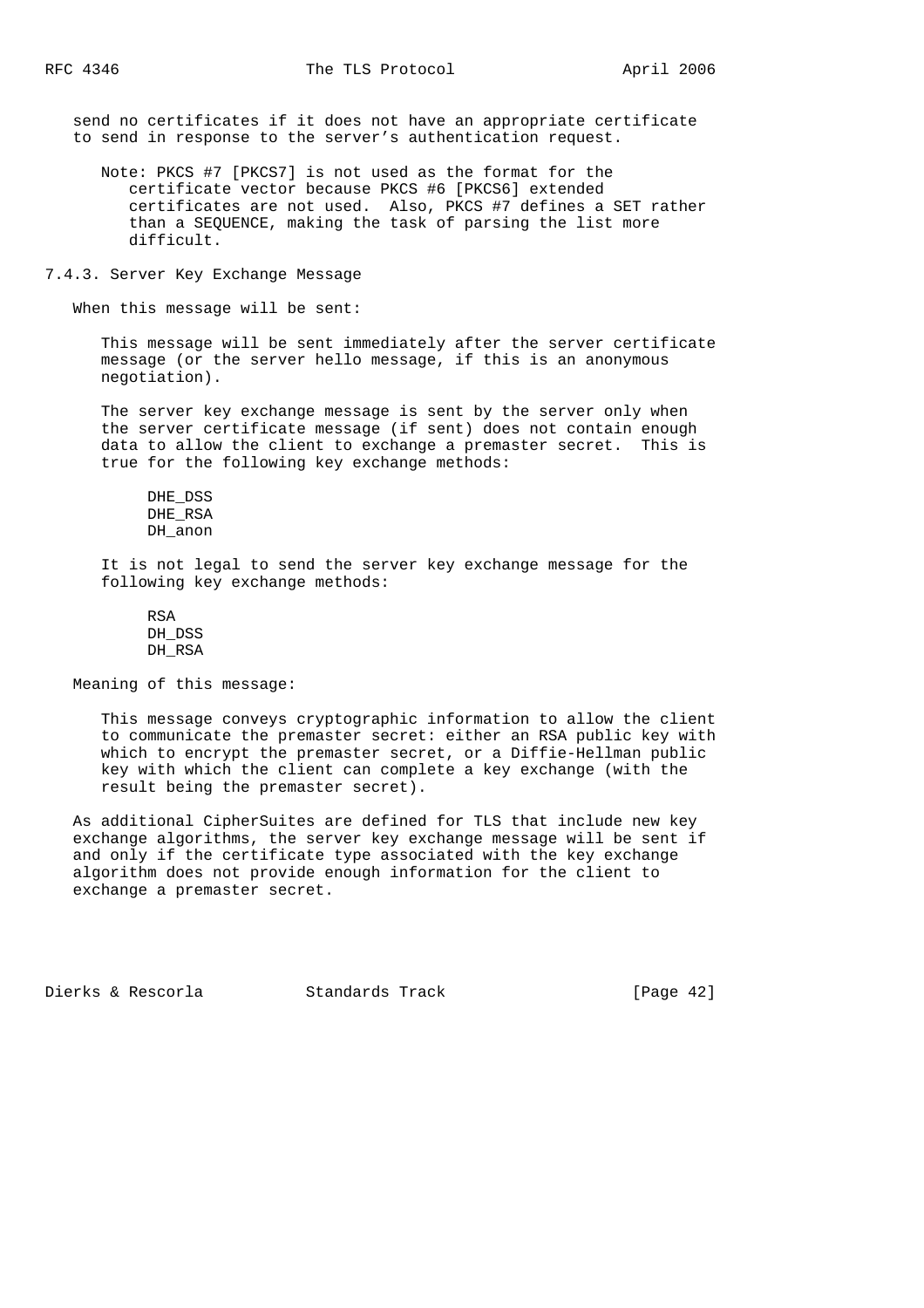```
 Structure of this message:
   enum { rsa, diffie hellman } KeyExchangeAlgorithm;
    struct {
        opaque rsa_modulus<1..2^16-1>;
        opaque rsa_exponent<1..2^16-1>;
    } ServerRSAParams;
    rsa_modulus
        The modulus of the server's temporary RSA key.
    rsa_exponent
        The public exponent of the server's temporary RSA key.
    struct {
        opaque dh_p<1..2^16-1>;
        opaque dh_g<1..2^16-1>;
        opaque dh_Ys<1..2^16-1>;
    } ServerDHParams; /* Ephemeral DH parameters */
    dh_p
        The prime modulus used for the Diffie-Hellman operation.
    dh_g
        The generator used for the Diffie-Hellman operation.
    dh_Ys
     The server's Diffie-Hellman public value (g<sup>^</sup>X mod p).
    struct {
        select (KeyExchangeAlgorithm) {
            case diffie_hellman:
                ServerDHParams params;
                Signature signed_params;
            case rsa:
                ServerRSAParams params;
                Signature signed_params;
        };
    } ServerKeyExchange;
```
Dierks & Rescorla Standards Track [Page 43]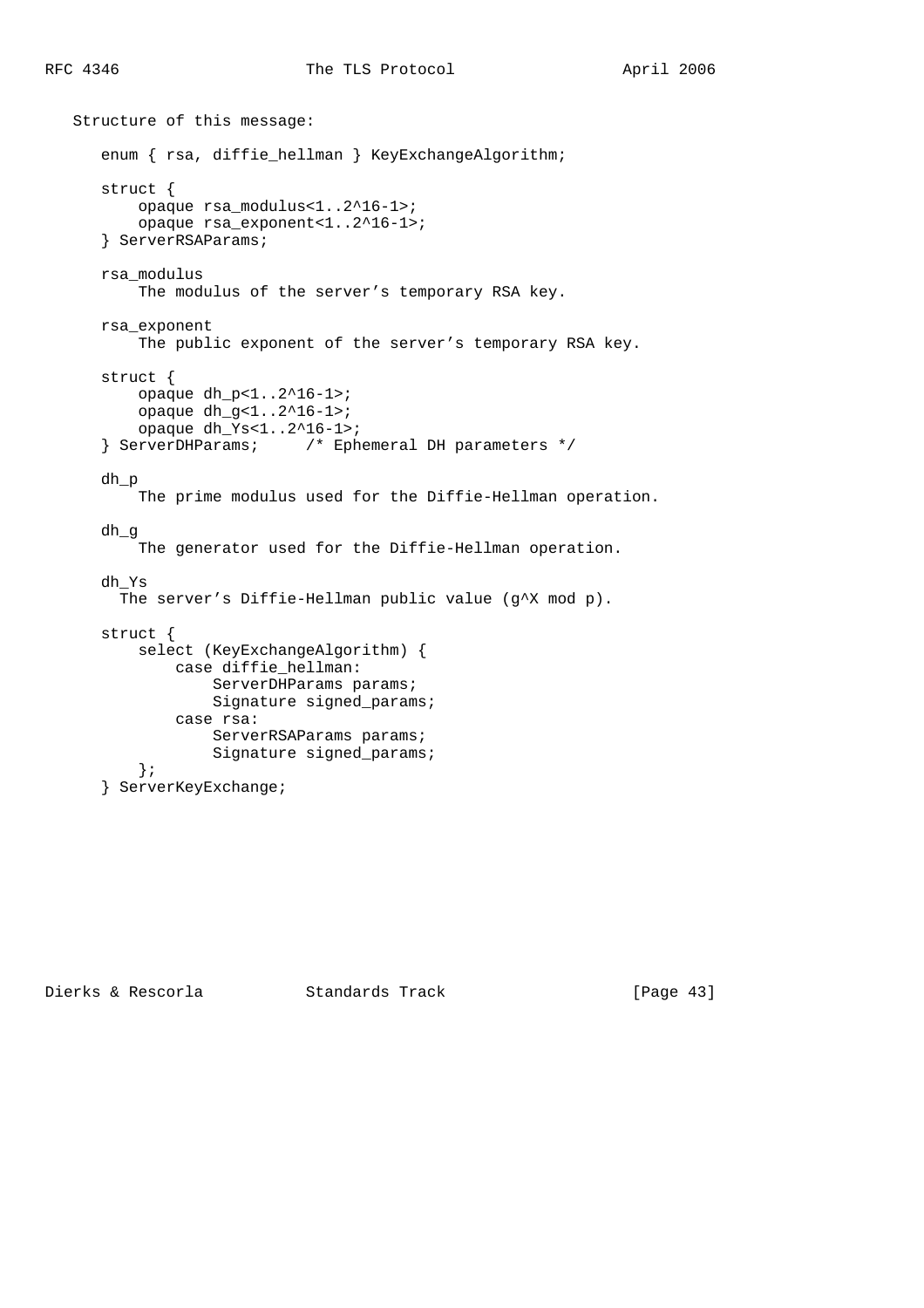```
 struct {
           select (KeyExchangeAlgorithm) {
             case diffie hellman:
                  ServerDHParams params;
               case rsa:
                  ServerRSAParams params;
           };
        } ServerParams;
       params
           The server's key exchange parameters.
       signed_params
           For non-anonymous key exchanges, a hash of the corresponding
           params value, with the signature appropriate to that hash
           applied.
       md5_hash
           MD5(ClientHello.random + ServerHello.random + ServerParams);
       sha_hash
           SHA(ClientHello.random + ServerHello.random + ServerParams);
      enum { anonymous, rsa, dsa } SignatureAlgorithm;
       struct {
           select (SignatureAlgorithm) {
              case anonymous: struct { \};
               case rsa:
                   digitally-signed struct {
                       opaque md5_hash[16];
                       opaque sha_hash[20];
 };
               case dsa:
                   digitally-signed struct {
                       opaque sha_hash[20];
                   };
               };
           };
       } Signature;
7.4.4. Certificate request
   When this message will be sent:
       A non-anonymous server can optionally request a certificate from
       the client, if it is appropriate for the selected cipher suite.
```
Dierks & Rescorla Standards Track [Page 44]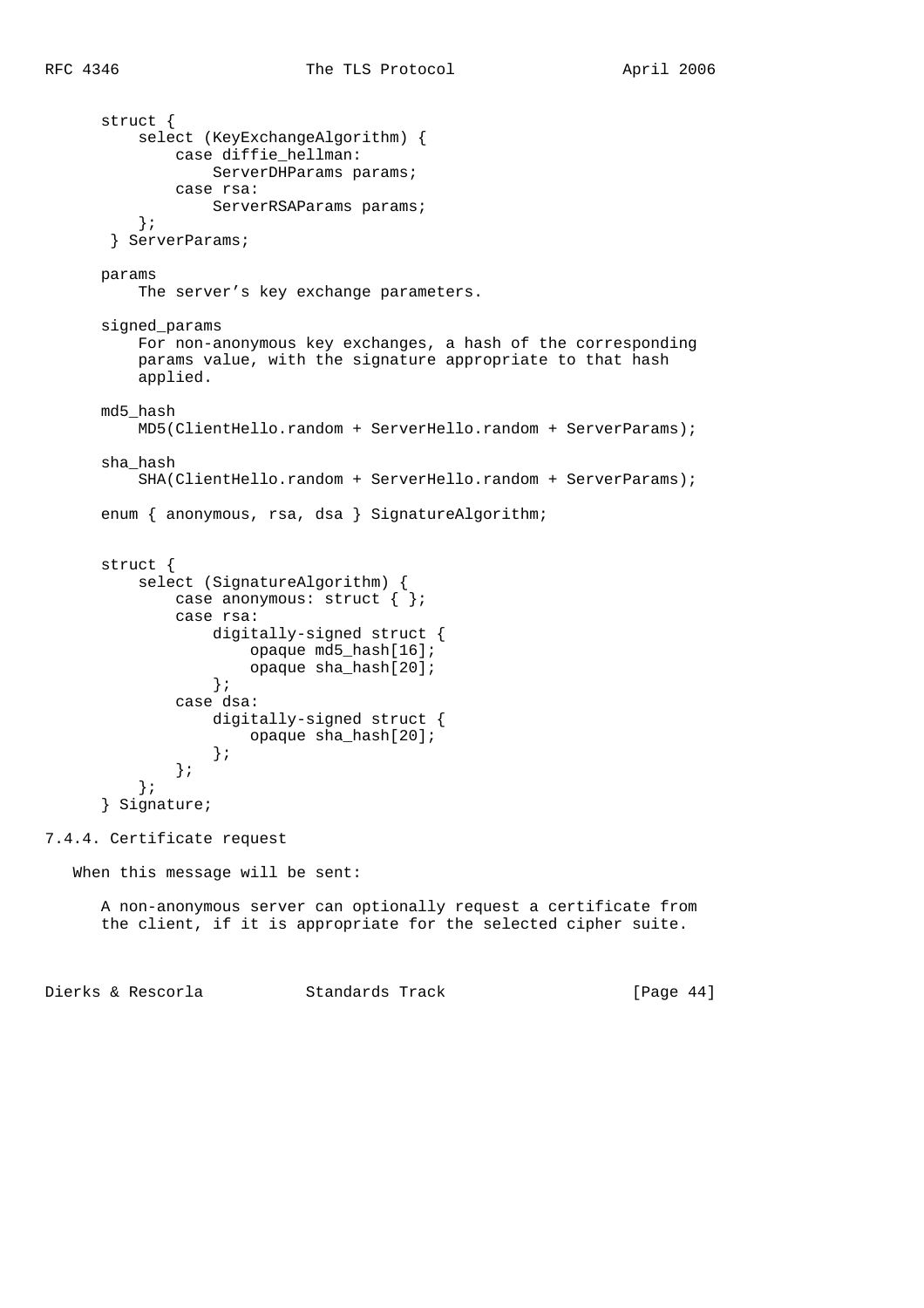| This message, if sent, will immediately follow the Server Key<br>Exchange message (if it is sent; otherwise, the Server Certificate<br>message).                                                                                                                                                                                                                                                                                                                                                                             |
|------------------------------------------------------------------------------------------------------------------------------------------------------------------------------------------------------------------------------------------------------------------------------------------------------------------------------------------------------------------------------------------------------------------------------------------------------------------------------------------------------------------------------|
| Structure of this message:                                                                                                                                                                                                                                                                                                                                                                                                                                                                                                   |
| $enum \{$<br>rsa_sign(1), dss_sign(2), rsa_fixed_dh(3), dss_fixed_dh(4),<br>rsa_ephemeral_dh_RESERVED(5), dss_ephemeral_dh_RESERVED(6),<br>fortezza_dms_RESERVED(20),<br>(255)                                                                                                                                                                                                                                                                                                                                               |
| { ClientCertificateType;                                                                                                                                                                                                                                                                                                                                                                                                                                                                                                     |
| opaque DistinguishedName<12^16-1>;                                                                                                                                                                                                                                                                                                                                                                                                                                                                                           |
| $struct \{$<br>ClientCertificateType certificate_types<12^8-1>;<br>DistinguishedName certificate_authorities<02^16-1>;<br>} CertificateRequest;                                                                                                                                                                                                                                                                                                                                                                              |
| certificate types<br>This field is a list of the types of certificates requested,<br>sorted in order of the server's preference.                                                                                                                                                                                                                                                                                                                                                                                             |
| certificate_authorities<br>A list of the distinguished names of acceptable certificate<br>authorities. These distinguished names may specify a desired<br>distinguished name for a root CA or for a subordinate CA; thus,<br>this message can be used to describe both known roots and a<br>desired authorization space. If the certificate_authorities<br>list is empty then the client MAY send any certificate of the<br>appropriate ClientCertificateType, unless there is some<br>external arrangement to the contrary. |
| ClientCertificateType values are divided into three groups:                                                                                                                                                                                                                                                                                                                                                                                                                                                                  |
| 1. Values from 0 (zero) through 63 decimal (0x3F) inclusive are<br>reserved for IETF Standards Track protocols.                                                                                                                                                                                                                                                                                                                                                                                                              |

- 2. Values from 64 decimal (0x40) through 223 decimal (0xDF) inclusive are reserved for assignment for non-Standards Track methods.
- 3. Values from 224 decimal (0xE0) through 255 decimal (0xFF) inclusive are reserved for private use.

Dierks & Rescorla Standards Track [Page 45]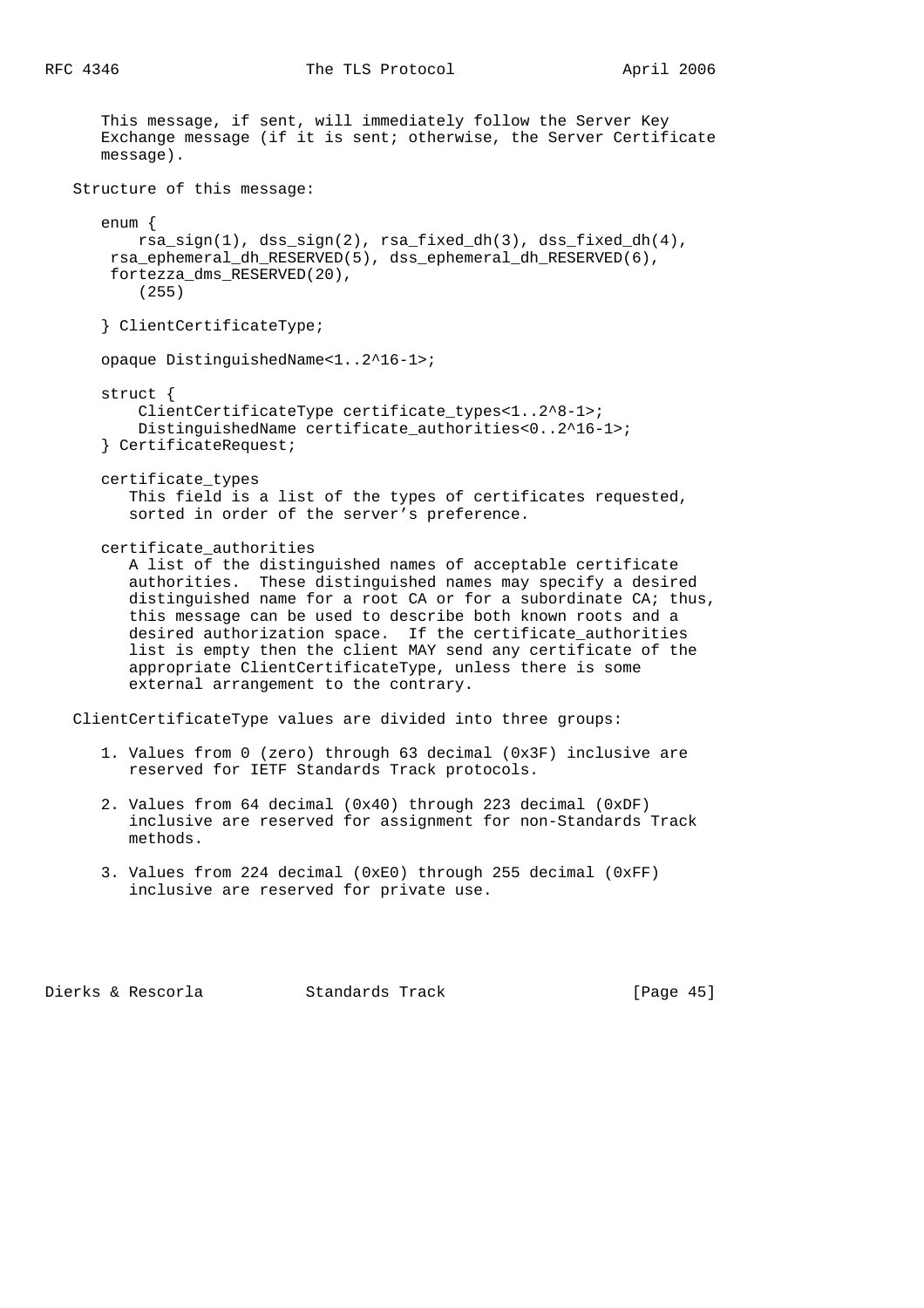Additional information describing the role of IANA in the allocation of ClientCertificateType code points is described in Section 11.

- Note: Values listed as RESERVED may not be used. They were used in SSLv3.
- Note: DistinguishedName is derived from [X501]. DistinguishedNames are represented in DER-encoded format.
- Note: It is a fatal handshake\_failure alert for an anonymous server to request client authentication.

7.4.5. Server Hello Done

When this message will be sent:

 The server hello done message is sent by the server to indicate the end of the server hello and associated messages. After sending this message, the server will wait for a client response.

Meaning of this message:

 This message means that the server is done sending messages to support the key exchange, and the client can proceed with its phase of the key exchange.

 Upon receipt of the server hello done message, the client SHOULD verify that the server provided a valid certificate, if required and check that the server hello parameters are acceptable.

Structure of this message:

struct { } ServerHelloDone;

## 7.4.6. Client certificate

When this message will be sent:

 This is the first message the client can send after receiving a server hello done message. This message is only sent if the server requests a certificate. If no suitable certificate is available, the client SHOULD send a certificate message containing no certificates. That is, the certificate\_list structure has a length of zero. If client authentication is required by the server for the handshake to continue, it may respond with a fatal handshake failure alert. Client certificates are sent using the Certificate structure defined in Section 7.4.2.

Dierks & Rescorla Standards Track [Page 46]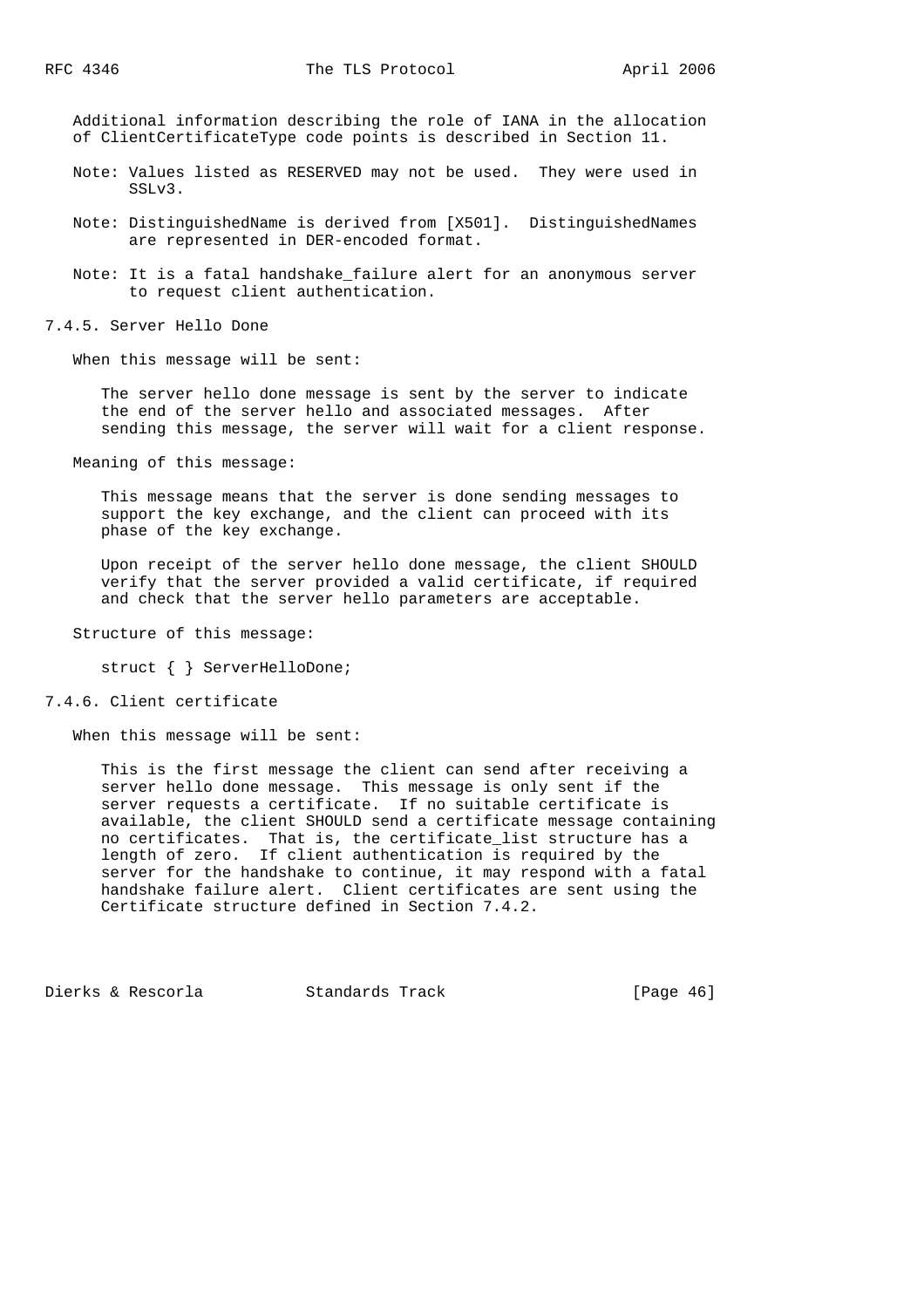Note: When using a static Diffie-Hellman based key exchange method (DH\_DSS or DH\_RSA), if client authentication is requested, the Diffie-Hellman group and generator encoded in the client's certificate MUST match the server specified Diffie-Hellman parameters if the client's parameters are to be used for the key exchange.

7.4.7. Client Key Exchange Message

When this message will be sent:

 This message is always sent by the client. It MUST immediately follow the client certificate message, if it is sent. Otherwise it MUST be the first message sent by the client after it receives the server hello done message.

Meaning of this message:

 With this message, the premaster secret is set, either though direct transmission of the RSA-encrypted secret or by the transmission of Diffie-Hellman parameters that will allow each side to agree upon the same premaster secret. When the key exchange method is DH\_RSA or DH\_DSS, client certification has been requested, and the client was able to respond with a certificate that contained a Diffie-Hellman public key whose parameters (group and generator) matched those specified by the server in its certificate, this message MUST not contain any data.

Structure of this message:

 The choice of messages depends on which key exchange method has been selected. See Section 7.4.3 for the KeyExchangeAlgorithm definition.

 struct { select (KeyExchangeAlgorithm) { case rsa: EncryptedPreMasterSecret; case diffie\_hellman: ClientDiffieHellmanPublic; } exchange\_keys; } ClientKeyExchange;

7.4.7.1. RSA Encrypted Premaster Secret Message

Meaning of this message:

 If RSA is being used for key agreement and authentication, the client generates a 48-byte premaster secret, encrypts it using the public key from the server's certificate or the temporary RSA key

Dierks & Rescorla Standards Track [Page 47]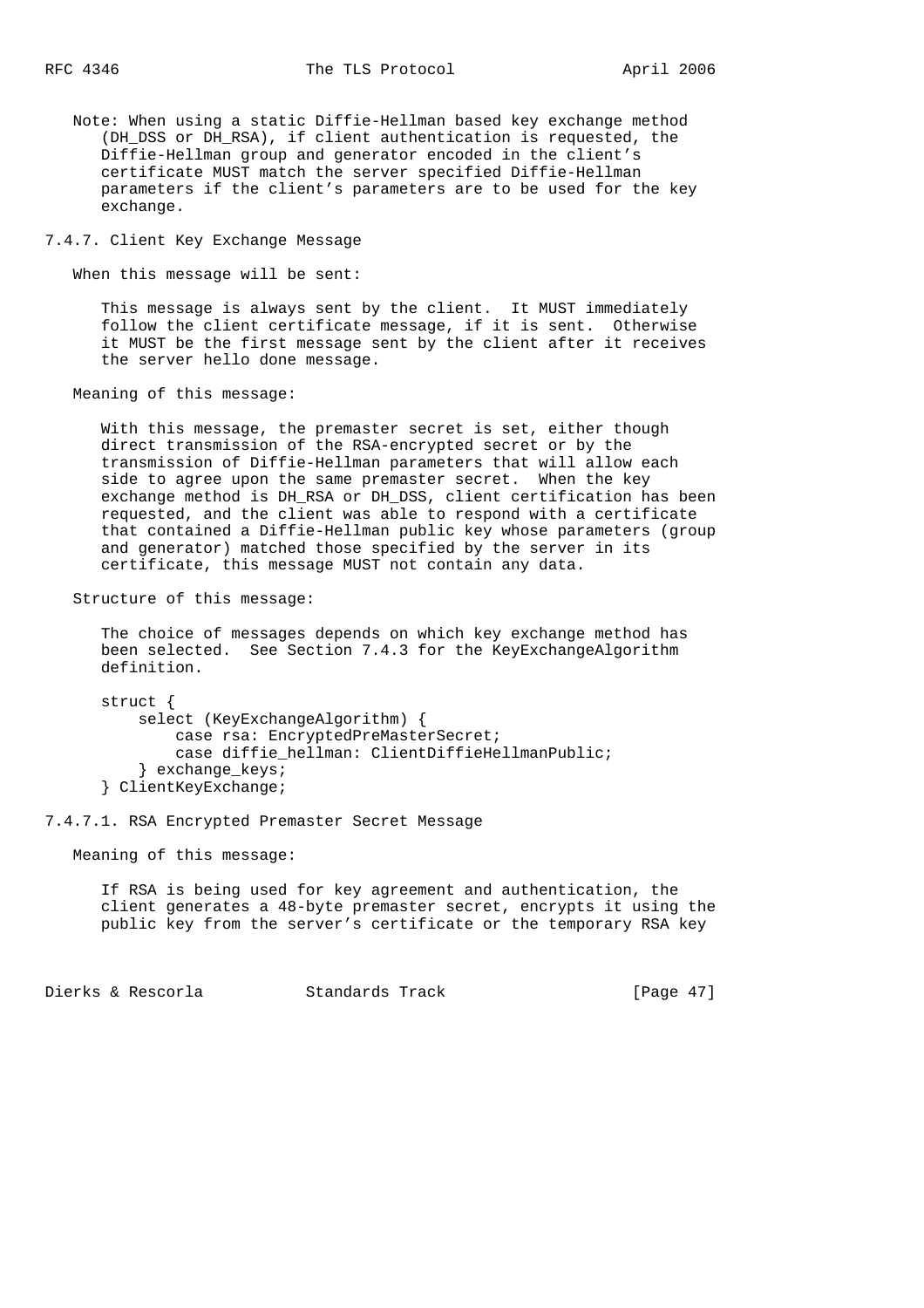provided in a server key exchange message, and sends the result in an encrypted premaster secret message. This structure is a variant of the client key exchange message and is not a message in itself. Structure of this message: struct { ProtocolVersion client version; opaque random[46]; } PreMasterSecret; client\_version The latest (newest) version supported by the client. This is used to detect version roll-back attacks. Upon receiving the premaster secret, the server SHOULD check that this value matches the value transmitted by the client in the client hello message. random 46 securely-generated random bytes. struct { public-key-encrypted PreMasterSecret pre\_master\_secret; } EncryptedPreMasterSecret; pre\_master\_secret This random value is generated by the client and is used to generate the master secret, as specified in Section 8.1. Note: An attack discovered by Daniel Bleichenbacher [BLEI] can be used to attack a TLS server that is using PKCS#1 v 1.5 encoded RSA. The attack takes advantage of the fact that, by failing in different ways, a TLS server can be coerced into revealing whether a particular message, when decrypted, is properly PKCS#1 v1.5 formatted or not.

 The best way to avoid vulnerability to this attack is to treat incorrectly formatted messages in a manner indistinguishable from correctly formatted RSA blocks. Thus, when a server receives an incorrectly formatted RSA block, it should generate a random 48-byte value and proceed using it as the premaster secret. Thus, the server will act identically whether the received RSA block is correctly encoded or not.

 [PKCS1B] defines a newer version of PKCS#1 encoding that is more secure against the Bleichenbacher attack. However, for maximal compatibility with TLS 1.0, TLS 1.1 retains the original encoding. No variants of the Bleichenbacher attack

Dierks & Rescorla Standards Track [Page 48]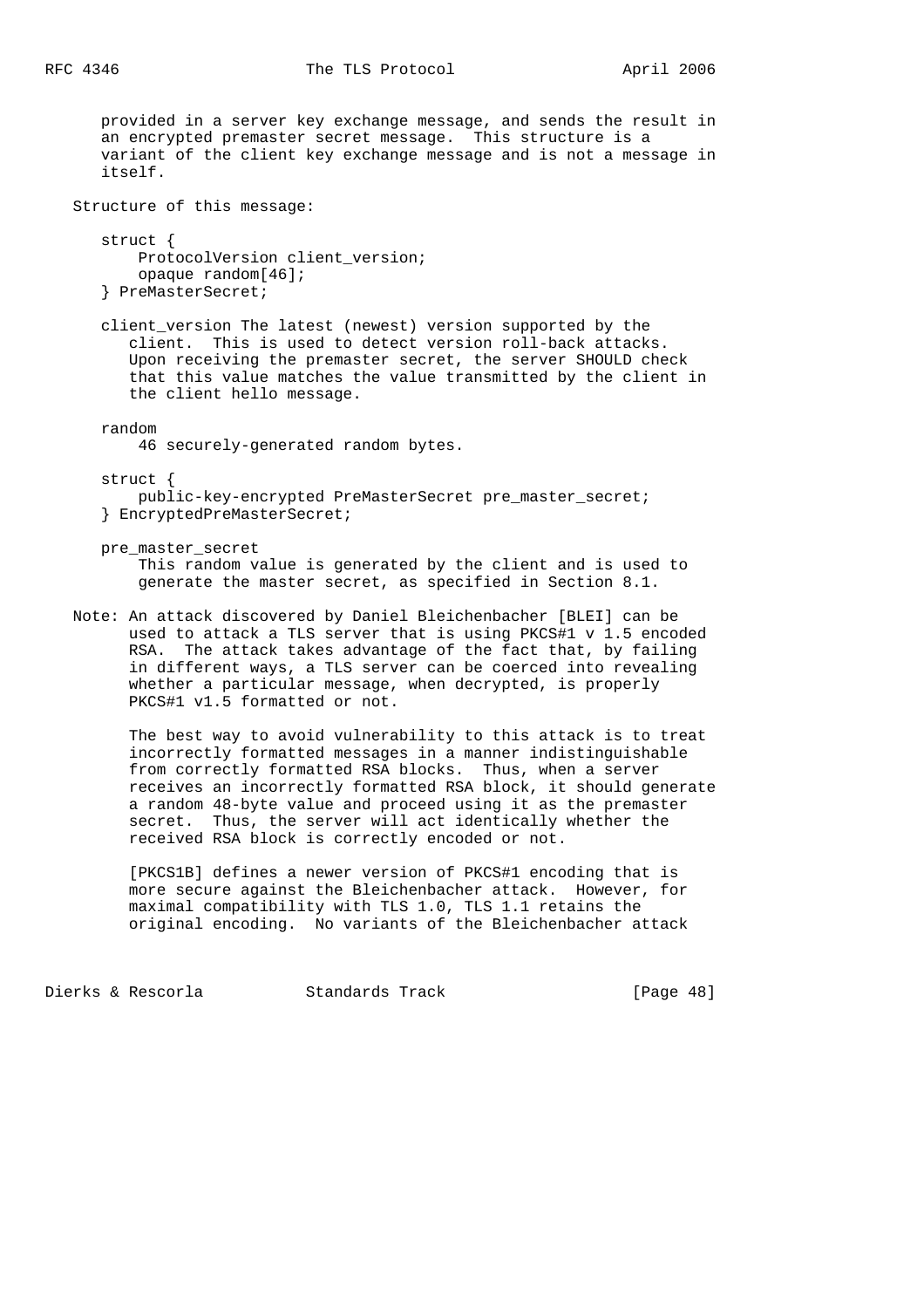are known to exist provided that the above recommendations are followed.

 Implementation Note: Public-key-encrypted data is represented as an opaque vector <0..2^16-1> (see Section 4.7). Thus, the RSA-encrypted PreMasterSecret in a ClientKeyExchange is preceded by two length bytes. These bytes are redundant in the case of RSA because the EncryptedPreMasterSecret is the only data in the ClientKeyExchange and its length can therefore be unambiguously determined. The SSLv3 specification was not clear about the encoding of public-key-encrypted data, and therefore many SSLv3 implementations do not include the length bytes, encoding the RSA encrypted data directly in the ClientKeyExchange message.

> This specification requires correct encoding of the EncryptedPreMasterSecret complete with length bytes. The resulting PDU is incompatible with many SSLv3 implementations. Implementors upgrading from SSLv3 must modify their implementations to generate and accept the correct encoding. Implementors who wish to be compatible with both SSLv3 and TLS should make their implementation's behavior dependent on the protocol version.

- Implementation Note: It is now known that remote timing-based attacks on SSL are possible, at least when the client and server are on the same LAN. Accordingly, implementations that use static RSA keys SHOULD use RSA blinding or some other anti-timing technique, as described in [TIMING].
- Note: The version number in the PreMasterSecret MUST be the version offered by the client in the ClientHello, not the version negotiated for the connection. This feature is designed to prevent rollback attacks. Unfortunately, many implementations use the negotiated version instead, and therefore checking the version number may lead to failure to interoperate with such incorrect client implementations. Client implementations, MUST and Server implementations MAY, check the version number. In practice, since the TLS handshake MACs prevent downgrade and no good attacks are known on those MACs, ambiguity is not considered a serious security risk. Note that if servers choose to check the version number, they should randomize the

Dierks & Rescorla Standards Track [Page 49]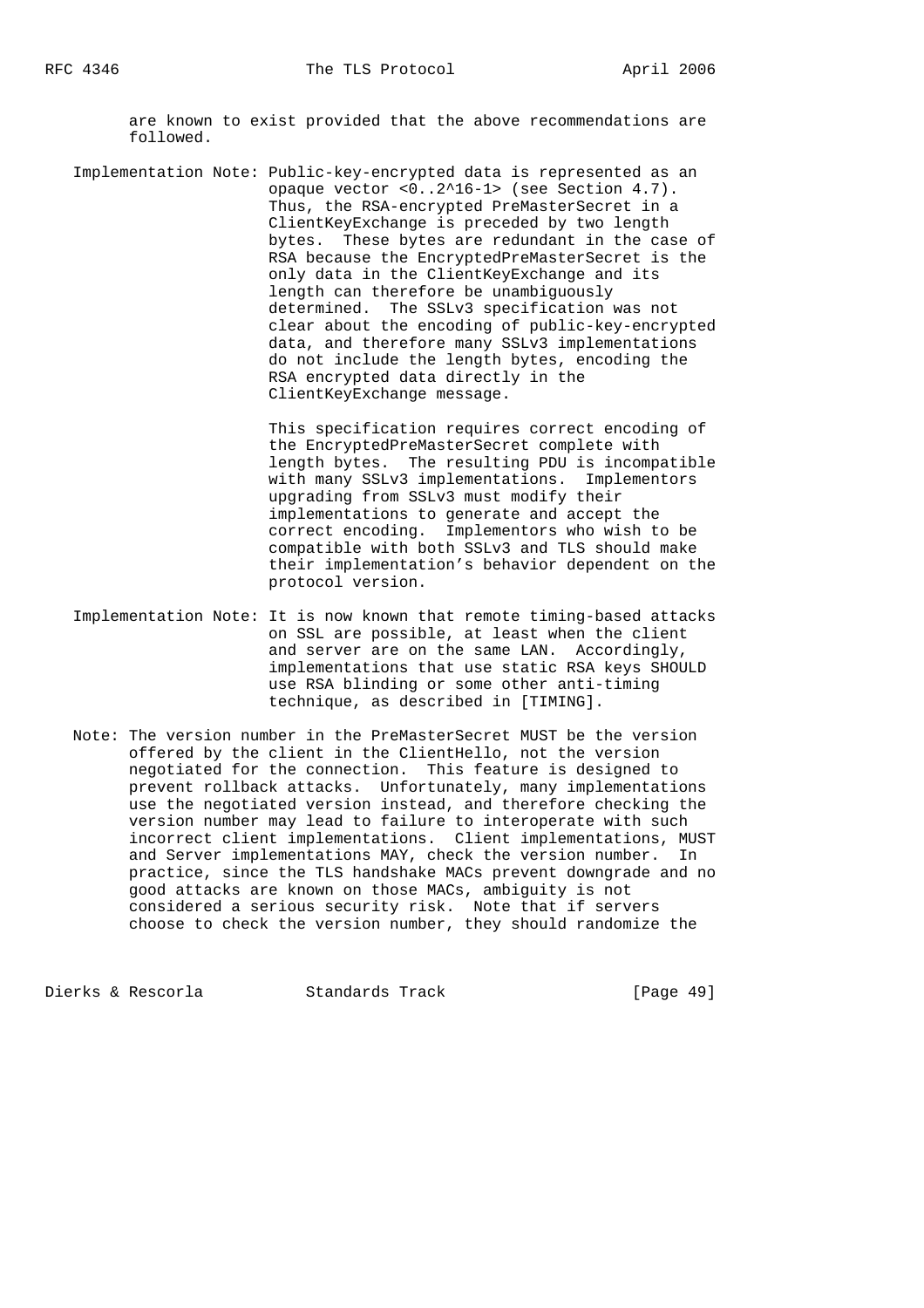PreMasterSecret in case of error, rather than generate an alert, in order to avoid variants on the Bleichenbacher attack. [KPR03] 7.4.7.2. Client Diffie-Hellman Public Value Meaning of this message: This structure conveys the client's Diffie-Hellman public value (Yc) if it was not already included in the client's certificate. The encoding used for Yc is determined by the enumerated PublicValueEncoding. This structure is a variant of the client key exchange message and not a message in itself. Structure of this message: enum { implicit, explicit } PublicValueEncoding; implicit If the client certificate already contains a suitable Diffie- Hellman key, then Yc is implicit and does not need to be sent again. In this case, the client key exchange message will be sent, but it MUST be empty. explicit Yc needs to be sent. struct { select (PublicValueEncoding) { case implicit: struct { }; case explicit: opaque dh\_Yc<1..2^16-1>; } dh\_public; } ClientDiffieHellmanPublic; dh\_Yc The client's Diffie-Hellman public value (Yc). 7.4.8. Certificate verify

When this message will be sent:

 This message is used to provide explicit verification of a client certificate. This message is only sent following a client certificate that has signing capability (i.e., all certificates except those containing fixed Diffie-Hellman parameters). When sent, it MUST immediately follow the client key exchange message.

Dierks & Rescorla Standards Track [Page 50]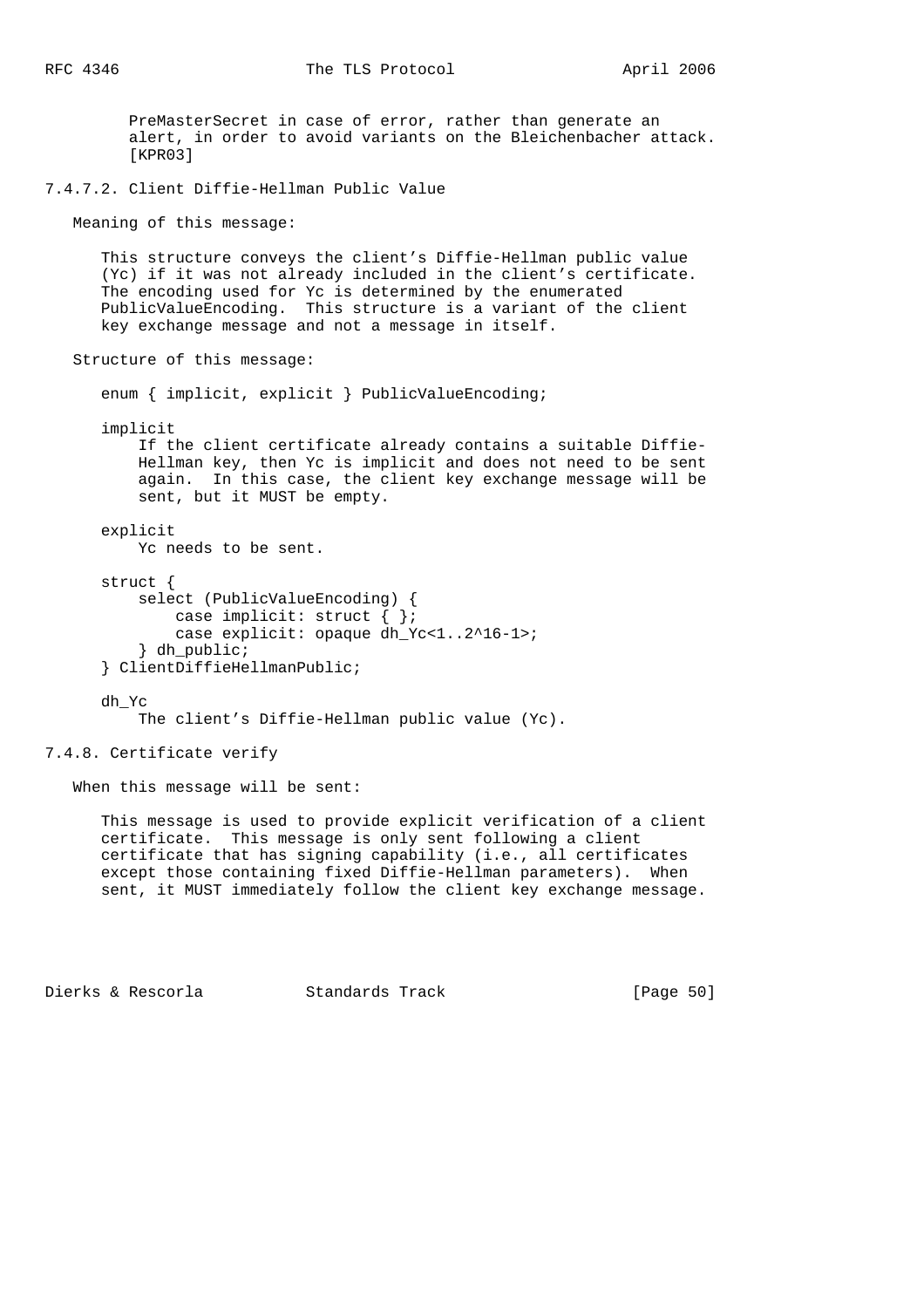Structure of this message:

 struct { Signature signature; } CertificateVerify; The Signature type is defined in 7.4.3. CertificateVerify.signature.md5\_hash MD5(handshake\_messages);

 CertificateVerify.signature.sha\_hash SHA(handshake\_messages);

 Here handshake\_messages refers to all handshake messages sent or received starting at client hello up to but not including this message, including the type and length fields of the handshake messages. This is the concatenation of all the Handshake structures, as defined in 7.4, exchanged thus far.

7.4.9. Finished

When this message will be sent:

 A finished message is always sent immediately after a change cipher spec message to verify that the key exchange and authentication processes were successful. It is essential that a change cipher spec message be received between the other handshake messages and the Finished message.

Meaning of this message:

 The finished message is the first protected with the just negotiated algorithms, keys, and secrets. Recipients of finished messages MUST verify that the contents are correct. Once a side has sent its Finished message and received and validated the Finished message from its peer, it may begin to send and receive application data over the connection.

 struct { opaque verify\_data[12]; } Finished;

 verify\_data PRF(master\_secret, finished\_label, MD5(handshake\_messages) + SHA-1(handshake\_messages)) [0..11];

Dierks & Rescorla Standards Track [Page 51]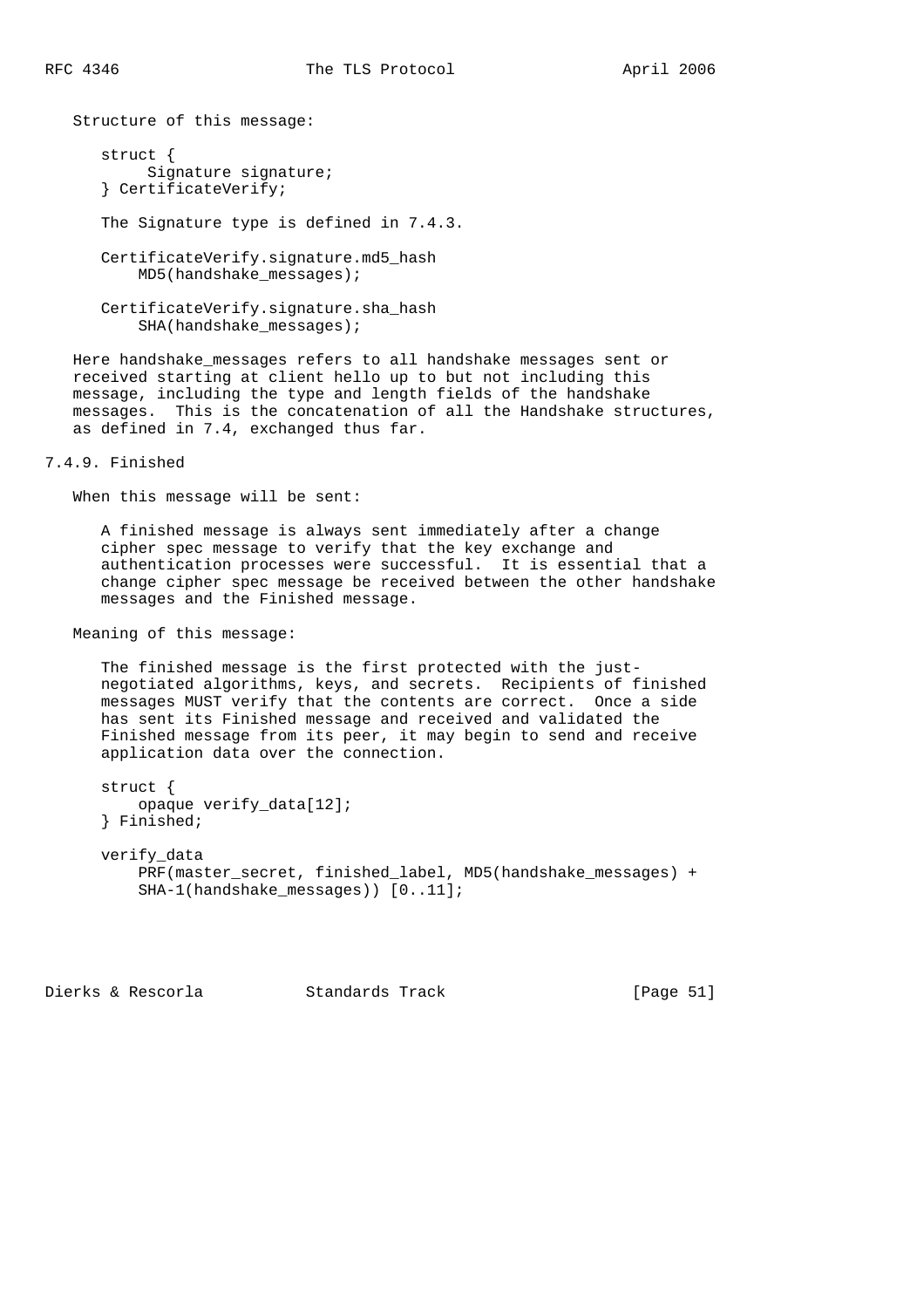finished\_label

 For Finished messages sent by the client, the string "client finished". For Finished messages sent by the server, the string "server finished".

handshake\_messages

 All of the data from all messages in this handshake (not including any HelloRequest messages) up to but not including this message. This is only data visible at the handshake layer and does not include record layer headers. This is the concatenation of all the Handshake structures, as defined in 7.4, exchanged thus far.

 It is a fatal error if a finished message is not preceded by a change cipher spec message at the appropriate point in the handshake.

 The value handshake\_messages includes all handshake messages starting at client hello up to, but not including, this finished message. This may be different from handshake\_messages in Section 7.4.8 because it would include the certificate verify message (if sent). Also, the handshake messages for the finished message sent by the client will be different from that for the finished message sent by the server, because the one that is sent second will include the prior one.

 Note: Change cipher spec messages, alerts, and any other record types are not handshake messages and are not included in the hash computations. Also, Hello Request messages are omitted from handshake hashes.

8. Cryptographic Computations

 In order to begin connection protection, the TLS Record Protocol requires specification of a suite of algorithms, a master secret, and the client and server random values. The authentication, encryption, and MAC algorithms are determined by the cipher\_suite selected by the server and revealed in the server hello message. The compression algorithm is negotiated in the hello messages, and the random values are exchanged in the hello messages. All that remains is to calculate the master secret.

8.1. Computing the Master Secret

 For all key exchange methods, the same algorithm is used to convert the pre\_master\_secret into the master\_secret. The pre\_master\_secret should be deleted from memory once the master\_secret has been computed.

Dierks & Rescorla Standards Track [Page 52]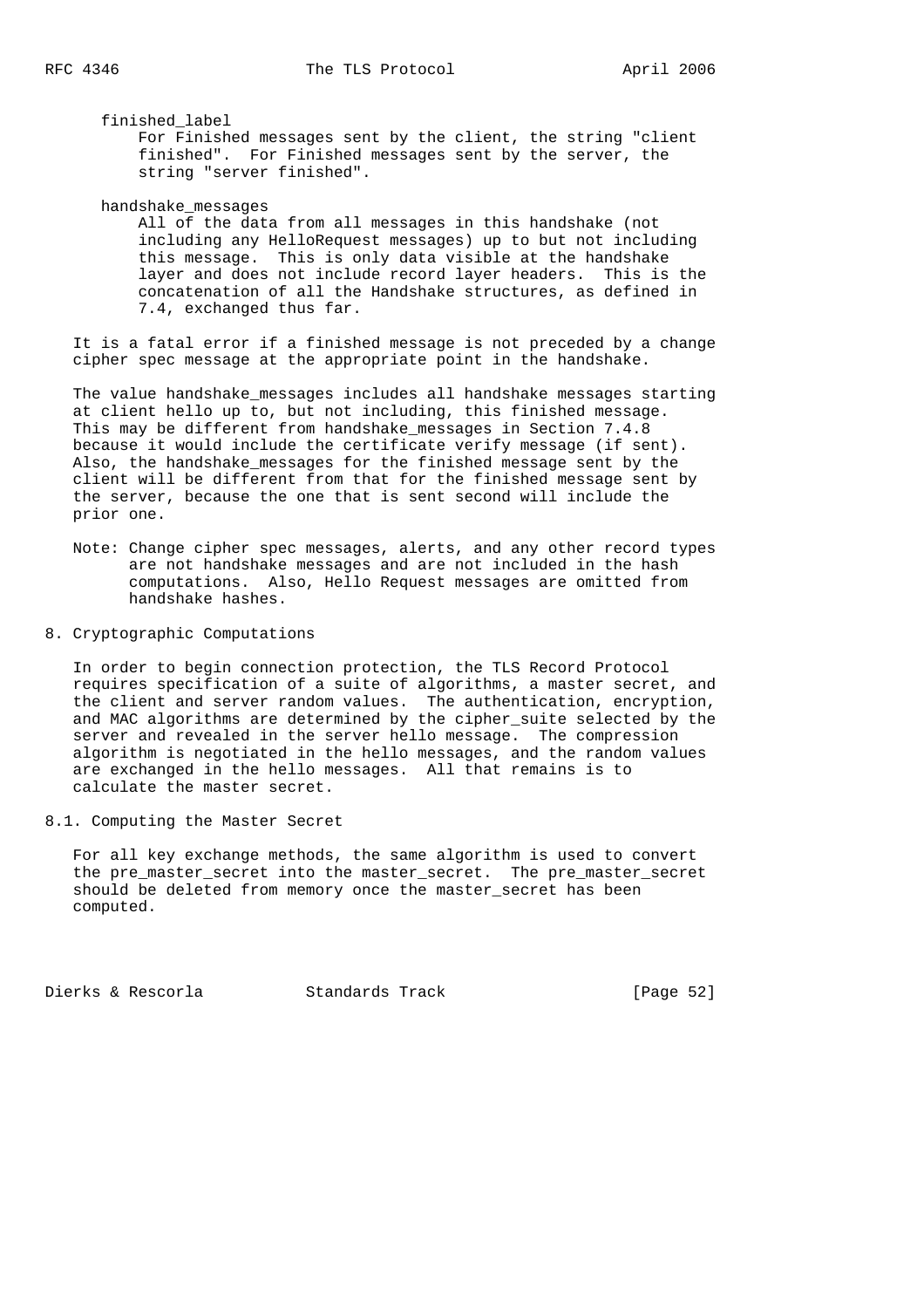master\_secret = PRF(pre\_master\_secret, "master secret", ClientHello.random + ServerHello.random)

[0..47];

 The master secret is always exactly 48 bytes in length. The length of the premaster secret will vary depending on key exchange method.

## 8.1.1. RSA

When RSA is used for server authentication and key exchange, a  $48$  byte pre\_master\_secret is generated by the client, encrypted under the server's public key, and sent to the server. The server uses its private key to decrypt the pre\_master\_secret. Both parties then convert the pre\_master\_secret into the master\_secret, as specified above.

 RSA digital signatures are performed using PKCS #1 [PKCS1] block type 1. RSA public key encryption is performed using PKCS #1 block type 2.

## 8.1.2. Diffie-Hellman

 A conventional Diffie-Hellman computation is performed. The negotiated key (Z) is used as the pre\_master\_secret, and is converted into the master\_secret, as specified above. Leading bytes of Z that contain all zero bits are stripped before it is used as the pre\_master\_secret.

- Note: Diffie-Hellman parameters are specified by the server and may be either ephemeral or contained within the server's certificate.
- 9. Mandatory Cipher Suites

 In the absence of an application profile standard specifying otherwise, a TLS compliant application MUST implement the cipher suite TLS\_RSA\_WITH\_3DES\_EDE\_CBC\_SHA.

10. Application Data Protocol

 Application data messages are carried by the Record Layer and are fragmented, compressed, and encrypted based on the current connection state. The messages are treated as transparent data to the record layer.

11. Security Considerations

 Security issues are discussed throughout this memo, especially in Appendices D, E, and F.

Dierks & Rescorla Standards Track [Page 53]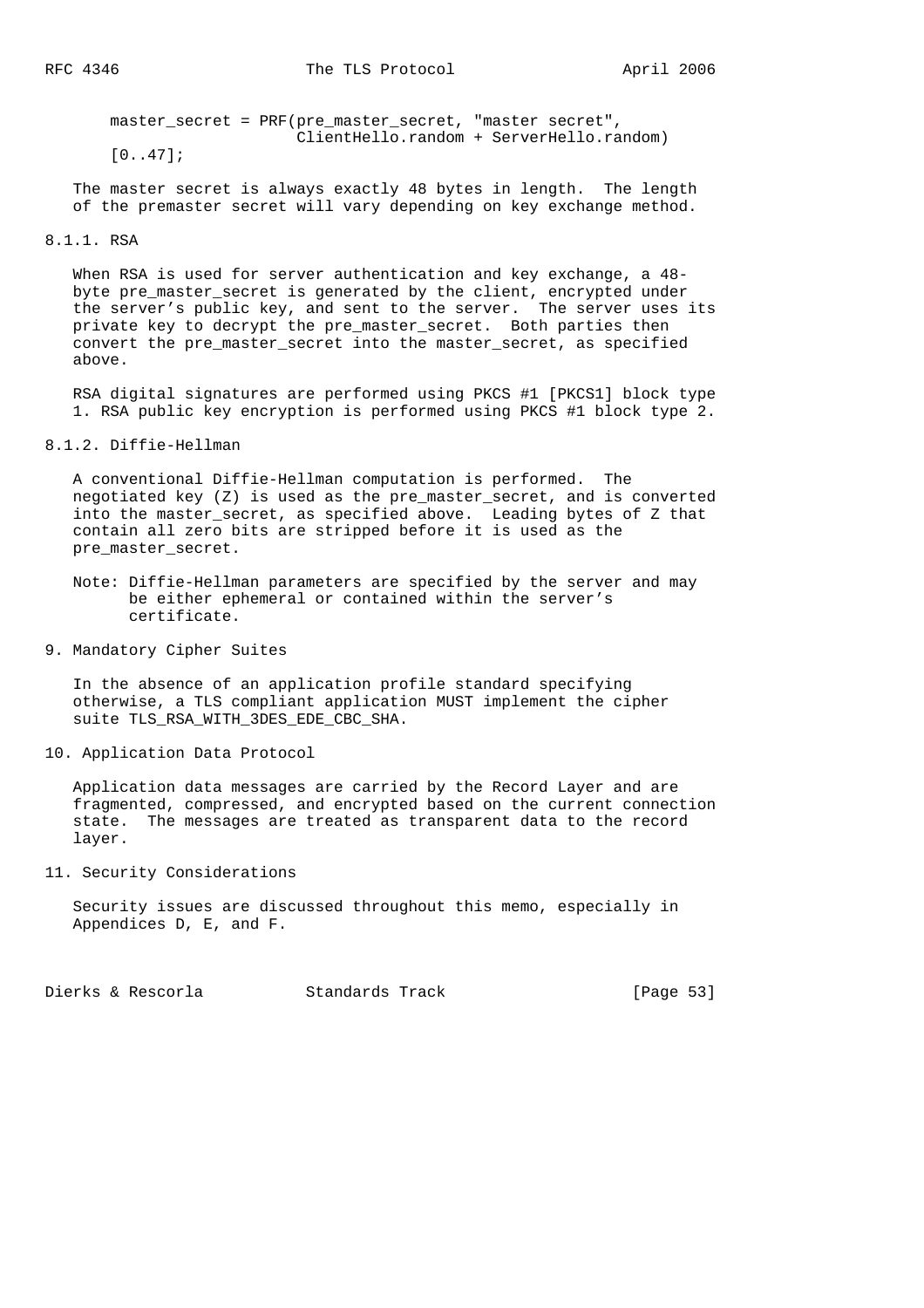# 12. IANA Considerations

 This document describes a number of new registries that have been created by IANA. We recommended that they be placed as individual registries items under a common TLS category.

 Section 7.4.3 describes a TLS ClientCertificateType Registry to be maintained by the IANA, defining a number of such code point identifiers. ClientCertificateType identifiers with values in the range 0-63 (decimal) inclusive are assigned via RFC 2434 Standards Action. Values from the range 64-223 (decimal) inclusive are assigned via [RFC2434] Specification Required. Identifier values from 224-255 (decimal) inclusive are reserved for RFC 2434 Private Use. The registry will initially be populated with the values in this document, Section 7.4.4.

 Section A.5 describes a TLS Cipher Suite Registry to be maintained by the IANA, and it defines a number of such cipher suite identifiers. Cipher suite values with the first byte in the range 0-191 (decimal) inclusive are assigned via RFC 2434 Standards Action. Values with the first byte in the range 192-254 (decimal) are assigned via RFC 2434 Specification Required. Values with the first byte 255 (decimal) are reserved for RFC 2434 Private Use. The registry will initially be populated with the values from Section A.5 of this document, [TLSAES], and from Section 3 of [TLSKRB].

 Section 6 requires that all ContentType values be defined by RFC 2434 Standards Action. IANA has created a TLS ContentType registry, initially populated with values from Section 6.2.1 of this document. Future values MUST be allocated via Standards Action as described in [RFC2434].

 Section 7.2.2 requires that all Alert values be defined by RFC 2434 Standards Action. IANA has created a TLS Alert registry, initially populated with values from Section 7.2 of this document and from Section 4 of [TLSEXT]. Future values MUST be allocated via Standards Action as described in [RFC2434].

 Section 7.4 requires that all HandshakeType values be defined by RFC 2434 Standards Action. IANA has created a TLS HandshakeType registry, initially populated with values from Section 7.4 of this document and from Section 2.4 of [TLSEXT]. Future values MUST be allocated via Standards Action as described in [RFC2434].

Dierks & Rescorla Standards Track [Page 54]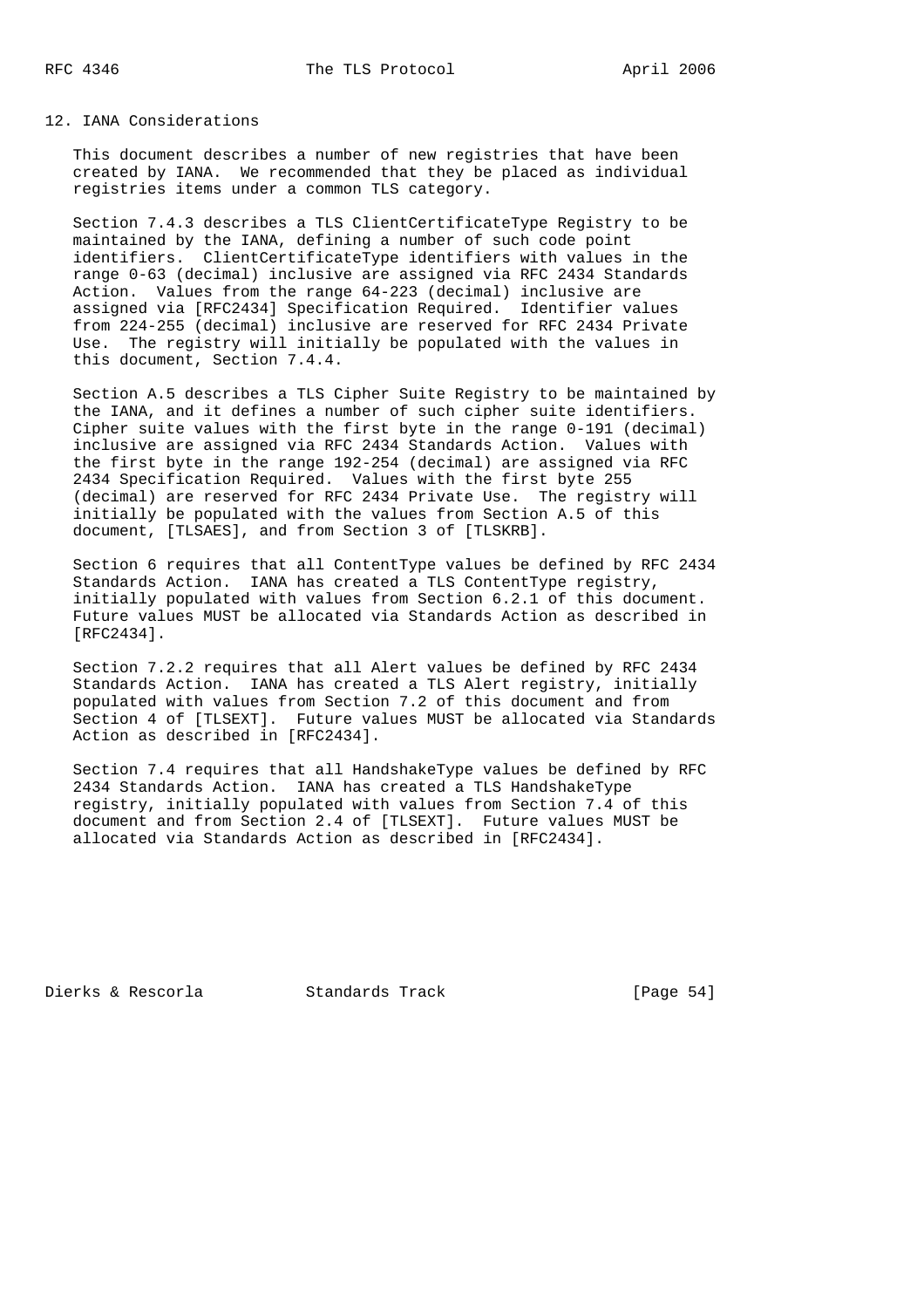```
Appendix A. Protocol Constant Values
    This section describes protocol types and constants.
A.1. Record Layer
    struct {
       uint8 major, minor;
    } ProtocolVersion;
   ProtocolVersion version = \{3, 2\}; /* TLS v1.1 */
    enum {
        change_cipher_spec(20), alert(21), handshake(22),
        application_data(23), (255)
    } ContentType;
    struct {
        ContentType type;
        ProtocolVersion version;
        uint16 length;
        opaque fragment[TLSPlaintext.length];
    } TLSPlaintext;
    struct {
        ContentType type;
        ProtocolVersion version;
        uint16 length;
        opaque fragment[TLSCompressed.length];
    } TLSCompressed;
    struct {
        ContentType type;
        ProtocolVersion version;
       uint16 length;
        select (CipherSpec.cipher_type) {
            case stream: GenericStreamCipher;
            case block: GenericBlockCipher;
        } fragment;
    } TLSCiphertext;
    stream-ciphered struct {
        opaque content[TLSCompressed.length];
        opaque MAC[CipherSpec.hash_size];
    } GenericStreamCipher;
    block-ciphered struct {
        opaque IV[CipherSpec.block_length];
```
Dierks & Rescorla Standards Track [Page 55]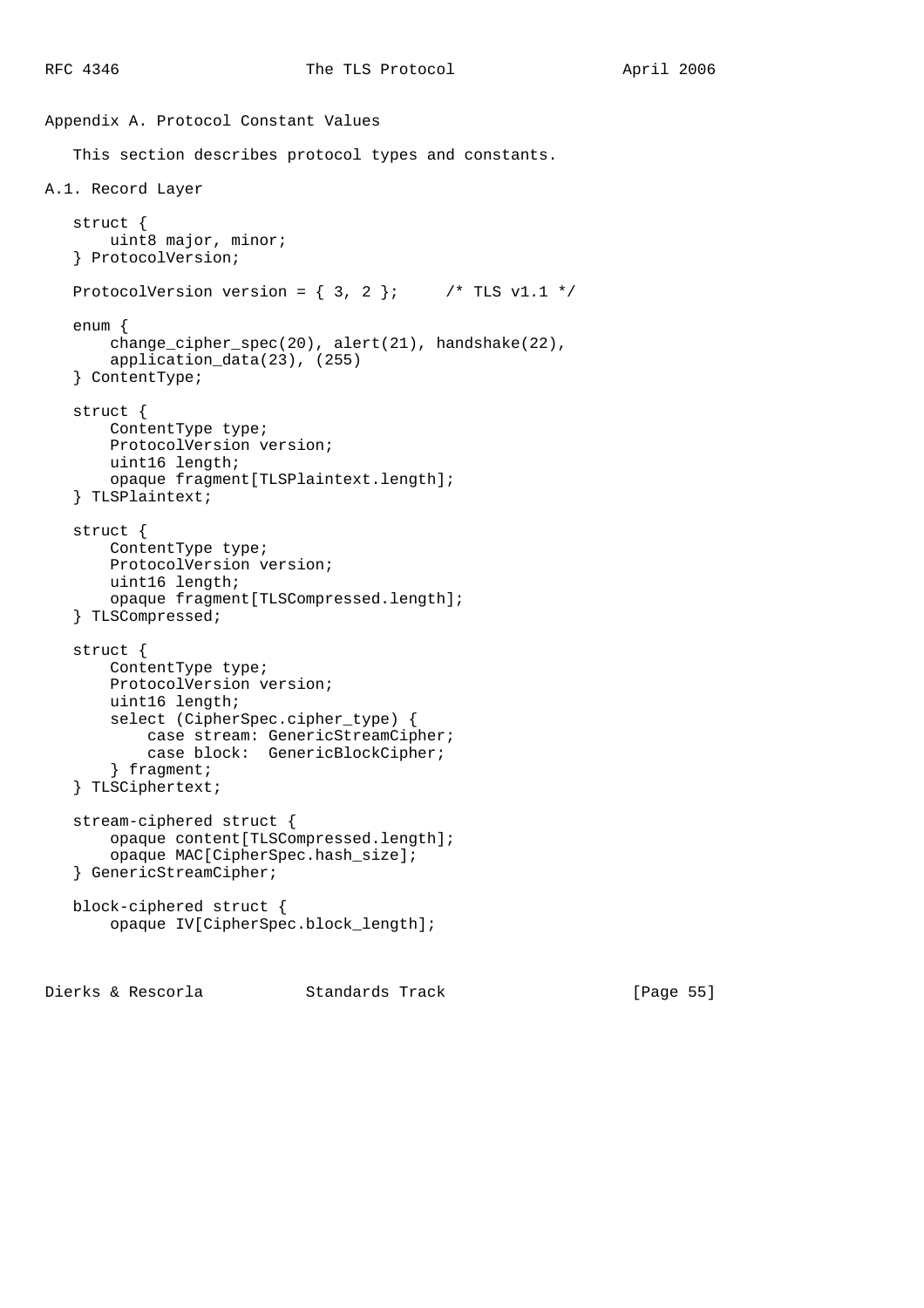```
 opaque content[TLSCompressed.length];
        opaque MAC[CipherSpec.hash_size];
       uint8 padding[GenericBlockCipher.padding_length];
        uint8 padding_length;
    } GenericBlockCipher;
A.2. Change Cipher Specs Message
    struct {
       enum { change_cipher_spec(1), (255) } type;
    } ChangeCipherSpec;
A.3. Alert Messages
   enum \{ warning(1), fat(2), (255) \} AlertLevel;
        enum {
            close_notify(0),
            unexpected_message(10),
            bad_record_mac(20),
            decryption_failed(21),
            record_overflow(22),
            decompression_failure(30),
           handshake failure(40),
            no_certificate_RESERVED (41),
            bad_certificate(42),
            unsupported_certificate(43),
            certificate_revoked(44),
            certificate_expired(45),
            certificate_unknown(46),
            illegal_parameter(47),
            unknown_ca(48),
            access_denied(49),
            decode_error(50),
            decrypt_error(51),
           export_restriction_RESERVED(60),
            protocol_version(70),
            insufficient_security(71),
            internal_error(80),
            user_canceled(90),
            no_renegotiation(100),
            (255)
        } AlertDescription;
    struct {
        AlertLevel level;
        AlertDescription description;
    } Alert;
```
Dierks & Rescorla Standards Track [Page 56]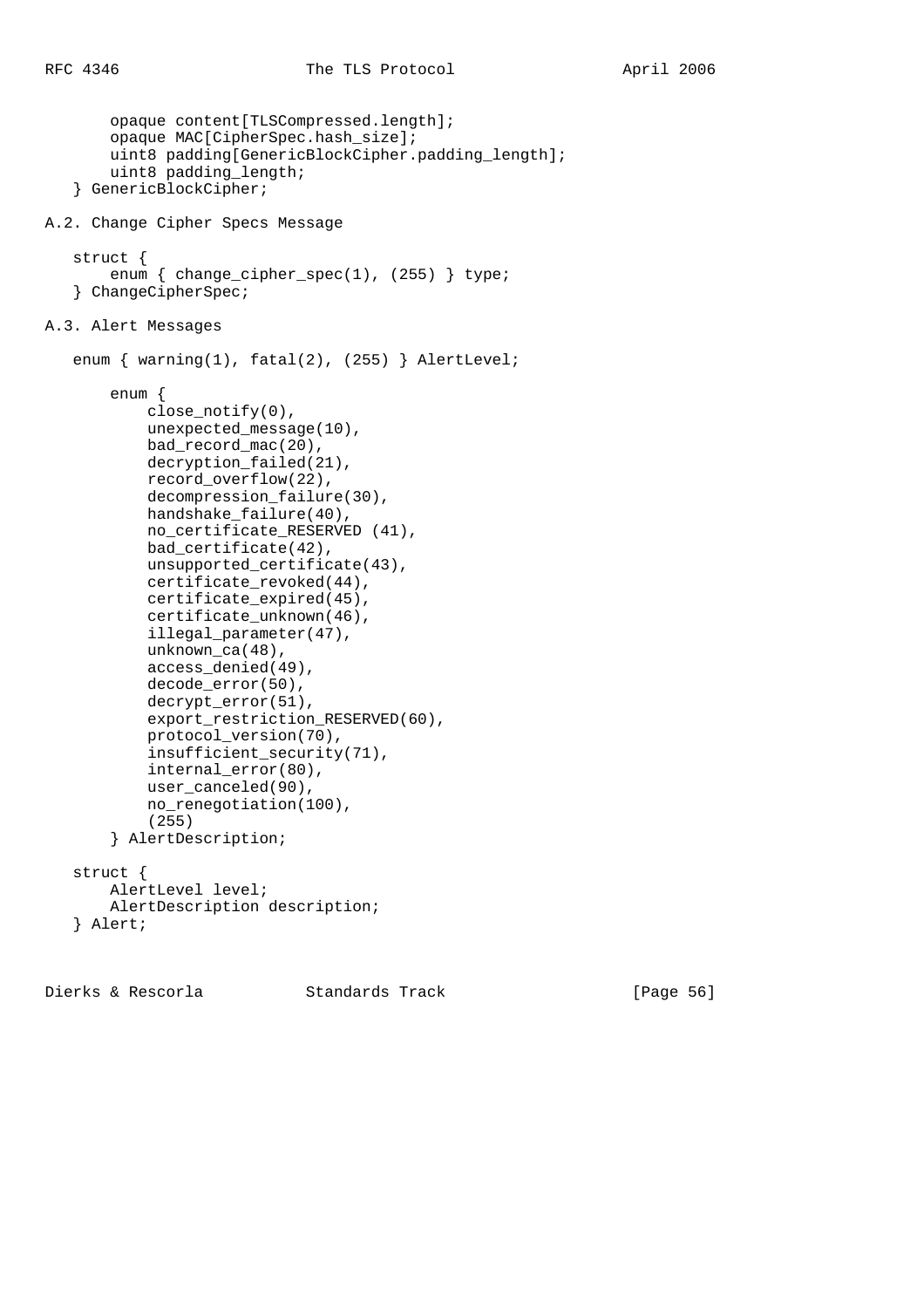A.4. Handshake Protocol

```
 enum {
       hello_request(0), client_hello(1), server_hello(2),
       certificate(11), server_key_exchange (12),
       certificate_request(13), server_hello_done(14),
       certificate_verify(15), client_key_exchange(16),
       finished(20), (255)
    } HandshakeType;
   struct {
       HandshakeType msg_type;
       uint24 length;
       select (HandshakeType) {
          case hello_request: HelloRequest;
          case client_hello: ClientHello;
case server_hello: ServerHello;
case certificate: Certificate;
           case server_key_exchange: ServerKeyExchange;
           case certificate_request: CertificateRequest;
 case server_hello_done: ServerHelloDone;
 case certificate_verify: CertificateVerify;
           case client_key_exchange: ClientKeyExchange;
          case finished: Finished;
        } body;
    } Handshake;
A.4.1. Hello messages
   struct { } HelloRequest;
   struct {
       uint32 gmt_unix_time;
       opaque random_bytes[28];
    } Random;
   opaque SessionID<0..32>;
   uint8 CipherSuite[2];
  enum { null(0), (255) } CompressionMethod;
   struct {
       ProtocolVersion client_version;
       Random random;
       SessionID session_id;
      CipherSuite cipher_suites<2..2^16-1>;
       CompressionMethod compression_methods<1..2^8-1>;
```
Dierks & Rescorla Standards Track [Page 57]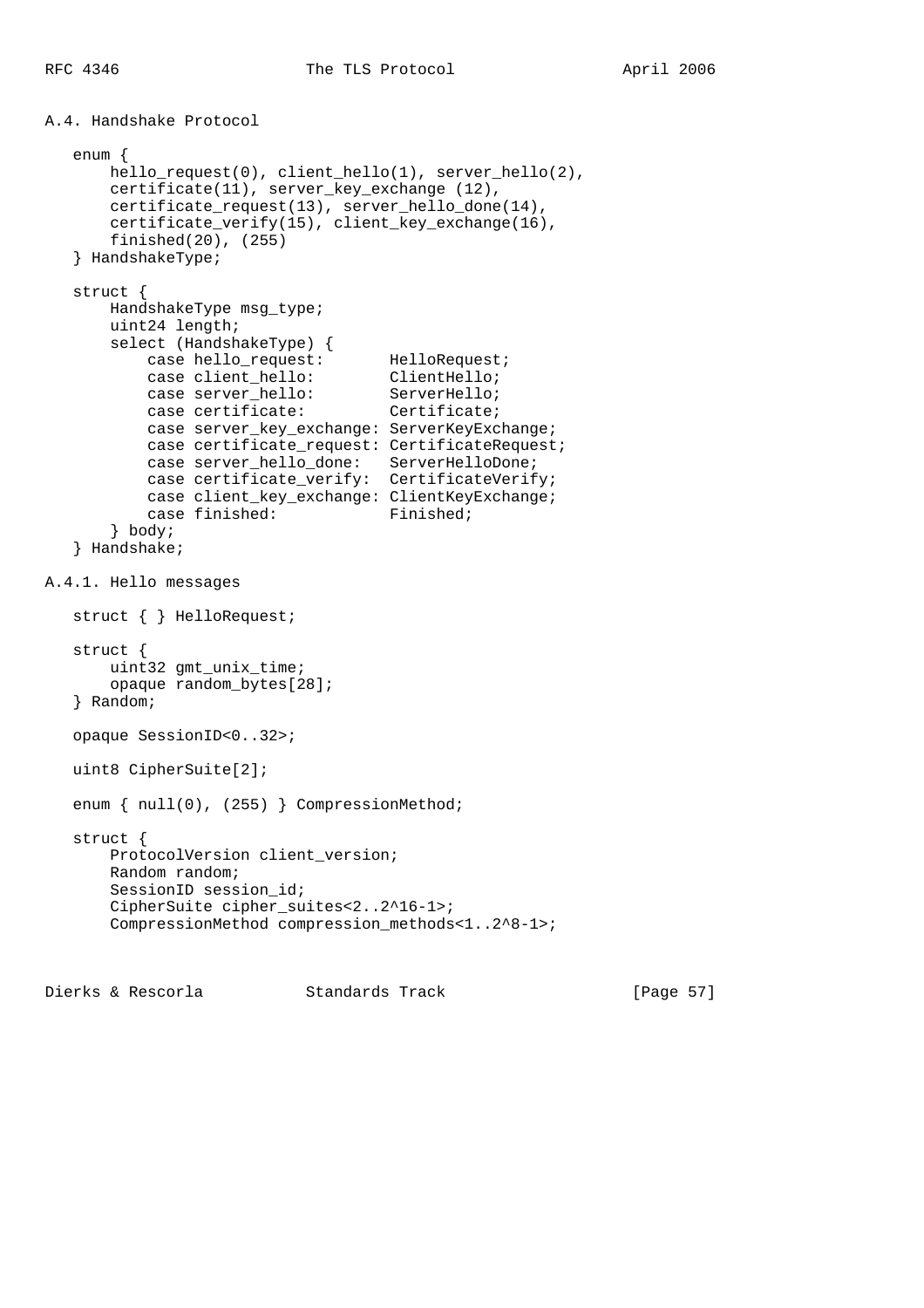} ClientHello;

 struct { ProtocolVersion server\_version; Random random; SessionID session\_id; CipherSuite cipher\_suite; CompressionMethod compression\_method; } ServerHello; A.4.2. Server Authentication and Key Exchange Messages opaque ASN.1Cert<2^24-1>; struct { ASN.1Cert certificate\_list<0..2^24-1>; } Certificate; enum { rsa, diffie\_hellman } KeyExchangeAlgorithm; struct { opaque rsa\_modulus<1..2^16-1>; opaque rsa\_exponent<1..2^16-1>; } ServerRSAParams; struct { opaque dh\_p<1..2^16-1>; opaque dh\_g<1..2^16-1>; opaque dh\_Ys<1..2^16-1>; } ServerDHParams; struct { select (KeyExchangeAlgorithm) { case diffie\_hellman: ServerDHParams params; Signature signed\_params; case rsa: ServerRSAParams params; Signature signed\_params; }; } ServerKeyExchange; enum { anonymous, rsa, dsa } SignatureAlgorithm; struct { select (KeyExchangeAlgorithm) { case diffie\_hellman: ServerDHParams params;

Dierks & Rescorla Standards Track [Page 58]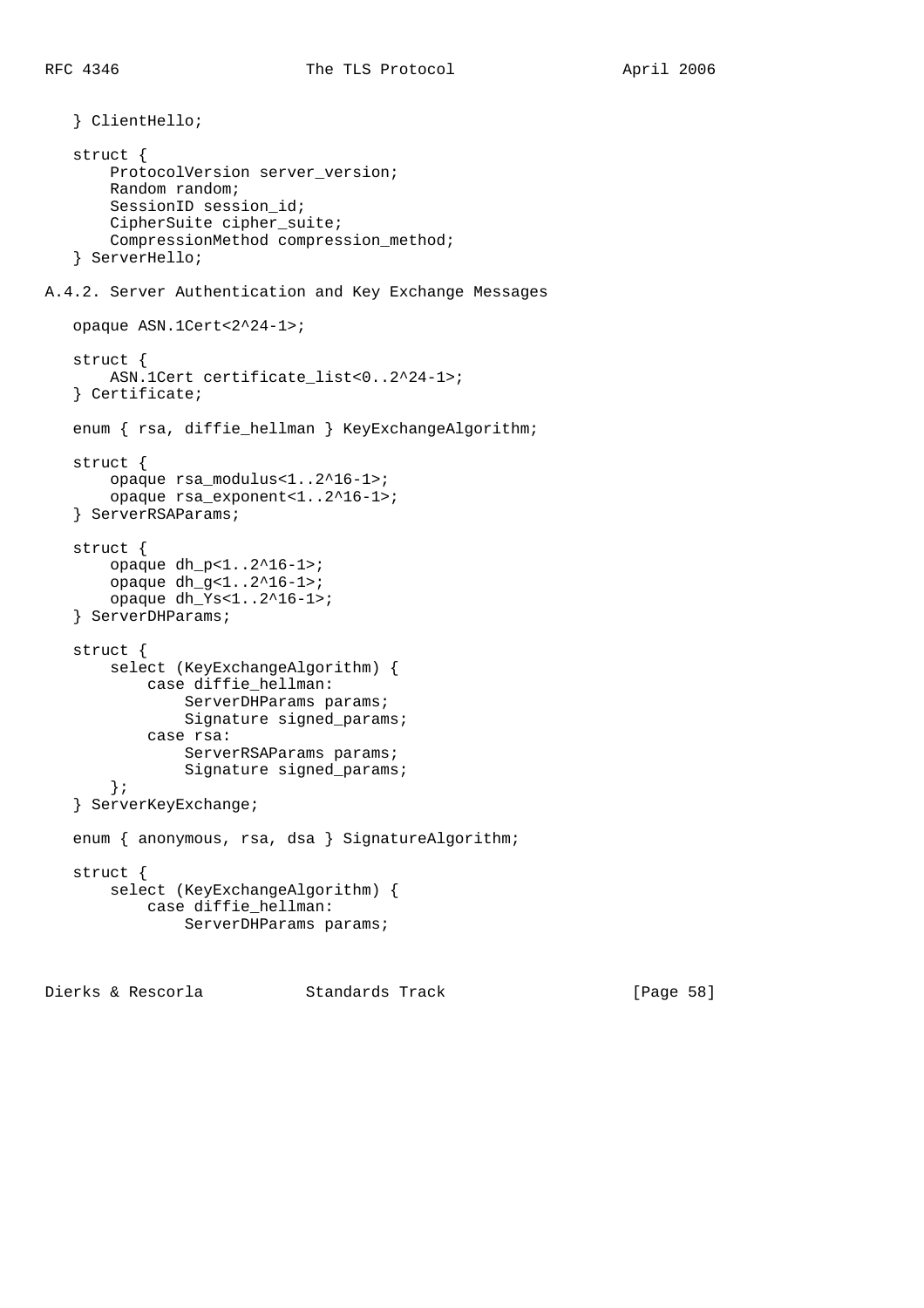```
 case rsa:
               ServerRSAParams params;
        };
    } ServerParams;
    struct {
        select (SignatureAlgorithm) {
           case anonymous: struct { };
            case rsa:
                 digitally-signed struct {
                     opaque md5_hash[16];
                     opaque sha_hash[20];
                 };
            case dsa:
                 digitally-signed struct {
                     opaque sha_hash[20];
                 };
            };
        };
    } Signature;
    enum {
        rsa_sign(1), dss_sign(2), rsa_fixed_dh(3), dss_fixed_dh(4),
     rsa_ephemeral_dh_RESERVED(5), dss_ephemeral_dh_RESERVED(6),
     fortezza_dms_RESERVED(20),
     (255)
    } ClientCertificateType;
    opaque DistinguishedName<1..2^16-1>;
    struct {
        ClientCertificateType certificate_types<1..2^8-1>;
        DistinguishedName certificate_authorities<0..2^16-1>;
    } CertificateRequest;
    struct { } ServerHelloDone;
A.4.3. Client Authentication and Key Exchange Messages
    struct {
        select (KeyExchangeAlgorithm) {
            case rsa: EncryptedPreMasterSecret;
```
case diffie\_hellman: ClientDiffieHellmanPublic;

} exchange\_keys;

```
 } ClientKeyExchange;
```
Dierks & Rescorla Standards Track [Page 59]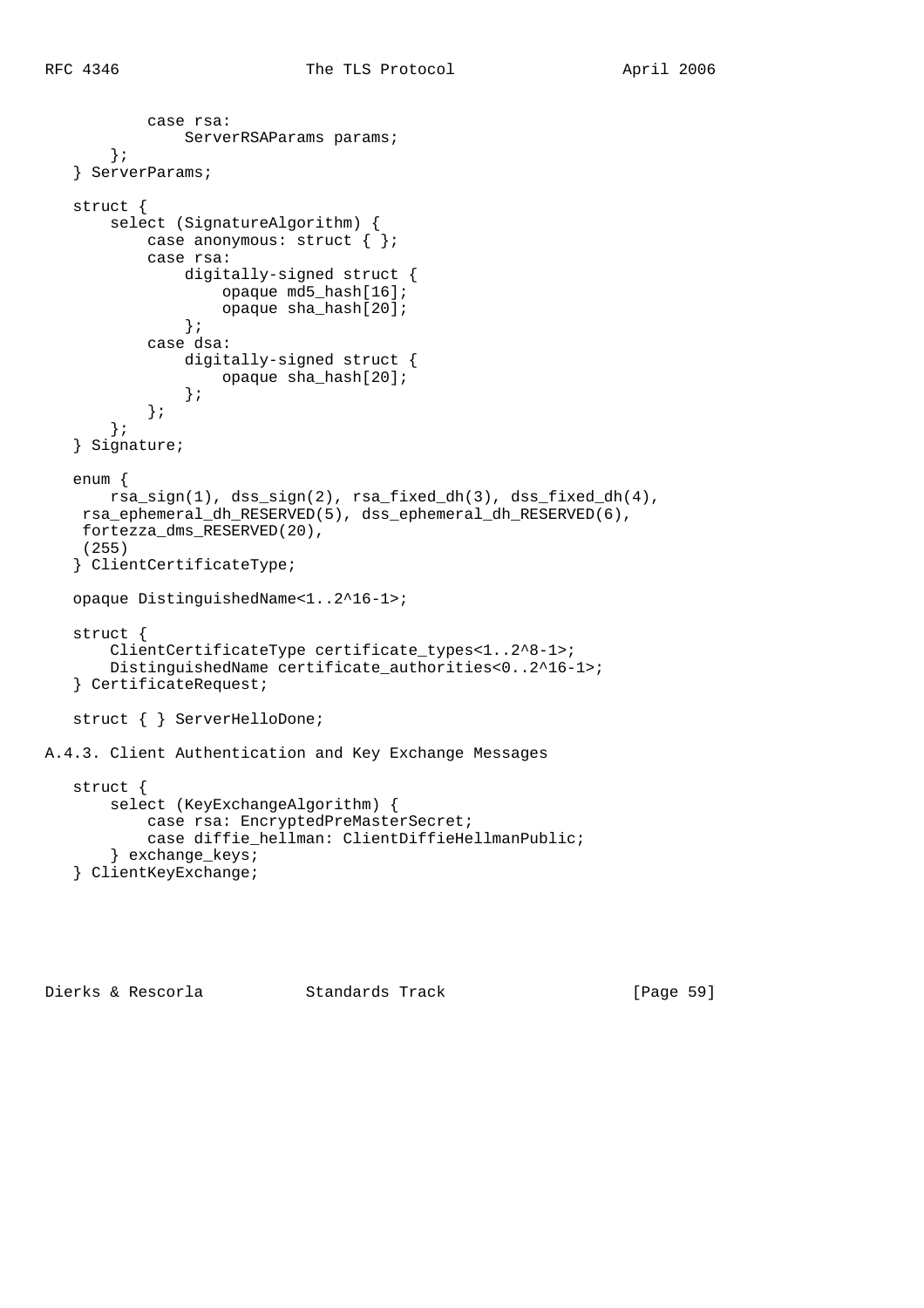```
 struct {
        ProtocolVersion client_version;
        opaque random[46];
    }
    PreMasterSecret;
    struct {
       public-key-encrypted PreMasterSecret pre_master_secret;
    } EncryptedPreMasterSecret;
    enum { implicit, explicit } PublicValueEncoding;
    struct {
        select (PublicValueEncoding) {
           case implicit: struct {};
            case explicit: opaque DH_Yc<1..2^16-1>;
        } dh_public;
    } ClientDiffieHellmanPublic;
    struct {
        Signature signature;
    } CertificateVerify;
A.4.4. Handshake Finalization Message
    struct {
        opaque verify_data[12];
    } Finished;
A.5. The CipherSuite
    The following values define the CipherSuite codes used in the client
    hello and server hello messages.
    A CipherSuite defines a cipher specification supported in TLS Version
    1.1.
    TLS_NULL_WITH_NULL_NULL is specified and is the initial state of a
    TLS connection during the first handshake on that channel, but must
    not be negotiated, as it provides no more protection than an
    unsecured connection.
    Cipher Suite TLS_MULL_MITH_MULL_MULL_MULL_MULL = \{ 0x00, 0x00 \} The following CipherSuite definitions require that the server provide
    an RSA certificate that can be used for key exchange. The server may
    request either an RSA or a DSS signature-capable certificate in the
    certificate request message.
```
Dierks & Rescorla Standards Track [Page 60]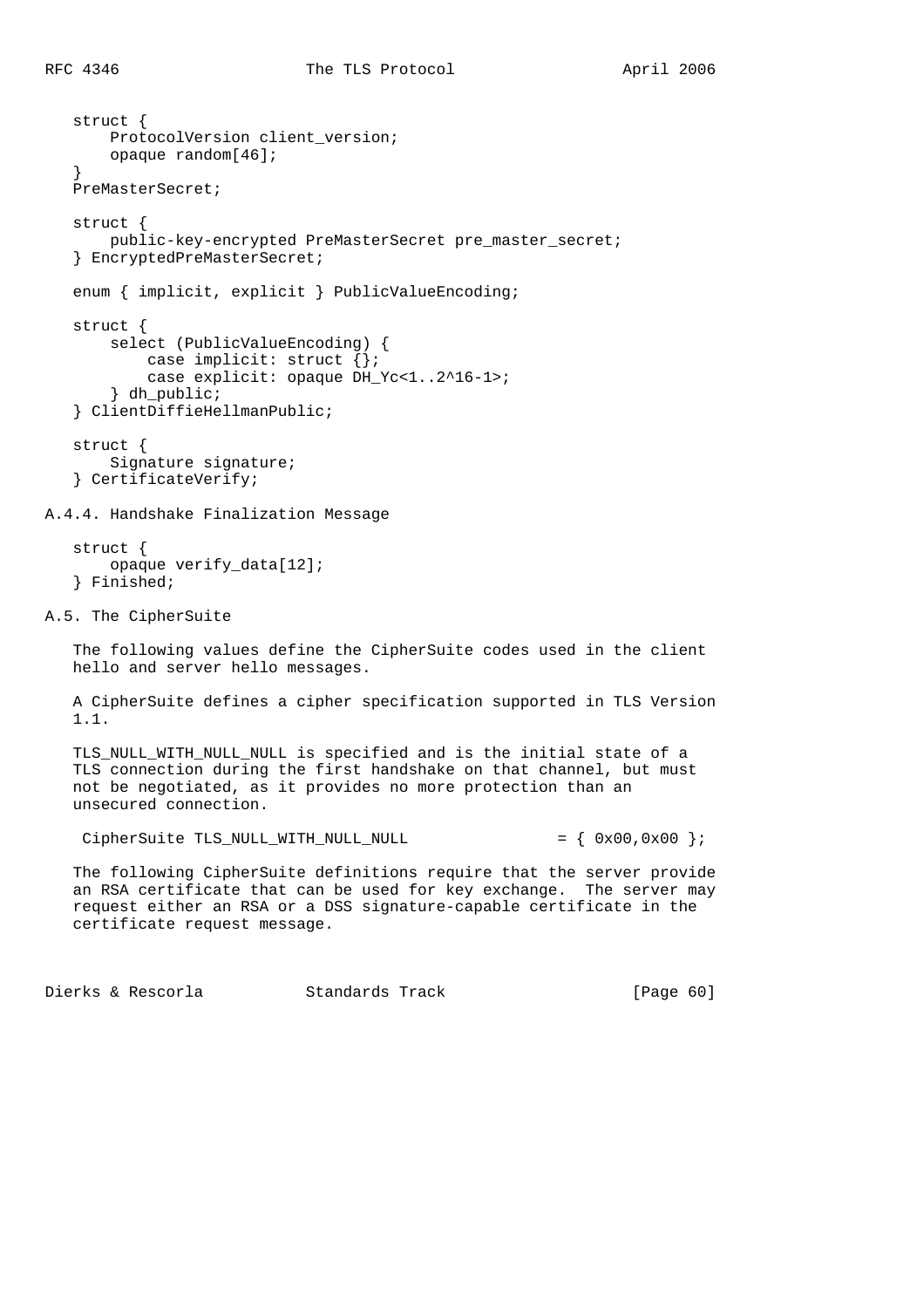| CipherSuite TLS_RSA_WITH_NULL_MD5         | $= \{ 0x00, 0x01 \}$ |  |
|-------------------------------------------|----------------------|--|
| CipherSuite TLS_RSA_WITH_NULL_SHA         | $= \{ 0x00, 0x02 \}$ |  |
| CipherSuite TLS_RSA_WITH_RC4_128_MD5      | $= \{ 0x00, 0x04 \}$ |  |
| CipherSuite TLS_RSA_WITH_RC4_128_SHA      | $= \{ 0x00, 0x05 \}$ |  |
| CipherSuite TLS_RSA_WITH_IDEA_CBC_SHA     | $= \{ 0x00, 0x07 \}$ |  |
| CipherSuite TLS_RSA_WITH_DES_CBC_SHA      | $= \{ 0x00, 0x09 \}$ |  |
| CipherSuite TLS_RSA_WITH_3DES_EDE_CBC_SHA | $= \{ 0x00, 0x0A \}$ |  |

 The following CipherSuite definitions are used for server authenticated (and optionally client-authenticated) Diffie-Hellman. DH denotes cipher suites in which the server's certificate contains the Diffie-Hellman parameters signed by the certificate authority (CA). DHE denotes ephemeral Diffie-Hellman, where the Diffie-Hellman parameters are signed by a DSS or RSA certificate that has been signed by the CA. The signing algorithm used is specified after the DH or DHE parameter. The server can request an RSA or DSS signature-capable certificate from the client for client authentication or it may request a Diffie-Hellman certificate. Any Diffie-Hellman certificate provided by the client must use the parameters (group and generator) described by the server.

| $= \{ 0x00, 0x0D \}$<br>CipherSuite TLS_DH_DSS_WITH_3DES_EDE_CBC_SHA  |  |
|-----------------------------------------------------------------------|--|
| $= \{ 0x00, 0x0F \}$<br>CipherSuite TLS_DH_RSA_WITH_DES_CBC_SHA       |  |
| $= \{ 0x00, 0x10 \}$<br>CipherSuite TLS_DH_RSA_WITH_3DES_EDE_CBC_SHA  |  |
| $= \{ 0x00, 0x12 \}$<br>CipherSuite TLS_DHE_DSS_WITH_DES_CBC_SHA      |  |
| $= \{ 0x00, 0x13 \}$<br>CipherSuite TLS_DHE_DSS_WITH_3DES_EDE_CBC_SHA |  |
| $= \{ 0x00, 0x15 \}$<br>CipherSuite TLS_DHE_RSA_WITH_DES_CBC_SHA      |  |
| CipherSuite TLS_DHE_RSA_WITH_3DES_EDE_CBC_SHA<br>$= \{ 0x00, 0x16 \}$ |  |

 The following cipher suites are used for completely anonymous Diffie-Hellman communications in which neither party is authenticated. Note that this mode is vulnerable to man-in-the middle attacks and is therefore deprecated.

| CipherSuite TLS DH anon WITH RC4 128 MD5      | $= \{ 0x00, 0x18 \}$ |  |
|-----------------------------------------------|----------------------|--|
| CipherSuite TLS DH anon WITH DES CBC SHA      | $= \{ 0x00, 0x1A \}$ |  |
| CipherSuite TLS DH anon WITH 3DES EDE CBC SHA | $= \{ 0x00, 0x1B \}$ |  |

 When SSLv3 and TLS 1.0 were designed, the United States restricted the export of cryptographic software containing certain strong encryption algorithms. A series of cipher suites were designed to operate at reduced key lengths in order to comply with those regulations. Due to advances in computer performance, these algorithms are now unacceptably weak, and export restrictions have since been loosened. TLS 1.1 implementations MUST NOT negotiate these cipher suites in TLS 1.1 mode. However, for backward compatibility they may be offered in the ClientHello for use with TLS

Dierks & Rescorla Standards Track [Page 61]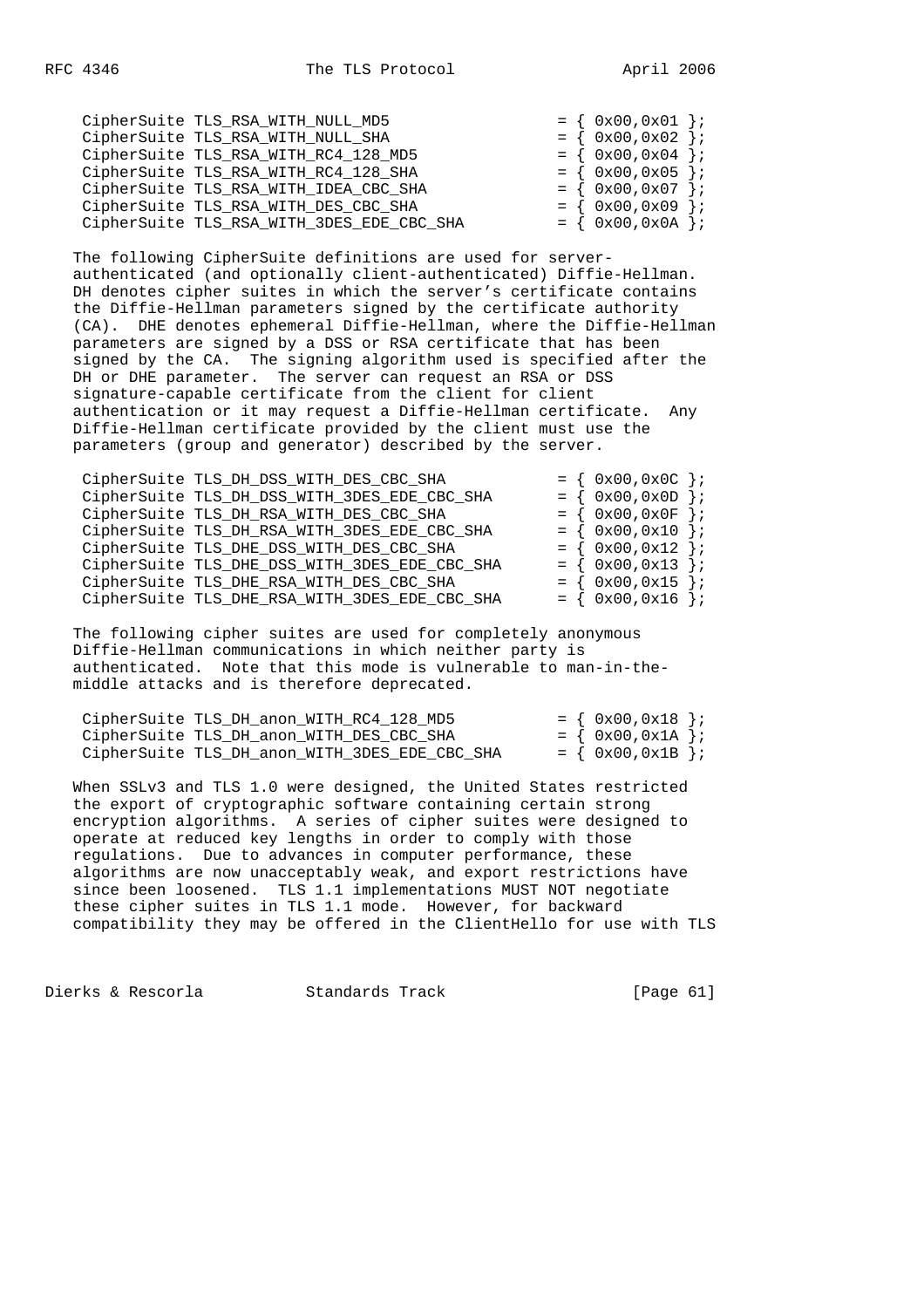1.0 or SSLv3-only servers. TLS 1.1 clients MUST check that the server did not choose one of these cipher suites during the handshake. These ciphersuites are listed below for informational purposes and to reserve the numbers.

| CipherSuite TLS_RSA_EXPORT_WITH_RC2_CBC_40_MD5                            | $= \{ 0x00, 0x06 \}$ |
|---------------------------------------------------------------------------|----------------------|
|                                                                           |                      |
| $= \{ 0x00, 0x08 \}$<br>CipherSuite TLS_RSA_EXPORT_WITH_DES40_CBC_SHA     |                      |
| $= \{ 0x00, 0x0B \}$<br>CipherSuite TLS_DH_DSS_EXPORT_WITH_DES40_CBC_SHA  |                      |
| $= \{ 0x00, 0x0E \}$<br>CipherSuite TLS_DH_RSA_EXPORT_WITH_DES40_CBC_SHA  |                      |
| CipherSuite TLS_DHE_DSS_EXPORT_WITH_DES40_CBC_SHA<br>$= \{ 0x00, 0x11 \}$ |                      |
| CipherSuite TLS_DHE_RSA_EXPORT_WITH_DES40_CBC_SHA<br>$= \{ 0x00, 0x14 \}$ |                      |
| $= \{ 0x00, 0x17 \}$<br>CipherSuite TLS_DH_anon_EXPORT_WITH_RC4_40_MD5    |                      |
| $= \{ 0x00, 0x19 \}$<br>CipherSuite TLS_DH_anon_EXPORT_WITH_DES40_CBC_SHA |                      |

 The following cipher suites were defined in [TLSKRB] and are included here for completeness. See [TLSKRB] for details:

| CipherSuite | TLS_KRB5_WITH_DES_CBC_SHA      | $0x00, 0x1E$ :       |                       |
|-------------|--------------------------------|----------------------|-----------------------|
| CipherSuite | TLS_KRB5_WITH_3DES_EDE_CBC_SHA | $0x00,0x1F$ };       |                       |
| CipherSuite | TLS_KRB5_WITH_RC4_128_SHA      | $= \{ 0x00, 0x20 \}$ |                       |
| CipherSuite | TLS_KRB5_WITH_IDEA_CBC_SHA     | $= \{ 0x00, 0x21 \}$ |                       |
| CipherSuite | TLS_KRB5_WITH_DES_CBC_MD5      | $= \{ 0x00, 0x22 \}$ |                       |
| CipherSuite | TLS_KRB5_WITH_3DES_EDE_CBC_MD5 | $= \{ 0x00, 0x23 \}$ |                       |
| CipherSuite | TLS_KRB5_WITH_RC4_128_MD5      | $0x00, 0x24$ };      |                       |
| CipherSuite | TLS_KRB5_WITH_IDEA_CBC_MD5     | $= \{ 0x00, 0x25$    | $\vert \cdot \rangle$ |

 The following exportable cipher suites were defined in [TLSKRB] and are included here for completeness. TLS 1.1 implementations MUST NOT negotiate these cipher suites.

| CipherSuite TLS_KRB5_EXPORT_WITH_DES_CBC_40_SHA | $= \{ 0x00, 0x26 \}$  |
|-------------------------------------------------|-----------------------|
| CipherSuite TLS_KRB5_EXPORT_WITH_RC2_CBC_40_SHA | $= \{ 0x00, 0x27 \};$ |
| CipherSuite TLS_KRB5_EXPORT_WITH_RC4_40_SHA     | $= \{ 0x00, 0x28 \}$  |
| CipherSuite TLS_KRB5_EXPORT_WITH_DES_CBC_40_MD5 | $= \{ 0x00, 0x29 \};$ |
| CipherSuite TLS_KRB5_EXPORT_WITH_RC2_CBC_40_MD5 | $= \{ 0x00, 0x2A \}$  |
| CipherSuite TLS_KRB5_EXPORT_WITH_RC4_40_MD5     | $= \{ 0x00, 0x2B \}$  |

 The following cipher suites were defined in [TLSAES] and are included here for completeness. See [TLSAES] for details:

| CipherSuite TLS_RSA_WITH_AES_128_CBC_SHA                            | $=$ { $0x00$ , $0x2F$ }; |  |
|---------------------------------------------------------------------|--------------------------|--|
| CipherSuite TLS_DH_DSS_WITH_AES_128_CBC_SHA                         | $= \{ 0x00, 0x30 \}$     |  |
| CipherSuite TLS_DH_RSA_WITH_AES_128_CBC_SHA                         | $=$ { 0x00, 0x31 };      |  |
| CipherSuite TLS_DHE_DSS_WITH_AES_128_CBC_SHA = $\{ 0x00, 0x32 \}$ ; |                          |  |
| CipherSuite TLS_DHE_RSA_WITH_AES_128_CBC_SHA = $\{ 0x00, 0x33 \}$ ; |                          |  |
| CipherSuite TLS_DH_anon_WITH_AES_128_CBC_SHA = $\{ 0x00, 0x34 \}$ ; |                          |  |

Dierks & Rescorla Standards Track [Page 62]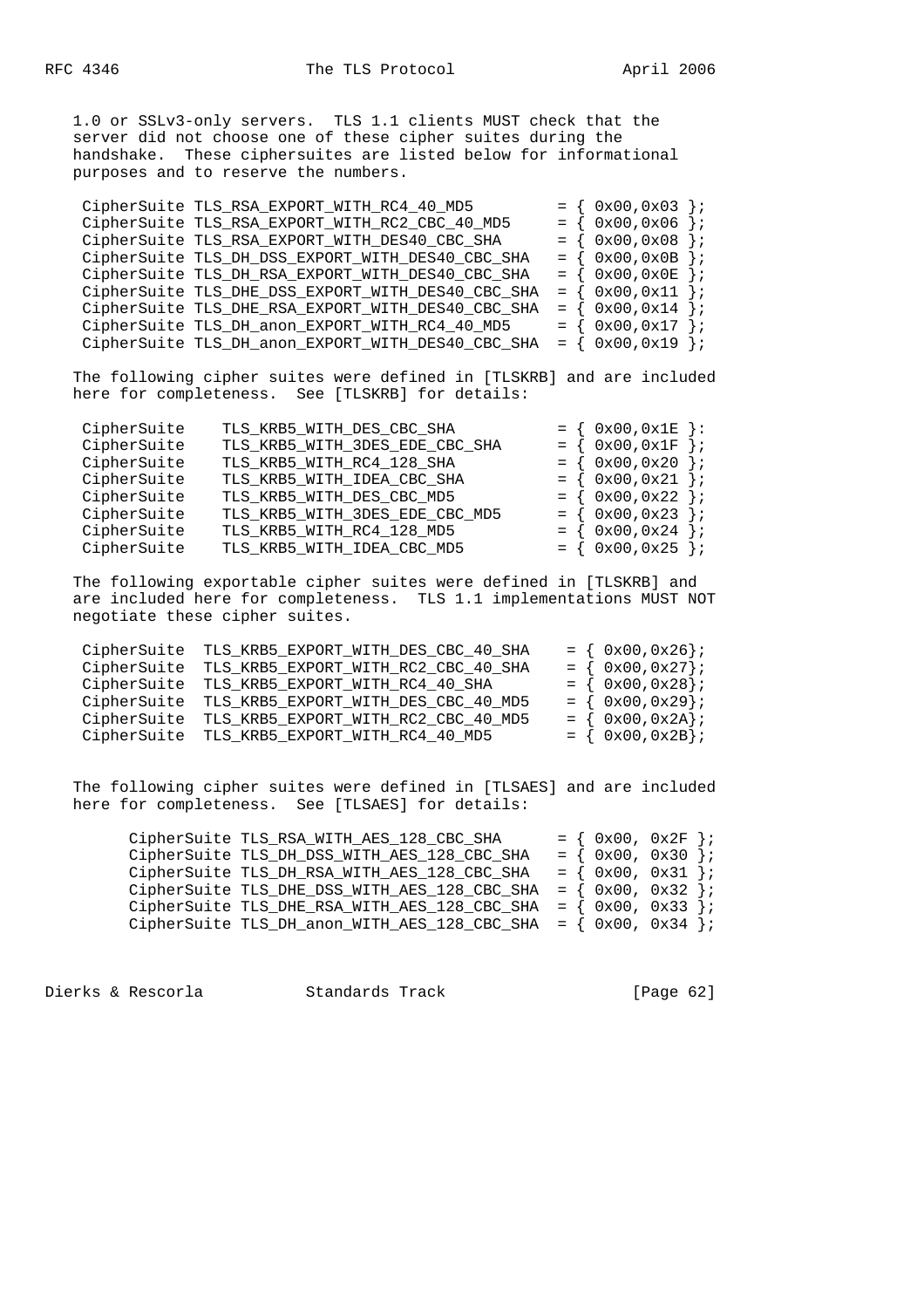| CipherSuite TLS RSA WITH AES 256 CBC SHA                          | $= \{ 0x00, 0x35 \}$ |  |
|-------------------------------------------------------------------|----------------------|--|
| CipherSuite TLS_DH_DSS_WITH_AES_256_CBC_SHA                       | $= \{ 0x00, 0x36 \}$ |  |
| CipherSuite TLS_DH_RSA_WITH_AES_256_CBC_SHA                       | $= \{ 0x00, 0x37 \}$ |  |
| CipherSuite TLS_DHE_DSS_WITH_AES_256_CBC_SHA = $\{ 0x00, 0x38 \}$ |                      |  |
| CipherSuite TLS_DHE_RSA_WITH_AES_256_CBC_SHA = $\{ 0x00, 0x39 \}$ |                      |  |
| CipherSuite TLS_DH_anon_WITH_AES_256_CBC_SHA = $\{ 0x00, 0x3A \}$ |                      |  |

The cipher suite space is divided into three regions:

- 1. Cipher suite values with first byte 0x00 (zero) through decimal 191 (0xBF) inclusive are reserved for the IETF Standards Track protocols.
- 2. Cipher suite values with first byte decimal 192 (0xC0) through decimal 254 (0xFE) inclusive are reserved for assignment for non-Standards Track methods.
- 3. Cipher suite values with first byte 0xFF are reserved for private use.

 Additional information describing the role of IANA in the allocation of cipher suite code points is described in Section 11.

- Note: The cipher suite values {  $0x00$ ,  $0x1C$  } and {  $0x00$ ,  $0x1D$  } are reserved to avoid collision with Fortezza-based cipher suites in SSL 3.
- A.6. The Security Parameters

 These security parameters are determined by the TLS Handshake Protocol and provided as parameters to the TLS Record Layer in order to initialize a connection state. SecurityParameters includes:

enum { null(0), (255) } CompressionMethod; enum { server, client } ConnectionEnd; enum { null, rc4, rc2, des, 3des, des40, aes, idea } BulkCipherAlgorithm; enum { stream, block } CipherType; enum { null, md5, sha } MACAlgorithm; /\* The algorithms specified in CompressionMethod, BulkCipherAlgorithm, and MACAlgorithm may be added to. \*/

Dierks & Rescorla Standards Track [Page 63]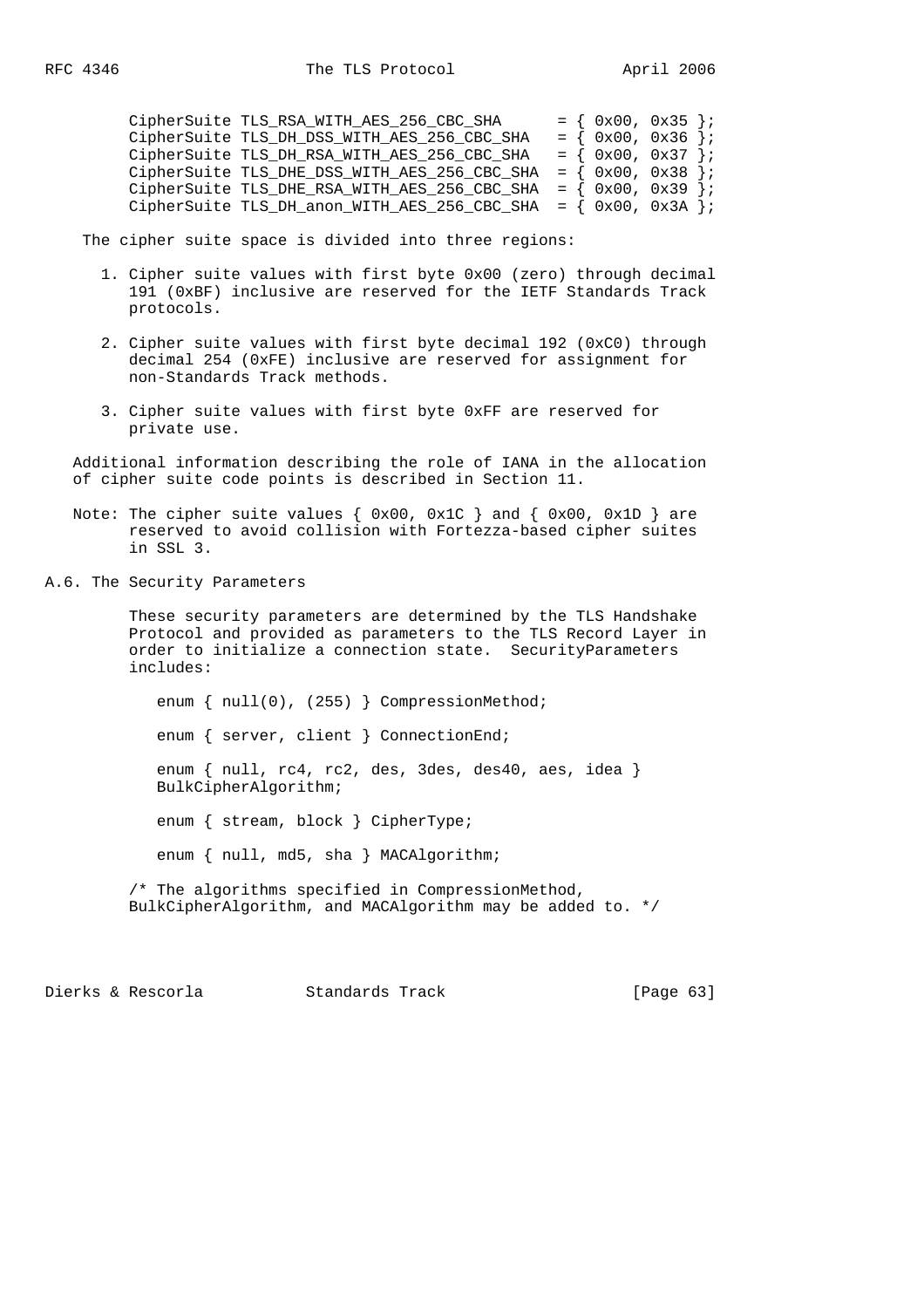struct { ConnectionEnd entity; BulkCipherAlgorithm bulk cipher algorithm; CipherType cipher\_type; uint8 key\_size; uint8 key material length; MACAlgorithm mac\_algorithm; uint8 hash\_size; CompressionMethod compression\_algorithm; opaque master\_secret[48]; opaque client\_random[32]; opaque server\_random[32]; } SecurityParameters; Appendix B. Glossary Advanced Encryption Standard (AES) AES is a widely used symmetric encryption algorithm. AES is a block cipher with a 128, 192, or 256 bit keys and a 16 byte block size. [AES] TLS currently only supports the 128 and 256 bit key sizes. application protocol An application protocol is a protocol that normally layers directly on top of the transport layer (e.g., TCP/IP). Examples include HTTP, TELNET, FTP, and SMTP. asymmetric cipher See public key cryptography. authentication Authentication is the ability of one entity to determine the identity of another entity. block cipher A block cipher is an algorithm that operates on plaintext in groups of bits, called blocks. 64 bits is a common block size. bulk cipher A symmetric encryption algorithm used to encrypt large quantities of data. cipher block chaining (CBC) CBC is a mode in which every plaintext block encrypted with a block cipher is first exclusive-ORed with the previous ciphertext block (or, in the case of the first block, with the initialization vector). For decryption, every block is first decrypted, then exclusive-ORed with the previous ciphertext block (or IV).

Dierks & Rescorla Standards Track [Page 64]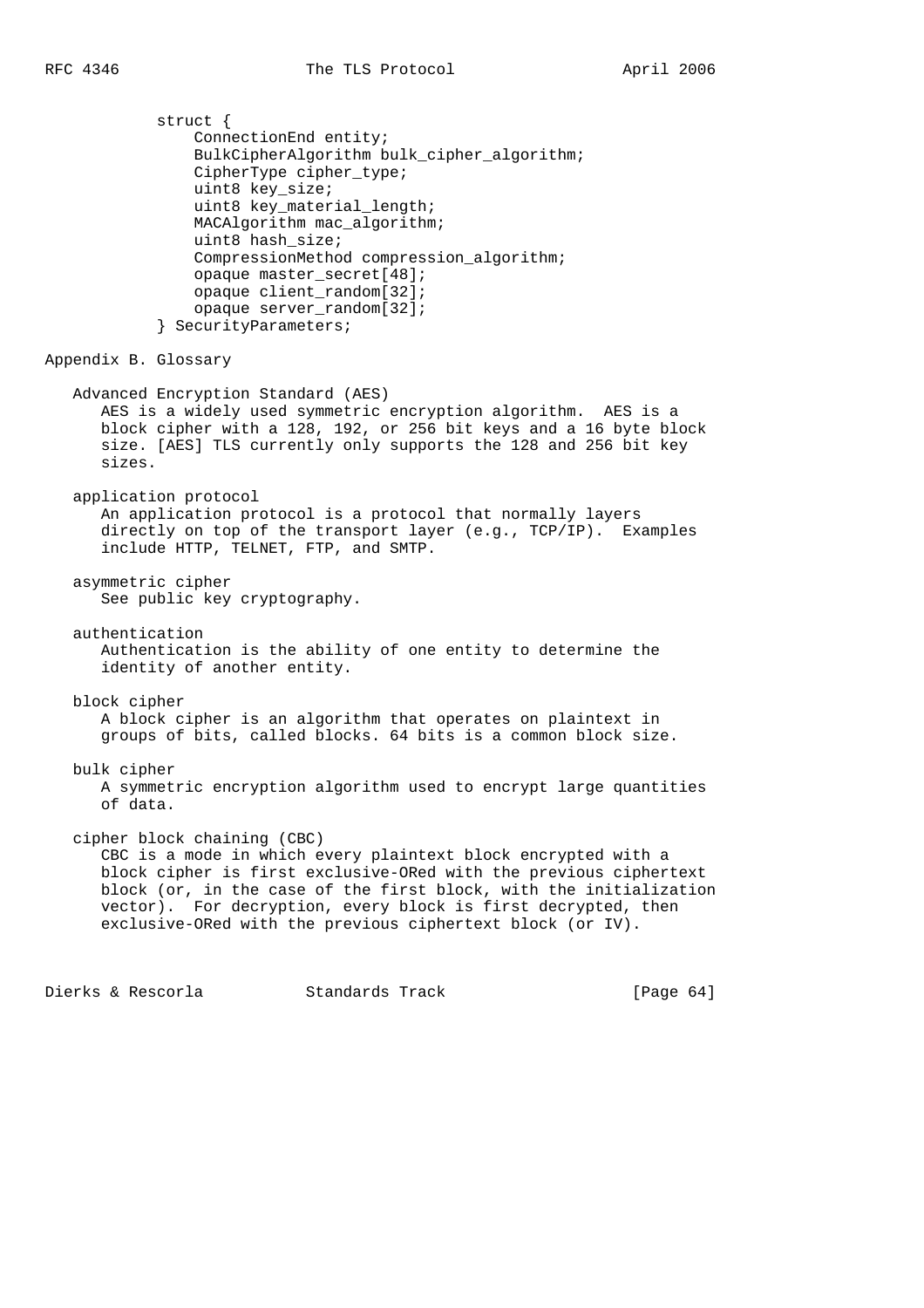| certificate<br>As part of the X.509 protocol (a.k.a. ISO Authentication<br>framework), certificates are assigned by a trusted Certificate<br>Authority and provide a strong binding between a party's identity<br>or some other attributes and its public key.                                                                                                                                                                                                                                                                                                                                                                                                                                               |
|--------------------------------------------------------------------------------------------------------------------------------------------------------------------------------------------------------------------------------------------------------------------------------------------------------------------------------------------------------------------------------------------------------------------------------------------------------------------------------------------------------------------------------------------------------------------------------------------------------------------------------------------------------------------------------------------------------------|
| client<br>The application entity that initiates a TLS connection to a<br>This may or may not imply that the client initiated the<br>server.<br>underlying transport connection. The primary operational<br>difference between the server and client is that the server is<br>generally authenticated, while the client is only optionally<br>authenticated.                                                                                                                                                                                                                                                                                                                                                  |
| client write key<br>The key used to encrypt data written by the client.                                                                                                                                                                                                                                                                                                                                                                                                                                                                                                                                                                                                                                      |
| client write MAC secret<br>The secret data used to authenticate data written by the client.                                                                                                                                                                                                                                                                                                                                                                                                                                                                                                                                                                                                                  |
| connection<br>A connection is a transport (in the OSI layering model definition)<br>that provides a suitable type of service. For TLS, such<br>connections are peer-to-peer relationships. The connections are<br>transient. Every connection is associated with one session.                                                                                                                                                                                                                                                                                                                                                                                                                                |
| Data Encryption Standard<br>DES is a very widely used symmetric encryption algorithm. DES is<br>a block cipher with a 56 bit key and an 8 byte block size.<br>Note<br>that in TLS, for key generation purposes, DES is treated as having<br>an 8 byte key length (64 bits), but it still only provides 56 bits<br>of protection. (The low bit of each key byte is presumed to be<br>set to produce odd parity in that key byte.) DES can also be<br>operated in a mode where three independent keys and three<br>encryptions are used for each block of data; this uses 168 bits of<br>key (24 bytes in the TLS key generation method) and provides the<br>equivalent of 112 bits of security. [DES], [3DES] |
| Digital Signature Standard (DSS)<br>A standard for digital signing, including the Digital Signing<br>Algorithm, approved by the National Institute of Standards and<br>Technology, defined in NIST FIPS PUB 186, "Digital Signature                                                                                                                                                                                                                                                                                                                                                                                                                                                                          |

Dierks & Rescorla Standards Track [Page 65]

[DSS]

Standard," published May 1994 by the U.S. Dept. of Commerce.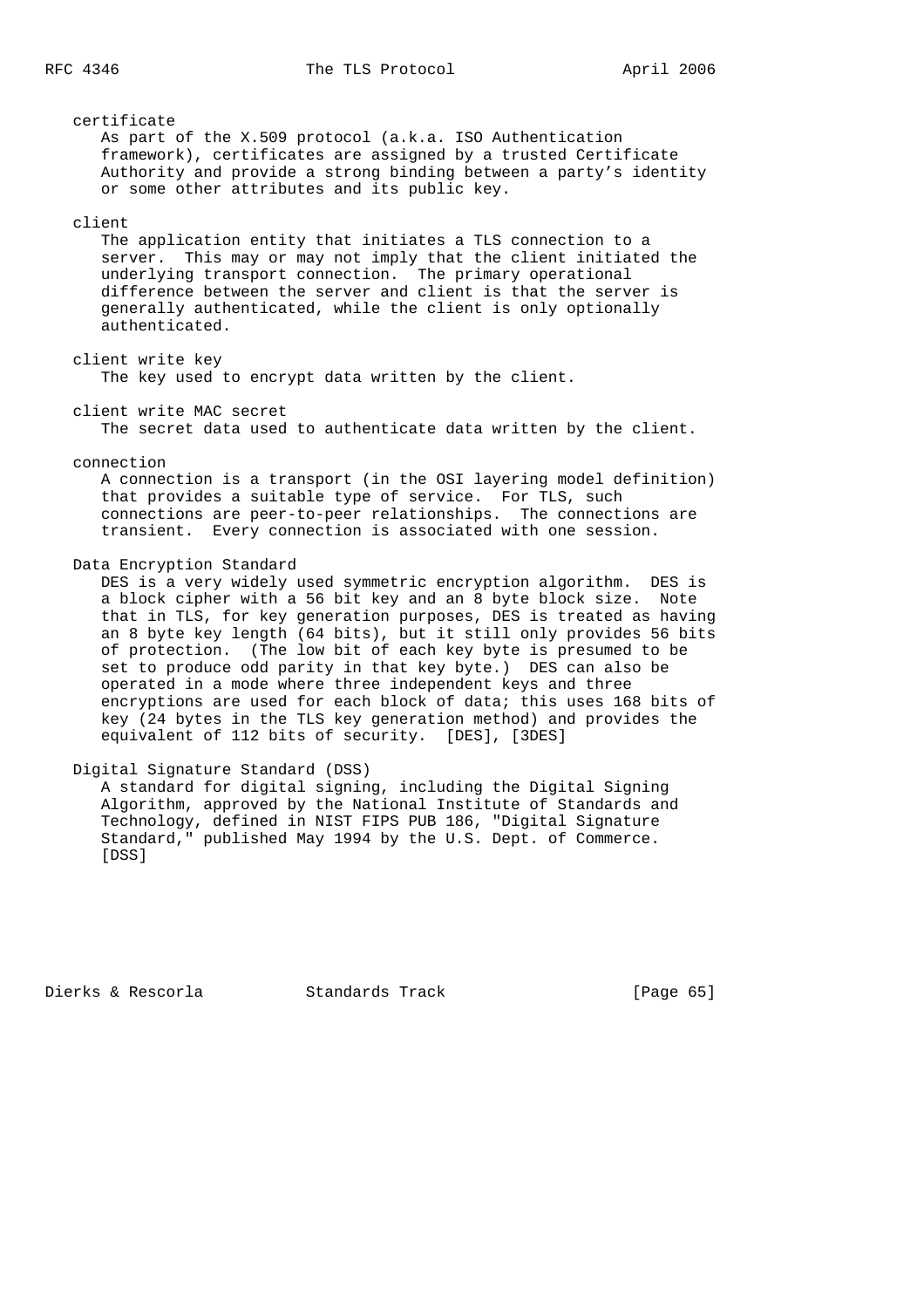digital signatures Digital signatures utilize public key cryptography and one-way hash functions to produce a signature of the data that can be authenticated, and is difficult to forge or repudiate. handshake An initial negotiation between client and server that establishes the parameters of their transactions. Initialization Vector (IV) When a block cipher is used in CBC mode, the initialization vector is exclusive-ORed with the first plaintext block prior to encryption. IDEA A 64-bit block cipher designed by Xuejia Lai and James Massey. [IDEA] Message Authentication Code (MAC) A Message Authentication Code is a one-way hash computed from a message and some secret data. It is difficult to forge without knowing the secret data. Its purpose is to detect if the message has been altered. master secret Secure secret data used for generating encryption keys, MAC secrets, and IVs. MD5 MD5 is a secure hashing function that converts an arbitrarily long data stream into a digest of fixed size (16 bytes). [MD5] public key cryptography A class of cryptographic techniques employing two-key ciphers. Messages encrypted with the public key can only be decrypted with the associated private key. Conversely, messages signed with the private key can be verified with the public key. one-way hash function A one-way transformation that converts an arbitrary amount of data into a fixed-length hash. It is computationally hard to reverse the transformation or to find collisions. MD5 and SHA are examples of one-way hash functions. RC2

 A block cipher developed by Ron Rivest at RSA Data Security, Inc. [RSADSI] described in [RC2].

Dierks & Rescorla Standards Track [Page 66]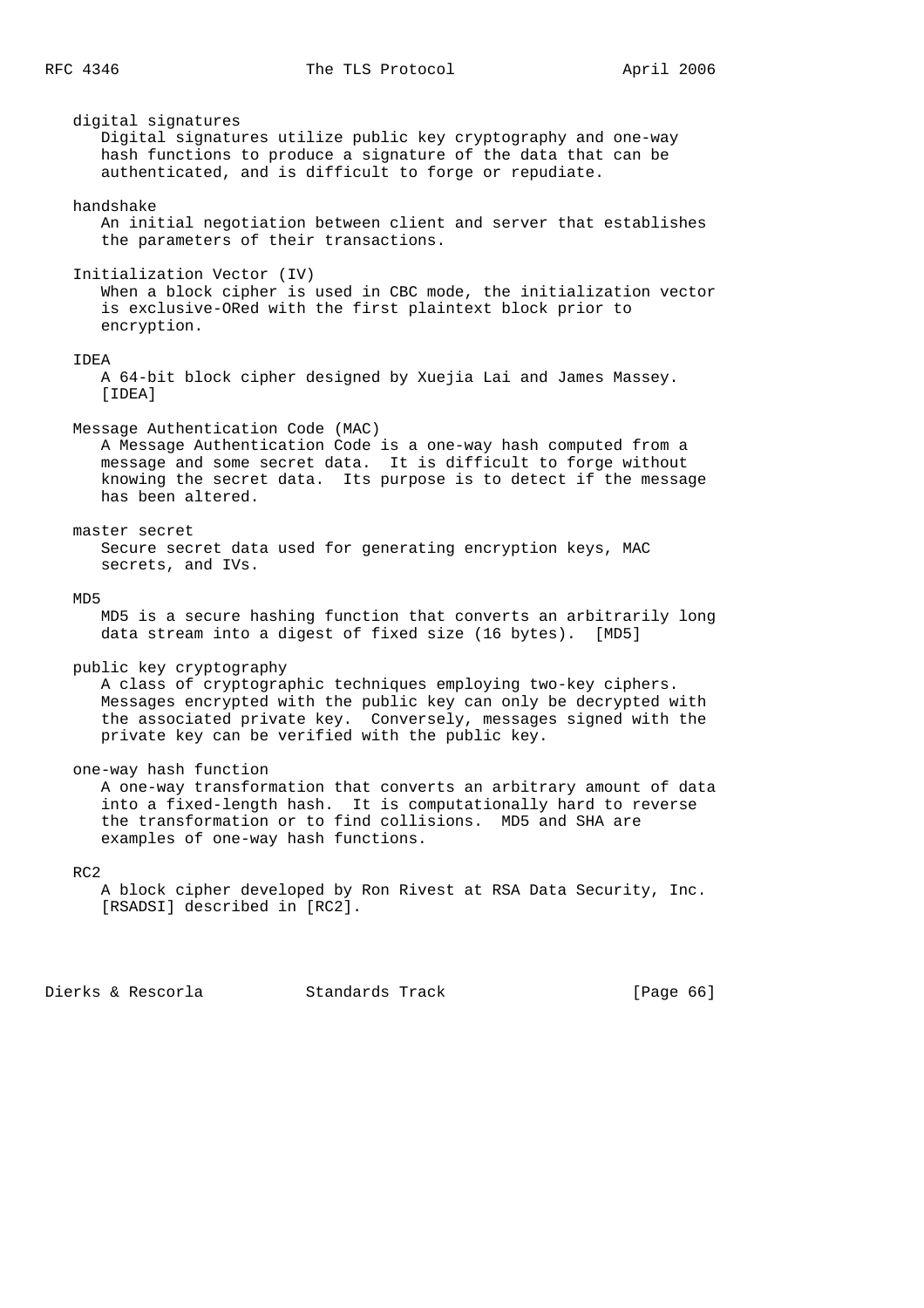# RC4 A stream cipher invented by Ron Rivest. A compatible cipher is described in [SCH]. RSA A very widely used public-key algorithm that can be used for either encryption or digital signing. [RSA] server The server is the application entity that responds to requests for connections from clients. See also under client. session A TLS session is an association between a client and a server. Sessions are created by the handshake protocol. Sessions define a set of cryptographic security parameters that can be shared among multiple connections. Sessions are used to avoid the expensive negotiation of new security parameters for each connection. session identifier A session identifier is a value generated by a server that identifies a particular session. server write key The key used to encrypt data written by the server. server write MAC secret The secret data used to authenticate data written by the server. SHA The Secure Hash Algorithm is defined in FIPS PUB 180-2. It produces a 20-byte output. Note that all references to SHA actually use the modified SHA-1 algorithm. [SHA] SSL Netscape's Secure Socket Layer protocol [SSL3]. TLS is based on SSL Version 3.0 stream cipher An encryption algorithm that converts a key into a cryptographically strong keystream, which is then exclusive-ORed with the plaintext. symmetric cipher

See bulk cipher.

Dierks & Rescorla Standards Track [Page 67]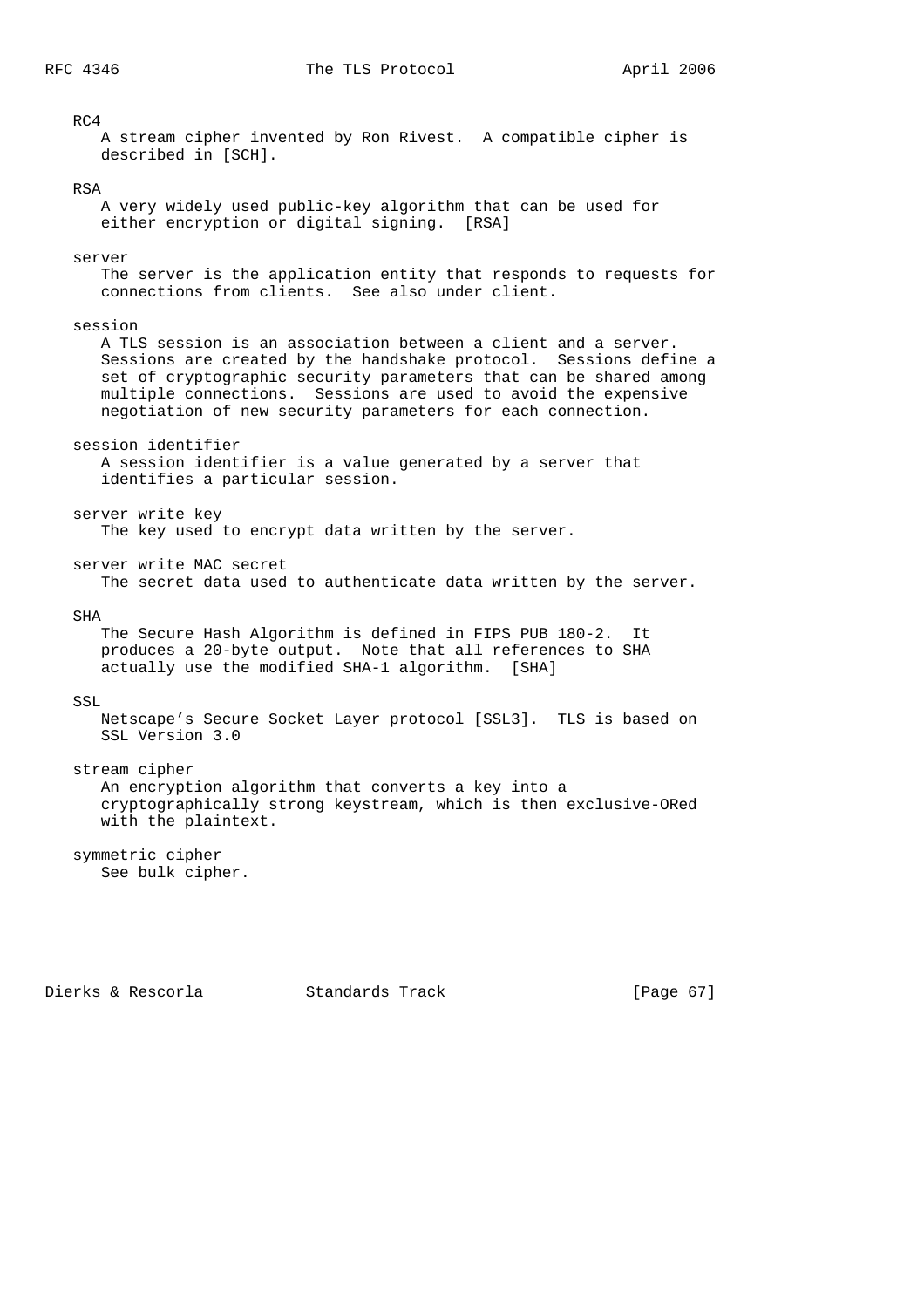Transport Layer Security (TLS) This protocol; also, the Transport Layer Security working group of the Internet Engineering Task Force (IETF). See "Comments" at the end of this document.

Appendix C. CipherSuite Definitions

| CipherSuite                                                                                                                                                                                                                     |                                                                                                                    | Key Exchange                                                   | Cipher                                                                                                             | Hash                                                                |
|---------------------------------------------------------------------------------------------------------------------------------------------------------------------------------------------------------------------------------|--------------------------------------------------------------------------------------------------------------------|----------------------------------------------------------------|--------------------------------------------------------------------------------------------------------------------|---------------------------------------------------------------------|
| TLS NULL WITH NULL NULL<br>TLS RSA WITH NULL MD5<br>TLS RSA WITH NULL SHA<br>TLS_RSA_WITH_RC4_128_MD5<br>TLS_RSA_WITH_RC4_128_SHA<br>TLS RSA WITH IDEA CBC SHA                                                                  |                                                                                                                    | NULL<br>RSA<br>RSA<br>RSA<br>RSA<br>RSA                        | NULL<br>NULL<br>NULL<br>RC4 128<br>RC4 128<br>IDEA CBC                                                             | <b>NULL</b><br>MD5<br><b>SHA</b><br>MD5<br><b>SHA</b><br><b>SHA</b> |
| TLS_RSA_WITH_DES_CBC_SHA<br>TLS RSA WITH 3DES EDE CBC SHA<br>TLS DH DSS WITH DES CBC SHA<br>TLS DH DSS WITH 3DES EDE CBC SHA<br>TLS DH RSA WITH DES CBC SHA<br>TLS DH RSA WITH 3DES EDE CBC SHA<br>TLS DHE DSS WITH DES CBC SHA |                                                                                                                    | RSA<br>RSA<br>DH DSS<br>DH DSS<br>DH RSA<br>DH RSA<br>DHE DSS  | DES CBC<br><b>3DES EDE CBC SHA</b><br>DES_CBC<br><b>3DES EDE CBC SHA</b><br>DES CBC<br>3DES EDE CBC SHA<br>DES CBC | <b>SHA</b><br>SHA<br>SHA<br>SHA                                     |
| TLS DHE DSS WITH 3DES EDE CBC SHA<br>TLS DHE RSA WITH DES CBC SHA<br>TLS DHE RSA WITH 3DES EDE CBC SHA<br>TLS_DH_anon_WITH_RC4_128_MD5<br>TLS_DH_anon_WITH_DES_CBC_SHA<br>TLS DH anon WITH 3DES EDE CBC SHA                     |                                                                                                                    | DHE DSS<br>DHE RSA<br>DHE RSA<br>DH anon<br>DH anon<br>DH anon | <b>3DES EDE CBC SHA</b><br>DES CBC<br>3DES_EDE_CBC SHA<br>RC4 128<br>DES CBC<br><b>3DES EDE CBC SHA</b>            | <b>SHA</b><br>MD5<br><b>SHA</b>                                     |
| Key<br>Exchange<br>Algorithm<br>DHE DSS<br>DHE RSA<br>DH anon                                                                                                                                                                   | Description<br>Ephemeral DH with DSS signatures<br>Ephemeral DH with RSA signatures<br>Anonymous DH, no signatures |                                                                | Key size limit<br>None<br>None<br>None                                                                             |                                                                     |

| DH GIIOII | Anonymous DR, no signatures    | <b>NOITE</b> |
|-----------|--------------------------------|--------------|
| DH DSS    | DH with DSS-based certificates | None         |
| DH RSA    | DH with RSA-based certificates | None         |
|           |                                | $RSA = none$ |
| NULL      | No key exchange                | N/A          |
| RSA       | RSA key exchange               | None         |
|           |                                |              |

Dierks & Rescorla Standards Track [Page 68]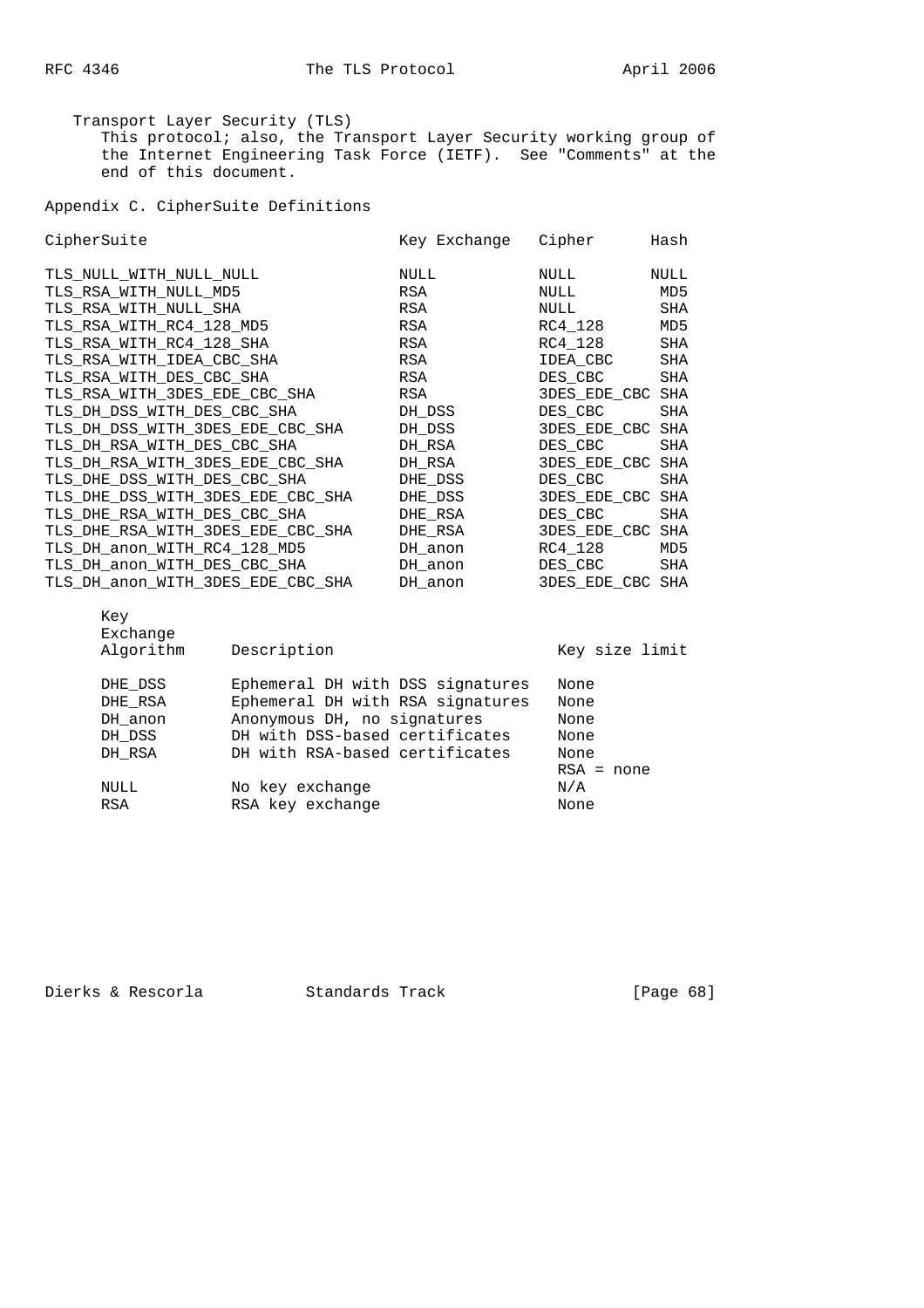|                    |        | Key | Expanded              | IV   | Block |
|--------------------|--------|-----|-----------------------|------|-------|
| Cipher             | Type   |     | Material Key Material | Size | Size  |
| NULL               | Stream | 0   |                       | 0    | N/A   |
| IDEA CBC           | Block  | 16  | 16                    | 8    | 8     |
| RC2 CBC 40         | Block  | 5   | 16                    | 8    | 8     |
| RC4 40             | Stream | 5   | 16                    | Ω    | N/A   |
| RC4 128            | Stream | 16  | 16                    | 0    | N/A   |
| DES40 CBC          | Block  | 5   | 8                     | 8    | 8     |
| DES CBC            | Block  | 8   | 8                     | 8    | 8     |
| 3DES EDE CBC Block |        | 24  | 24                    |      | 8     |
|                    |        |     |                       |      |       |

### Type

 Indicates whether this is a stream cipher or a block cipher running in CBC mode.

Key Material

 The number of bytes from the key\_block that are used for generating the write keys.

Expanded Key Material

The number of bytes actually fed into the encryption algorithm.

## IV Size

 The amount of data needed to be generated for the initialization vector. Zero for stream ciphers; equal to the block size for block ciphers.

### Block Size

 The amount of data a block cipher enciphers in one chunk; a block cipher running in CBC mode can only encrypt an even multiple of its block size.

| Hash     | Hash | Padding |
|----------|------|---------|
| function | Size | Size    |
| NULL     |      |         |
| MD5      | 16   | 48      |
| SHA      | 20   | 40      |

Appendix D. Implementation Notes

 The TLS protocol cannot prevent many common security mistakes. This section provides several recommendations to assist implementors.

Dierks & Rescorla Standards Track [Page 69]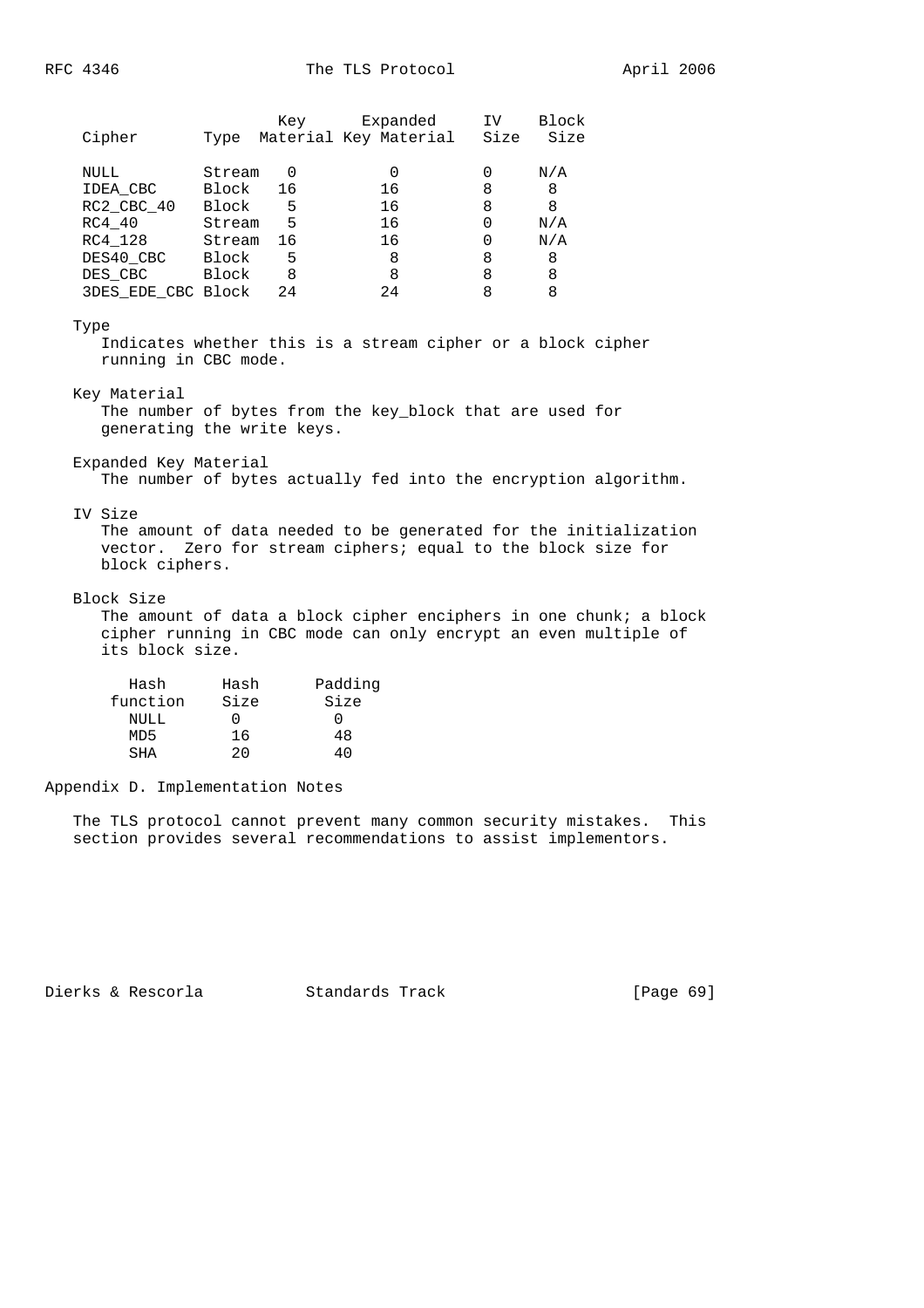# D.1. Random Number Generation and Seeding

 TLS requires a cryptographically secure pseudorandom number generator (PRNG). Care must be taken in designing and seeding PRNGs. PRNGs based on secure hash operations, most notably MD5 and/or SHA, are acceptable, but cannot provide more security than the size of the random number generator state. (For example, MD5-based PRNGs usually provide 128 bits of state.)

 To estimate the amount of seed material being produced, add the number of bits of unpredictable information in each seed byte. For example, keystroke timing values taken from a PC compatible's 18.2 Hz timer provide 1 or 2 secure bits each, even though the total size of the counter value is 16 bits or more. Seeding a 128-bit PRNG would thus require approximately 100 such timer values.

[RANDOM] provides guidance on the generation of random values.

## D.2 Certificates and Authentication

 Implementations are responsible for verifying the integrity of certificates and should generally support certificate revocation messages. Certificates should always be verified to ensure proper signing by a trusted Certificate Authority (CA). The selection and addition of trusted CAs should be done very carefully. Users should be able to view information about the certificate and root CA.

# D.3 CipherSuites

 TLS supports a range of key sizes and security levels, including some that provide no or minimal security. A proper implementation will probably not support many cipher suites. For example, 40-bit encryption is easily broken, so implementations requiring strong security should not allow 40-bit keys. Similarly, anonymous Diffie- Hellman is strongly discouraged because it cannot prevent man-in the-middle attacks. Applications should also enforce minimum and maximum key sizes. For example, certificate chains containing 512 bit RSA keys or signatures are not appropriate for high-security applications.

Dierks & Rescorla Standards Track [Page 70]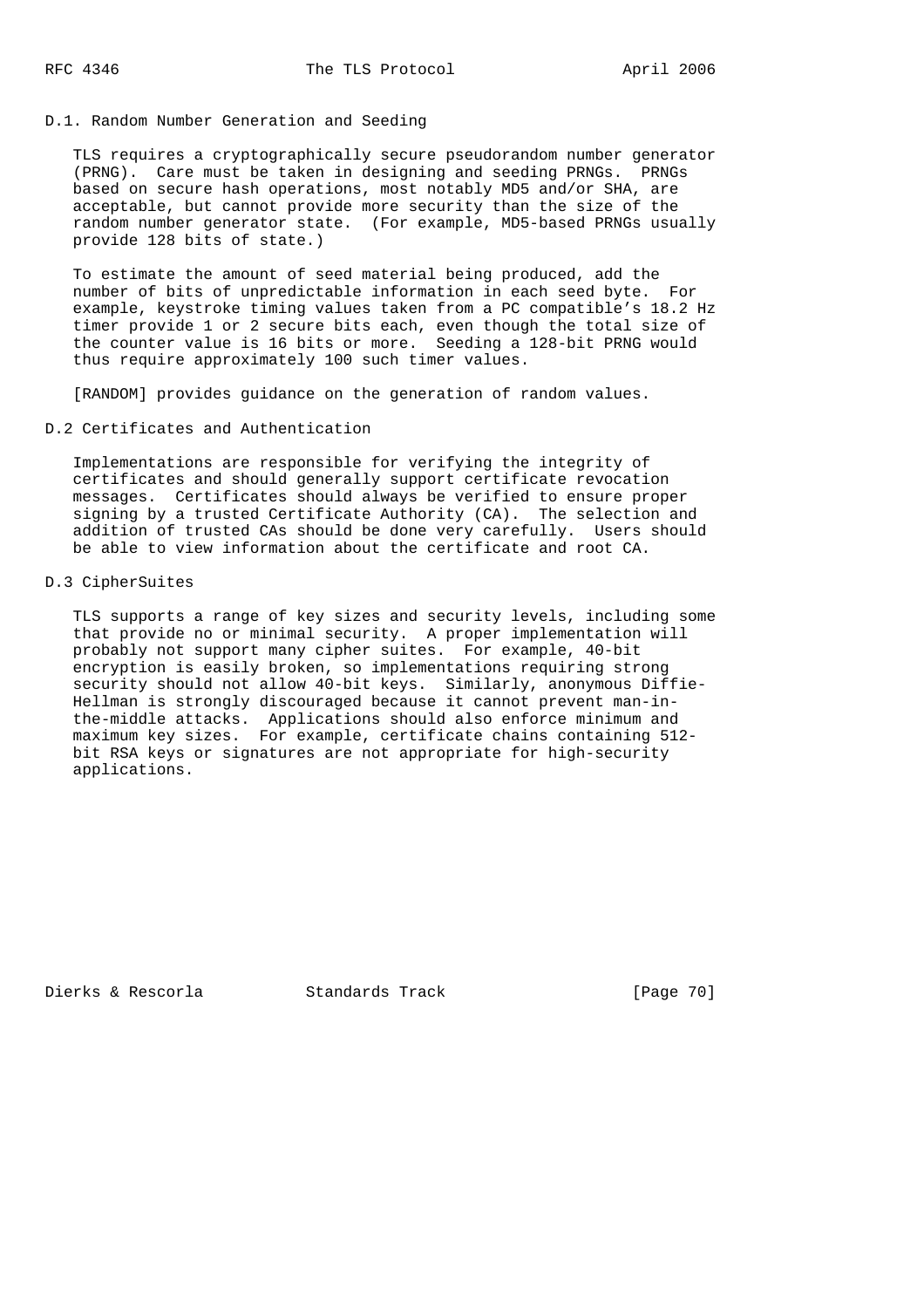Appendix E. Backward Compatibility with SSL

 For historical reasons and in order to avoid a profligate consumption of reserved port numbers, application protocols that are secured by TLS 1.1, TLS 1.0, SSL 3.0, and SSL 2.0 all frequently share the same connection port. For example, the https protocol (HTTP secured by SSL or TLS) uses port 443 regardless of which security protocol it is using. Thus, some mechanism must be determined to distinguish and negotiate among the various protocols.

 TLS versions 1.1 and 1.0, and SSL 3.0 are very similar; thus, supporting both is easy. TLS clients who wish to negotiate with such older servers SHOULD send client hello messages using the SSL 3.0 record format and client hello structure, sending  $\{3, 2\}$  for the version field to note that they support TLS 1.1. If the server supports only TLS 1.0 or SSL 3.0, it will respond with a downrev 3.0 server hello; if it supports TLS 1.1 it will respond with a TLS 1.1 server hello. The negotiation then proceeds as appropriate for the negotiated protocol.

 Similarly, a TLS 1.1 server that wishes to interoperate with TLS 1.0 or SSL 3.0 clients SHOULD accept SSL 3.0 client hello messages and respond with a SSL 3.0 server hello if an SSL 3.0 client hello with a version field of {3, 0} is received, denoting that this client does not support TLS. Similarly, if a SSL 3.0 or TLS 1.0 hello with a version field of  $\{3, 1\}$  is received, the server SHOULD respond with a TLS 1.0 hello with a version field of {3, 1}.

 Whenever a client already knows the highest protocol known to a server (for example, when resuming a session), it SHOULD initiate the connection in that native protocol.

 TLS 1.1 clients that support SSL Version 2.0 servers MUST send SSL Version 2.0 client hello messages [SSL2]. TLS servers SHOULD accept either client hello format if they wish to support SSL 2.0 clients on the same connection port. The only deviations from the Version 2.0 specification are the ability to specify a version with a value of three and the support for more ciphering types in the CipherSpec.

 Warning: The ability to send Version 2.0 client hello messages will be phased out with all due haste. Implementors SHOULD make every effort to move forward as quickly as possible. Version 3.0 provides better mechanisms for moving to newer versions.

Dierks & Rescorla Standards Track [Page 71]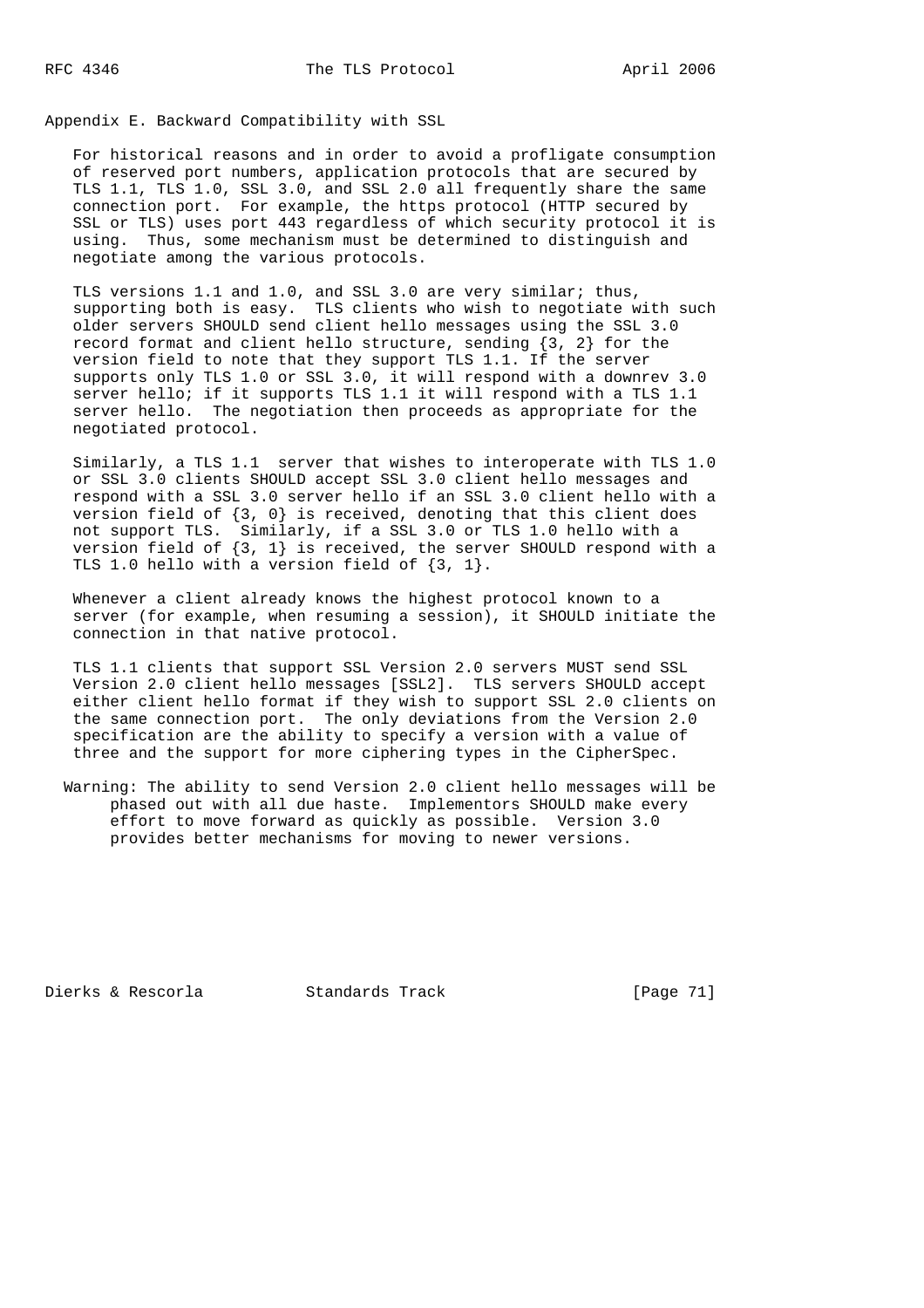The following cipher specifications are carryovers from SSL Version 2.0. These are assumed to use RSA for key exchange and authentication.

 $V2CipherSpec TLS_RC4_128_WITH_MD5$  = {  $0x01,0x00,0x80$  }; V2CipherSpec TLS RC4 128 EXPORT40 WITH MD5 =  $(0 \times 0.2,0 \times 0.0,0 \times 80)$ ; V2CipherSpec TLS\_RC2\_CBC\_128\_CBC\_WITH\_MD5 =  $(0x03,0x00,0x80)$ ; V2CipherSpec TLS\_RC2\_CBC\_128\_CBC\_EXPORT40\_WITH\_MD5  $= \{ 0x04, 0x00, 0x80 \}$ V2CipherSpec TLS\_IDEA\_128\_CBC\_WITH\_MD5 =  $\{ 0x05, 0x00, 0x80 \}$ ; V2CipherSpec TLS\_DES\_64\_CBC\_WITH\_MD5  $= \{ 0x06, 0x00, 0x40 \}$ ; V2CipherSpec TLS DES 192 EDE3 CBC WITH MD5 =  $\{ 0x07,0x00,0xC0 \}$ ;

 Cipher specifications native to TLS can be included in Version 2.0 client hello messages using the syntax below. Any V2CipherSpec element with its first byte equal to zero will be ignored by Version 2.0 servers. Clients sending any of the above V2CipherSpecs SHOULD also include the TLS equivalent (see Appendix A.5):

V2CipherSpec (see TLS name) =  $\{ 0x00, Ciphersuite \}$ ;

 Note: TLS 1.1 clients may generate the SSLv2 EXPORT cipher suites in handshakes for backward compatibility but MUST NOT negotiate them in TLS 1.1 mode.

E.1. Version 2 Client Hello

 The Version 2.0 client hello message is presented below using this document's presentation model. The true definition is still assumed to be the SSL Version 2.0 specification. Note that this message MUST be sent directly on the wire, not wrapped as an SSLv3 record

```
 uint8 V2CipherSpec[3];
```
struct {

```
 uint16 msg_length;
    uint8 msg_type;
    Version version;
    uint16 cipher_spec_length;
    uint16 session_id_length;
    uint16 challenge_length;
    V2CipherSpec cipher_specs[V2ClientHello.cipher_spec_length];
    opaque session_id[V2ClientHello.session_id_length];
     opaque challenge[V2ClientHello.challenge_length;
 } V2ClientHello;
```
Dierks & Rescorla Standards Track [Page 72]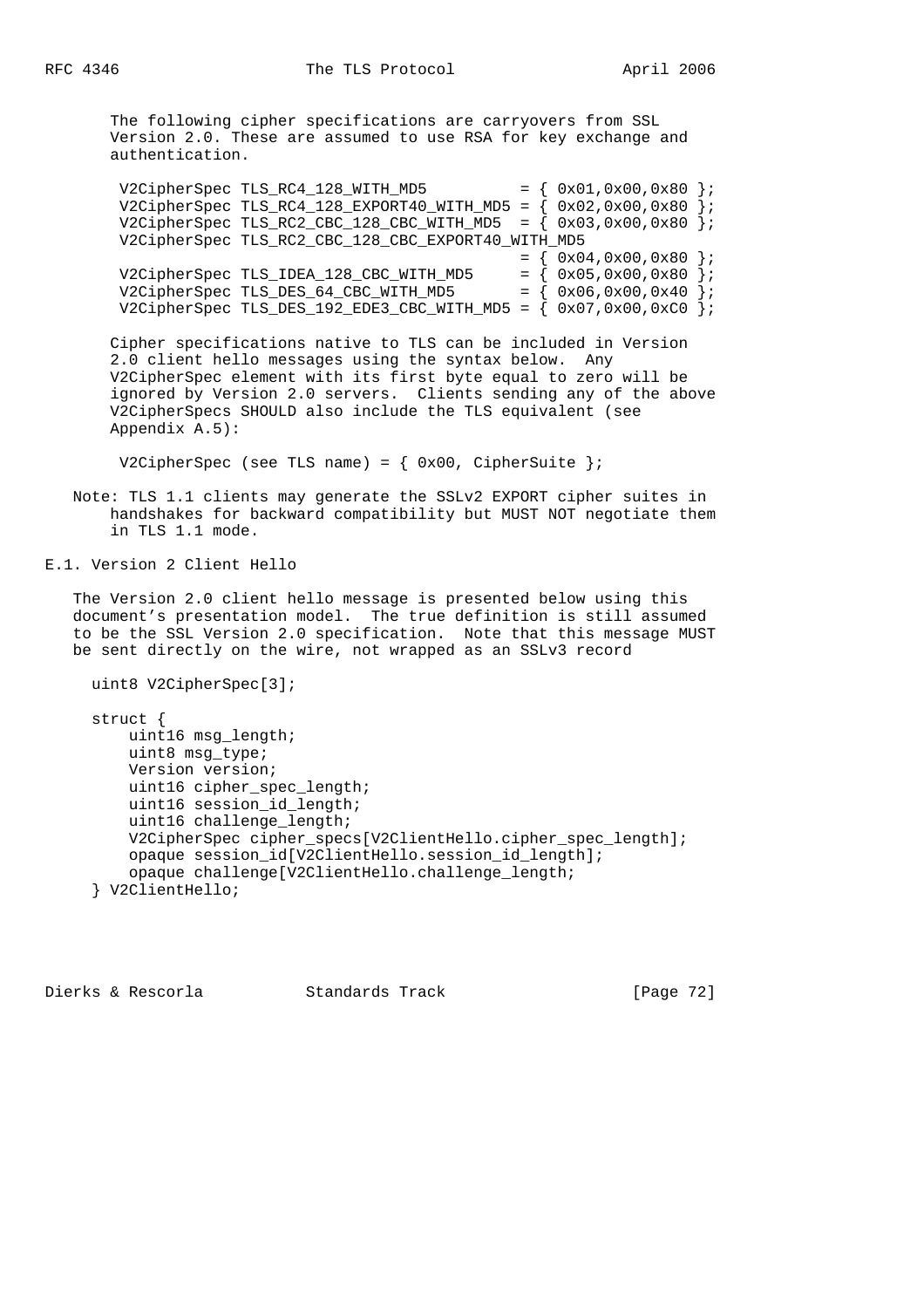msg\_length This field is the length of the following data in bytes. The high bit MUST be 1 and is not part of the length. msg\_type This field, in conjunction with the version field, identifies a version 2 client hello message. The value SHOULD be one (1). version The highest version of the protocol supported by the client (equals ProtocolVersion.version; see Appendix A.1). cipher\_spec\_length This field is the total length of the field cipher\_specs. It cannot be zero and MUST be a multiple of the V2CipherSpec length (3). session\_id\_length This field MUST have a value of zero. challenge\_length The length in bytes of the client's challenge to the server to authenticate itself. When using the SSLv2 backward compatible handshake the client MUST use a 32-byte challenge. cipher\_specs This is a list of all CipherSpecs the client is willing and able to use. There MUST be at least one CipherSpec acceptable to the server. session\_id This field MUST be empty. challenge The client challenge to the server for the server to identify itself is a (nearly) arbitrary-length random. The TLS server will right-justify the challenge data to become the ClientHello.random data (padded with leading zeroes, if necessary), as specified in this protocol specification. If the length of the challenge is greater than 32 bytes, only the last 32 bytes are used. It is legitimate (but not necessary) for a V3 server to reject a V2 ClientHello that has fewer than 16 bytes of challenge data. Note: Requests to resume a TLS session MUST use a TLS client hello.

Dierks & Rescorla Standards Track [Page 73]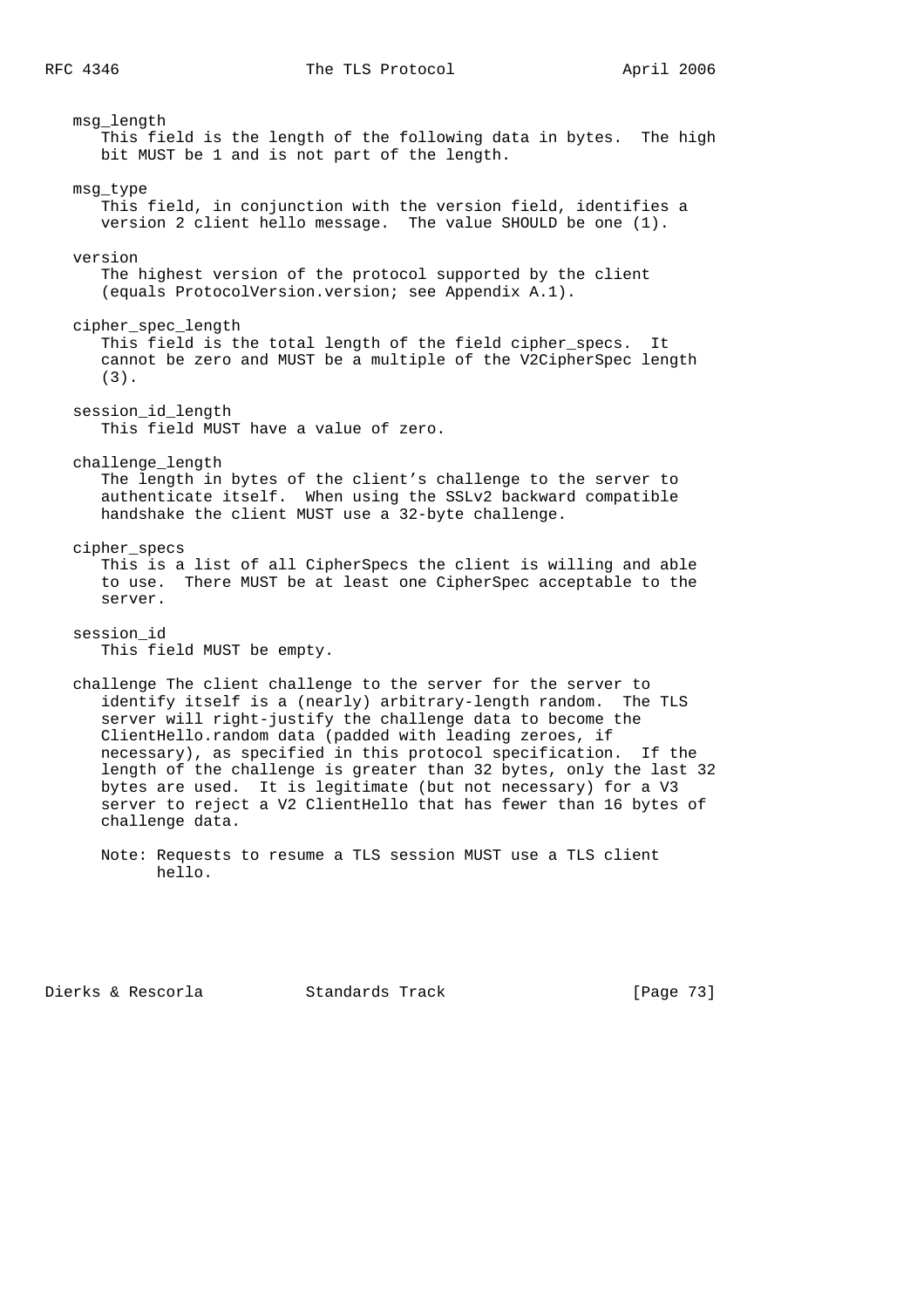## E.2. Avoiding Man-in-the-Middle Version Rollback

 When TLS clients fall back to Version 2.0 compatibility mode, they SHOULD use special PKCS #1 block formatting. This is done so that TLS servers will reject Version 2.0 sessions with TLS-capable clients.

 When TLS clients are in Version 2.0 compatibility mode, they set the right-hand (least significant) 8 random bytes of the PKCS padding (not including the terminal null of the padding) for the RSA encryption of the ENCRYPTED-KEY-DATA field of the CLIENT-MASTER-KEY to 0x03 (the other padding bytes are random). After decrypting the ENCRYPTED-KEY-DATA field, servers that support TLS SHOULD issue an error if these eight padding bytes are 0x03. Version 2.0 servers receiving blocks padded in this manner will proceed normally.

### Appendix F. Security Analysis

 The TLS protocol is designed to establish a secure connection between a client and a server communicating over an insecure channel. This document makes several traditional assumptions, including that attackers have substantial computational resources and cannot obtain secret information from sources outside the protocol. Attackers are assumed to have the ability to capture, modify, delete, replay, and otherwise tamper with messages sent over the communication channel. This appendix outlines how TLS has been designed to resist a variety of attacks.

# F.1. Handshake Protocol

 The handshake protocol is responsible for selecting a CipherSpec and generating a Master Secret, which together comprise the primary cryptographic parameters associated with a secure session. The handshake protocol can also optionally authenticate parties who have certificates signed by a trusted certificate authority.

### F.1.1. Authentication and Key Exchange

 TLS supports three authentication modes: authentication of both parties, server authentication with an unauthenticated client, and total anonymity. Whenever the server is authenticated, the channel is secure against man-in-the-middle attacks, but completely anonymous sessions are inherently vulnerable to such attacks. Anonymous servers cannot authenticate clients. If the server is authenticated, its certificate message must provide a valid certificate chain leading to an acceptable certificate authority. Similarly, authenticated clients must supply an acceptable certificate to the

Dierks & Rescorla Standards Track [Page 74]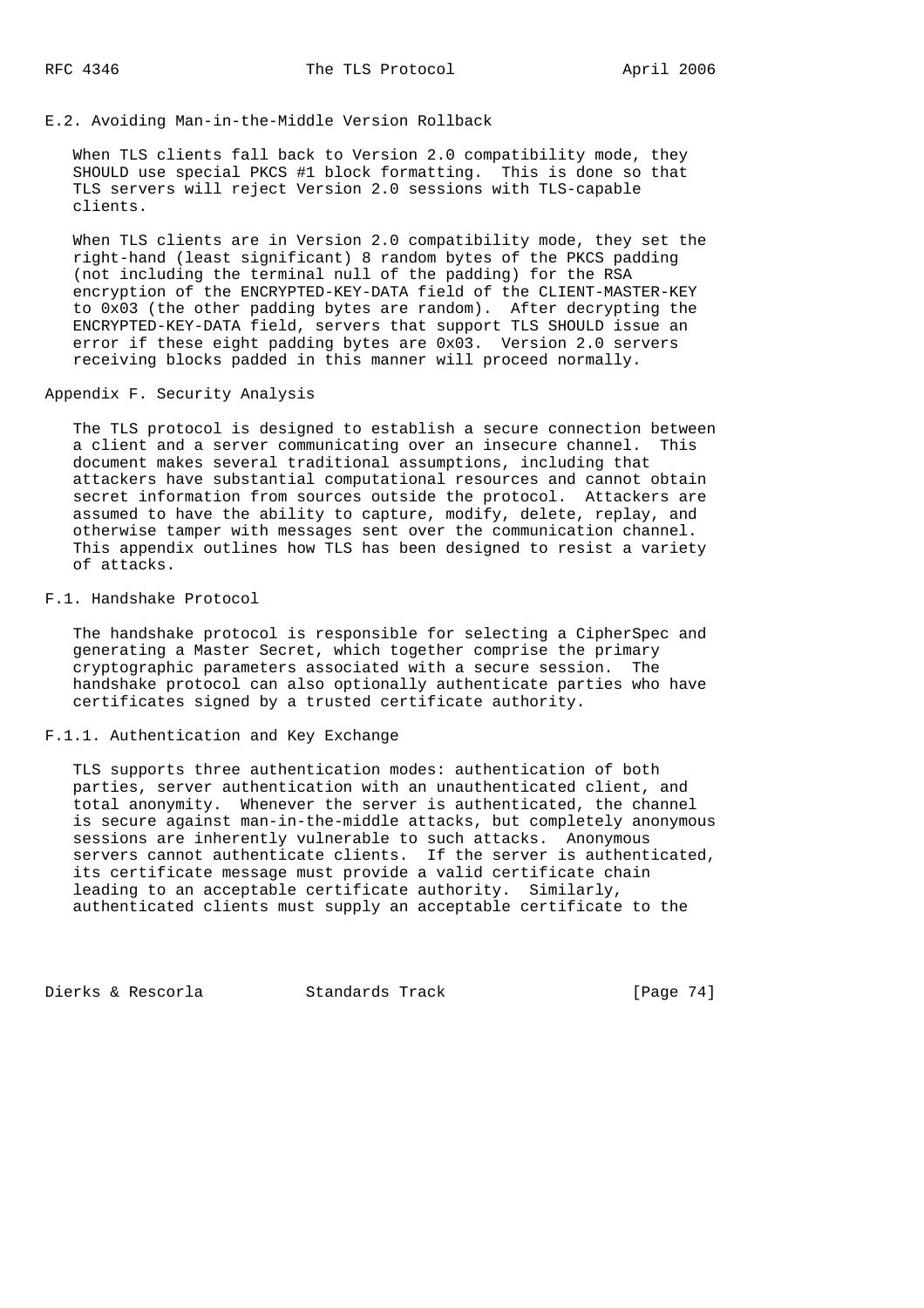server. Each party is responsible for verifying that the other's certificate is valid and has not expired or been revoked.

 The general goal of the key exchange process is to create a pre\_master\_secret known to the communicating parties and not to attackers. The pre\_master\_secret will be used to generate the master\_secret (see Section 8.1). The master\_secret is required to generate the finished messages, encryption keys, and MAC secrets (see Sections 7.4.8, 7.4.9, and 6.3). By sending a correct finished message, parties thus prove that they know the correct pre master secret.

#### F.1.1.1. Anonymous Key Exchange

 Completely anonymous sessions can be established using RSA or Diffie- Hellman for key exchange. With anonymous RSA, the client encrypts a pre\_master\_secret with the server's uncertified public key extracted from the server key exchange message. The result is sent in a client key exchange message. Since eavesdroppers do not know the server's private key, it will be infeasible for them to decode the pre master secret.

Note: No anonymous RSA Cipher Suites are defined in this document.

 With Diffie-Hellman, the server's public parameters are contained in the server key exchange message and the client's are sent in the client key exchange message. Eavesdroppers who do not know the private values should not be able to find the Diffie-Hellman result (i.e., the pre\_master\_secret).

 Warning: Completely anonymous connections only provide protection against passive eavesdropping. Unless an independent tamper-proof channel is used to verify that the finished messages were not replaced by an attacker, server authentication is required in environments where active man-in-the-middle attacks are a concern.

F.1.1.2. RSA Key Exchange and Authentication

 With RSA, key exchange and server authentication are combined. The public key either may be contained in the server's certificate or may be a temporary RSA key sent in a server key exchange message. When temporary RSA keys are used, they are signed by the server's RSA certificate. The signature includes the current ClientHello.random, so old signatures and temporary keys cannot be replayed. Servers may use a single temporary RSA key for multiple negotiation sessions.

Note: The temporary RSA key option is useful if servers need large

Dierks & Rescorla Standards Track [Page 75]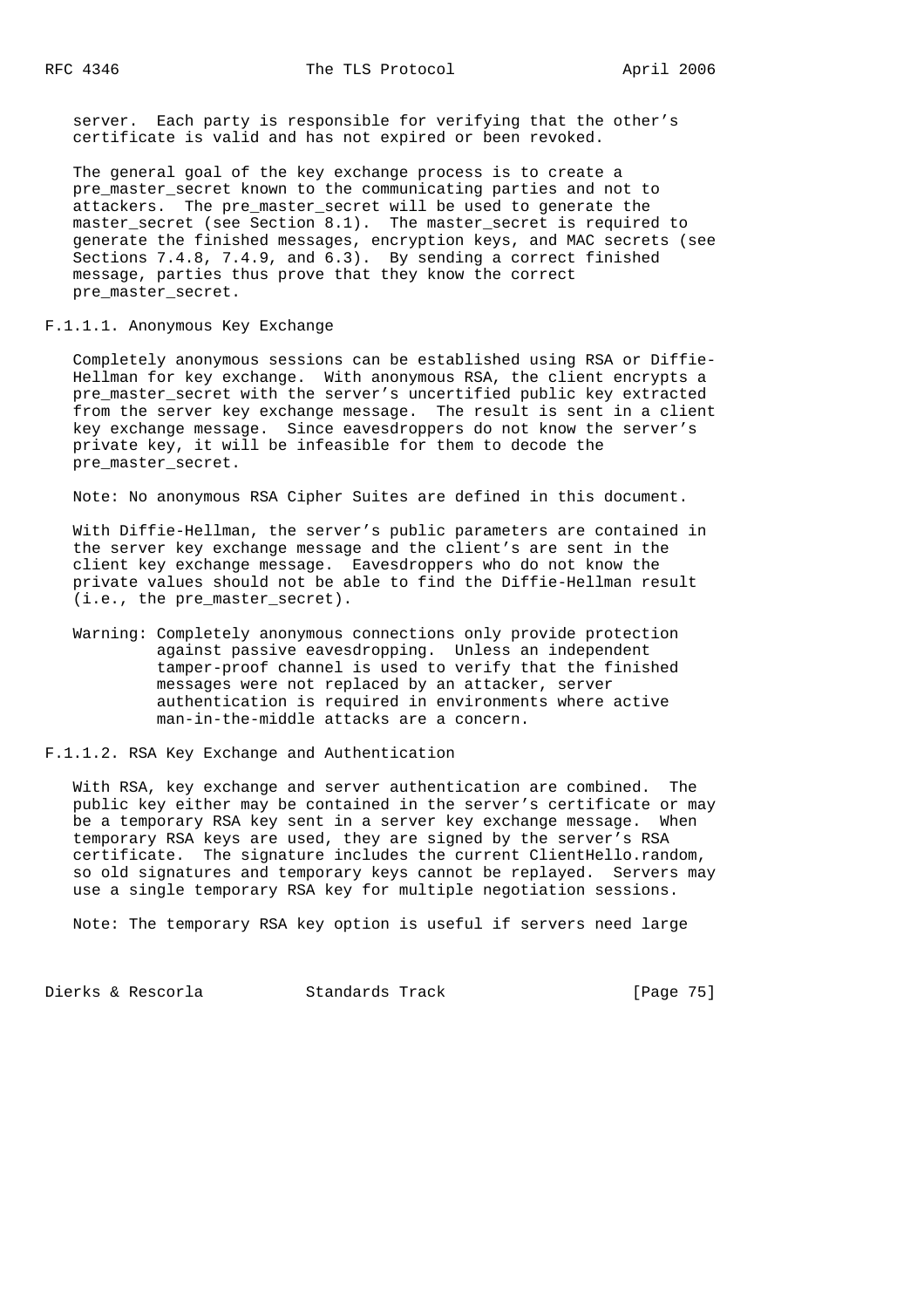certificates but must comply with government-imposed size limits on keys used for key exchange.

 Note that if ephemeral RSA is not used, compromise of the server's static RSA key results in a loss of confidentiality for all sessions protected under that static key. TLS users desiring Perfect Forward Secrecy should use DHE cipher suites. The damage done by exposure of a private key can be limited by changing one's private key (and certificate) frequently.

 After verifying the server's certificate, the client encrypts a pre master secret with the server's public key. By successfully decoding the pre\_master\_secret and producing a correct finished message, the server demonstrates that it knows the private key corresponding to the server certificate.

 When RSA is used for key exchange, clients are authenticated using the certificate verify message (see Section 7.4.8). The client signs a value derived from the master\_secret and all preceding handshake messages. These handshake messages include the server certificate, which binds the signature to the server, and ServerHello.random, which binds the signature to the current handshake process.

F.1.1.3. Diffie-Hellman Key Exchange with Authentication

 When Diffie-Hellman key exchange is used, the server can either supply a certificate containing fixed Diffie-Hellman parameters or use the server key exchange message to send a set of temporary Diffie-Hellman parameters signed with a DSS or RSA certificate. Temporary parameters are hashed with the hello.random values before signing to ensure that attackers do not replay old parameters. In either case, the client can verify the certificate or signature to ensure that the parameters belong to the server.

 If the client has a certificate containing fixed Diffie-Hellman parameters, its certificate contains the information required to complete the key exchange. Note that in this case the client and server will generate the same Diffie-Hellman result (i.e., pre\_master\_secret) every time they communicate. To prevent the pre\_master\_secret from staying in memory any longer than necessary, it should be converted into the master\_secret as soon as possible. Client Diffie-Hellman parameters must be compatible with those supplied by the server for the key exchange to work.

 If the client has a standard DSS or RSA certificate or is unauthenticated, it sends a set of temporary parameters to the server in the client key exchange message, then optionally uses a certificate verify message to authenticate itself.

Dierks & Rescorla Standards Track [Page 76]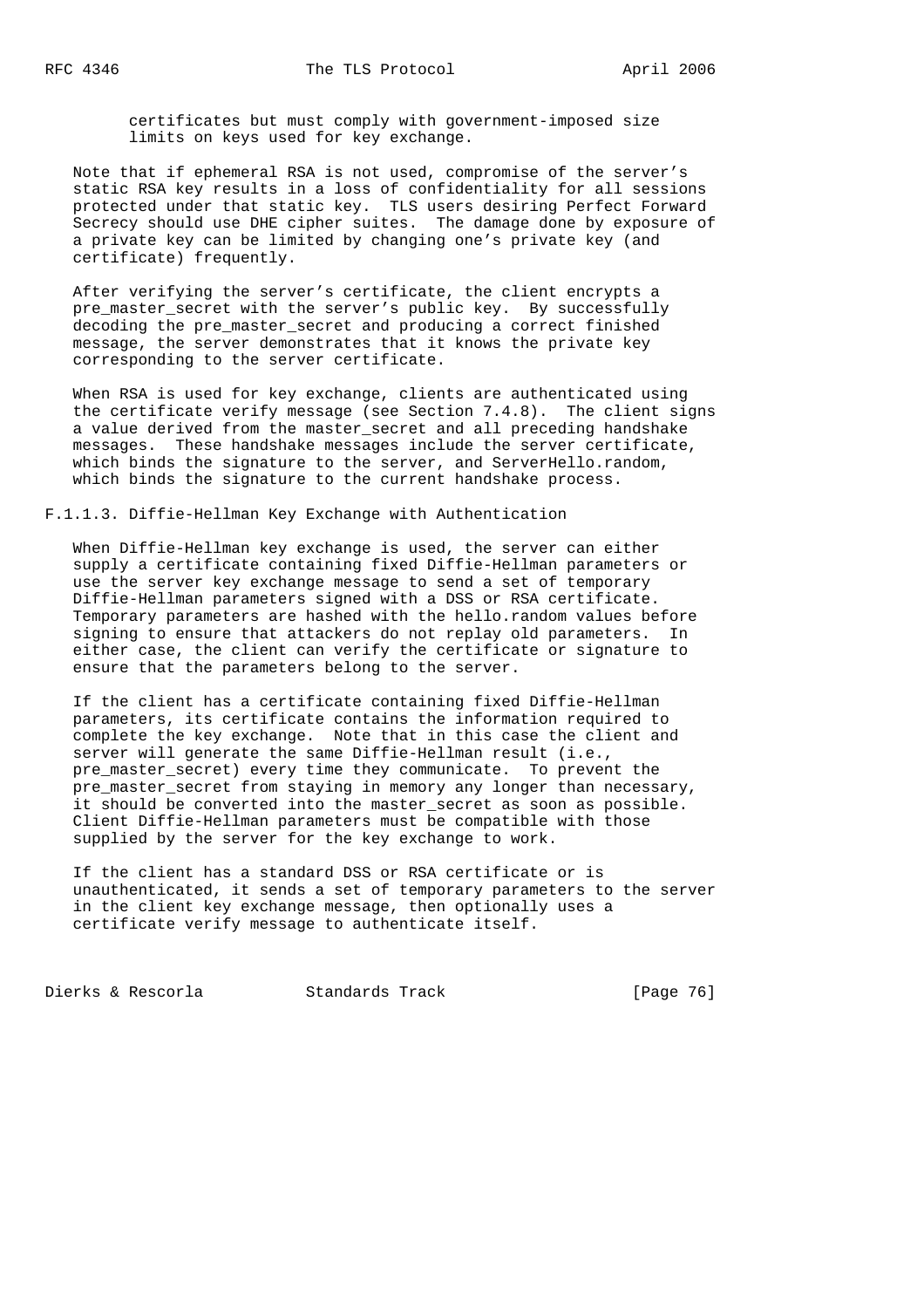If the same DH keypair is to be used for multiple handshakes, either because the client or server has a certificate containing a fixed DH keypair or because the server is reusing DH keys, care must be taken to prevent small subgroup attacks. Implementations SHOULD follow the guidelines found in [SUBGROUP].

 Small subgroup attacks are most easily avoided by using one of the DHE ciphersuites and generating a fresh DH private key (X) for each handshake. If a suitable base (such as 2) is chosen, g^X mod p can be computed very quickly, therefore the performance cost is minimized. Additionally, using a fresh key for each handshake provides Perfect Forward Secrecy. Implementations SHOULD generate a new X for each handshake when using DHE ciphersuites.

# F.1.2. Version Rollback Attacks

 Because TLS includes substantial improvements over SSL Version 2.0, attackers may try to make TLS-capable clients and servers fall back to Version 2.0. This attack can occur if (and only if) two TLS capable parties use an SSL 2.0 handshake.

 Although the solution using non-random PKCS #1 block type 2 message padding is inelegant, it provides a reasonably secure way for Version 3.0 servers to detect the attack. This solution is not secure against attackers who can brute force the key and substitute a new ENCRYPTED-KEY-DATA message containing the same key (but with normal padding) before the application specified wait threshold has expired. Parties concerned about attacks of this scale should not use 40-bit encryption keys. Altering the padding of the least-significant 8 bytes of the PKCS padding does not impact security for the size of the signed hashes and RSA key lengths used in the protocol, since this is essentially equivalent to increasing the input block size by 8 bytes.

## F.1.3. Detecting Attacks against the Handshake Protocol

 An attacker might try to influence the handshake exchange to make the parties select different encryption algorithms than they would normally chooses.

 For this attack, an attacker must actively change one or more handshake messages. If this occurs, the client and server will compute different values for the handshake message hashes. As a result, the parties will not accept each others' finished messages. Without the master\_secret, the attacker cannot repair the finished messages, so the attack will be discovered.

Dierks & Rescorla Standards Track [Page 77]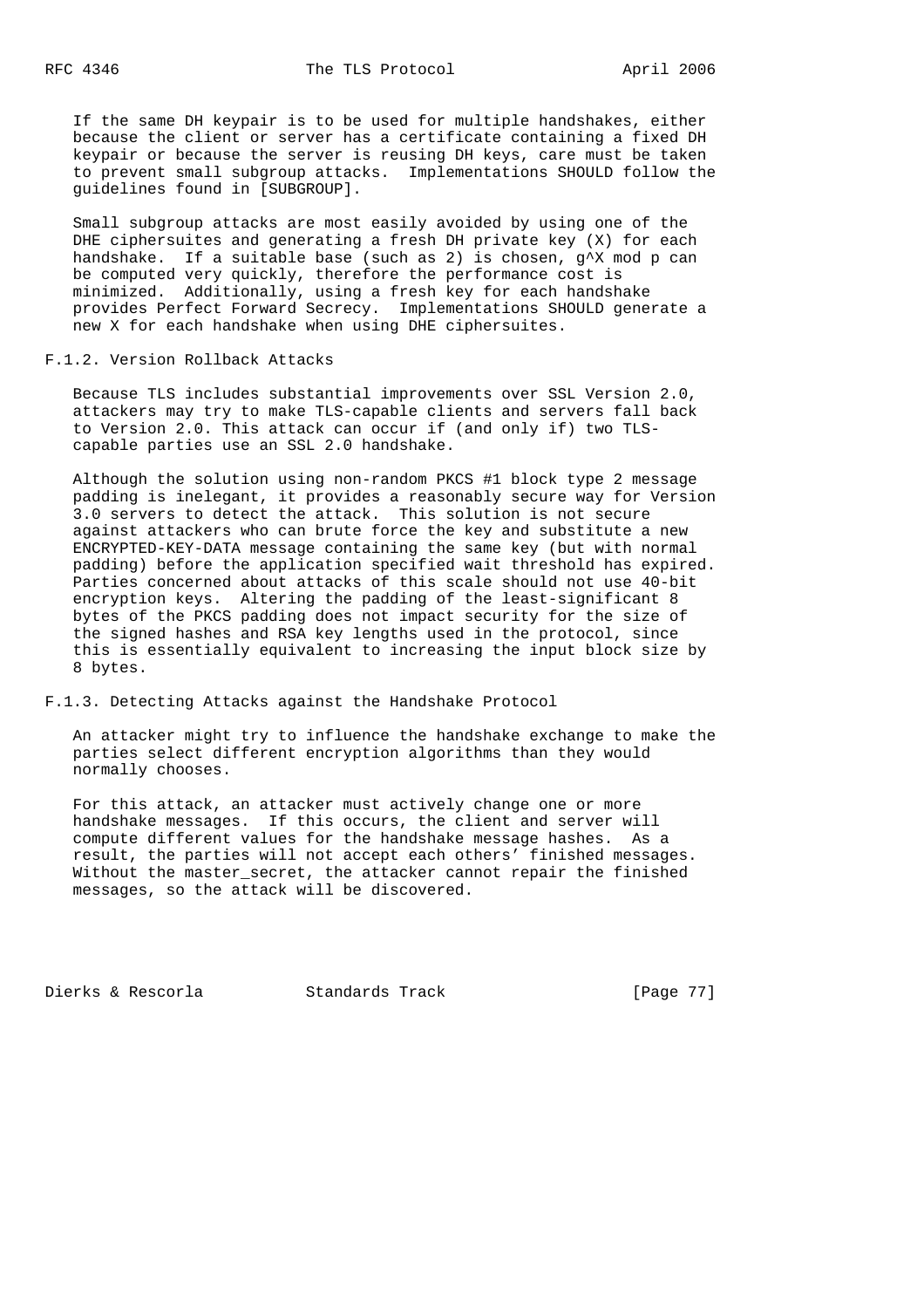### F.1.4. Resuming Sessions

 When a connection is established by resuming a session, new ClientHello.random and ServerHello.random values are hashed with the session's master\_secret. Provided that the master\_secret has not been compromised and that the secure hash operations used to produce the encryption keys and MAC secrets are secure, the connection should be secure and effectively independent from previous connections. Attackers cannot use known encryption keys or MAC secrets to compromise the master\_secret without breaking the secure hash operations (which use both SHA and MD5).

 Sessions cannot be resumed unless both the client and server agree. If either party suspects that the session may have been compromised, or that certificates may have expired or been revoked, it should force a full handshake. An upper limit of 24 hours is suggested for session ID lifetimes, since an attacker who obtains a master\_secret may be able to impersonate the compromised party until the corresponding session ID is retired. Applications that may be run in relatively insecure environments should not write session IDs to stable storage.

# F.1.5. MD5 and SHA

 TLS uses hash functions very conservatively. Where possible, both MD5 and SHA are used in tandem to ensure that non-catastrophic flaws in one algorithm will not break the overall protocol.

## F.2. Protecting Application Data

The master\_secret is hashed with the ClientHello.random and ServerHello.random to produce unique data encryption keys and MAC secrets for each connection.

 Outgoing data is protected with a MAC before transmission. To prevent message replay or modification attacks, the MAC is computed from the MAC secret, the sequence number, the message length, the message contents, and two fixed character strings. The message type field is necessary to ensure that messages intended for one TLS Record Layer client are not redirected to another. The sequence number ensures that attempts to delete or reorder messages will be detected. Since sequence numbers are 64 bits long, they should never overflow. Messages from one party cannot be inserted into the other's output, since they use independent MAC secrets. Similarly, the server-write and client-write keys are independent, so stream cipher keys are used only once.

Dierks & Rescorla Standards Track [Page 78]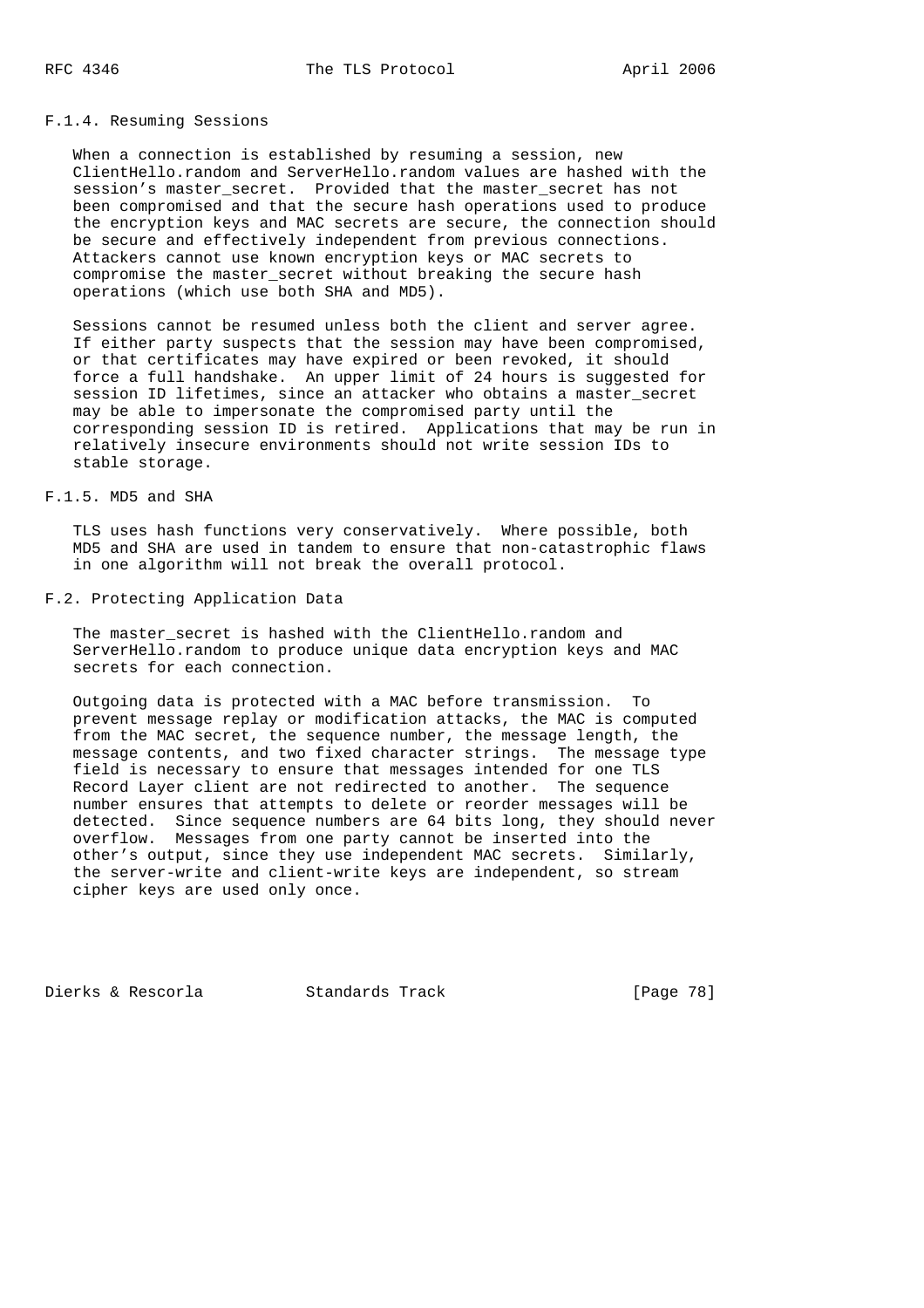If an attacker does break an encryption key, all messages encrypted with it can be read. Similarly, compromise of a MAC key can make message modification attacks possible. Because MACs are also encrypted, message-alteration attacks generally require breaking the encryption algorithm as well as the MAC.

 Note: MAC secrets may be larger than encryption keys, so messages can remain tamper resistant even if encryption keys are broken.

F.3. Explicit IVs

 [CBCATT] describes a chosen plaintext attack on TLS that depends on knowing the IV for a record. Previous versions of TLS [TLS1.0] used the CBC residue of the previous record as the IV and therefore enabled this attack. This version uses an explicit IV in order to protect against this attack.

F.4. Security of Composite Cipher Modes

 TLS secures transmitted application data via the use of symmetric encryption and authentication functions defined in the negotiated ciphersuite. The objective is to protect both the integrity and confidentiality of the transmitted data from malicious actions by active attackers in the network. It turns out that the order in which encryption and authentication functions are applied to the data plays an important role for achieving this goal [ENCAUTH].

 The most robust method, called encrypt-then-authenticate, first applies encryption to the data and then applies a MAC to the ciphertext. This method ensures that the integrity and confidentiality goals are obtained with ANY pair of encryption and MAC functions, provided that the former is secure against chosen plaintext attacks and that the MAC is secure against chosen-message attacks. TLS uses another method, called authenticate-then-encrypt, in which first a MAC is computed on the plaintext and then the concatenation of plaintext and MAC is encrypted. This method has been proven secure for CERTAIN combinations of encryption functions and MAC functions, but it is not guaranteed to be secure in general. In particular, it has been shown that there exist perfectly secure encryption functions (secure even in the information-theoretic sense) that combined with any secure MAC function, fail to provide the confidentiality goal against an active attack. Therefore, new ciphersuites and operation modes adopted into TLS need to be analyzed under the authenticate-then-encrypt method to verify that they achieve the stated integrity and confidentiality goals.

Dierks & Rescorla Standards Track [Page 79]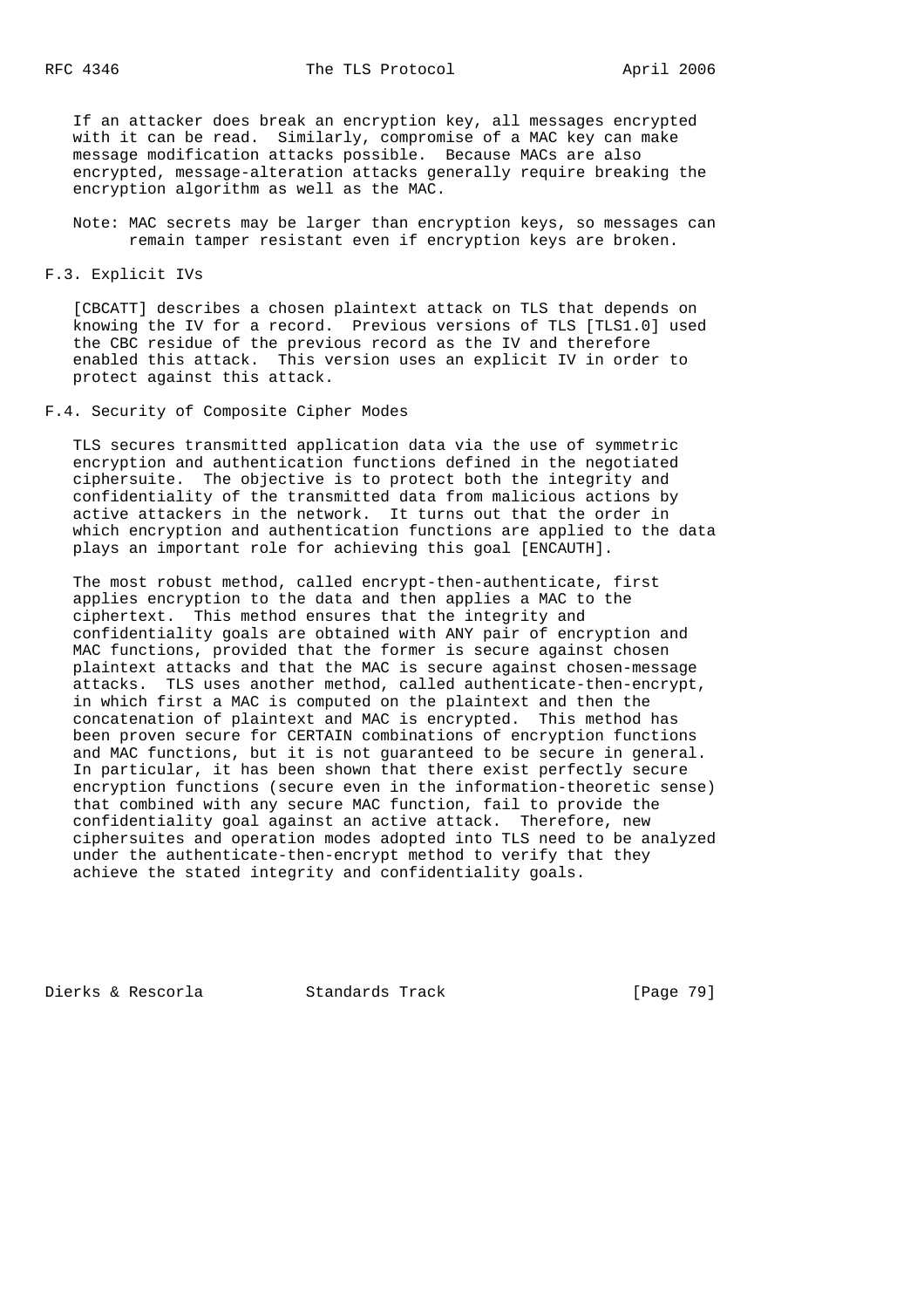Currently, the security of the authenticate-then-encrypt method has been proven for some important cases. One is the case of stream ciphers in which a computationally unpredictable pad of the length of the message, plus the length of the MAC tag, is produced using a pseudo-random generator and this pad is xor-ed with the concatenation of plaintext and MAC tag. The other is the case of CBC mode using a secure block cipher. In this case, security can be shown if one applies one CBC encryption pass to the concatenation of plaintext and MAC and uses a new, independent, and unpredictable IV for each new pair of plaintext and MAC. In previous versions of SSL, CBC mode was used properly EXCEPT that it used a predictable IV in the form of the last block of the previous ciphertext. This made TLS open to chosen plaintext attacks. This version of the protocol is immune to those attacks. For exact details in the encryption modes proven secure, see [ENCAUTH].

# F.5. Denial of Service

 TLS is susceptible to a number of denial of service (DoS) attacks. In particular, an attacker who initiates a large number of TCP connections can cause a server to consume large amounts of CPU doing RSA decryption. However, because TLS is generally used over TCP, it is difficult for the attacker to hide his point of origin if proper TCP SYN randomization is used [SEQNUM] by the TCP stack.

 Because TLS runs over TCP, it is also susceptible to a number of denial of service attacks on individual connections. In particular, attackers can forge RSTs, thereby terminating connections, or forge partial TLS records, thereby causing the connection to stall. These attacks cannot in general be defended against by a TCP-using protocol. Implementors or users who are concerned with this class of attack should use IPsec AH [AH-ESP] or ESP [AH-ESP].

# F.6. Final Notes

 For TLS to be able to provide a secure connection, both the client and server systems, keys, and applications must be secure. In addition, the implementation must be free of security errors.

 The system is only as strong as the weakest key exchange and authentication algorithm supported, and only trustworthy cryptographic functions should be used. Short public keys, 40-bit bulk encryption keys, and anonymous servers should be used with great caution. Implementations and users must be careful when deciding which certificates and certificate authorities are acceptable; a dishonest certificate authority can do tremendous damage.

Dierks & Rescorla Standards Track [Page 80]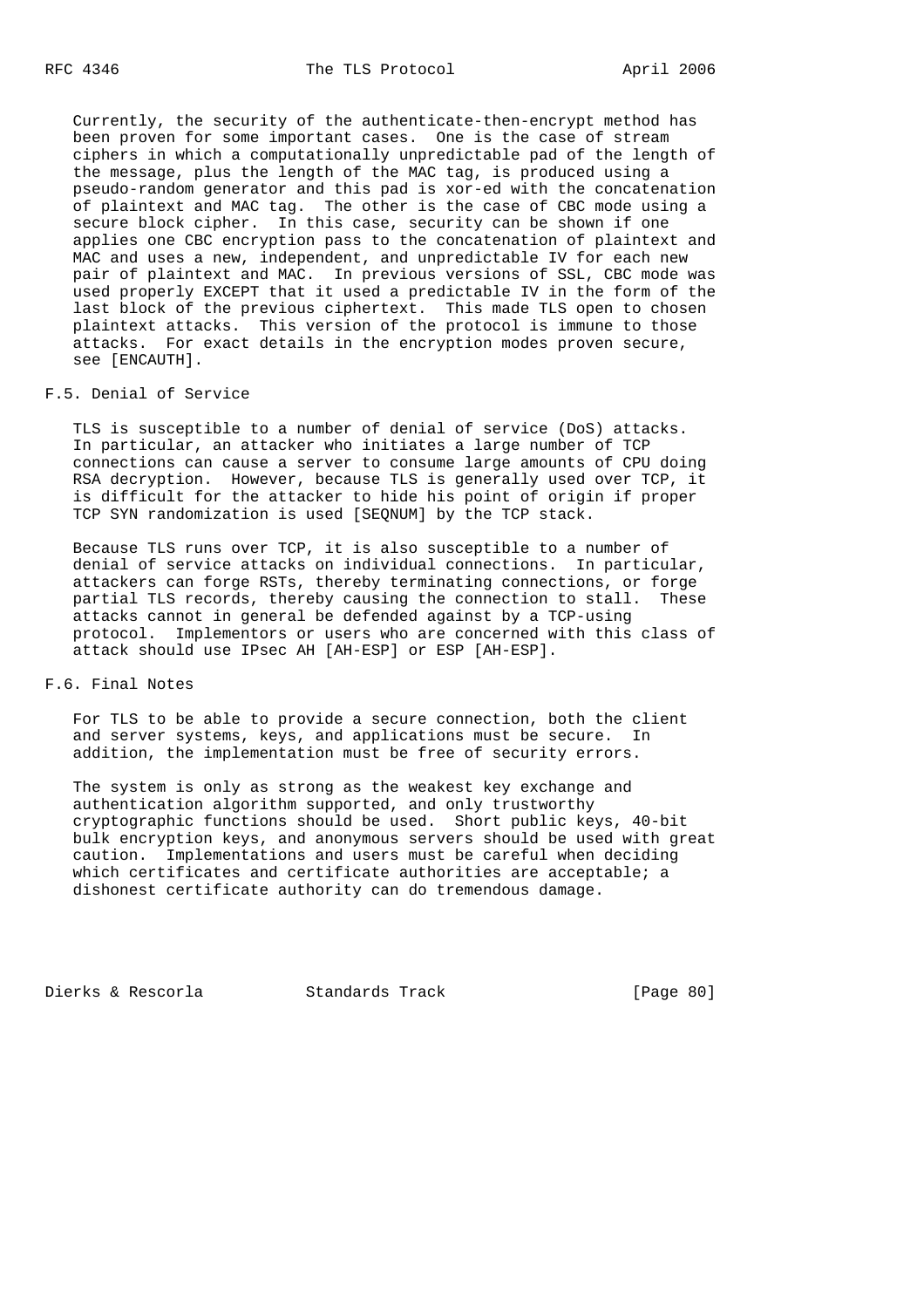#### Normative References

- [AES] National Institute of Standards and Technology, "Specification for the Advanced Encryption Standard (AES)" FIPS 197. November 26, 2001.
- [3DES] W. Tuchman, "Hellman Presents No Shortcut Solutions To DES," IEEE Spectrum, v. 16, n. 7, July 1979, pp. 40-41.
- [DES] ANSI X3.106, "American National Standard for Information Systems-Data Link Encryption," American National Standards Institute, 1983.
- [DSS] NIST FIPS PUB 186-2, "Digital Signature Standard," National Institute of Standards and Technology, U.S. Department of Commerce, 2000.
- [HMAC] Krawczyk, H., Bellare, M., and R. Canetti, "HMAC: Keyed- Hashing for Message Authentication", RFC 2104, February 1997.
- [IDEA] X. Lai, "On the Design and Security of Block Ciphers," ETH Series in Information Processing, v. 1, Konstanz: Hartung-Gorre Verlag, 1992.
- [MD5] Rivest, R., "The MD5 Message-Digest Algorithm ", RFC 1321, April 1992.
- [PKCS1A] B. Kaliski, "Public-Key Cryptography Standards (PKCS) #1: RSA Cryptography Specifications Version 1.5", RFC 2313, March 1998.
- [PKCS1B] J. Jonsson, B. Kaliski, "Public-Key Cryptography Standards (PKCS) #1: RSA Cryptography Specifications Version 2.1", RFC 3447, February 2003.
- [PKIX] Housley, R., Polk, W., Ford, W., and D. Solo, "Internet X.509 Public Key Infrastructure Certificate and Certificate Revocation List (CRL) Profile", RFC 3280, April 2002.
- [RC2] Rivest, R., "A Description of the RC2(r) Encryption Algorithm", RFC 2268, March 1998.
	- [SCH] B. Schneier. "Applied Cryptography: Protocols, Algorithms, and Source Code in C, 2ed", Published by John Wiley & Sons, Inc. 1996.

Dierks & Rescorla Standards Track [Page 81]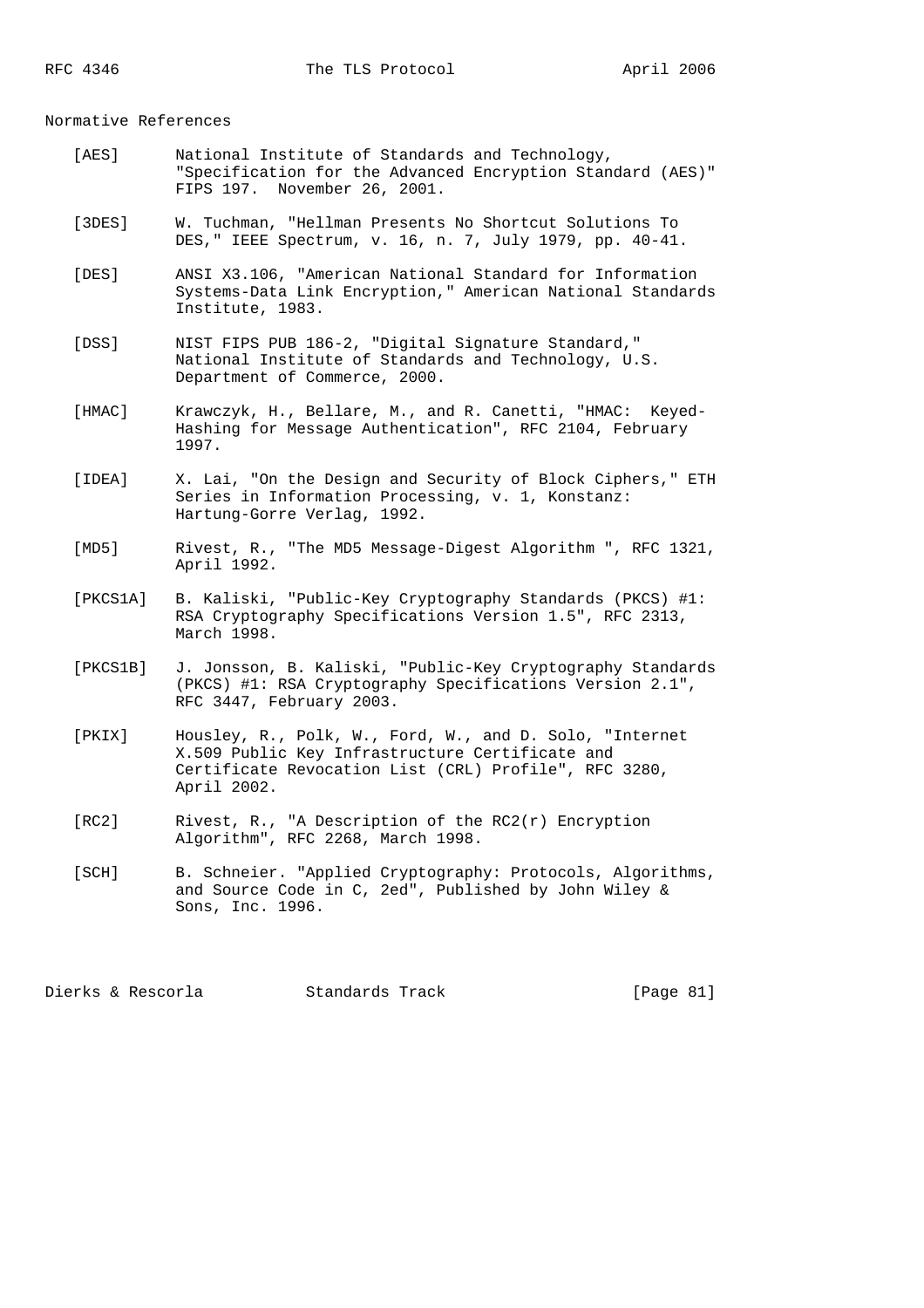- [SHA] NIST FIPS PUB 180-2, "Secure Hash Standard," National Institute of Standards and Technology, U.S. Department of Commerce., August 2001.
- [REQ] Bradner, S., "Key words for use in RFCs to Indicate Requirement Levels", BCP 14, RFC 2119, March 1997.
- [RFC2434] Narten, T. and H. Alvestrand, "Guidelines for Writing an IANA Considerations Section in RFCs", BCP 26, RFC 2434, October 1998.
- [TLSAES] Chown, P., "Advanced Encryption Standard (AES) Ciphersuites for Transport Layer Security (TLS)", RFC 3268, June 2002.
- [TLSEXT] Blake-Wilson, S., Nystrom, M., Hopwood, D., Mikkelsen, J., and T. Wright, "Transport Layer Security (TLS) Extensions", RFC 3546, June 2003.
- [TLSKRB] Medvinsky, A. and M. Hur, "Addition of Kerberos Cipher Suites to Transport Layer Security (TLS)", RFC 2712, October 1999.

Informative References

 [AH-ESP] Kent, S., "IP Authentication Header", RFC 4302, December 2005.

> Eastlake 3rd, D., "Cryptographic Algorithm Implementation Requirements for Encapsulating Security Payload (ESP) and Authentication Header (AH)", RFC 4305, December 2005.

- [BLEI] Bleichenbacher D., "Chosen Ciphertext Attacks against Protocols Based on RSA Encryption Standard PKCS #1" in Advances in Cryptology -- CRYPTO'98, LNCS vol. 1462, pages: 1-12, 1998.
- [CBCATT] Moeller, B., "Security of CBC Ciphersuites in SSL/TLS: Problems and Countermeasures", http://www.openssl.org/˜bodo/tls-cbc.txt.
- [CBCTIME] Canvel, B., "Password Interception in a SSL/TLS Channel", http://lasecwww.epfl.ch/memo\_ssl.shtml, 2003.
- [ENCAUTH] Krawczyk, H., "The Order of Encryption and Authentication for Protecting Communications (Or: How Secure is SSL?)", Crypto 2001.

Dierks & Rescorla Standards Track [Page 82]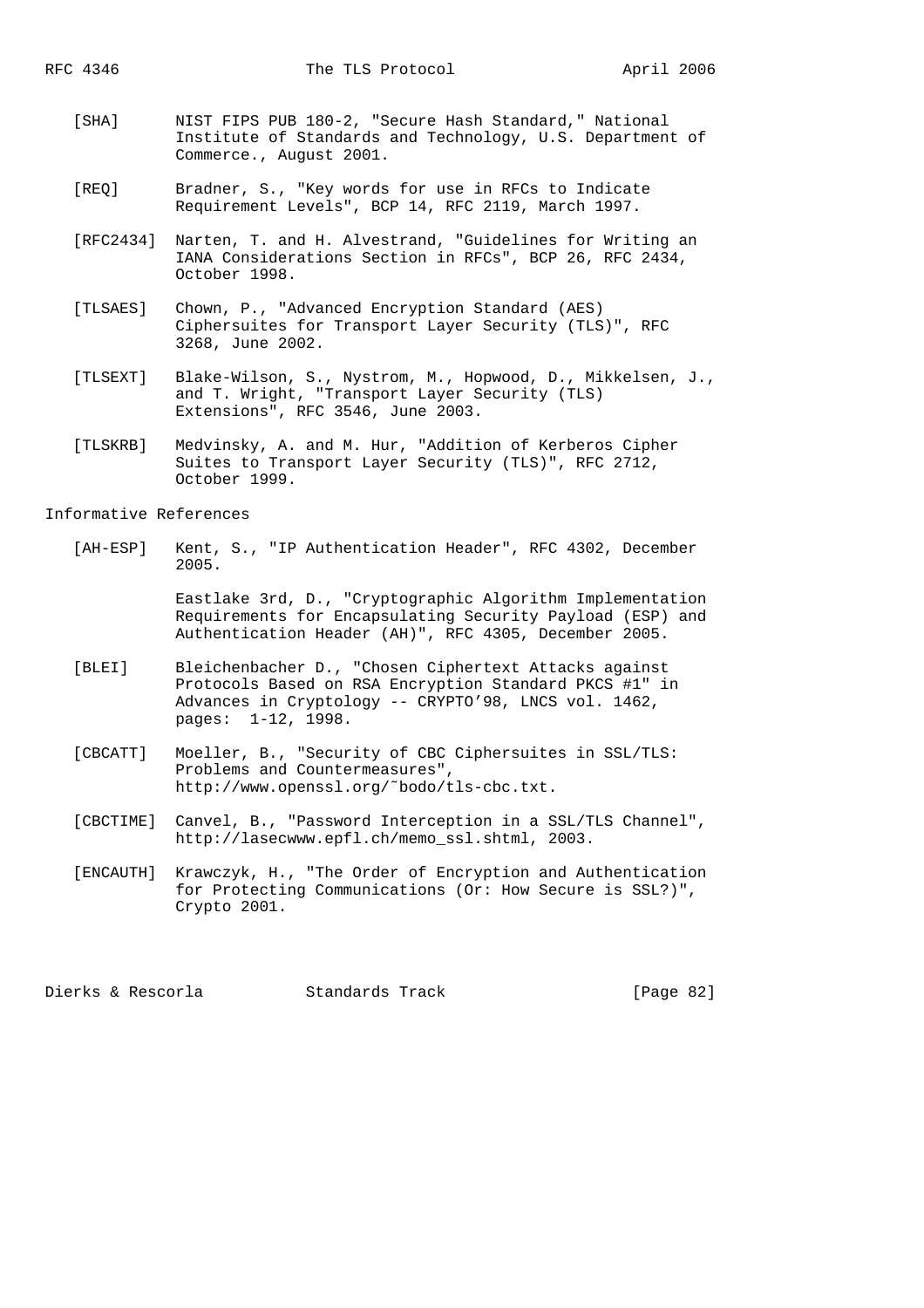- [KPR03] Klima, V., Pokorny, O., Rosa, T., "Attacking RSA-based Sessions in SSL/TLS", http://eprint.iacr.org/2003/052/, March 2003.
- [PKCS6] RSA Laboratories, "PKCS #6: RSA Extended Certificate Syntax Standard," version 1.5, November 1993.
- [PKCS7] RSA Laboratories, "PKCS #7: RSA Cryptographic Message Syntax Standard," version 1.5, November 1993.
- [RANDOM] Eastlake, D., 3rd, Schiller, J., and S. Crocker, "Randomness Requirements for Security", BCP 106, RFC 4086, June 2005.
- [RSA] R. Rivest, A. Shamir, and L. M. Adleman, "A Method for Obtaining Digital Signatures and Public-Key Cryptosystems," Communications of the ACM, v. 21, n. 2, Feb 1978, pp. 120-126.
- [SEQNUM] Bellovin, S., "Defending Against Sequence Number Attacks", RFC 1948, May 1996.
- [SSL2] Hickman, Kipp, "The SSL Protocol", Netscape Communications Corp., Feb 9, 1995.
- [SSL3] A. Frier, P. Karlton, and P. Kocher, "The SSL 3.0 Protocol", Netscape Communications Corp., Nov 18, 1996.
- [SUBGROUP] Zuccherato, R., "Methods for Avoiding the "Small-Subgroup" Attacks on the Diffie-Hellman Key Agreement Method for S/MIME", RFC 2785, March 2000.
- [TCP] Hellstrom, G. and P. Jones, "RTP Payload for Text Conversation", RFC 4103, June 2005.
- [TIMING] Boneh, D., Brumley, D., "Remote timing attacks are practical", USENIX Security Symposium 2003.
- [TLS1.0] Dierks, T. and C. Allen, "The TLS Protocol Version 1.0", RFC 2246, January 1999.
- [X501] ITU-T Recommendation X.501: Information Technology Open Systems Interconnection - The Directory: Models, 1993.
- [X509] ITU-T Recommendation X.509 (1997 E): Information Technology - Open Systems Interconnection - "The Directory - Authentication Framework". 1988.

Dierks & Rescorla Standards Track [Page 83]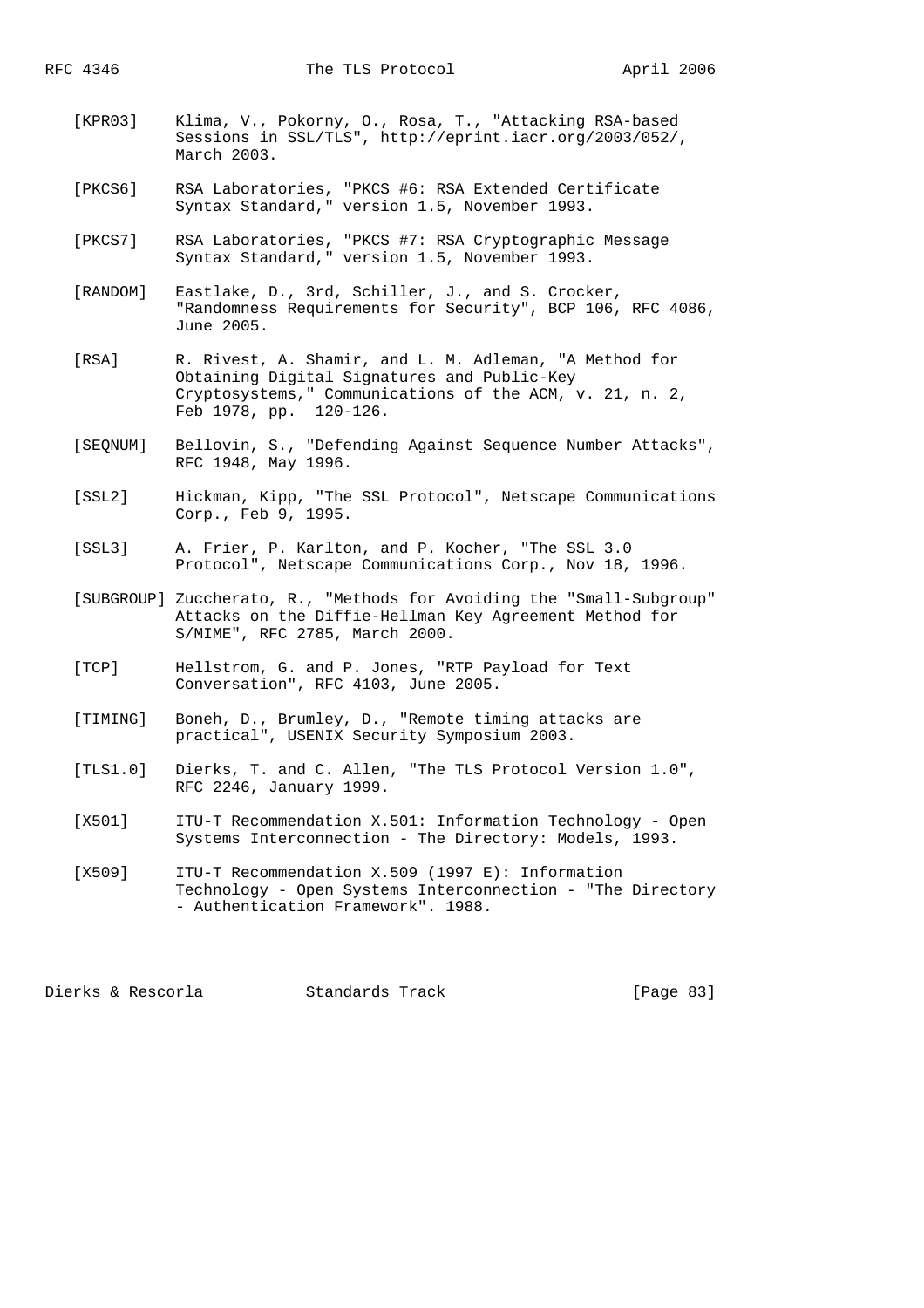[XDR] Srinivasan, R., "XDR: External Data Representation Standard", RFC 1832, August 1995.

```
Authors' Addresses
```
Working Group Chairs

Win Treese

EMail: treese@acm.org

Eric Rescorla

EMail: ekr@rtfm.com

# Editors

 Tim Dierks Independent

EMail: tim@dierks.org

 Eric Rescorla RTFM, Inc.

EMail: ekr@rtfm.com

Other Contributors

```
 Christopher Allen (co-editor of TLS 1.0)
Alacrity Ventures
EMail: ChristopherA@AlacrityManagement.com
```
 Martin Abadi University of California, Santa Cruz EMail: abadi@cs.ucsc.edu

 Ran Canetti IBM EMail: canetti@watson.ibm.com

Dierks & Rescorla Standards Track [Page 84]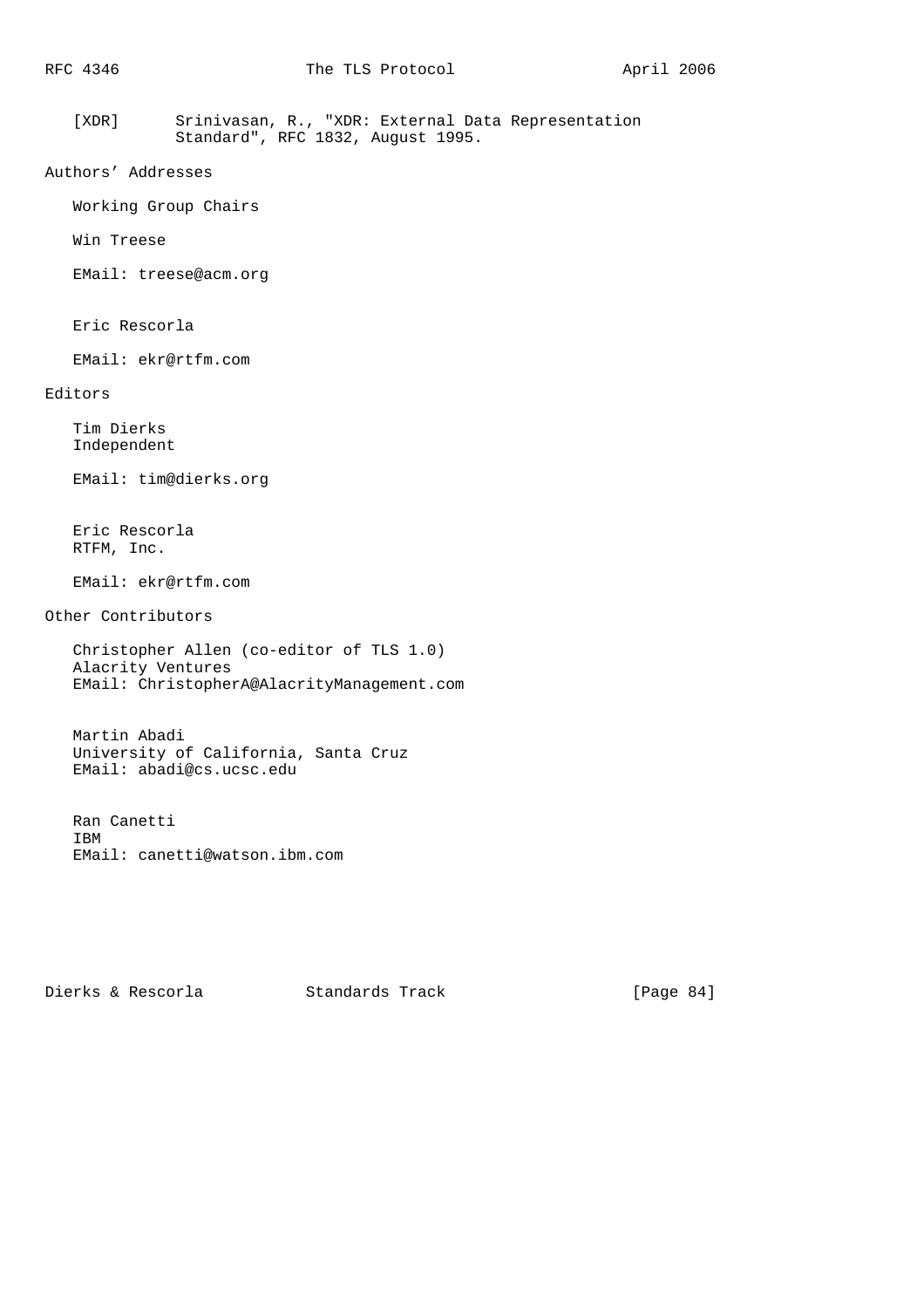Taher Elgamal Securify EMail: taher@securify.com

 Anil Gangolli EMail: anil@busybuddha.org

Kipp Hickman

Phil Karlton (co-author of SSLv3)

 Paul Kocher (co-author of SSLv3) Cryptography Research EMail: paul@cryptography.com

 Hugo Krawczyk Technion Israel Institute of Technology EMail: hugo@ee.technion.ac.il

 Robert Relyea Netscape Communications EMail: relyea@netscape.com

 Jim Roskind Netscape Communications EMail: jar@netscape.com

Michael Sabin

 Dan Simon Microsoft, Inc. EMail: dansimon@microsoft.com

Tom Weinstein

Dierks & Rescorla Standards Track [Page 85]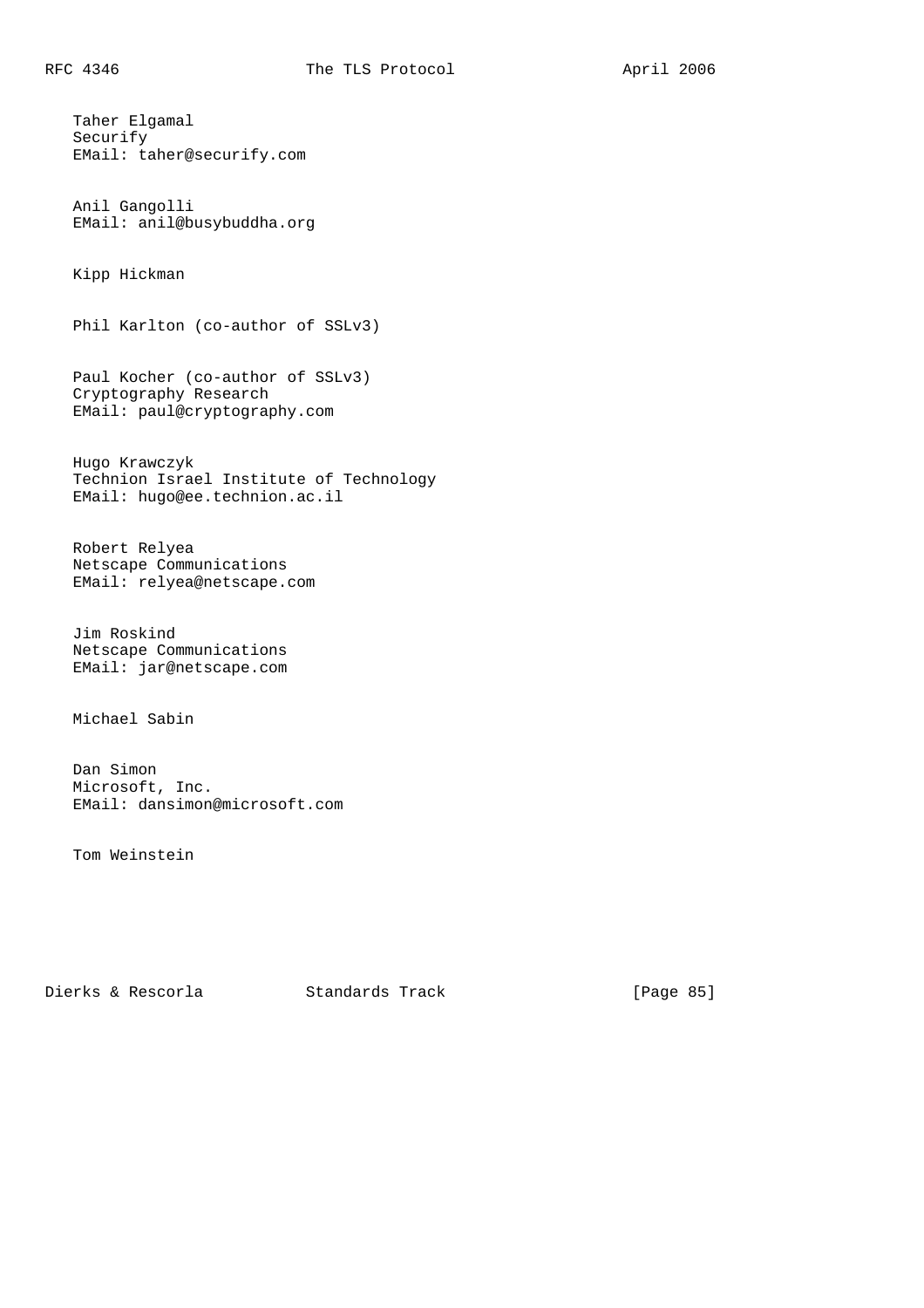# Comments

 The discussion list for the IETF TLS working group is located at the e-mail address <ietf-tls@lists.consensus.com>. Information on the group and information on how to subscribe to the list is at <http://lists.consensus.com/>.

 Archives of the list can be found at: <http://www.imc.org/ietf-tls/mail-archive/>

Dierks & Rescorla Standards Track [Page 86]